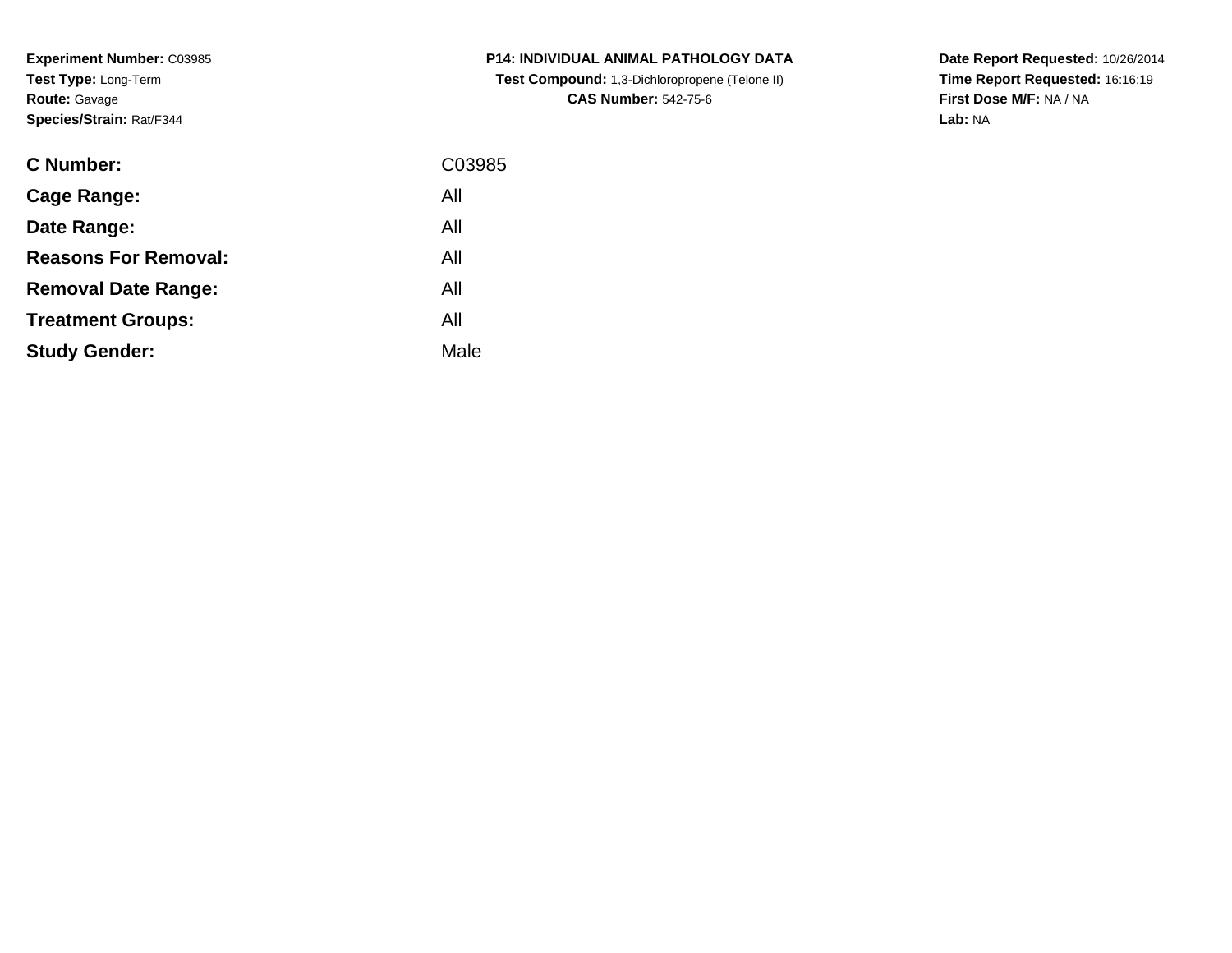**Test Type:** Long-Term

**Route:** Gavage

**Species/Strain:** Rat/F344

#### **P14: INDIVIDUAL ANIMAL PATHOLOGY DATA**

 **Test Compound:** 1,3-Dichloropropene (Telone II)**CAS Number:** 542-75-6

| <b>ANIMAL ID: 1 001</b> | <b>TRT#: 1</b>           | <b>SEX: Male</b>                 | DAY ON TEST: |  |
|-------------------------|--------------------------|----------------------------------|--------------|--|
|                         | DOSE: 0                  | <b>DISP:</b> Scheduled Sacrifice | HISTO:       |  |
| <b>OBSERVATIONS</b>     |                          |                                  |              |  |
| Heart                   |                          | Fibrosis                         |              |  |
|                         |                          | Inflammation, Chronic            |              |  |
| Kidney                  |                          | Nephropathy                      |              |  |
| Liver                   |                          | Focal Cellular Change            |              |  |
| Lymph node              | Submandibular Lymph Node | Hyperplasia, Lymphoid            |              |  |
| Pancreas                | Acinus                   | Atrophy, Nos                     |              |  |
| Stomach                 |                          | Hyperplasia, Epithelial          |              |  |
|                         |                          | Ulcer, Nos                       |              |  |
| Testis                  |                          | Interstitial-Cell Tumor          |              |  |
| Thyroid                 |                          | Hyperplasia, C Cell              |              |  |
| PRIMARY CAUSE OF DEATH  |                          |                                  |              |  |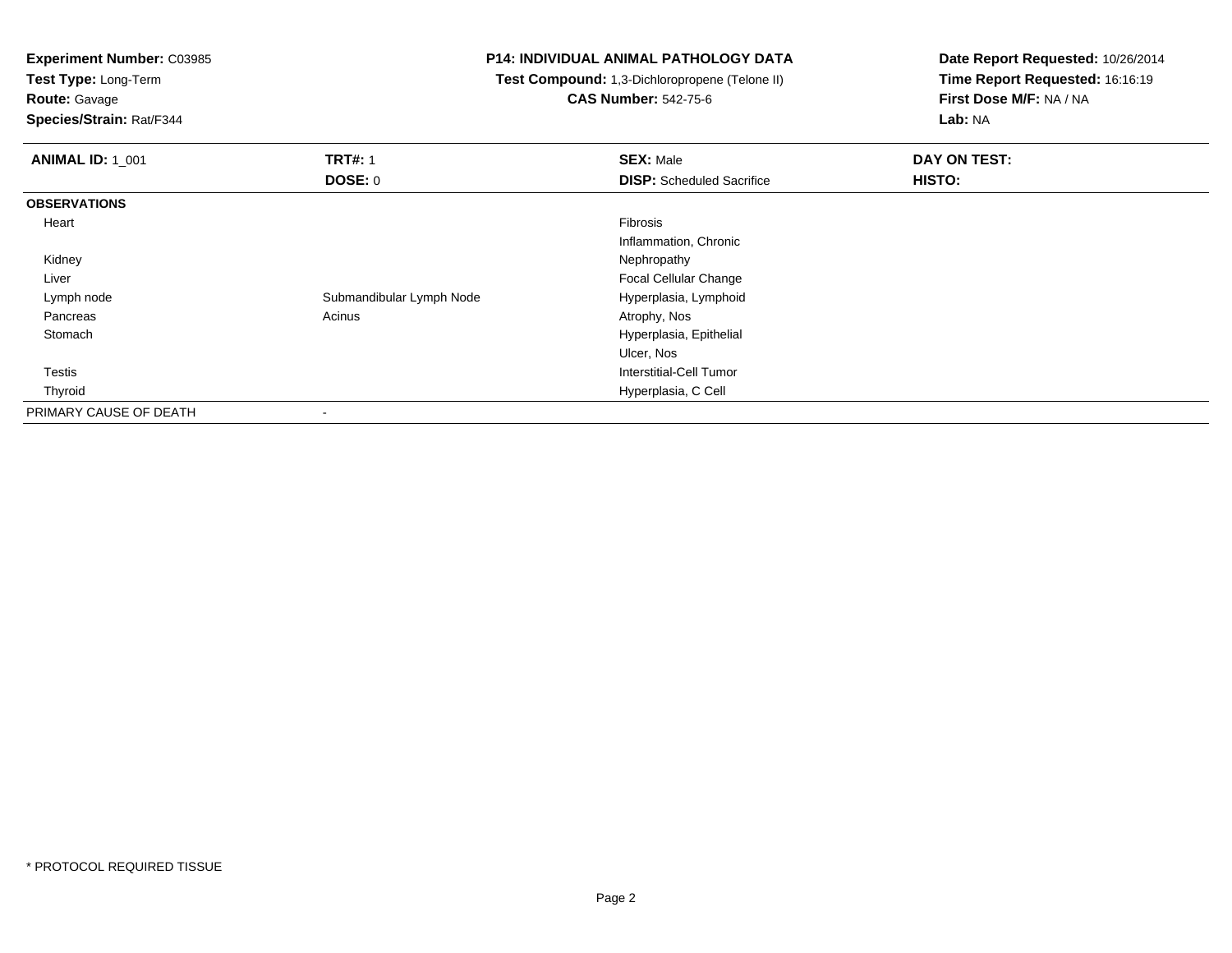**Test Type:** Long-Term

**Route:** Gavage

**Species/Strain:** Rat/F344

### **P14: INDIVIDUAL ANIMAL PATHOLOGY DATA**

 **Test Compound:** 1,3-Dichloropropene (Telone II)**CAS Number:** 542-75-6

| <b>ANIMAL ID: 1_003</b> | <b>TRT#: 1</b>           | <b>SEX: Male</b>                 | DAY ON TEST: |  |
|-------------------------|--------------------------|----------------------------------|--------------|--|
|                         | DOSE: 0                  | <b>DISP:</b> Scheduled Sacrifice | HISTO:       |  |
| <b>OBSERVATIONS</b>     |                          |                                  |              |  |
| Adrenal gland           |                          | Cortical Adenoma                 |              |  |
|                         | Medulla                  | Hyperplasia, Focal               |              |  |
| Heart                   |                          | Fibrosis                         |              |  |
|                         |                          | Inflammation, Chronic            |              |  |
| Kidney                  |                          | Nephropathy                      |              |  |
| Liver                   |                          | Focal Cellular Change            |              |  |
| Pancreas                | Acinus                   | Atrophy, Nos                     |              |  |
|                         | Islets                   | Islet-Cell Adenoma               |              |  |
| Testis                  |                          | Interstitial-Cell Tumor          |              |  |
| PRIMARY CAUSE OF DEATH  | $\overline{\phantom{a}}$ |                                  |              |  |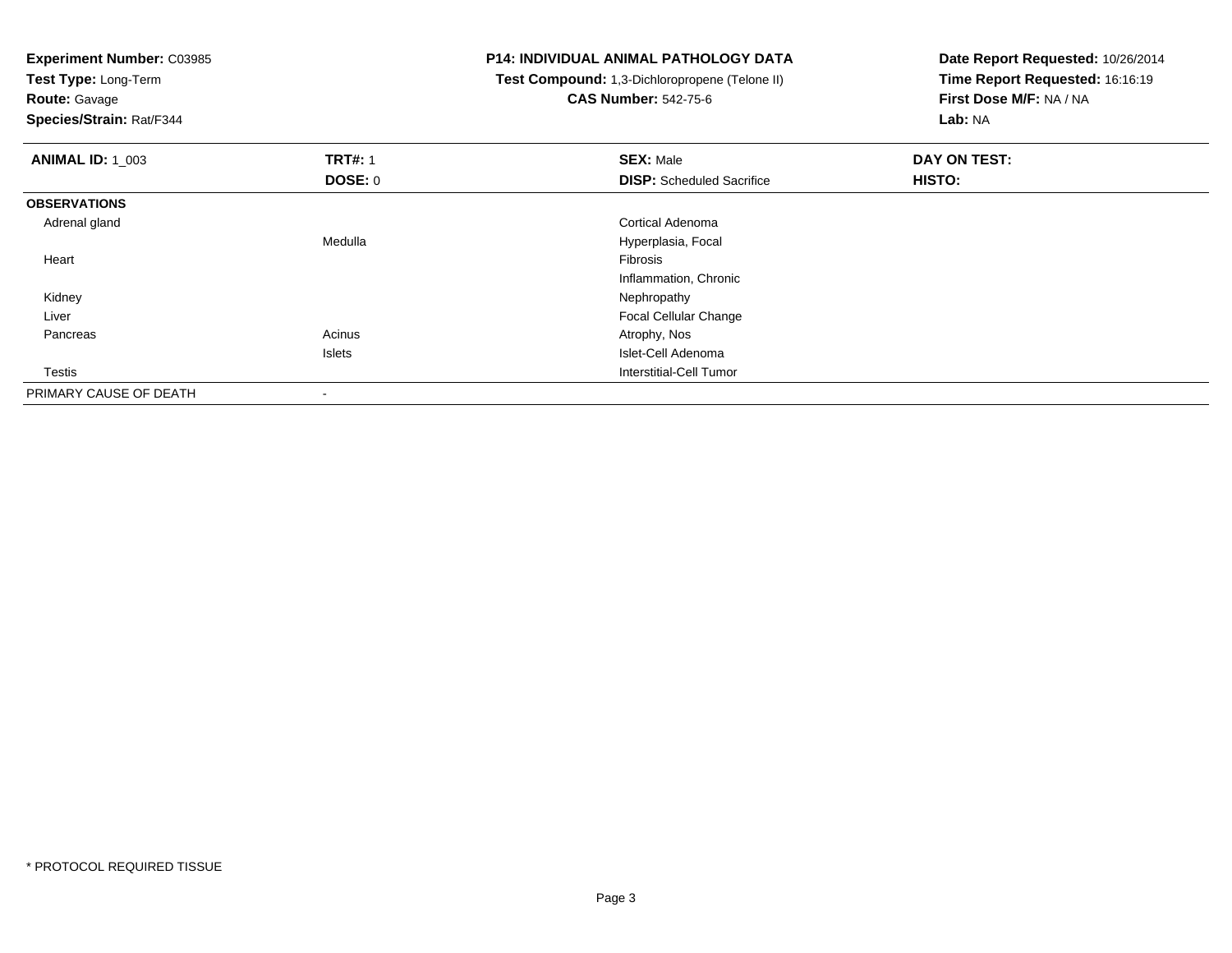**Test Type:** Long-Term

**Route:** Gavage

**Species/Strain:** Rat/F344

### **P14: INDIVIDUAL ANIMAL PATHOLOGY DATA**

 **Test Compound:** 1,3-Dichloropropene (Telone II)**CAS Number:** 542-75-6

| <b>ANIMAL ID: 1_005</b> | <b>TRT#: 1</b>           | <b>SEX: Male</b>                  | DAY ON TEST: |
|-------------------------|--------------------------|-----------------------------------|--------------|
|                         | <b>DOSE: 0</b>           | <b>DISP:</b> Scheduled Sacrifice  | HISTO:       |
| <b>OBSERVATIONS</b>     |                          |                                   |              |
| Adrenal gland           | Medulla                  | Hyperplasia, Focal                |              |
|                         |                          | Pheochromocytoma                  |              |
| Heart                   |                          | Fibrosis                          |              |
|                         |                          | Inflammation, Chronic             |              |
| Liver                   |                          | <b>Focal Cellular Change</b>      |              |
| Lung                    |                          | Inflammation, Granulomatous Focal |              |
| Lymph node              | Submandibular Lymph Node | Hyperplasia, Lymphoid             |              |
| Preputial gland         |                          | Carcinoma, Nos                    |              |
| <b>Testis</b>           |                          | Interstitial-Cell Tumor           |              |
|                         | Tunica Vaginalis         | Mesothelioma, Nos                 |              |
| Thyroid                 |                          | C-Cell Carcinoma                  |              |
| PRIMARY CAUSE OF DEATH  | $\overline{\phantom{a}}$ |                                   |              |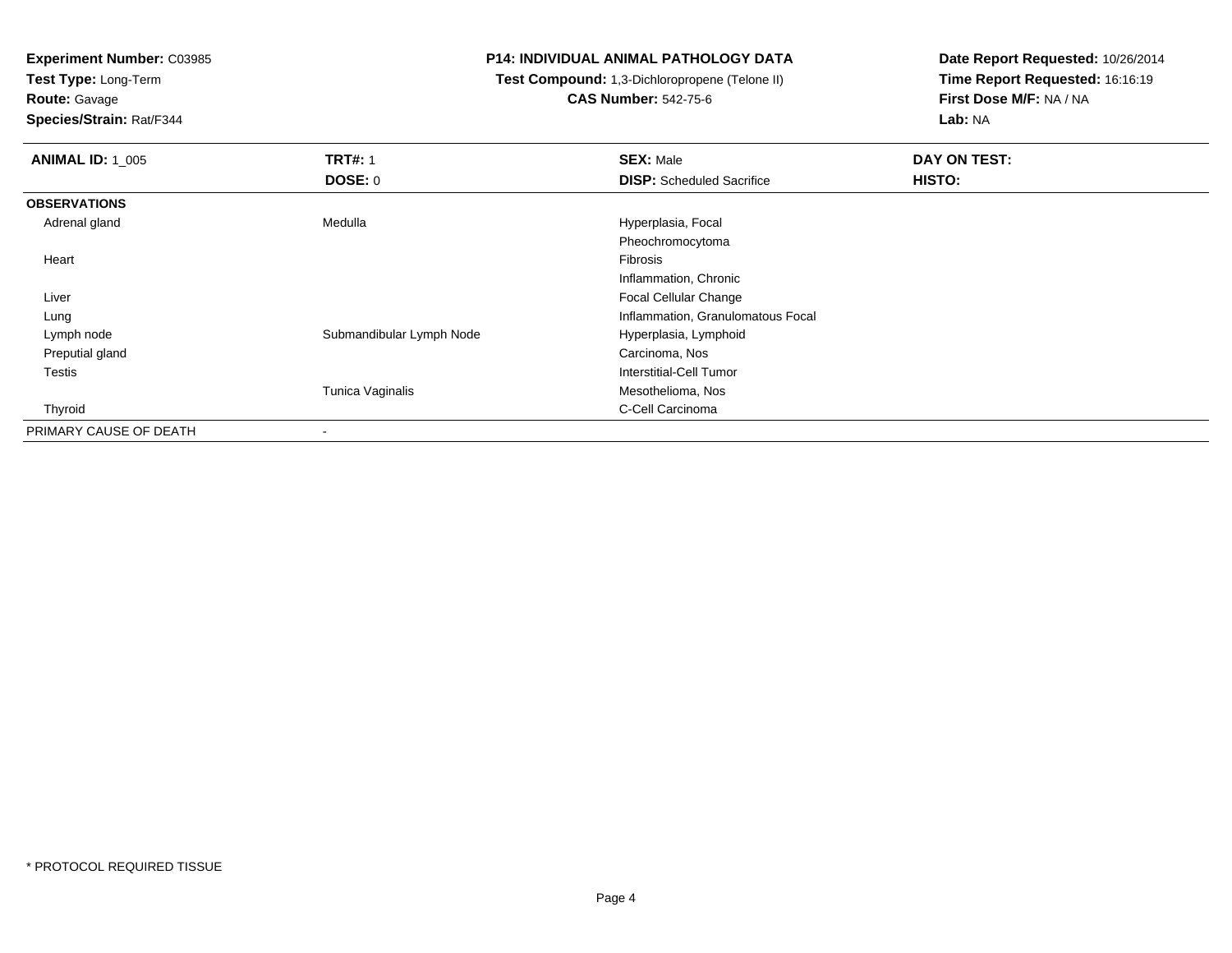**Experiment Number:** C03985**Test Type:** Long-Term**Route:** Gavage **Species/Strain:** Rat/F344**P14: INDIVIDUAL ANIMAL PATHOLOGY DATA Test Compound:** 1,3-Dichloropropene (Telone II)**CAS Number:** 542-75-6**Date Report Requested:** 10/26/2014**Time Report Requested:** 16:16:19**First Dose M/F:** NA / NA**Lab:** NA**ANIMAL ID:** 1\_007 **TRT#:** <sup>1</sup> **SEX:** Male **DAY ON TEST: DOSE:** 0**DISP:** Scheduled Sacrifice **HISTO: OBSERVATIONS** Adrenal gland Medulla Hyperplasia, Focal Heartt de la constitución de la constitución de la constitución de la constitución de la constitución de la constitución Inflammation, Chronic Kidneyy the control of the control of the control of the control of the control of the control of the control of the control of the control of the control of the control of the control of the control of the control of the contro Liver Focal Cellular Change Pancreass and the contract of the contract of the contract of the contract of the contract  $\mathsf{A}$  at  $\mathsf{A}$  and  $\mathsf{A}$  and  $\mathsf{A}$  and  $\mathsf{A}$  and  $\mathsf{A}$  are contract of  $\mathsf{A}$  and  $\mathsf{A}$  and  $\mathsf{A}$  are contract of Testis Interstitial-Cell Tumor Unspecifiedd Cyst, Nos PRIMARY CAUSE OF DEATH-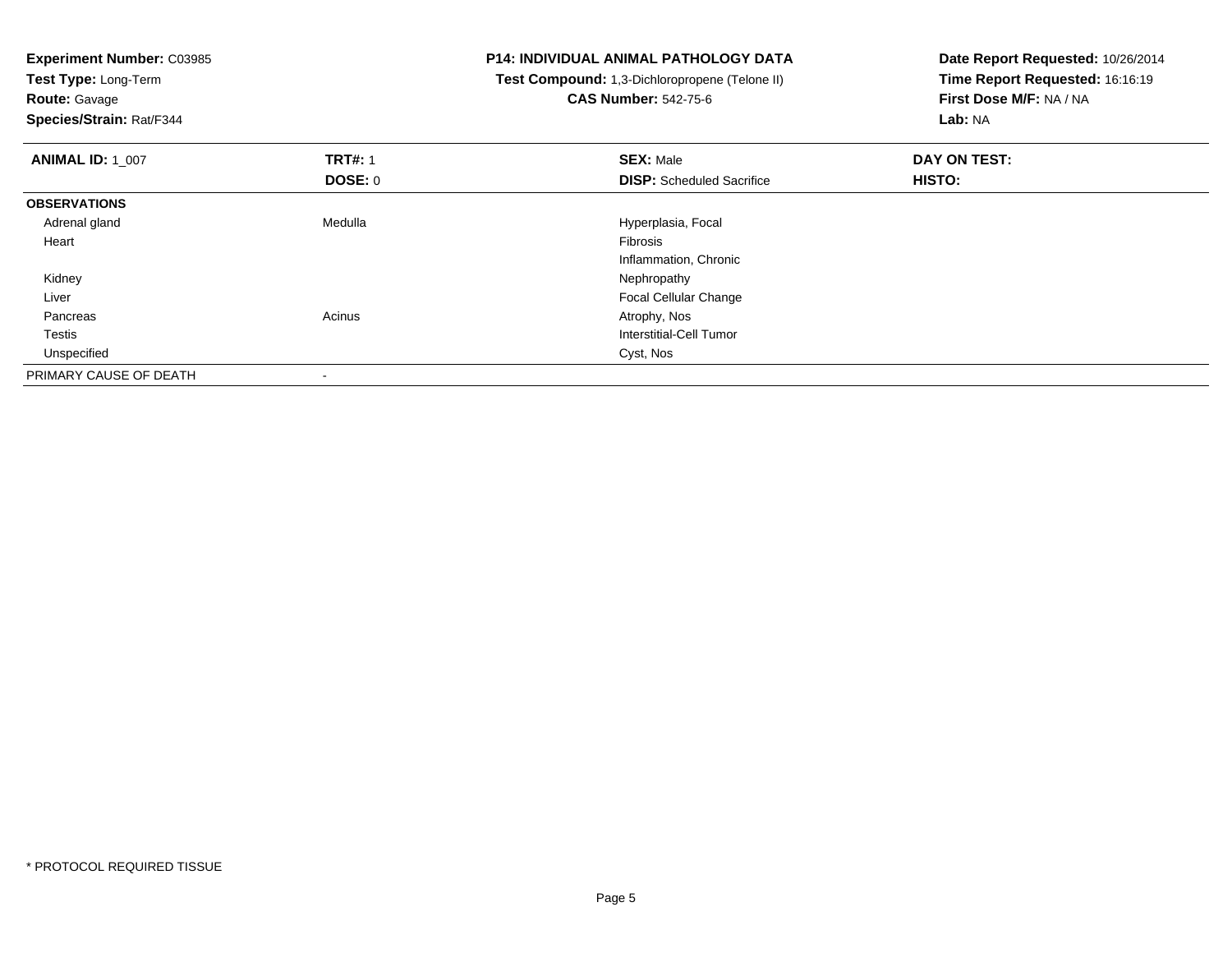| <b>Experiment Number: C03985</b><br>Test Type: Long-Term<br><b>Route: Gavage</b><br>Species/Strain: Rat/F344 |                   | <b>P14: INDIVIDUAL ANIMAL PATHOLOGY DATA</b><br>Test Compound: 1,3-Dichloropropene (Telone II)<br><b>CAS Number: 542-75-6</b> | Date Report Requested: 10/26/2014<br>Time Report Requested: 16:16:19<br>First Dose M/F: NA / NA<br>Lab: NA |
|--------------------------------------------------------------------------------------------------------------|-------------------|-------------------------------------------------------------------------------------------------------------------------------|------------------------------------------------------------------------------------------------------------|
| <b>ANIMAL ID: 1 009</b>                                                                                      | <b>TRT#: 1</b>    | <b>SEX: Male</b>                                                                                                              | DAY ON TEST:                                                                                               |
|                                                                                                              | <b>DOSE: 0</b>    | <b>DISP:</b> Natural Death                                                                                                    | HISTO:                                                                                                     |
| <b>OBSERVATIONS</b>                                                                                          |                   |                                                                                                                               |                                                                                                            |
| Adrenal gland                                                                                                | <b>Cortex Nos</b> | Hyperplasia, Focal                                                                                                            |                                                                                                            |
| Heart                                                                                                        |                   | Inflammation, With Fibrosis                                                                                                   |                                                                                                            |
| Kidney                                                                                                       |                   | Nephropathy                                                                                                                   |                                                                                                            |
| Liver                                                                                                        |                   | <b>Focal Cellular Change</b>                                                                                                  |                                                                                                            |
| Parathyroid gland                                                                                            |                   | Adenoma, Nos                                                                                                                  |                                                                                                            |
| Spleen                                                                                                       |                   | Hemosiderosis                                                                                                                 |                                                                                                            |
| Testis                                                                                                       |                   | Interstitial-Cell Tumor                                                                                                       |                                                                                                            |
| PRIMARY CAUSE OF DEATH                                                                                       |                   |                                                                                                                               |                                                                                                            |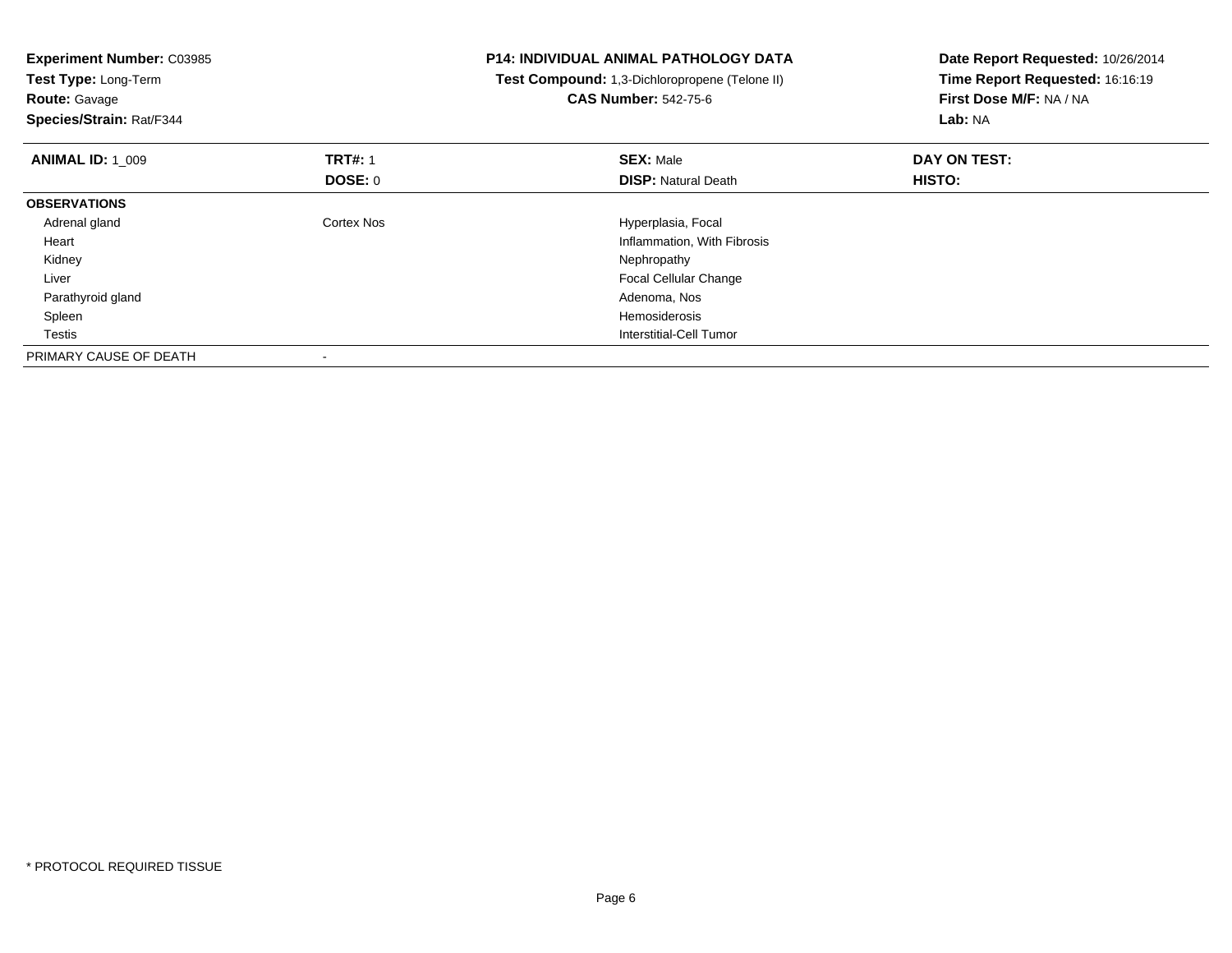| <b>Experiment Number: C03985</b><br>Test Type: Long-Term<br><b>Route: Gavage</b><br>Species/Strain: Rat/F344 |                | <b>P14: INDIVIDUAL ANIMAL PATHOLOGY DATA</b><br>Test Compound: 1,3-Dichloropropene (Telone II)<br><b>CAS Number: 542-75-6</b> | Date Report Requested: 10/26/2014<br>Time Report Requested: 16:16:19<br>First Dose M/F: NA / NA<br>Lab: NA |
|--------------------------------------------------------------------------------------------------------------|----------------|-------------------------------------------------------------------------------------------------------------------------------|------------------------------------------------------------------------------------------------------------|
| <b>ANIMAL ID: 1 011</b>                                                                                      | <b>TRT#: 1</b> | <b>SEX: Male</b>                                                                                                              | DAY ON TEST:                                                                                               |
|                                                                                                              | DOSE: 0        | <b>DISP:</b> Scheduled Sacrifice                                                                                              | HISTO:                                                                                                     |
| <b>OBSERVATIONS</b>                                                                                          |                |                                                                                                                               |                                                                                                            |
| Adrenal gland                                                                                                | Cortex Nos     | Hyperplasia, Focal                                                                                                            |                                                                                                            |
| Heart                                                                                                        |                | Fibrosis                                                                                                                      |                                                                                                            |
|                                                                                                              |                | Inflammation, Chronic                                                                                                         |                                                                                                            |
| Kidney                                                                                                       |                | Nephropathy                                                                                                                   |                                                                                                            |
| Liver                                                                                                        |                | Neoplastic Nodule                                                                                                             |                                                                                                            |
| Testis                                                                                                       |                | Interstitial-Cell Tumor                                                                                                       |                                                                                                            |
| Thyroid                                                                                                      |                | C-Cell Adenoma                                                                                                                |                                                                                                            |
| PRIMARY CAUSE OF DEATH                                                                                       |                |                                                                                                                               |                                                                                                            |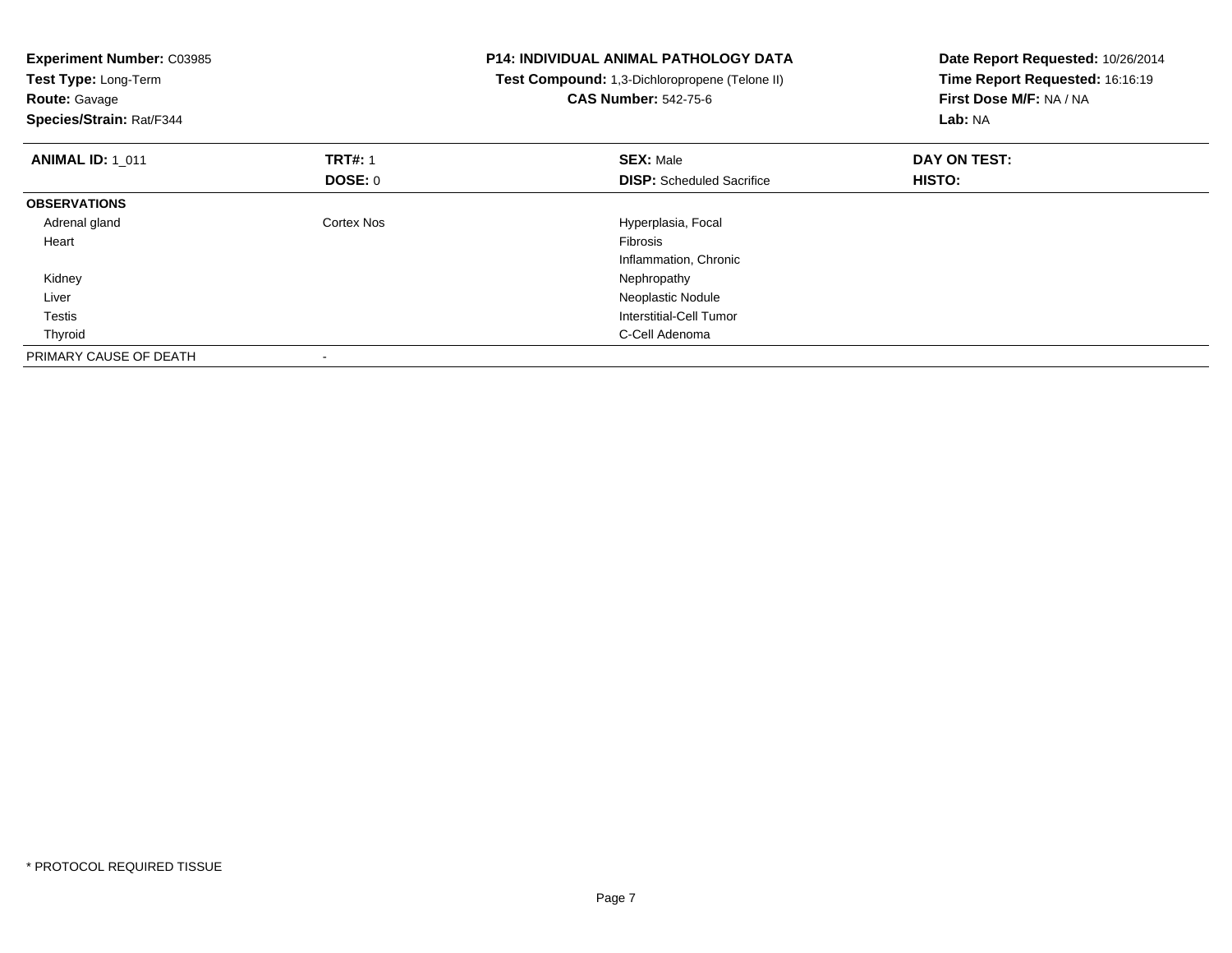| <b>Experiment Number: C03985</b><br>Test Type: Long-Term<br><b>Route: Gavage</b><br>Species/Strain: Rat/F344 |                                  | <b>P14: INDIVIDUAL ANIMAL PATHOLOGY DATA</b><br>Test Compound: 1,3-Dichloropropene (Telone II)<br><b>CAS Number: 542-75-6</b> | Date Report Requested: 10/26/2014<br>Time Report Requested: 16:16:19<br>First Dose M/F: NA / NA<br>Lab: NA |
|--------------------------------------------------------------------------------------------------------------|----------------------------------|-------------------------------------------------------------------------------------------------------------------------------|------------------------------------------------------------------------------------------------------------|
| <b>ANIMAL ID: 1 013</b>                                                                                      | <b>TRT#: 1</b><br><b>DOSE: 0</b> | <b>SEX: Male</b><br><b>DISP:</b> Scheduled Sacrifice                                                                          | DAY ON TEST:<br>HISTO:                                                                                     |
| <b>OBSERVATIONS</b>                                                                                          |                                  |                                                                                                                               |                                                                                                            |
| Heart                                                                                                        |                                  | Fibrosis<br>Inflammation, Chronic                                                                                             |                                                                                                            |
| Kidney                                                                                                       |                                  | Nephropathy                                                                                                                   |                                                                                                            |
| Liver                                                                                                        |                                  | Focal Cellular Change                                                                                                         |                                                                                                            |
| Pancreas                                                                                                     | Acinus                           | Atrophy, Nos                                                                                                                  |                                                                                                            |
| Pituitary gland                                                                                              |                                  | Chromophobe Adenoma                                                                                                           |                                                                                                            |
| Testis                                                                                                       |                                  | Interstitial-Cell Tumor                                                                                                       |                                                                                                            |
| PRIMARY CAUSE OF DEATH                                                                                       |                                  |                                                                                                                               |                                                                                                            |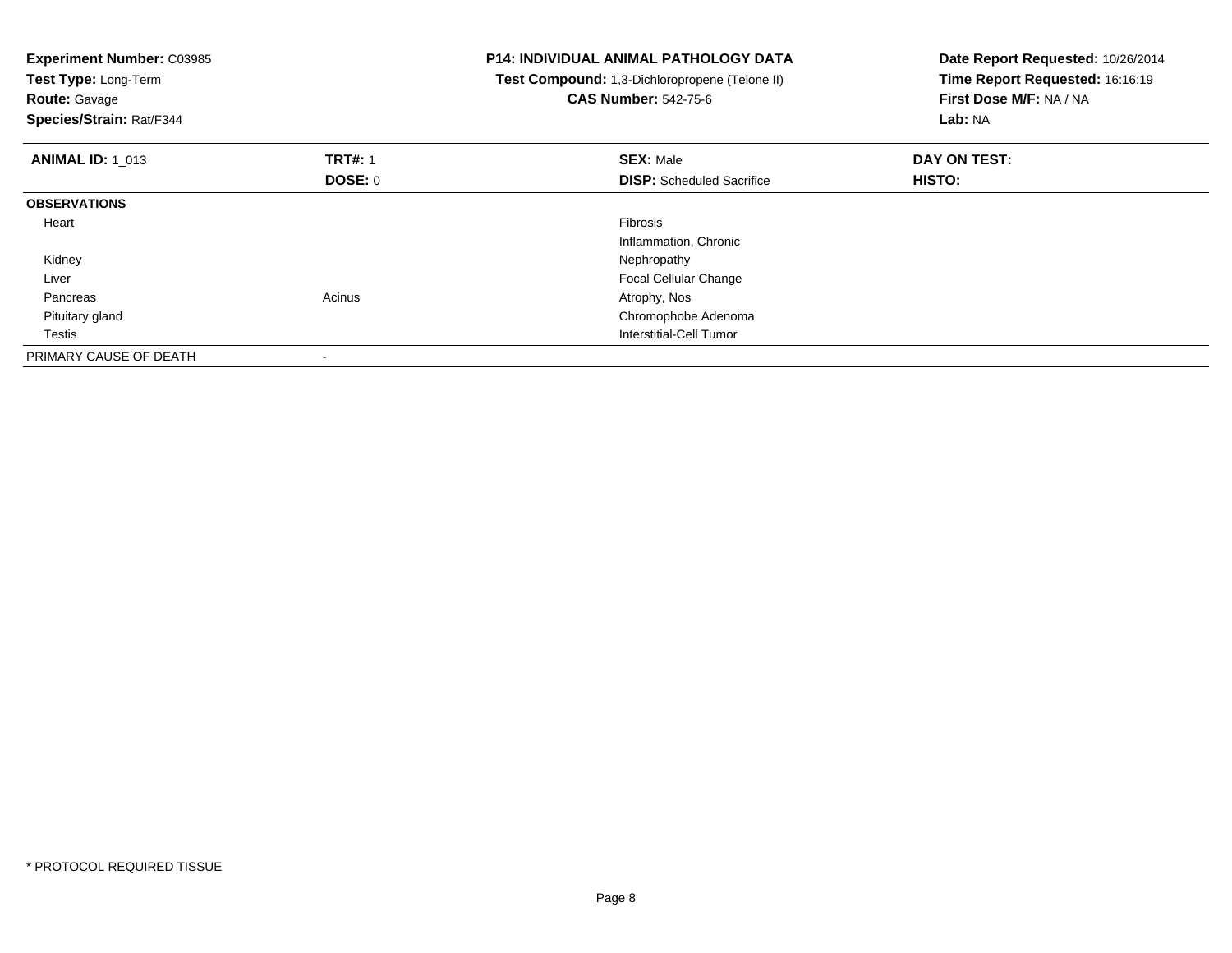**Test Type:** Long-Term

**Route:** Gavage

**Species/Strain:** Rat/F344

#### **P14: INDIVIDUAL ANIMAL PATHOLOGY DATA**

 **Test Compound:** 1,3-Dichloropropene (Telone II)**CAS Number:** 542-75-6

| <b>ANIMAL ID: 1 015</b> | <b>TRT#: 1</b>      | <b>SEX: Male</b>                 | DAY ON TEST: |  |
|-------------------------|---------------------|----------------------------------|--------------|--|
|                         | DOSE: 0             | <b>DISP:</b> Scheduled Sacrifice | HISTO:       |  |
| <b>OBSERVATIONS</b>     |                     |                                  |              |  |
| Epididymis              |                     | Inflammation, Granulomatous      |              |  |
| Heart                   |                     | Fibrosis                         |              |  |
|                         |                     | Inflammation, Chronic            |              |  |
| Liver                   | <b>Bile Duct</b>    | Hyperplasia, Nos                 |              |  |
|                         |                     | Metamorphosis, Fatty             |              |  |
| Pancreas                | Islets              | Islet-Cell Adenoma               |              |  |
| Pituitary gland         |                     | Chromophobe Adenoma              |              |  |
| Stomach                 | Submucosa           | Inflammation, Chronic            |              |  |
| Unspecified             | Multiple Organs Nos | Leukemia, Monocytic              |              |  |
| PRIMARY CAUSE OF DEATH  |                     |                                  |              |  |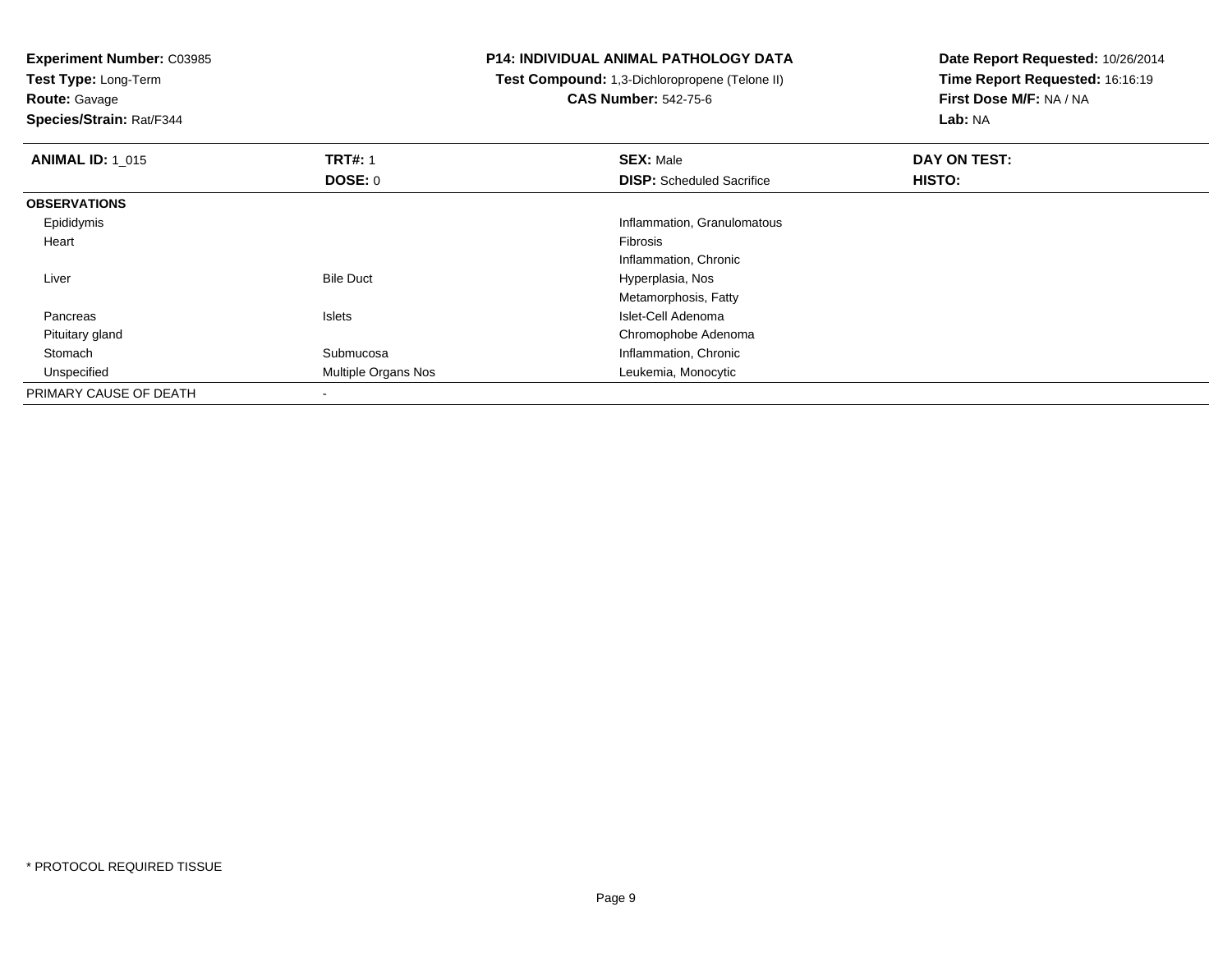| <b>Experiment Number: C03985</b><br>Test Type: Long-Term<br><b>Route: Gavage</b><br>Species/Strain: Rat/F344 |                | <b>P14: INDIVIDUAL ANIMAL PATHOLOGY DATA</b><br>Test Compound: 1,3-Dichloropropene (Telone II)<br><b>CAS Number: 542-75-6</b> | Date Report Requested: 10/26/2014<br>Time Report Requested: 16:16:19<br>First Dose M/F: NA / NA<br>Lab: NA |
|--------------------------------------------------------------------------------------------------------------|----------------|-------------------------------------------------------------------------------------------------------------------------------|------------------------------------------------------------------------------------------------------------|
| <b>ANIMAL ID: 1 017</b>                                                                                      | <b>TRT#: 1</b> | <b>SEX: Male</b>                                                                                                              | DAY ON TEST:                                                                                               |
|                                                                                                              | DOSE: 0        | <b>DISP:</b> Scheduled Sacrifice                                                                                              | HISTO:                                                                                                     |
| <b>OBSERVATIONS</b>                                                                                          |                |                                                                                                                               |                                                                                                            |
| Adrenal gland                                                                                                | Cortex Nos     | Hyperplasia, Focal                                                                                                            |                                                                                                            |
| Heart                                                                                                        |                | Fibrosis                                                                                                                      |                                                                                                            |
|                                                                                                              |                | Inflammation, Chronic                                                                                                         |                                                                                                            |
| Kidney                                                                                                       |                | Nephropathy                                                                                                                   |                                                                                                            |
| Liver                                                                                                        |                | Focal Cellular Change                                                                                                         |                                                                                                            |
| Pituitary gland                                                                                              |                | Chromophobe Adenoma                                                                                                           |                                                                                                            |
| Testis                                                                                                       |                | Interstitial-Cell Tumor                                                                                                       |                                                                                                            |
| PRIMARY CAUSE OF DEATH                                                                                       |                |                                                                                                                               |                                                                                                            |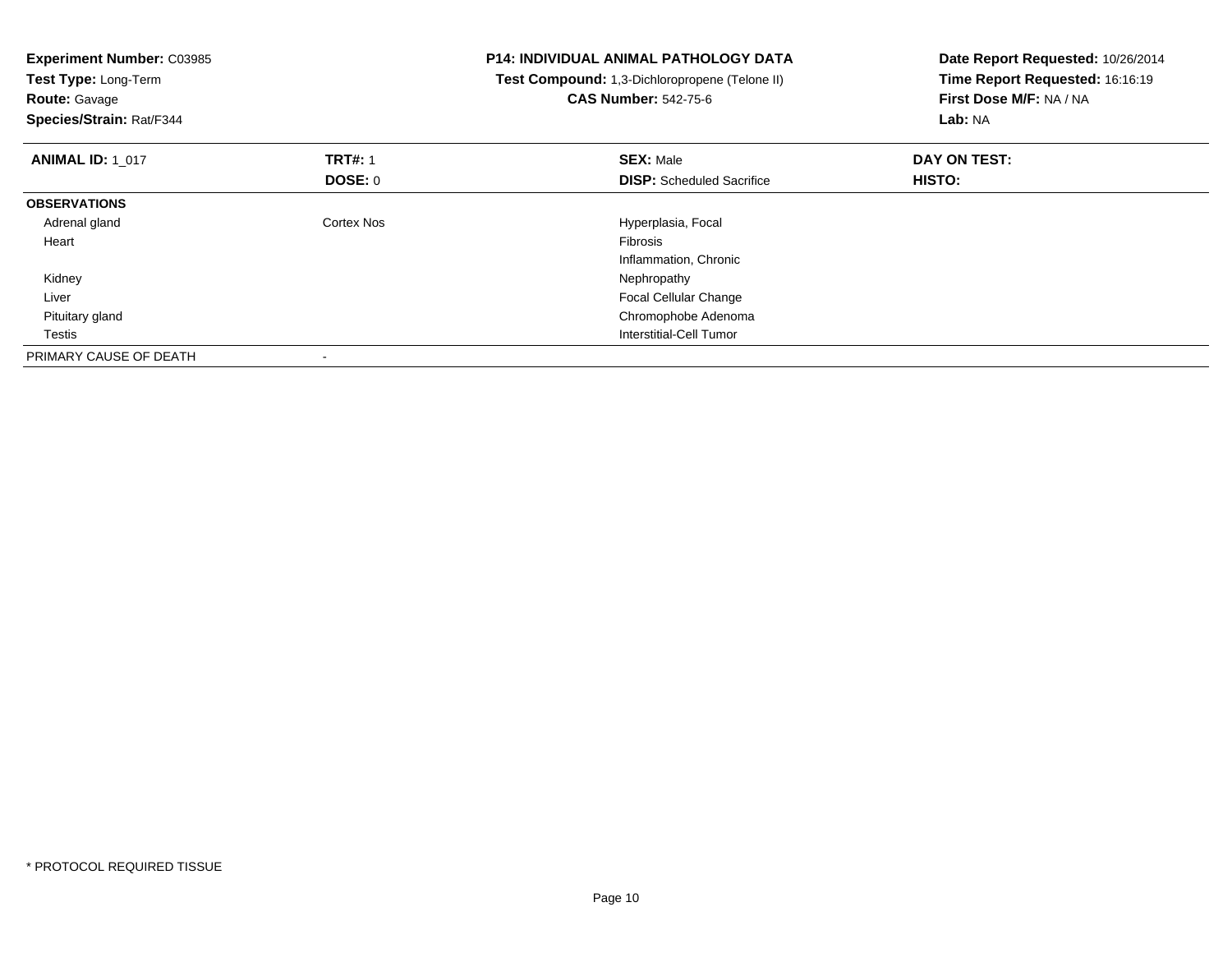| <b>Experiment Number: C03985</b><br>Test Type: Long-Term<br><b>Route: Gavage</b><br>Species/Strain: Rat/F344 |                | <b>P14: INDIVIDUAL ANIMAL PATHOLOGY DATA</b><br>Test Compound: 1,3-Dichloropropene (Telone II)<br><b>CAS Number: 542-75-6</b> | Date Report Requested: 10/26/2014<br>Time Report Requested: 16:16:19<br>First Dose M/F: NA / NA<br>Lab: NA |
|--------------------------------------------------------------------------------------------------------------|----------------|-------------------------------------------------------------------------------------------------------------------------------|------------------------------------------------------------------------------------------------------------|
| <b>ANIMAL ID: 1 019</b>                                                                                      | <b>TRT#: 1</b> | <b>SEX: Male</b>                                                                                                              | DAY ON TEST:                                                                                               |
|                                                                                                              | <b>DOSE: 0</b> | <b>DISP:</b> Scheduled Sacrifice                                                                                              | HISTO:                                                                                                     |
| <b>OBSERVATIONS</b>                                                                                          |                |                                                                                                                               |                                                                                                            |
| Heart                                                                                                        |                | Fibrosis                                                                                                                      |                                                                                                            |
|                                                                                                              |                | Inflammation, Chronic                                                                                                         |                                                                                                            |
| Liver                                                                                                        |                | <b>Focal Cellular Change</b>                                                                                                  |                                                                                                            |
| Pancreas                                                                                                     | <b>Islets</b>  | Islet-Cell Adenoma                                                                                                            |                                                                                                            |
| Pituitary gland                                                                                              |                | Adenoma, Nos                                                                                                                  |                                                                                                            |
| Testis                                                                                                       |                | Interstitial-Cell Tumor                                                                                                       |                                                                                                            |
| PRIMARY CAUSE OF DEATH                                                                                       |                |                                                                                                                               |                                                                                                            |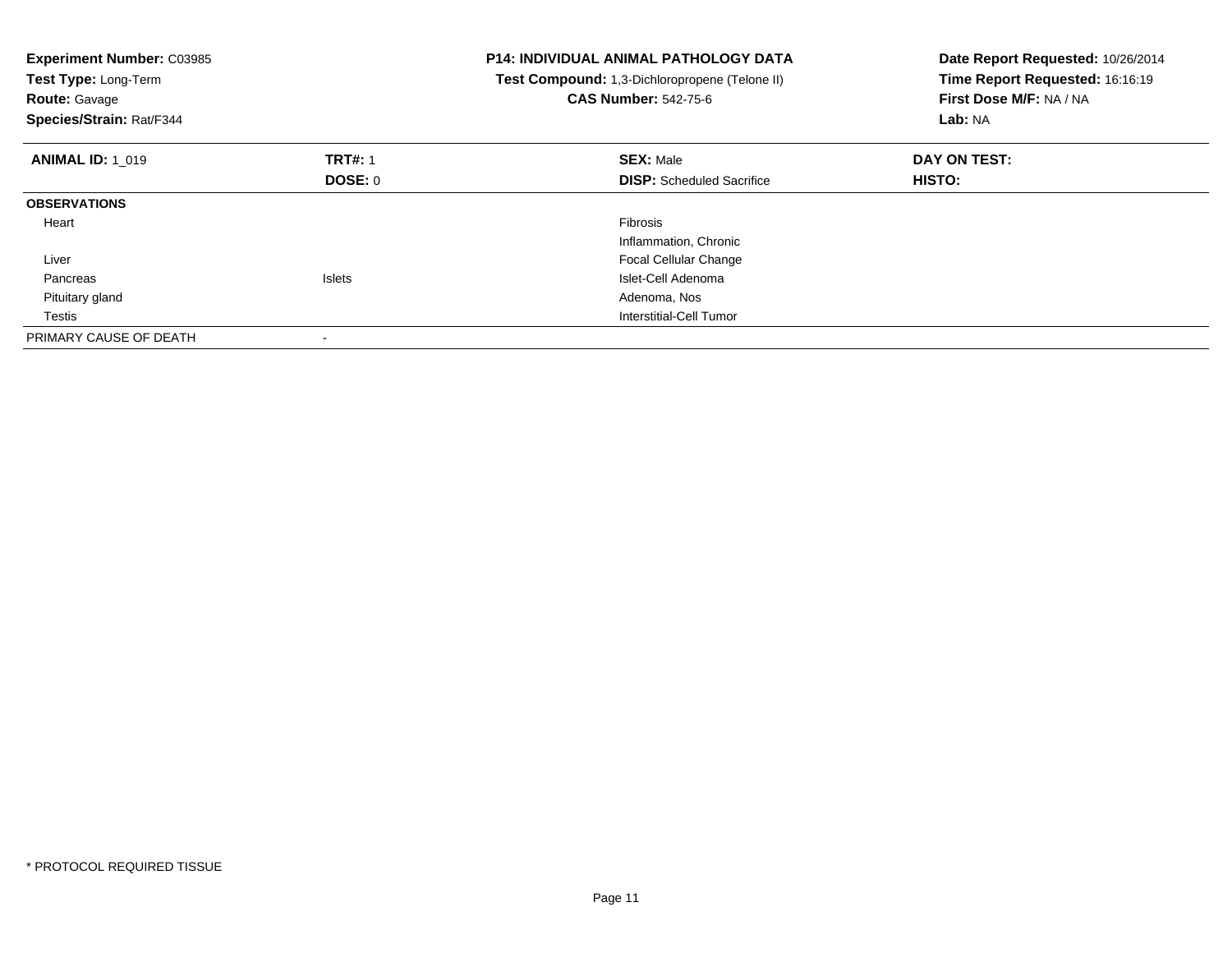**Test Type:** Long-Term

**Route:** Gavage

**Species/Strain:** Rat/F344

# **P14: INDIVIDUAL ANIMAL PATHOLOGY DATA**

 **Test Compound:** 1,3-Dichloropropene (Telone II)**CAS Number:** 542-75-6

| <b>ANIMAL ID: 1 021</b> | <b>TRT#: 1</b>   | <b>SEX: Male</b>                 | DAY ON TEST: |  |
|-------------------------|------------------|----------------------------------|--------------|--|
|                         | <b>DOSE: 0</b>   | <b>DISP:</b> Scheduled Sacrifice | HISTO:       |  |
| <b>OBSERVATIONS</b>     |                  |                                  |              |  |
| Adrenal gland           | Medulla          | Hyperplasia, Nos                 |              |  |
| Heart                   |                  | Fibrosis                         |              |  |
|                         |                  | Inflammation, Chronic            |              |  |
| Kidney                  |                  | Nephropathy                      |              |  |
| Liver                   |                  | Focal Cellular Change            |              |  |
| Pancreas                | Acinus           | Atrophy, Nos                     |              |  |
| Testis                  |                  | Interstitial-Cell Tumor          |              |  |
|                         | Tunica Vaginalis | Mesothelioma, Nos                |              |  |
| Unspecified             |                  | Cyst, Nos                        |              |  |
| PRIMARY CAUSE OF DEATH  | $\,$             |                                  |              |  |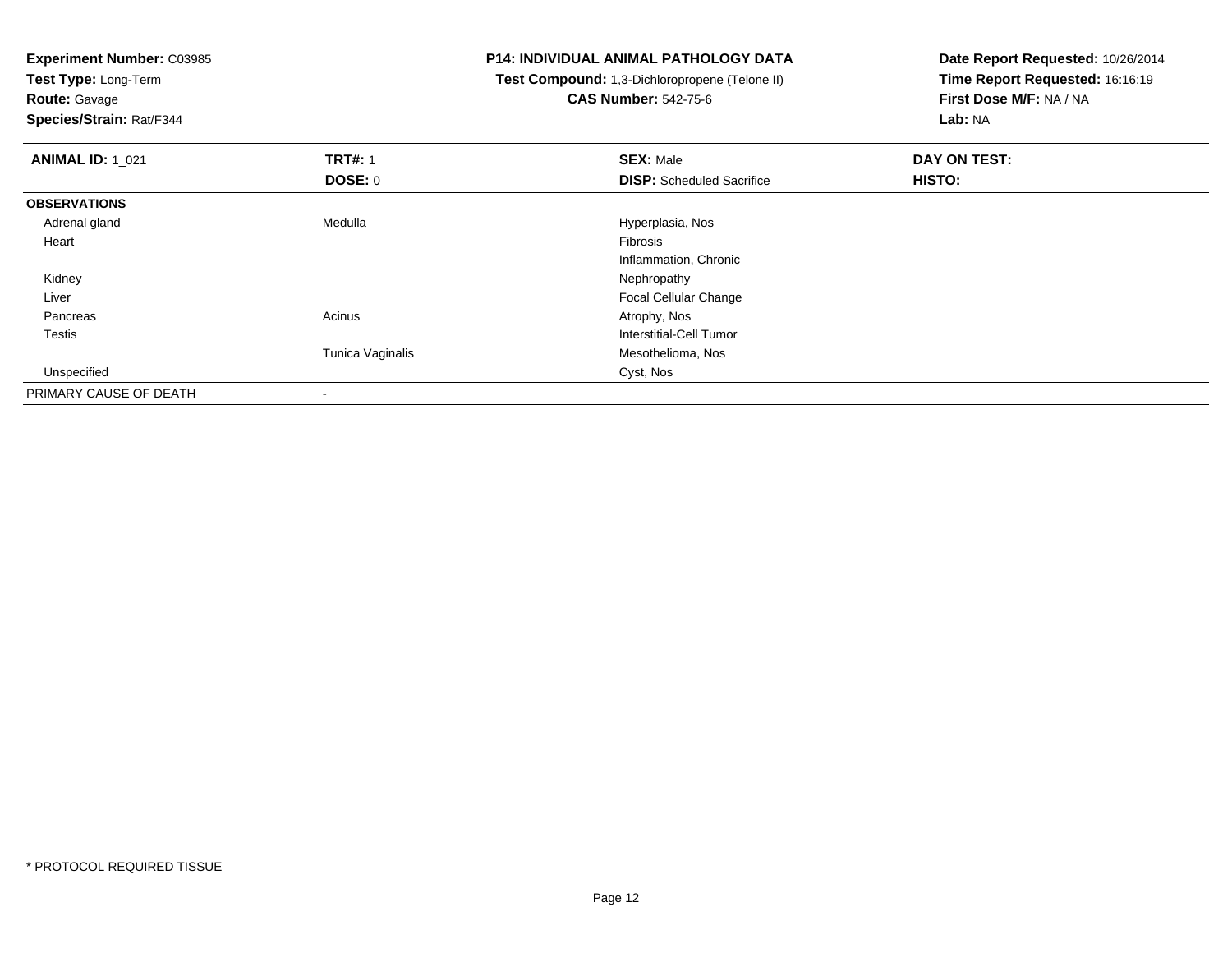| <b>Experiment Number: C03985</b><br>Test Type: Long-Term<br><b>Route: Gavage</b><br>Species/Strain: Rat/F344 |                     | <b>P14: INDIVIDUAL ANIMAL PATHOLOGY DATA</b><br>Test Compound: 1,3-Dichloropropene (Telone II)<br><b>CAS Number: 542-75-6</b> | Date Report Requested: 10/26/2014<br>Time Report Requested: 16:16:19<br>First Dose M/F: NA / NA<br>Lab: NA |
|--------------------------------------------------------------------------------------------------------------|---------------------|-------------------------------------------------------------------------------------------------------------------------------|------------------------------------------------------------------------------------------------------------|
| <b>ANIMAL ID: 1 023</b>                                                                                      | <b>TRT#: 1</b>      | <b>SEX: Male</b>                                                                                                              | DAY ON TEST:                                                                                               |
|                                                                                                              | DOSE: 0             | <b>DISP:</b> Natural Death                                                                                                    | HISTO:                                                                                                     |
| <b>OBSERVATIONS</b>                                                                                          |                     |                                                                                                                               |                                                                                                            |
| Heart                                                                                                        |                     | <b>Fibrosis</b>                                                                                                               |                                                                                                            |
|                                                                                                              |                     | Inflammation, Chronic                                                                                                         |                                                                                                            |
| Liver                                                                                                        |                     | Metamorphosis, Fatty                                                                                                          |                                                                                                            |
| Testis                                                                                                       |                     | Interstitial-Cell Tumor                                                                                                       |                                                                                                            |
| Unspecified                                                                                                  | Multiple Organs Nos | Leukemia, Monocytic                                                                                                           |                                                                                                            |
| PRIMARY CAUSE OF DEATH                                                                                       |                     |                                                                                                                               |                                                                                                            |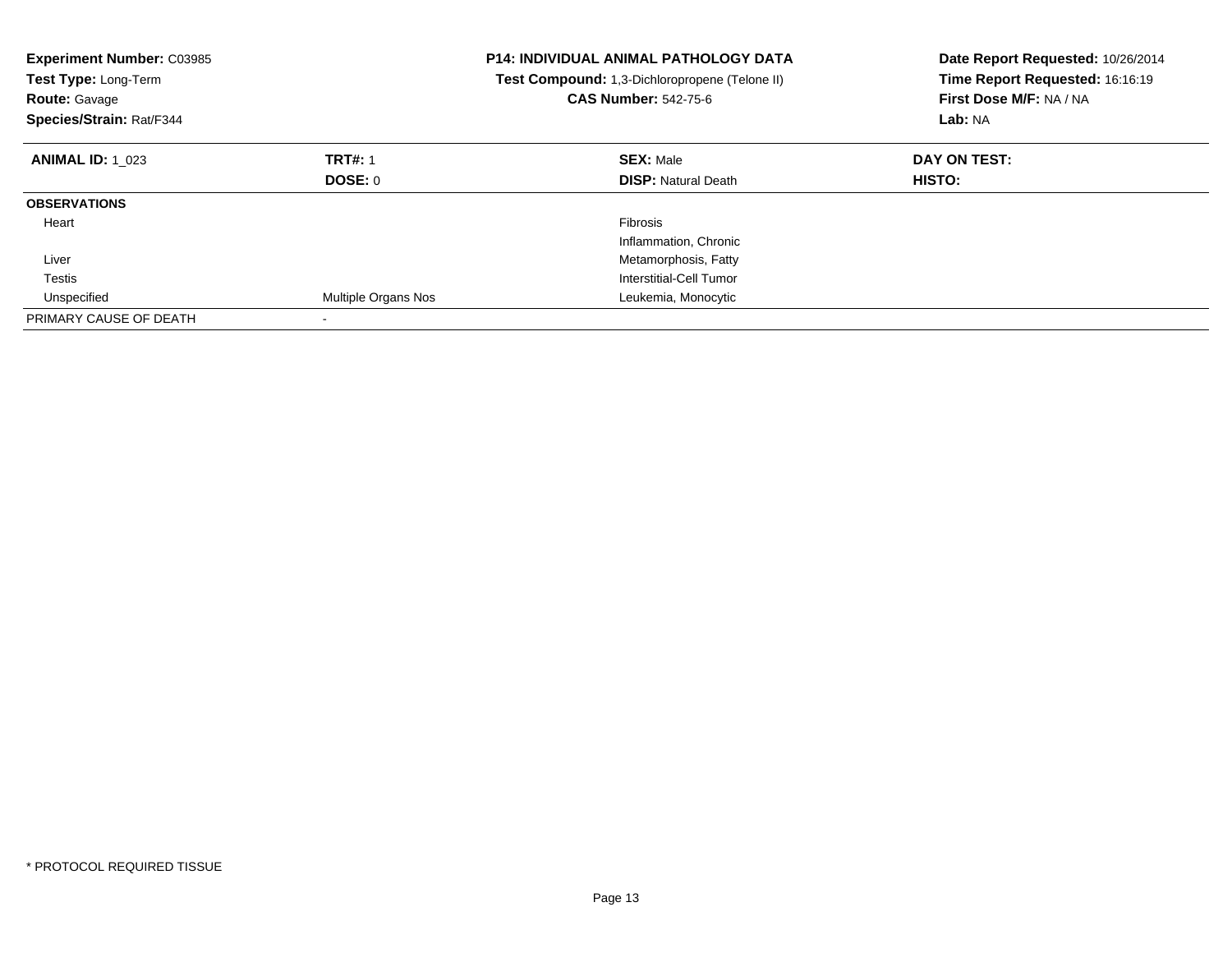| <b>Experiment Number: C03985</b><br>Test Type: Long-Term<br><b>Route: Gavage</b><br>Species/Strain: Rat/F344 |                           | <b>P14: INDIVIDUAL ANIMAL PATHOLOGY DATA</b><br>Test Compound: 1,3-Dichloropropene (Telone II)<br><b>CAS Number: 542-75-6</b> | Date Report Requested: 10/26/2014<br>Time Report Requested: 16:16:19<br>First Dose M/F: NA / NA<br>Lab: NA |
|--------------------------------------------------------------------------------------------------------------|---------------------------|-------------------------------------------------------------------------------------------------------------------------------|------------------------------------------------------------------------------------------------------------|
| <b>ANIMAL ID: 1 025</b>                                                                                      | <b>TRT#: 1</b><br>DOSE: 0 | <b>SEX: Male</b><br><b>DISP:</b> Scheduled Sacrifice                                                                          | DAY ON TEST:<br>HISTO:                                                                                     |
| <b>OBSERVATIONS</b>                                                                                          |                           |                                                                                                                               |                                                                                                            |
| Heart                                                                                                        |                           | Fibrosis<br>Inflammation, Chronic                                                                                             |                                                                                                            |
| Liver                                                                                                        |                           | Focal Cellular Change                                                                                                         |                                                                                                            |
| Lung                                                                                                         |                           | Alveolar/Bronchiolar Carcinoma                                                                                                |                                                                                                            |
| Pancreas                                                                                                     | Acinus                    | Atrophy, Nos                                                                                                                  |                                                                                                            |
| Pituitary gland                                                                                              |                           | Chromophobe Adenoma                                                                                                           |                                                                                                            |
| Testis                                                                                                       |                           | Interstitial-Cell Tumor                                                                                                       |                                                                                                            |
| PRIMARY CAUSE OF DEATH                                                                                       |                           |                                                                                                                               |                                                                                                            |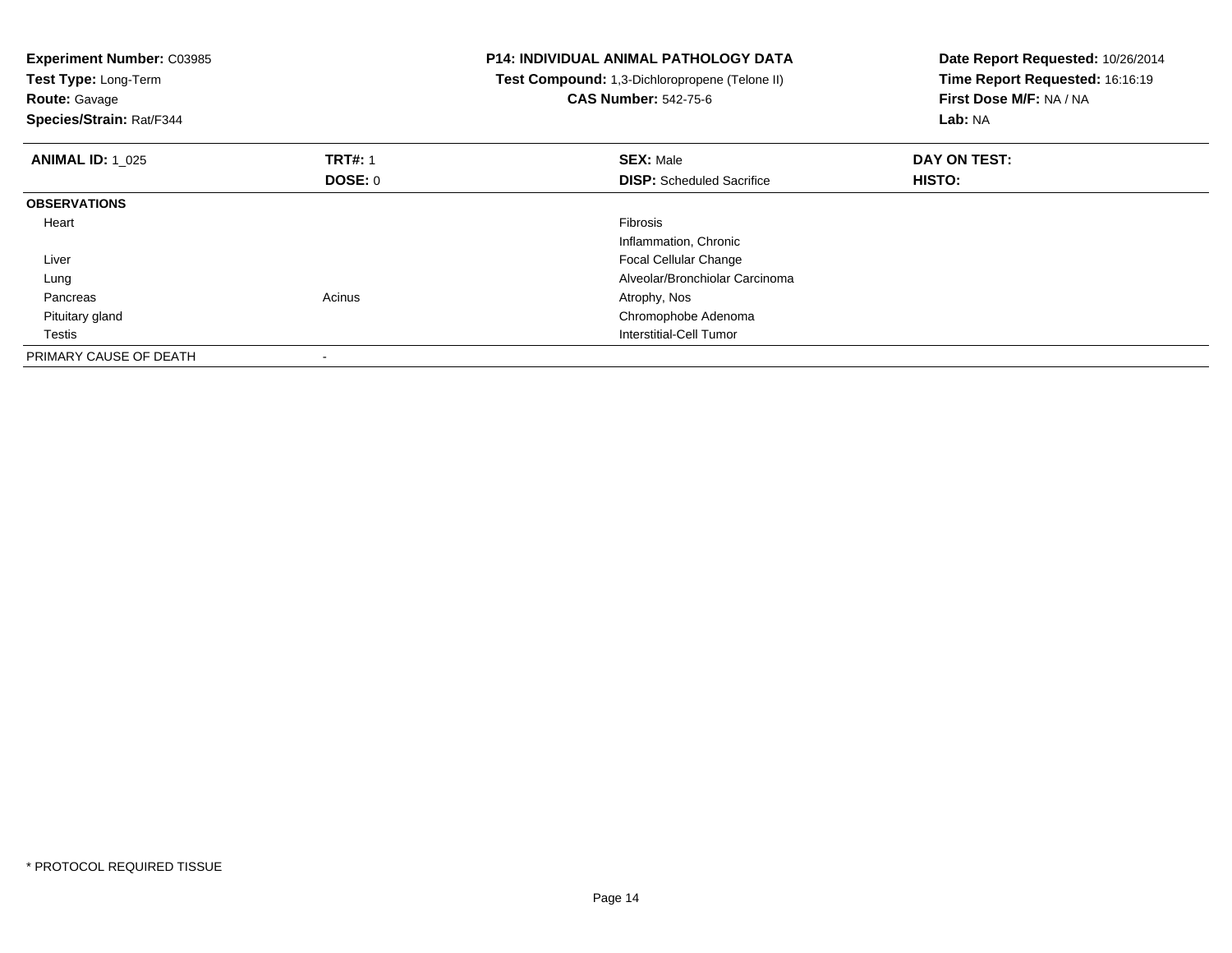| <b>Experiment Number: C03985</b><br><b>Test Type: Long-Term</b><br><b>Route: Gavage</b><br>Species/Strain: Rat/F344 |                           | <b>P14: INDIVIDUAL ANIMAL PATHOLOGY DATA</b><br>Test Compound: 1,3-Dichloropropene (Telone II)<br><b>CAS Number: 542-75-6</b> | Date Report Requested: 10/26/2014<br>Time Report Requested: 16:16:19<br>First Dose M/F: NA / NA<br>Lab: NA |  |
|---------------------------------------------------------------------------------------------------------------------|---------------------------|-------------------------------------------------------------------------------------------------------------------------------|------------------------------------------------------------------------------------------------------------|--|
| <b>ANIMAL ID: 1 027</b>                                                                                             | <b>TRT#: 1</b><br>DOSE: 0 | <b>SEX: Male</b><br><b>DISP:</b> Dosing Accident                                                                              | DAY ON TEST:<br>HISTO:                                                                                     |  |
| <b>OBSERVATIONS</b>                                                                                                 |                           |                                                                                                                               |                                                                                                            |  |
| Lung                                                                                                                |                           | Congestion, Nos                                                                                                               |                                                                                                            |  |
|                                                                                                                     |                           | Hemorrhage                                                                                                                    |                                                                                                            |  |
|                                                                                                                     |                           | Inflammation, Suppurative                                                                                                     |                                                                                                            |  |
| Lymph node                                                                                                          |                           | Hyperplasia, Lymphoid                                                                                                         |                                                                                                            |  |
| Stomach                                                                                                             |                           | Hyperplasia, Basal Cell                                                                                                       |                                                                                                            |  |
| Thyroid                                                                                                             |                           | Inflammation, Granulomatous                                                                                                   |                                                                                                            |  |
| Unspecified                                                                                                         |                           | Abscess, Nos                                                                                                                  |                                                                                                            |  |
| PRIMARY CAUSE OF DEATH                                                                                              |                           |                                                                                                                               |                                                                                                            |  |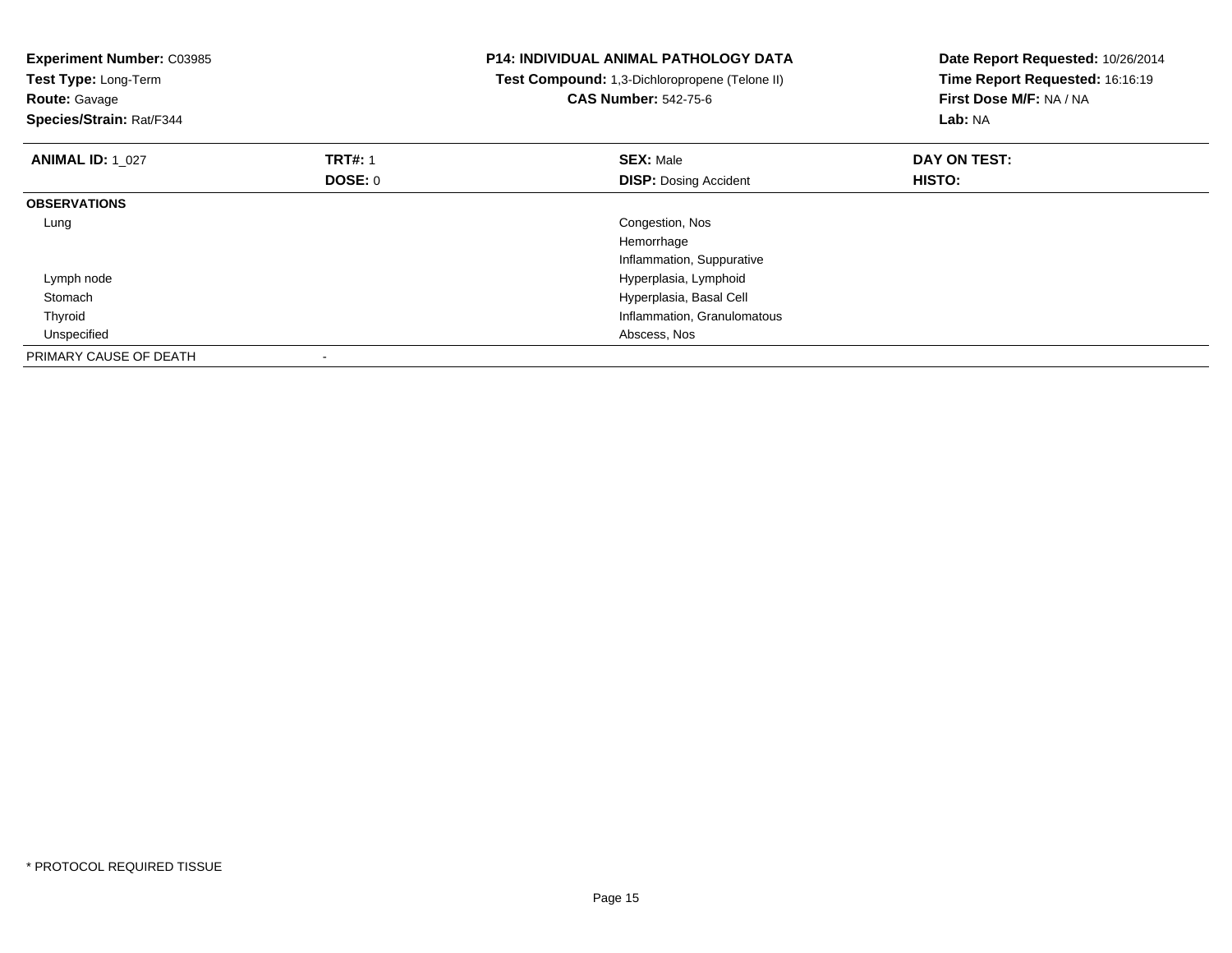| <b>Experiment Number: C03985</b><br>Test Type: Long-Term<br><b>Route: Gavage</b><br>Species/Strain: Rat/F344 |                       | <b>P14: INDIVIDUAL ANIMAL PATHOLOGY DATA</b><br>Test Compound: 1,3-Dichloropropene (Telone II)<br><b>CAS Number: 542-75-6</b> | Date Report Requested: 10/26/2014<br>Time Report Requested: 16:16:19<br>First Dose M/F: NA / NA<br>Lab: NA |
|--------------------------------------------------------------------------------------------------------------|-----------------------|-------------------------------------------------------------------------------------------------------------------------------|------------------------------------------------------------------------------------------------------------|
| <b>ANIMAL ID: 1 029</b>                                                                                      | <b>TRT#: 1</b>        | <b>SEX: Male</b>                                                                                                              | DAY ON TEST:                                                                                               |
|                                                                                                              | DOSE: 0               | <b>DISP:</b> Scheduled Sacrifice                                                                                              | HISTO:                                                                                                     |
| <b>OBSERVATIONS</b>                                                                                          |                       |                                                                                                                               |                                                                                                            |
| Heart                                                                                                        |                       | <b>Fibrosis</b>                                                                                                               |                                                                                                            |
|                                                                                                              |                       | Inflammation, Chronic                                                                                                         |                                                                                                            |
| Kidney                                                                                                       |                       | Nephropathy                                                                                                                   |                                                                                                            |
| Lymph node                                                                                                   | Mandibular Lymph Node | Hyperplasia, Lymphoid                                                                                                         |                                                                                                            |
| Pituitary gland                                                                                              |                       | Chromophobe Adenoma                                                                                                           |                                                                                                            |
| Testis                                                                                                       |                       | Interstitial-Cell Tumor                                                                                                       |                                                                                                            |
| PRIMARY CAUSE OF DEATH                                                                                       |                       |                                                                                                                               |                                                                                                            |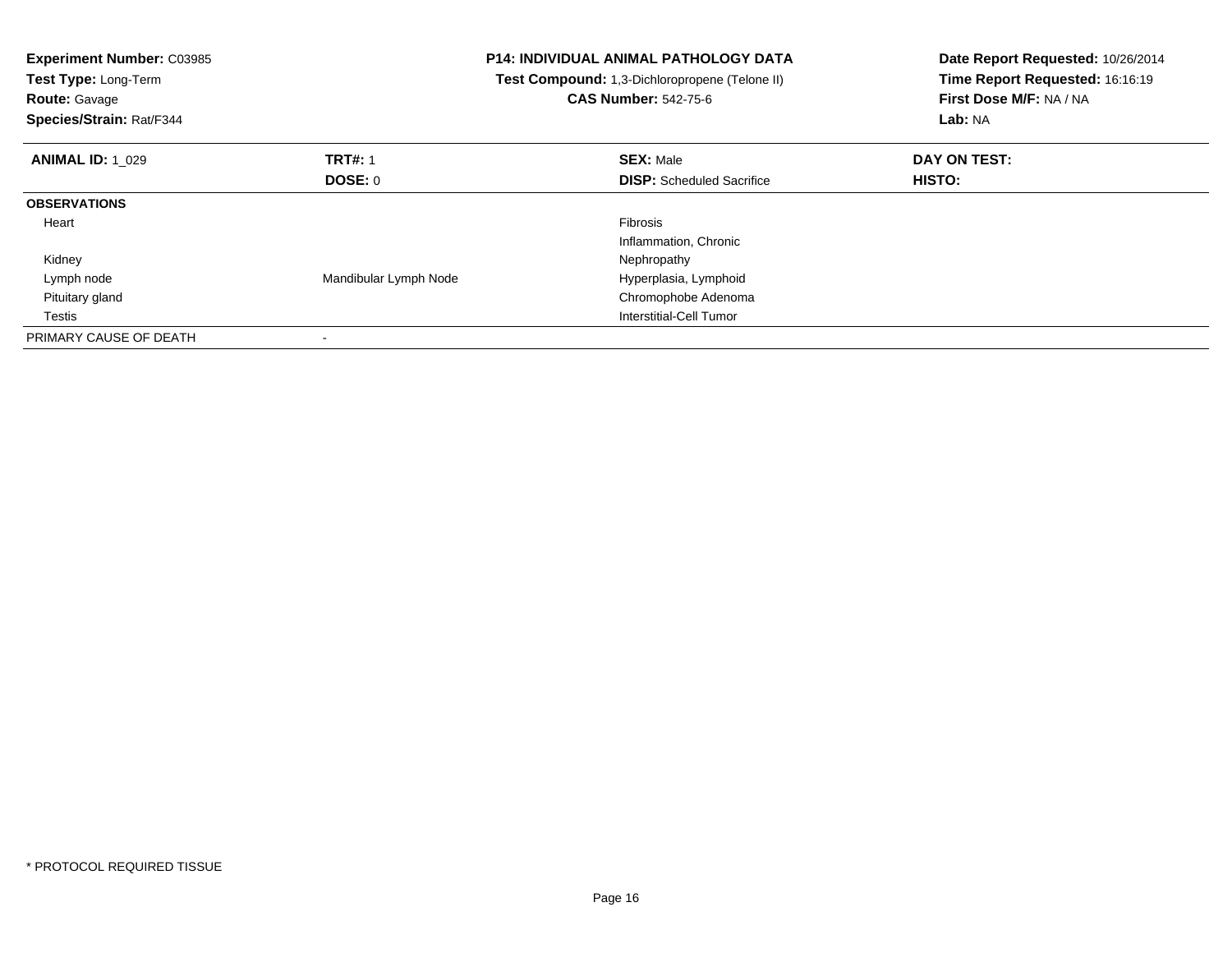| <b>Experiment Number: C03985</b><br>Test Type: Long-Term<br><b>Route: Gavage</b><br>Species/Strain: Rat/F344 |                          | <b>P14: INDIVIDUAL ANIMAL PATHOLOGY DATA</b><br>Test Compound: 1,3-Dichloropropene (Telone II)<br><b>CAS Number: 542-75-6</b> | Date Report Requested: 10/26/2014<br>Time Report Requested: 16:16:19<br>First Dose M/F: NA / NA<br>Lab: NA |
|--------------------------------------------------------------------------------------------------------------|--------------------------|-------------------------------------------------------------------------------------------------------------------------------|------------------------------------------------------------------------------------------------------------|
| <b>ANIMAL ID: 1 031</b>                                                                                      | <b>TRT#: 1</b>           | <b>SEX: Male</b>                                                                                                              | DAY ON TEST:                                                                                               |
|                                                                                                              | DOSE: 0                  | <b>DISP:</b> Scheduled Sacrifice                                                                                              | <b>HISTO:</b>                                                                                              |
| <b>OBSERVATIONS</b>                                                                                          |                          |                                                                                                                               |                                                                                                            |
| Heart                                                                                                        |                          | Fibrosis                                                                                                                      |                                                                                                            |
|                                                                                                              |                          | Inflammation, Chronic                                                                                                         |                                                                                                            |
| Kidney                                                                                                       |                          | Nephropathy                                                                                                                   |                                                                                                            |
| Lung                                                                                                         |                          | Pneumonia, Interstitial Chronic                                                                                               |                                                                                                            |
| Spleen                                                                                                       |                          | Infarct, Nos                                                                                                                  |                                                                                                            |
| Testis                                                                                                       |                          | Interstitial-Cell Tumor                                                                                                       |                                                                                                            |
| Unspecified                                                                                                  | Multiple Organs Nos      | Leukemia, Monocytic                                                                                                           |                                                                                                            |
| PRIMARY CAUSE OF DEATH                                                                                       | $\overline{\phantom{a}}$ |                                                                                                                               |                                                                                                            |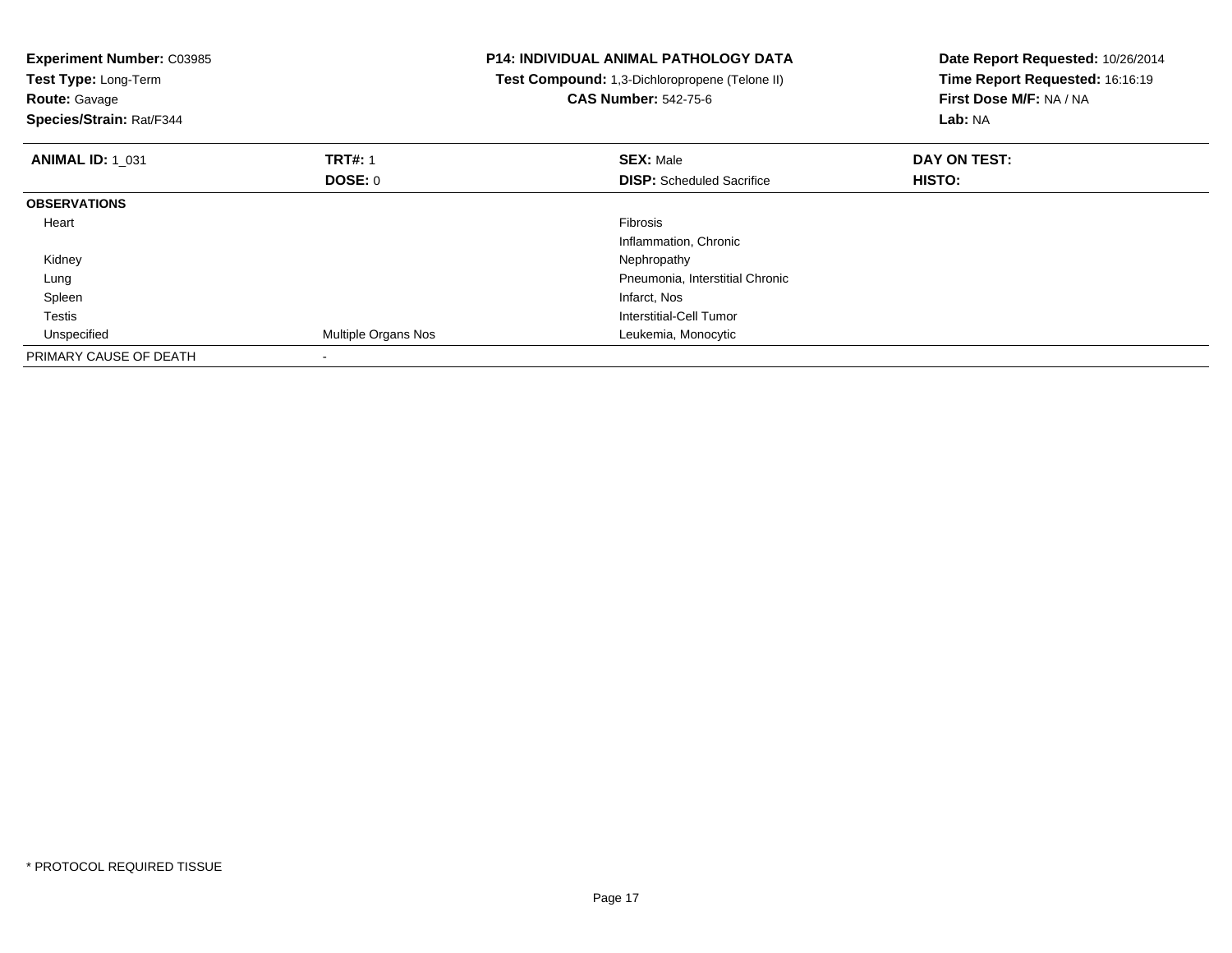| <b>Experiment Number: C03985</b><br>Test Type: Long-Term |                | <b>P14: INDIVIDUAL ANIMAL PATHOLOGY DATA</b><br>Test Compound: 1,3-Dichloropropene (Telone II) | Date Report Requested: 10/26/2014<br>Time Report Requested: 16:16:19 |  |
|----------------------------------------------------------|----------------|------------------------------------------------------------------------------------------------|----------------------------------------------------------------------|--|
| <b>Route: Gavage</b>                                     |                | <b>CAS Number: 542-75-6</b>                                                                    | First Dose M/F: NA / NA                                              |  |
| Species/Strain: Rat/F344                                 |                |                                                                                                | Lab: NA                                                              |  |
| <b>ANIMAL ID: 1 033</b>                                  | <b>TRT#: 1</b> | <b>SEX: Male</b>                                                                               | DAY ON TEST:                                                         |  |
|                                                          | DOSE: 0        | <b>DISP:</b> Dosing Accident                                                                   | HISTO:                                                               |  |
| <b>OBSERVATIONS</b>                                      |                |                                                                                                |                                                                      |  |
| Liver                                                    |                | Necrosis, Central                                                                              |                                                                      |  |
| Skeletal muscle                                          | Neck           | Granuloma, Pyogenic                                                                            |                                                                      |  |
| Spleen                                                   |                | Leukemia, Monocytic                                                                            |                                                                      |  |
| PRIMARY CAUSE OF DEATH                                   |                |                                                                                                |                                                                      |  |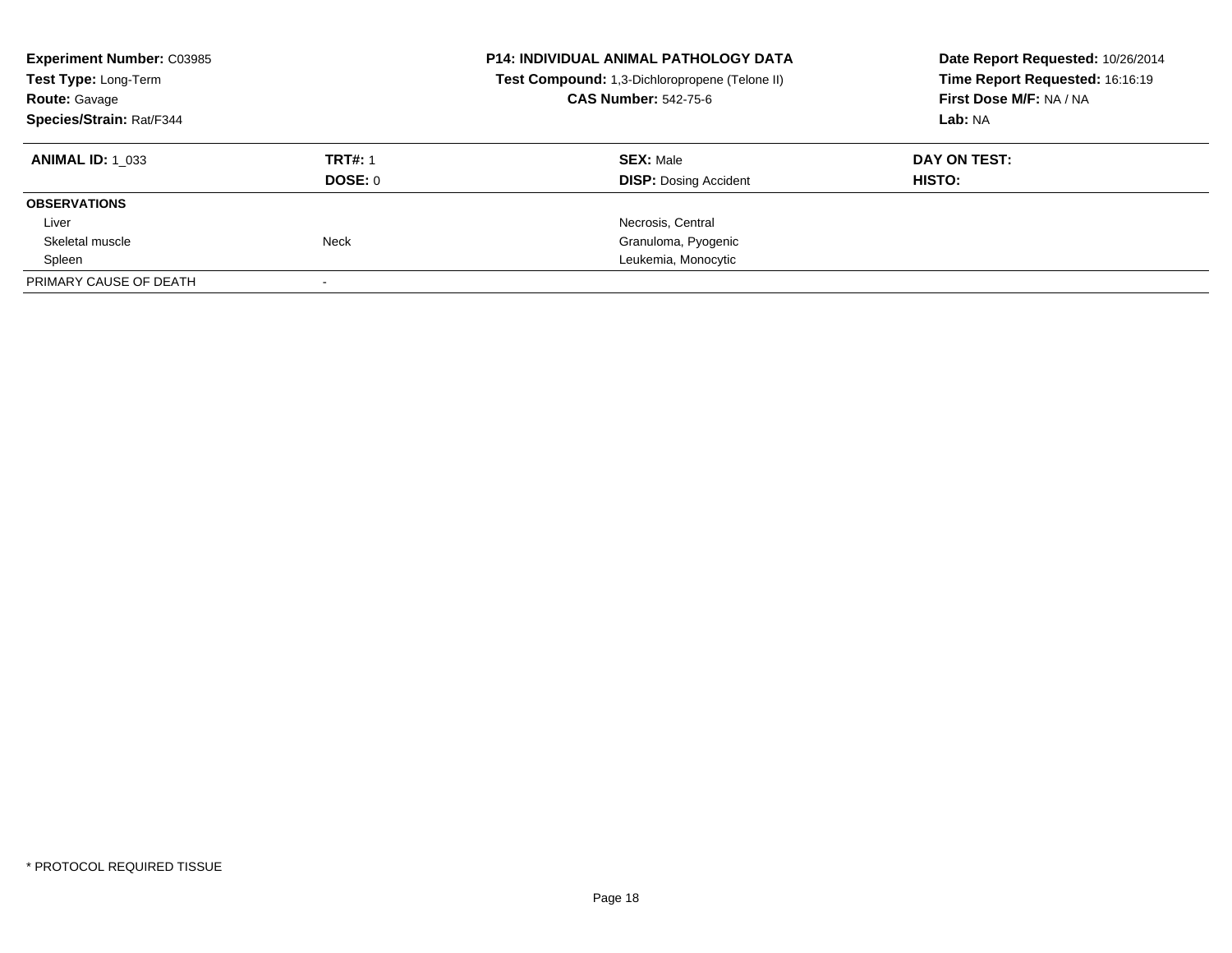**Test Type:** Long-Term

**Route:** Gavage

**Species/Strain:** Rat/F344

# **P14: INDIVIDUAL ANIMAL PATHOLOGY DATA**

 **Test Compound:** 1,3-Dichloropropene (Telone II)**CAS Number:** 542-75-6

| <b>ANIMAL ID: 1_035</b> | <b>TRT#: 1</b>           | <b>SEX: Male</b>                 | DAY ON TEST:  |  |
|-------------------------|--------------------------|----------------------------------|---------------|--|
|                         | DOSE: 0                  | <b>DISP:</b> Scheduled Sacrifice | <b>HISTO:</b> |  |
| <b>OBSERVATIONS</b>     |                          |                                  |               |  |
| Adrenal gland           | <b>Cortex Nos</b>        | Hyperplasia, Focal               |               |  |
| Heart                   |                          | Fibrosis                         |               |  |
|                         |                          | Inflammation, Chronic            |               |  |
| Kidney                  |                          | Nephropathy                      |               |  |
| Liver                   |                          | <b>Focal Cellular Change</b>     |               |  |
| Pancreas                | <b>Islets</b>            | Islet-Cell Carcinoma             |               |  |
| Pituitary gland         |                          | Chromophobe Adenoma              |               |  |
| Testis                  |                          | Interstitial-Cell Tumor          |               |  |
| Unspecified             | Adipose Tissue           | Inflammation, Granulomatous      |               |  |
| PRIMARY CAUSE OF DEATH  | $\overline{\phantom{a}}$ |                                  |               |  |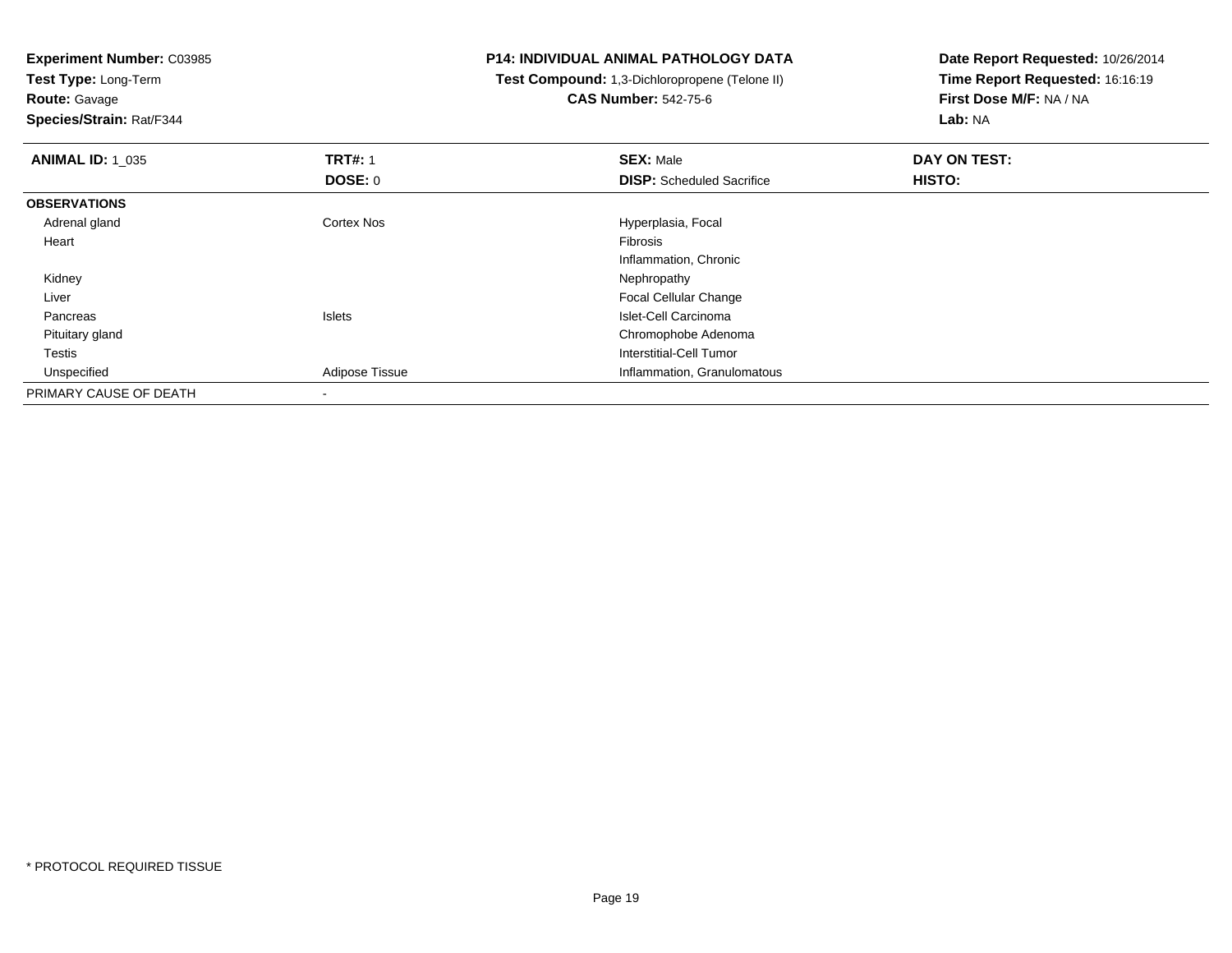| <b>Experiment Number: C03985</b><br>Test Type: Long-Term<br><b>Route: Gavage</b><br>Species/Strain: Rat/F344 | <b>P14: INDIVIDUAL ANIMAL PATHOLOGY DATA</b><br>Test Compound: 1,3-Dichloropropene (Telone II)<br><b>CAS Number: 542-75-6</b> |                                  | Date Report Requested: 10/26/2014<br>Time Report Requested: 16:16:19<br>First Dose M/F: NA / NA<br>Lab: NA |  |
|--------------------------------------------------------------------------------------------------------------|-------------------------------------------------------------------------------------------------------------------------------|----------------------------------|------------------------------------------------------------------------------------------------------------|--|
| <b>ANIMAL ID: 1 037</b>                                                                                      | <b>TRT#: 1</b>                                                                                                                | <b>SEX: Male</b>                 | DAY ON TEST:                                                                                               |  |
|                                                                                                              | DOSE: 0                                                                                                                       | <b>DISP:</b> Scheduled Sacrifice | HISTO:                                                                                                     |  |
| <b>OBSERVATIONS</b>                                                                                          |                                                                                                                               |                                  |                                                                                                            |  |
| Heart                                                                                                        |                                                                                                                               | Fibrosis                         |                                                                                                            |  |
|                                                                                                              |                                                                                                                               | Inflammation, Chronic            |                                                                                                            |  |
| Kidney                                                                                                       |                                                                                                                               | Nephropathy                      |                                                                                                            |  |
| Liver                                                                                                        |                                                                                                                               | Focal Cellular Change            |                                                                                                            |  |
| Lymph node                                                                                                   | Submandibular Lymph Node                                                                                                      | Hyperplasia, Lymphoid            |                                                                                                            |  |
| Pancreas                                                                                                     |                                                                                                                               | Acinar-Cell Adenoma              |                                                                                                            |  |
| Testis                                                                                                       |                                                                                                                               | Interstitial-Cell Tumor          |                                                                                                            |  |
| PRIMARY CAUSE OF DEATH                                                                                       |                                                                                                                               |                                  |                                                                                                            |  |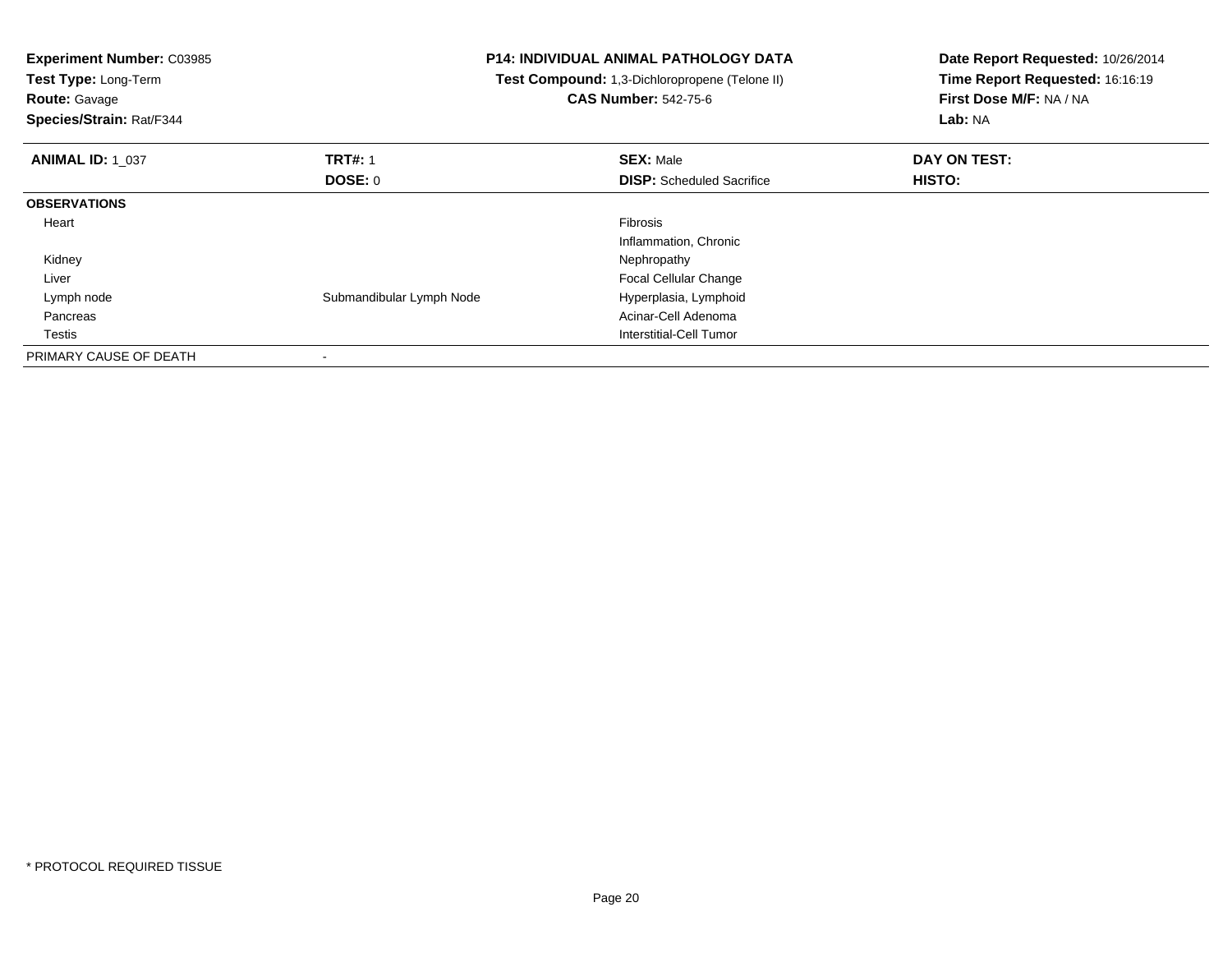| <b>Experiment Number: C03985</b><br><b>Test Type: Long-Term</b><br><b>Route: Gavage</b><br>Species/Strain: Rat/F344 |                                  | <b>P14: INDIVIDUAL ANIMAL PATHOLOGY DATA</b><br>Test Compound: 1,3-Dichloropropene (Telone II)<br><b>CAS Number: 542-75-6</b> | Date Report Requested: 10/26/2014<br>Time Report Requested: 16:16:19<br>First Dose M/F: NA / NA<br>Lab: NA |  |
|---------------------------------------------------------------------------------------------------------------------|----------------------------------|-------------------------------------------------------------------------------------------------------------------------------|------------------------------------------------------------------------------------------------------------|--|
| <b>ANIMAL ID: 1 039</b>                                                                                             | <b>TRT#: 1</b><br><b>DOSE: 0</b> | <b>SEX: Male</b><br><b>DISP:</b> Scheduled Sacrifice                                                                          | DAY ON TEST:<br>HISTO:                                                                                     |  |
| <b>OBSERVATIONS</b>                                                                                                 |                                  |                                                                                                                               |                                                                                                            |  |
| Heart                                                                                                               |                                  | Fibrosis<br>Inflammation, Chronic                                                                                             |                                                                                                            |  |
| Kidney                                                                                                              |                                  | Nephropathy                                                                                                                   |                                                                                                            |  |
| Liver                                                                                                               |                                  | <b>Focal Cellular Change</b>                                                                                                  |                                                                                                            |  |
| Pancreas                                                                                                            | Acinus                           | Atrophy, Nos                                                                                                                  |                                                                                                            |  |
| Preputial gland                                                                                                     |                                  | Adenocarcinoma, Nos                                                                                                           |                                                                                                            |  |
| Testis                                                                                                              |                                  | Interstitial-Cell Tumor                                                                                                       |                                                                                                            |  |
| PRIMARY CAUSE OF DEATH                                                                                              |                                  |                                                                                                                               |                                                                                                            |  |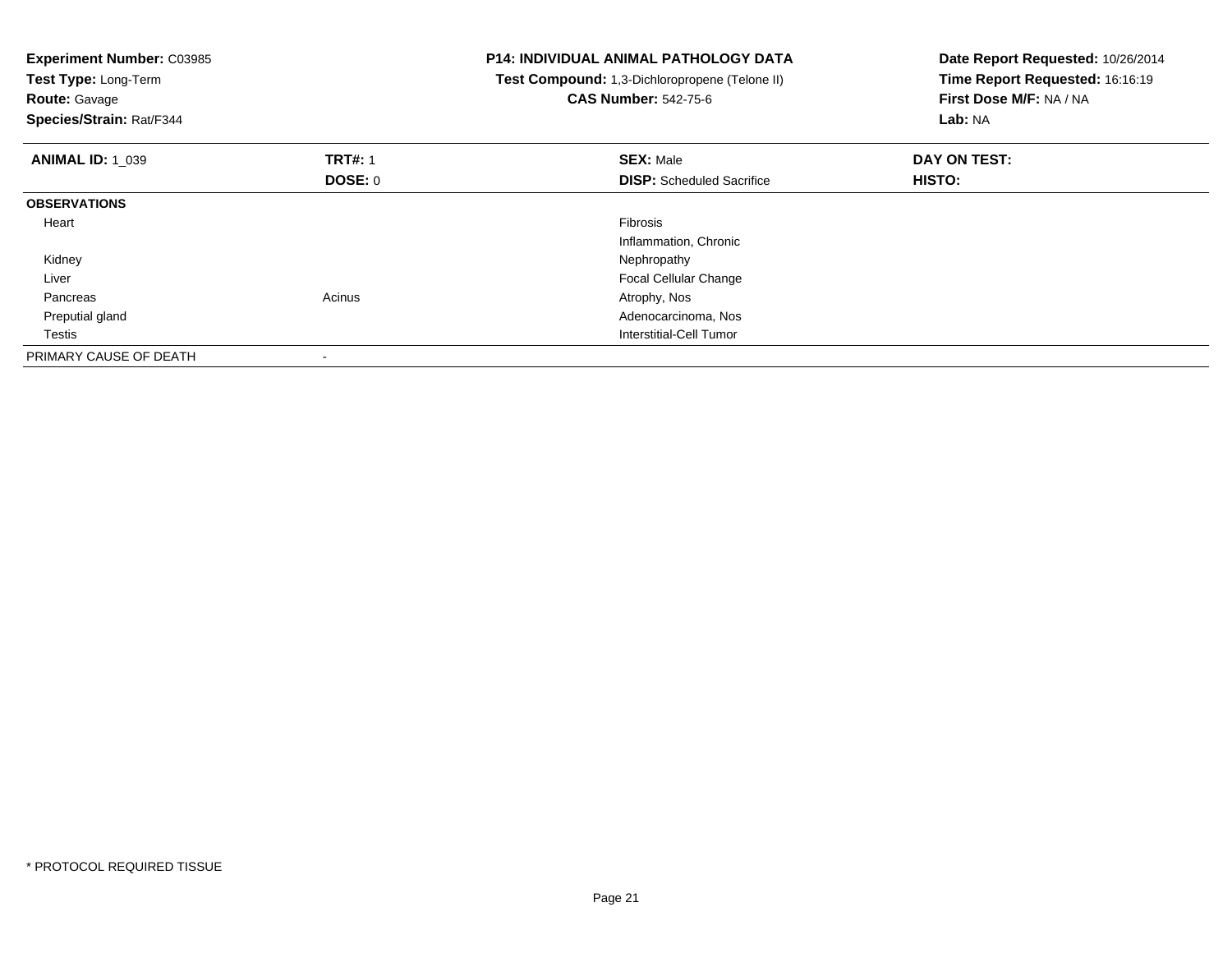**Test Type:** Long-Term

**Route:** Gavage

**Species/Strain:** Rat/F344

## **P14: INDIVIDUAL ANIMAL PATHOLOGY DATA**

 **Test Compound:** 1,3-Dichloropropene (Telone II)**CAS Number:** 542-75-6

| <b>ANIMAL ID: 1_041</b> | <b>TRT#: 1</b>      | <b>SEX: Male</b>                 | DAY ON TEST: |  |
|-------------------------|---------------------|----------------------------------|--------------|--|
|                         | DOSE: 0             | <b>DISP:</b> Scheduled Sacrifice | HISTO:       |  |
| <b>OBSERVATIONS</b>     |                     |                                  |              |  |
| Adrenal gland           | <b>Cortex Nos</b>   | Hyperplasia, Focal               |              |  |
| Heart                   |                     | Fibrosis                         |              |  |
|                         |                     | Inflammation, Chronic            |              |  |
| Kidney                  |                     | Nephropathy                      |              |  |
| Liver                   |                     | Angiectasis                      |              |  |
| Pancreas                | Acinus              | Atrophy, Nos                     |              |  |
| Pituitary gland         |                     | Chromophobe Adenoma              |              |  |
| Prostate                |                     | Inflammation, Suppurative        |              |  |
| Testis                  |                     | Interstitial-Cell Tumor          |              |  |
| Unspecified             | Multiple Organs Nos | Leukemia, Monocytic              |              |  |
| PRIMARY CAUSE OF DEATH  | $\blacksquare$      |                                  |              |  |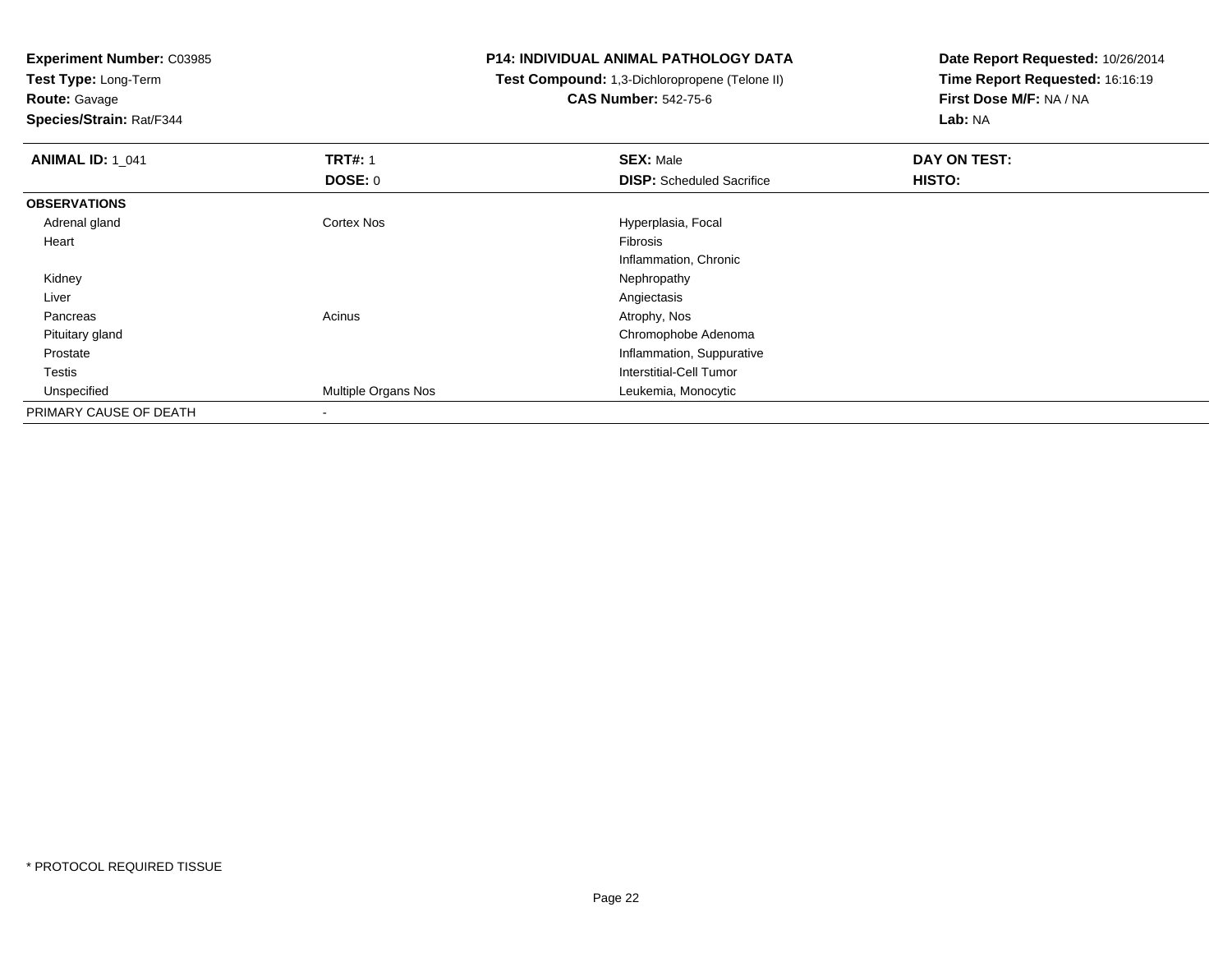| <b>Experiment Number: C03985</b><br>Test Type: Long-Term<br><b>Route: Gavage</b><br>Species/Strain: Rat/F344 |                | <b>P14: INDIVIDUAL ANIMAL PATHOLOGY DATA</b><br>Test Compound: 1,3-Dichloropropene (Telone II)<br><b>CAS Number: 542-75-6</b> | Date Report Requested: 10/26/2014<br>Time Report Requested: 16:16:19<br>First Dose M/F: NA / NA<br>Lab: NA |  |
|--------------------------------------------------------------------------------------------------------------|----------------|-------------------------------------------------------------------------------------------------------------------------------|------------------------------------------------------------------------------------------------------------|--|
| <b>ANIMAL ID: 1 043</b>                                                                                      | <b>TRT#: 1</b> | <b>SEX: Male</b>                                                                                                              | DAY ON TEST:                                                                                               |  |
|                                                                                                              | DOSE: 0        | <b>DISP:</b> Scheduled Sacrifice                                                                                              | HISTO:                                                                                                     |  |
| <b>OBSERVATIONS</b>                                                                                          |                |                                                                                                                               |                                                                                                            |  |
| Heart                                                                                                        |                | <b>Fibrosis</b>                                                                                                               |                                                                                                            |  |
|                                                                                                              |                | Inflammation, Chronic                                                                                                         |                                                                                                            |  |
| Kidney                                                                                                       |                | Nephropathy                                                                                                                   |                                                                                                            |  |
| Liver                                                                                                        |                | <b>Focal Cellular Change</b>                                                                                                  |                                                                                                            |  |
| Pancreas                                                                                                     | Acinus         | Atrophy, Nos                                                                                                                  |                                                                                                            |  |
|                                                                                                              | <b>Islets</b>  | Islet-Cell Adenoma                                                                                                            |                                                                                                            |  |
| <b>Testis</b>                                                                                                |                | Interstitial-Cell Tumor                                                                                                       |                                                                                                            |  |
| PRIMARY CAUSE OF DEATH                                                                                       |                |                                                                                                                               |                                                                                                            |  |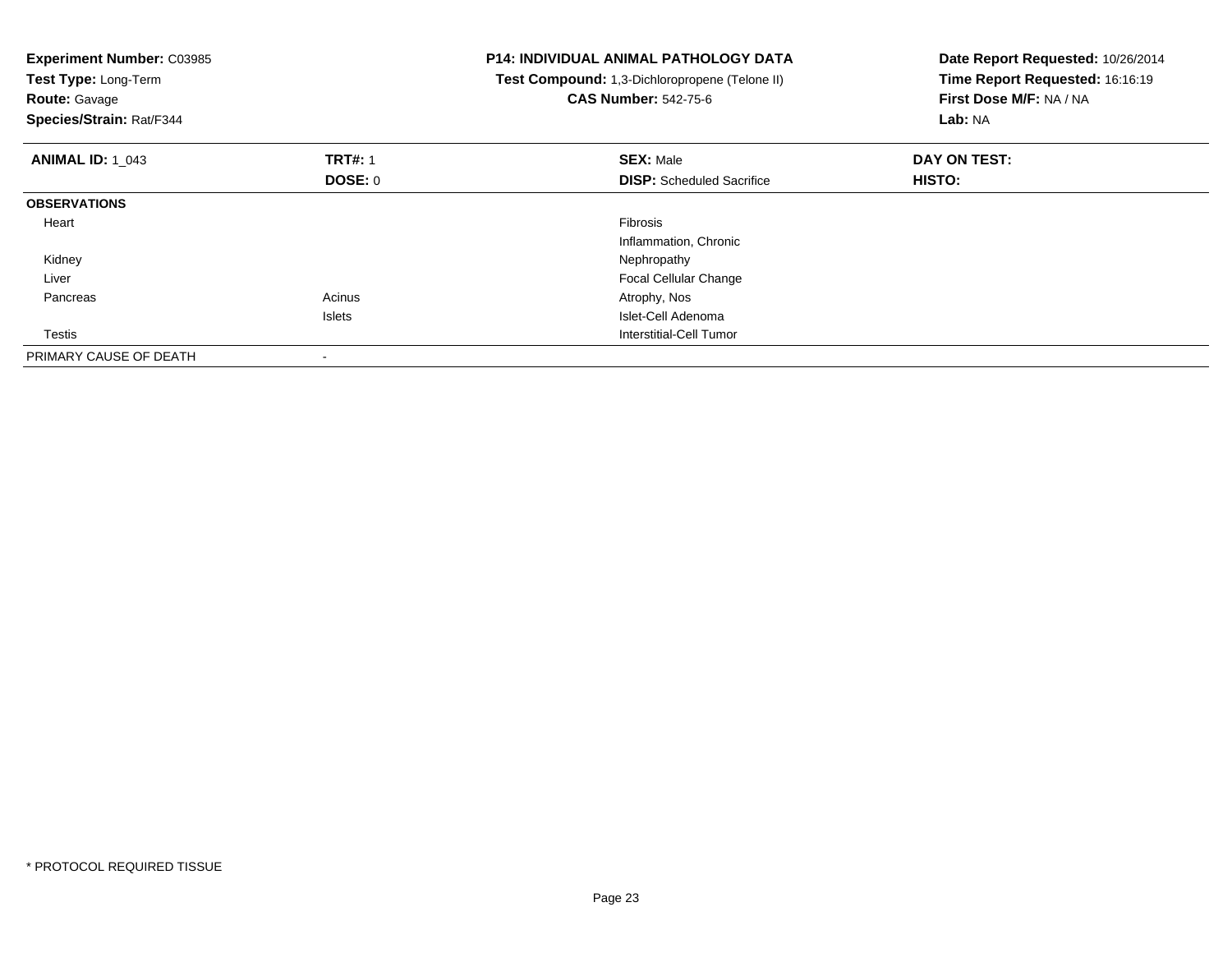| <b>Experiment Number: C03985</b><br>Test Type: Long-Term<br><b>Route: Gavage</b><br>Species/Strain: Rat/F344 |                     | <b>P14: INDIVIDUAL ANIMAL PATHOLOGY DATA</b><br>Test Compound: 1,3-Dichloropropene (Telone II)<br><b>CAS Number: 542-75-6</b> | Date Report Requested: 10/26/2014<br>Time Report Requested: 16:16:19<br>First Dose M/F: NA / NA<br>Lab: NA |
|--------------------------------------------------------------------------------------------------------------|---------------------|-------------------------------------------------------------------------------------------------------------------------------|------------------------------------------------------------------------------------------------------------|
| <b>ANIMAL ID: 1 045</b>                                                                                      | <b>TRT#: 1</b>      | <b>SEX: Male</b>                                                                                                              | DAY ON TEST:                                                                                               |
|                                                                                                              | DOSE: 0             | <b>DISP: Natural Death</b>                                                                                                    | HISTO:                                                                                                     |
| <b>OBSERVATIONS</b>                                                                                          |                     |                                                                                                                               |                                                                                                            |
| Liver                                                                                                        |                     | Necrosis, Central                                                                                                             |                                                                                                            |
| Pituitary gland                                                                                              |                     | Chromophobe Adenoma                                                                                                           |                                                                                                            |
| Testis                                                                                                       |                     | Interstitial-Cell Tumor                                                                                                       |                                                                                                            |
|                                                                                                              | Tunica Vaginalis    | Mesothelioma, Malignant                                                                                                       |                                                                                                            |
| Unspecified                                                                                                  | Multiple Organs Nos | Melanoma, Malignant-Metastatic                                                                                                |                                                                                                            |
| PRIMARY CAUSE OF DEATH                                                                                       |                     |                                                                                                                               |                                                                                                            |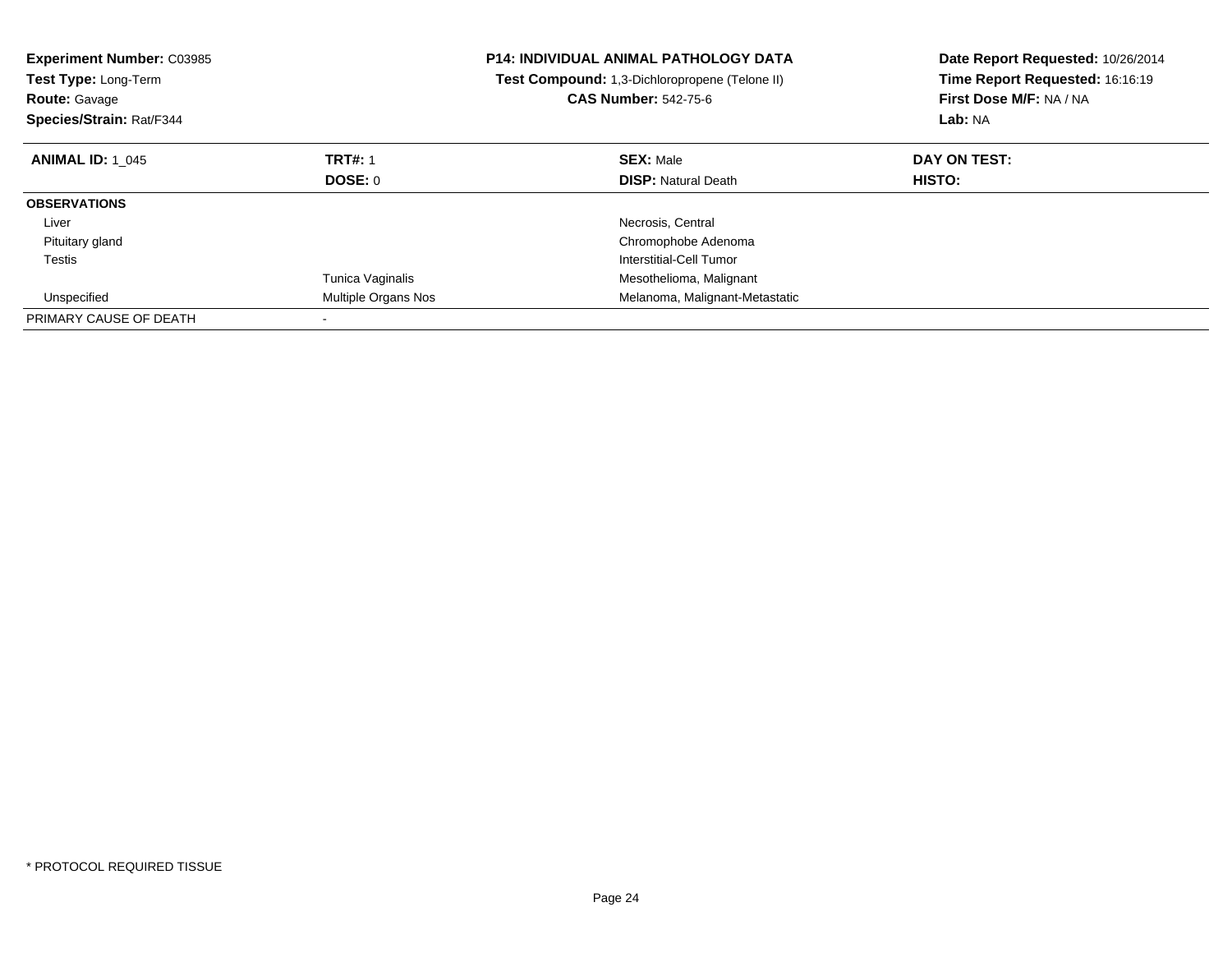| <b>Experiment Number: C03985</b><br>Test Type: Long-Term<br><b>Route: Gavage</b><br>Species/Strain: Rat/F344 |                | <b>P14: INDIVIDUAL ANIMAL PATHOLOGY DATA</b><br>Test Compound: 1,3-Dichloropropene (Telone II)<br><b>CAS Number: 542-75-6</b> | Date Report Requested: 10/26/2014<br>Time Report Requested: 16:16:19<br>First Dose M/F: NA / NA<br>Lab: NA |  |
|--------------------------------------------------------------------------------------------------------------|----------------|-------------------------------------------------------------------------------------------------------------------------------|------------------------------------------------------------------------------------------------------------|--|
| <b>ANIMAL ID: 1 047</b>                                                                                      | <b>TRT#: 1</b> | <b>SEX: Male</b>                                                                                                              | DAY ON TEST:                                                                                               |  |
|                                                                                                              | DOSE: 0        | <b>DISP:</b> Natural Death                                                                                                    | HISTO:                                                                                                     |  |
| <b>OBSERVATIONS</b>                                                                                          |                |                                                                                                                               |                                                                                                            |  |
| Bone marrow                                                                                                  |                | Hypoplasia, Nos                                                                                                               |                                                                                                            |  |
| Pituitary gland                                                                                              |                | Chromophobe Adenoma                                                                                                           |                                                                                                            |  |
| Skin                                                                                                         |                | Cyst, Epidermal Inclusion                                                                                                     |                                                                                                            |  |
| PRIMARY CAUSE OF DEATH                                                                                       |                |                                                                                                                               |                                                                                                            |  |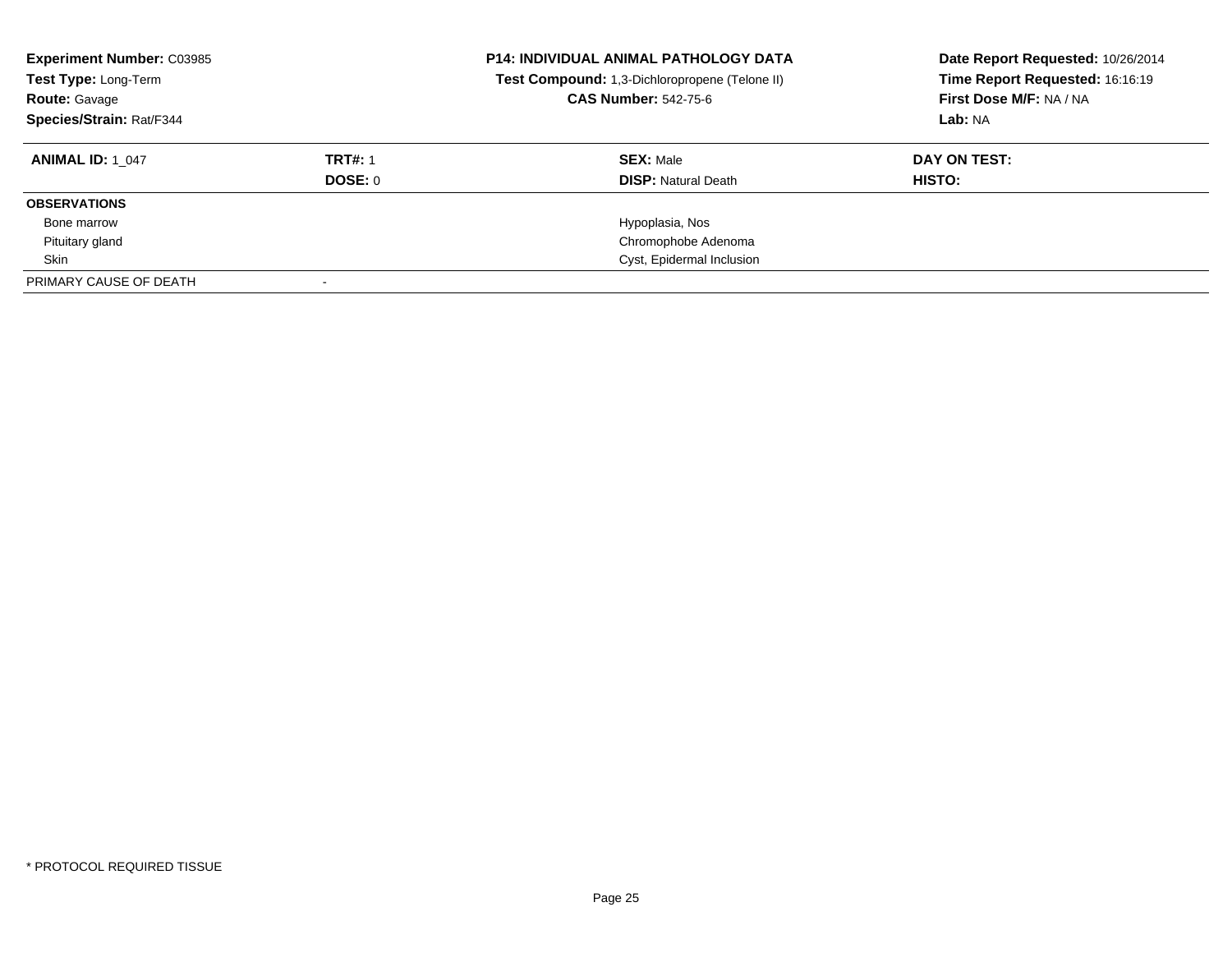| <b>Experiment Number: C03985</b><br>Test Type: Long-Term<br><b>Route: Gavage</b><br>Species/Strain: Rat/F344 |                                  | P14: INDIVIDUAL ANIMAL PATHOLOGY DATA<br>Test Compound: 1,3-Dichloropropene (Telone II)<br><b>CAS Number: 542-75-6</b> | Date Report Requested: 10/26/2014<br>Time Report Requested: 16:16:19<br>First Dose M/F: NA / NA<br>Lab: NA |
|--------------------------------------------------------------------------------------------------------------|----------------------------------|------------------------------------------------------------------------------------------------------------------------|------------------------------------------------------------------------------------------------------------|
| <b>ANIMAL ID: 1_049</b>                                                                                      | <b>TRT#: 1</b><br><b>DOSE: 0</b> | <b>SEX: Male</b><br><b>DISP:</b> Scheduled Sacrifice                                                                   | DAY ON TEST:<br>HISTO:                                                                                     |
| <b>OBSERVATIONS</b>                                                                                          |                                  |                                                                                                                        |                                                                                                            |
| Adrenal gland                                                                                                | Cortex Nos                       | Hyperplasia, Focal                                                                                                     |                                                                                                            |
| Kidney                                                                                                       |                                  | Nephropathy                                                                                                            |                                                                                                            |
| Liver                                                                                                        |                                  | <b>Focal Cellular Change</b>                                                                                           |                                                                                                            |
| Pancreas                                                                                                     | Acinus                           | Atrophy, Nos                                                                                                           |                                                                                                            |
| Pituitary gland                                                                                              |                                  | Chromophobe Adenoma                                                                                                    |                                                                                                            |
| Testis                                                                                                       |                                  | Interstitial-Cell Tumor                                                                                                |                                                                                                            |
| Thyroid                                                                                                      |                                  | C-Cell Carcinoma                                                                                                       |                                                                                                            |
| PRIMARY CAUSE OF DEATH                                                                                       |                                  |                                                                                                                        |                                                                                                            |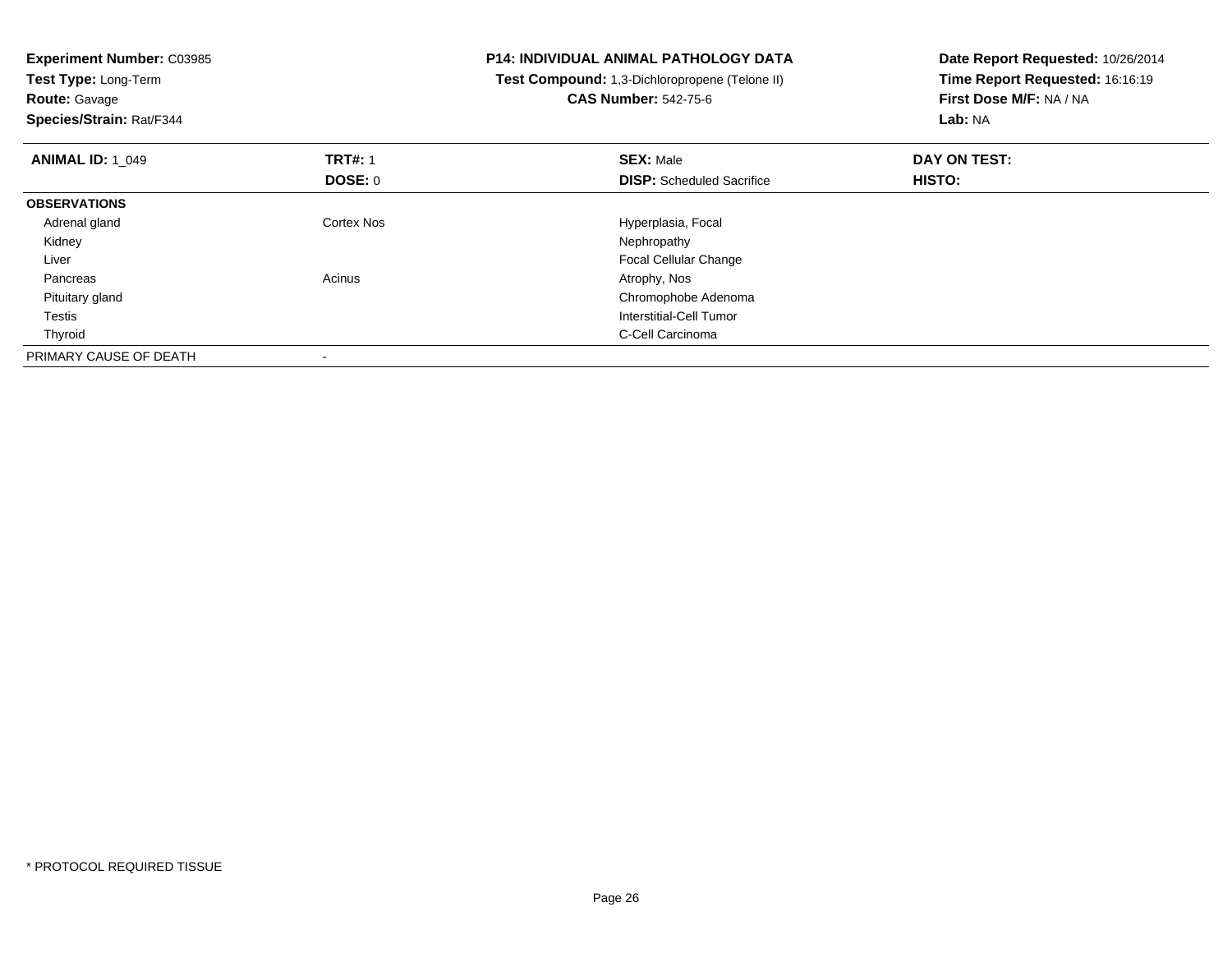| Experiment Number: C03985<br>Test Type: Long-Term<br><b>Route: Gavage</b><br>Species/Strain: Rat/F344 |                | <b>P14: INDIVIDUAL ANIMAL PATHOLOGY DATA</b><br>Test Compound: 1,3-Dichloropropene (Telone II)<br><b>CAS Number: 542-75-6</b> | Date Report Requested: 10/26/2014<br>Time Report Requested: 16:16:19<br>First Dose M/F: NA / NA<br>Lab: NA |
|-------------------------------------------------------------------------------------------------------|----------------|-------------------------------------------------------------------------------------------------------------------------------|------------------------------------------------------------------------------------------------------------|
| <b>ANIMAL ID: 1 051</b>                                                                               | <b>TRT#: 1</b> | <b>SEX: Male</b>                                                                                                              | DAY ON TEST:                                                                                               |
|                                                                                                       | <b>DOSE: 0</b> | <b>DISP:</b> Scheduled Sacrifice                                                                                              | HISTO:                                                                                                     |
| <b>OBSERVATIONS</b>                                                                                   |                |                                                                                                                               |                                                                                                            |
| Heart                                                                                                 |                | Fibrosis                                                                                                                      |                                                                                                            |
|                                                                                                       |                | Inflammation, Chronic                                                                                                         |                                                                                                            |
| Kidney                                                                                                |                | Nephropathy                                                                                                                   |                                                                                                            |
| Liver                                                                                                 |                | Focal Cellular Change                                                                                                         |                                                                                                            |
| Pancreas                                                                                              | Acinus         | Atrophy, Nos                                                                                                                  |                                                                                                            |
| Preputial gland                                                                                       |                | Adenocarcinoma, Nos                                                                                                           |                                                                                                            |
| <b>Testis</b>                                                                                         |                | Interstitial-Cell Tumor                                                                                                       |                                                                                                            |
| Unspecified                                                                                           |                | Fibroma                                                                                                                       |                                                                                                            |
| PRIMARY CAUSE OF DEATH                                                                                |                |                                                                                                                               |                                                                                                            |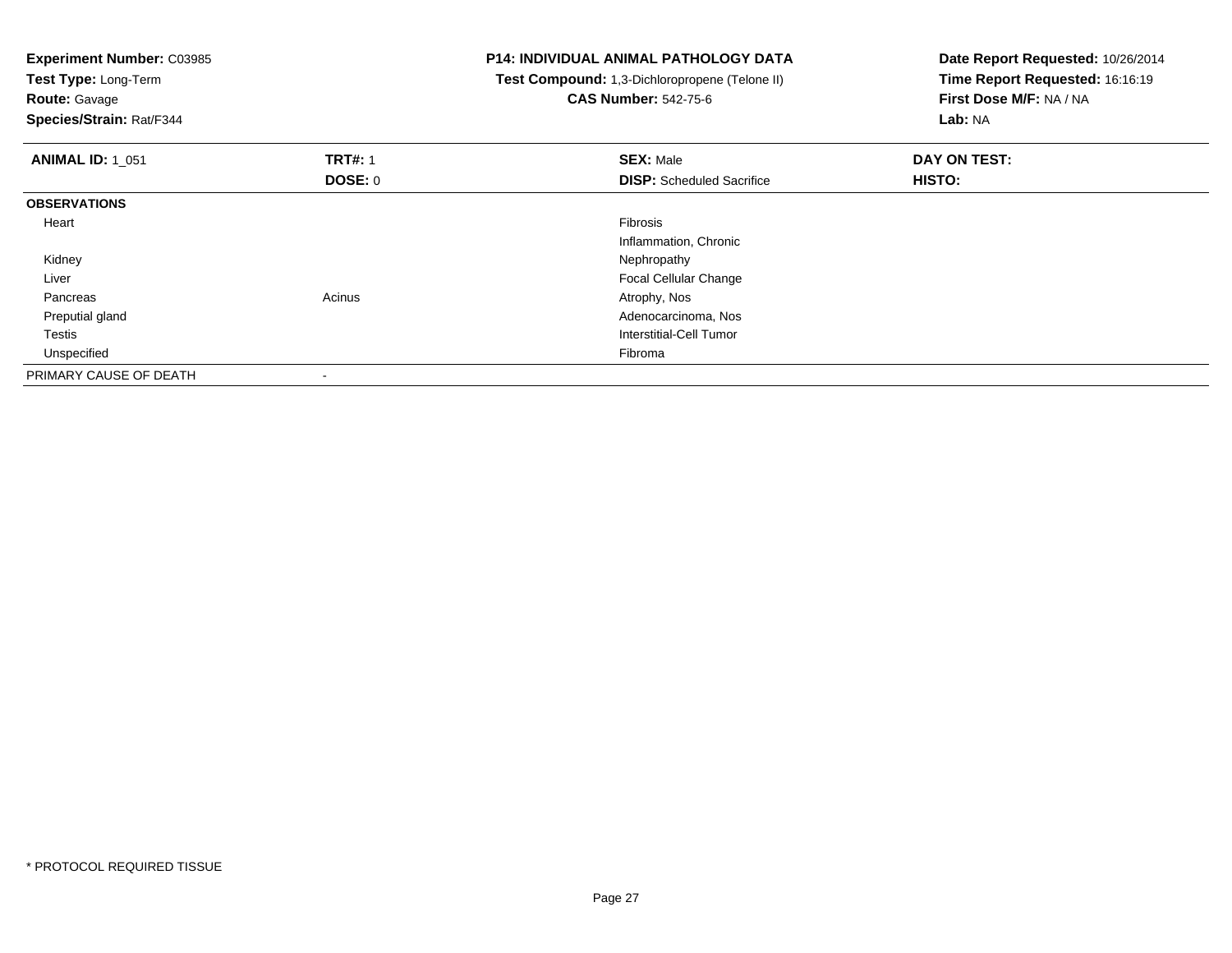**Test Type:** Long-Term

**Route:** Gavage

**Species/Strain:** Rat/F344

#### **P14: INDIVIDUAL ANIMAL PATHOLOGY DATA**

 **Test Compound:** 1,3-Dichloropropene (Telone II)**CAS Number:** 542-75-6

| <b>ANIMAL ID: 1_053</b> | <b>TRT#: 1</b>      | <b>SEX: Male</b>                 | DAY ON TEST: |
|-------------------------|---------------------|----------------------------------|--------------|
|                         | <b>DOSE: 0</b>      | <b>DISP:</b> Scheduled Sacrifice | HISTO:       |
| <b>OBSERVATIONS</b>     |                     |                                  |              |
| Adrenal gland           |                     | Cortical Adenoma                 |              |
| Heart                   |                     | Fibrosis                         |              |
|                         |                     | Inflammation, Chronic            |              |
| Kidney                  |                     | Nephropathy                      |              |
| Pancreas                | Acinus              | Atrophy, Nos                     |              |
|                         | Islets              | Hyperplasia, Focal               |              |
| Pituitary gland         |                     | Chromophobe Adenoma              |              |
| Prostate                |                     | Inflammation, Chronic            |              |
| Spleen                  |                     | Infarct, Nos                     |              |
| Testis                  |                     | Interstitial-Cell Tumor          |              |
| Thyroid                 |                     | Cyst, Follicular Nos             |              |
| Unspecified             | Multiple Organs Nos | Leukemia, Monocytic              |              |
| PRIMARY CAUSE OF DEATH  | -                   |                                  |              |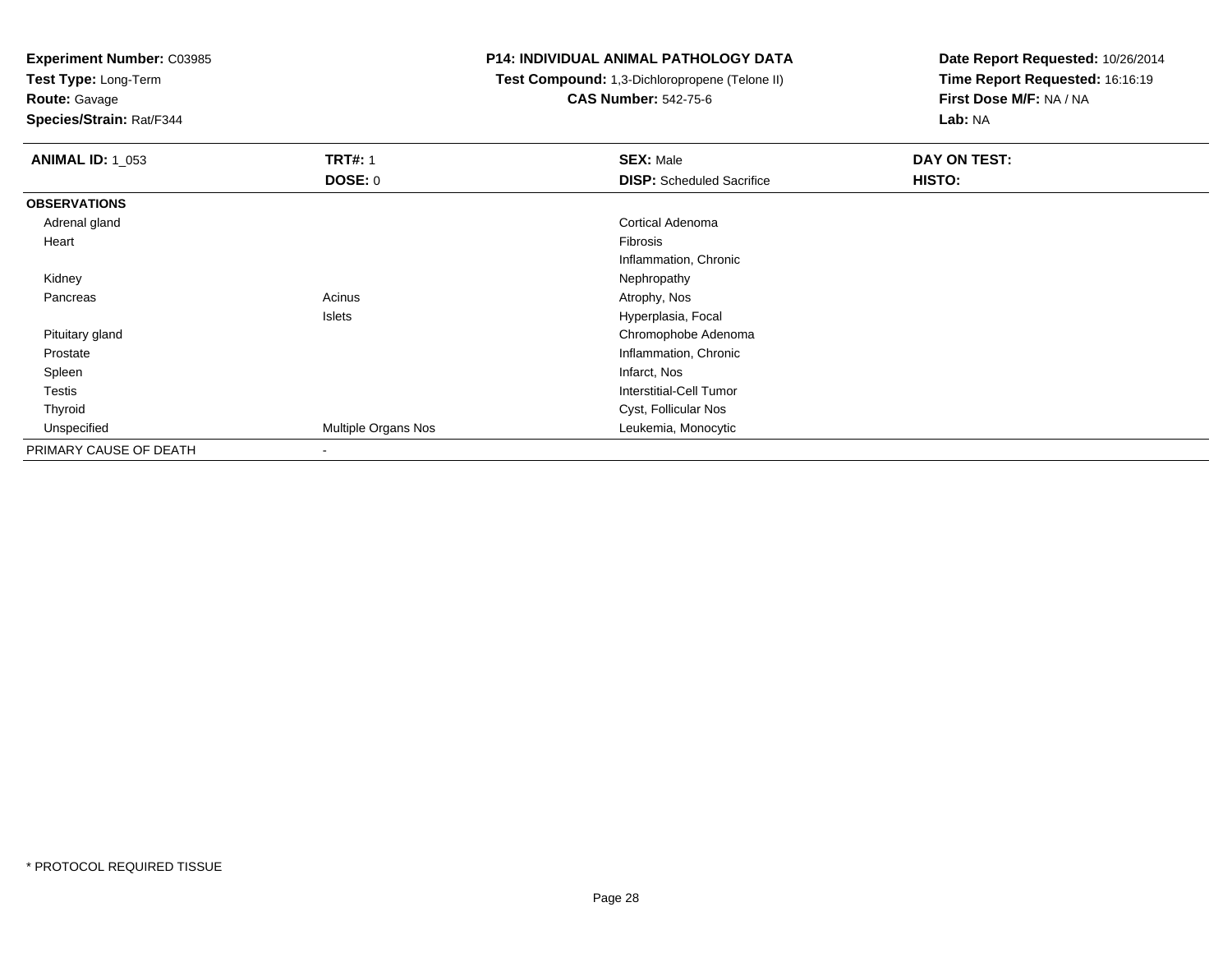| <b>Experiment Number: C03985</b><br>Test Type: Long-Term<br><b>Route: Gavage</b><br>Species/Strain: Rat/F344 |                | <b>P14: INDIVIDUAL ANIMAL PATHOLOGY DATA</b><br>Test Compound: 1,3-Dichloropropene (Telone II)<br><b>CAS Number: 542-75-6</b> | Date Report Requested: 10/26/2014<br>Time Report Requested: 16:16:19<br>First Dose M/F: NA / NA<br>Lab: NA |
|--------------------------------------------------------------------------------------------------------------|----------------|-------------------------------------------------------------------------------------------------------------------------------|------------------------------------------------------------------------------------------------------------|
| <b>ANIMAL ID: 1_055</b>                                                                                      | <b>TRT#: 1</b> | <b>SEX: Male</b>                                                                                                              | DAY ON TEST:                                                                                               |
|                                                                                                              | <b>DOSE: 0</b> | <b>DISP:</b> Scheduled Sacrifice                                                                                              | HISTO:                                                                                                     |
| <b>OBSERVATIONS</b>                                                                                          |                |                                                                                                                               |                                                                                                            |
| Heart                                                                                                        |                | Fibrosis                                                                                                                      |                                                                                                            |
|                                                                                                              |                | Inflammation, Chronic                                                                                                         |                                                                                                            |
| Kidney                                                                                                       |                | Nephropathy                                                                                                                   |                                                                                                            |
|                                                                                                              |                | Periarteritis                                                                                                                 |                                                                                                            |
| Liver                                                                                                        |                | Focal Cellular Change                                                                                                         |                                                                                                            |
| Pancreas                                                                                                     | Acinus         | Atrophy, Nos                                                                                                                  |                                                                                                            |
|                                                                                                              | Islets         | Hyperplasia, Focal                                                                                                            |                                                                                                            |
|                                                                                                              |                | Periarteritis                                                                                                                 |                                                                                                            |
| Testis                                                                                                       |                | <b>Interstitial-Cell Tumor</b>                                                                                                |                                                                                                            |
| PRIMARY CAUSE OF DEATH                                                                                       |                |                                                                                                                               |                                                                                                            |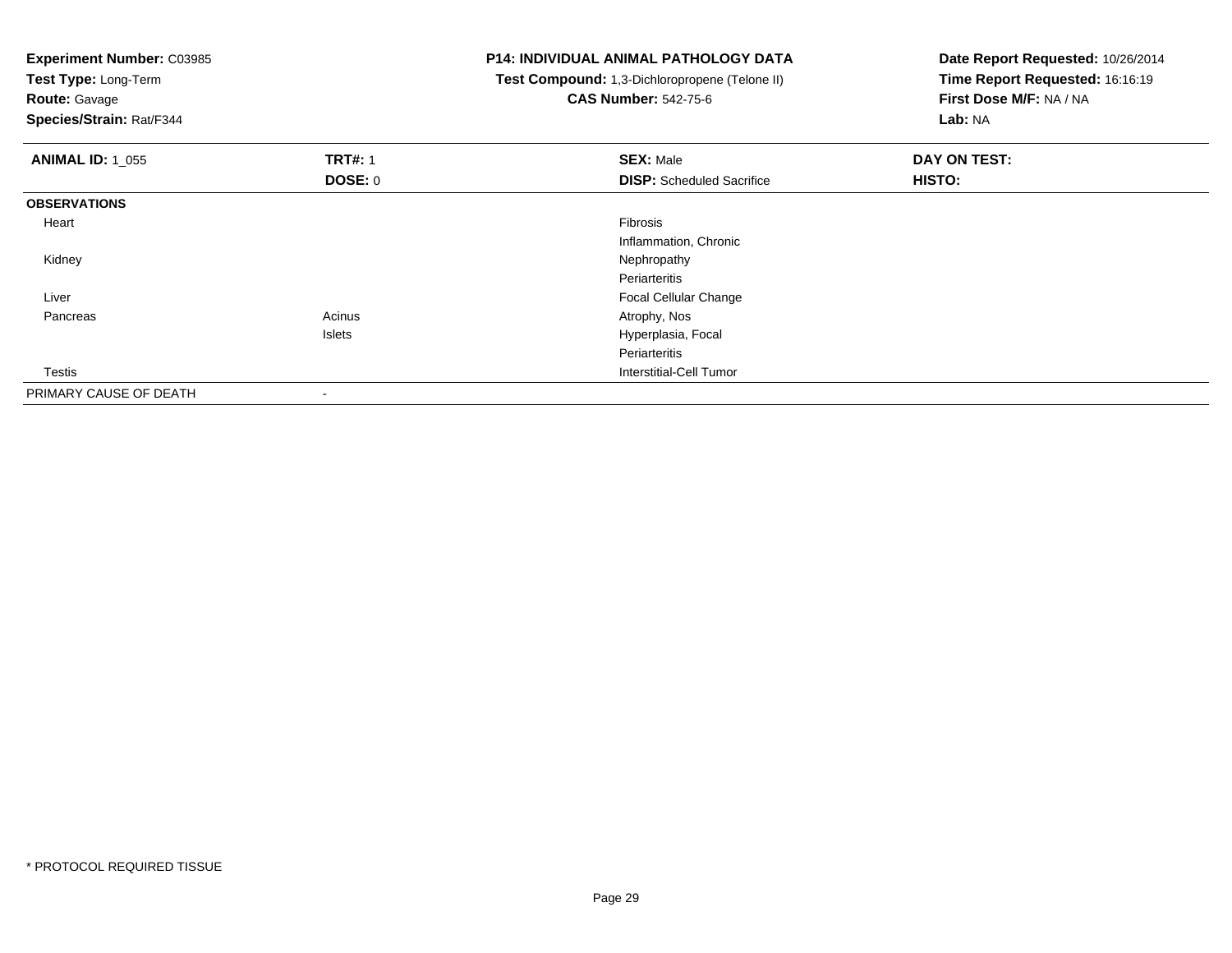| <b>Experiment Number: C03985</b><br>Test Type: Long-Term<br><b>Route: Gavage</b><br>Species/Strain: Rat/F344 | <b>P14: INDIVIDUAL ANIMAL PATHOLOGY DATA</b><br>Test Compound: 1,3-Dichloropropene (Telone II)<br><b>CAS Number: 542-75-6</b> |                                  | Date Report Requested: 10/26/2014<br>Time Report Requested: 16:16:19<br>First Dose M/F: NA / NA<br>Lab: NA |
|--------------------------------------------------------------------------------------------------------------|-------------------------------------------------------------------------------------------------------------------------------|----------------------------------|------------------------------------------------------------------------------------------------------------|
| <b>ANIMAL ID: 1 057</b>                                                                                      | <b>TRT#: 1</b>                                                                                                                | <b>SEX: Male</b>                 | DAY ON TEST:                                                                                               |
|                                                                                                              | <b>DOSE: 0</b>                                                                                                                | <b>DISP:</b> Scheduled Sacrifice | HISTO:                                                                                                     |
| <b>OBSERVATIONS</b>                                                                                          |                                                                                                                               |                                  |                                                                                                            |
| Heart                                                                                                        |                                                                                                                               | Inflammation, With Fibrosis      |                                                                                                            |
| Kidney                                                                                                       |                                                                                                                               | Nephropathy                      |                                                                                                            |
| Liver                                                                                                        |                                                                                                                               | <b>Focal Cellular Change</b>     |                                                                                                            |
| Lymph node                                                                                                   | Submandibular Lymph Node                                                                                                      | Hyperplasia, Lymphoid            |                                                                                                            |
| Pituitary gland                                                                                              |                                                                                                                               | Chromophobe Adenoma              |                                                                                                            |
| Testis                                                                                                       |                                                                                                                               | Interstitial-Cell Tumor          |                                                                                                            |
| Thyroid                                                                                                      |                                                                                                                               | C-Cell Carcinoma                 |                                                                                                            |
| PRIMARY CAUSE OF DEATH                                                                                       |                                                                                                                               |                                  |                                                                                                            |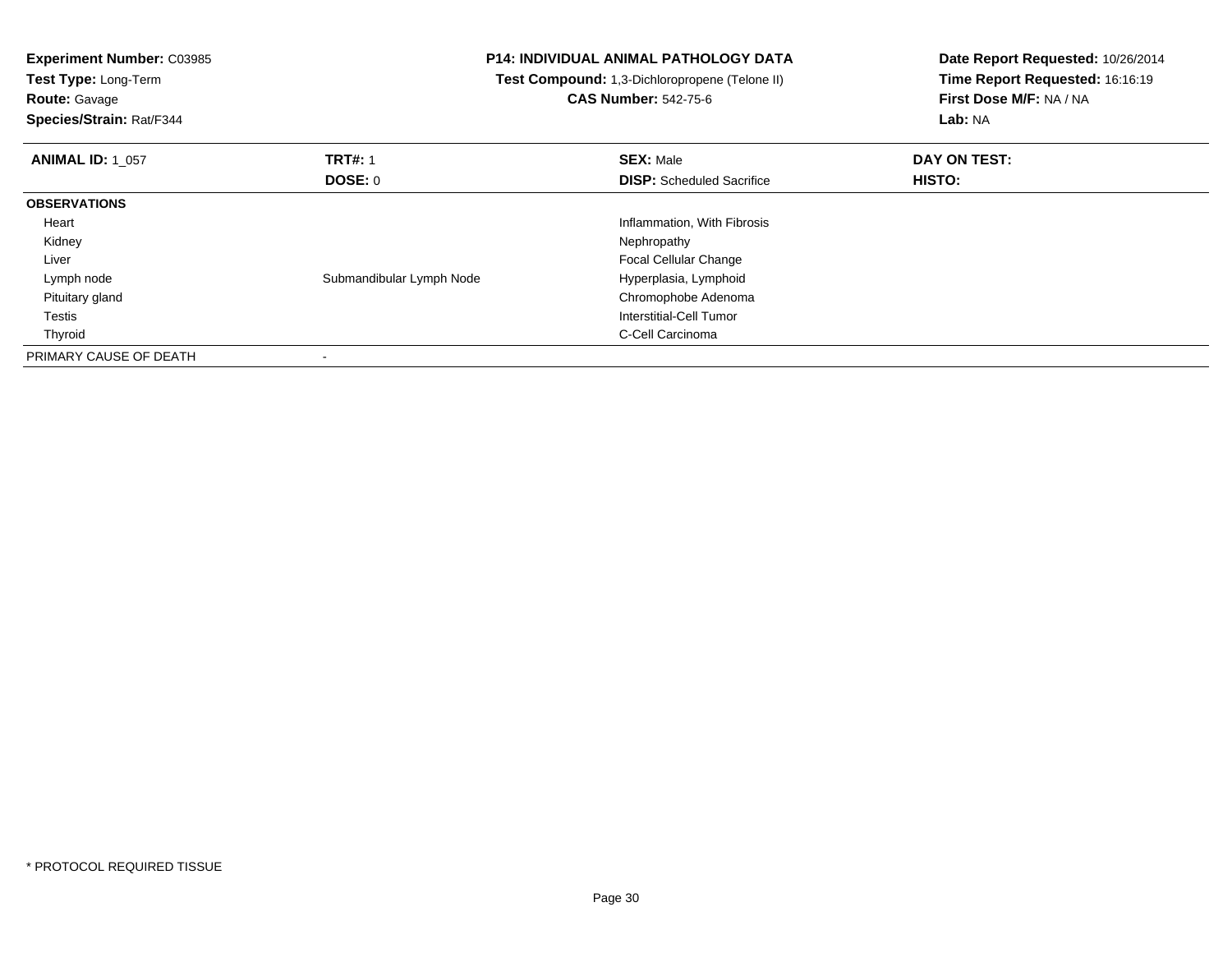**Test Type:** Long-Term

**Route:** Gavage

**Species/Strain:** Rat/F344

### **P14: INDIVIDUAL ANIMAL PATHOLOGY DATA**

 **Test Compound:** 1,3-Dichloropropene (Telone II)**CAS Number:** 542-75-6

| <b>ANIMAL ID: 1_059</b> | <b>TRT#: 1</b>           | <b>SEX: Male</b>                 | DAY ON TEST: |  |
|-------------------------|--------------------------|----------------------------------|--------------|--|
|                         | DOSE: 0                  | <b>DISP:</b> Scheduled Sacrifice | HISTO:       |  |
| <b>OBSERVATIONS</b>     |                          |                                  |              |  |
| Adrenal gland           | Cortex Nos               | Hyperplasia, Focal               |              |  |
| Heart                   |                          | Fibrosis                         |              |  |
|                         |                          | Inflammation, Chronic            |              |  |
| Kidney                  |                          | Nephropathy                      |              |  |
| Liver                   |                          | <b>Focal Cellular Change</b>     |              |  |
| Pancreas                | Acinus                   | Atrophy, Nos                     |              |  |
|                         | <b>Islets</b>            | Hyperplasia, Focal               |              |  |
| Pituitary gland         |                          | Cyst, Multiple                   |              |  |
| Testis                  |                          | Interstitial-Cell Tumor          |              |  |
| Unspecified             | Multiple Organs Nos      | Leukemia, Monocytic              |              |  |
| PRIMARY CAUSE OF DEATH  | $\overline{\phantom{a}}$ |                                  |              |  |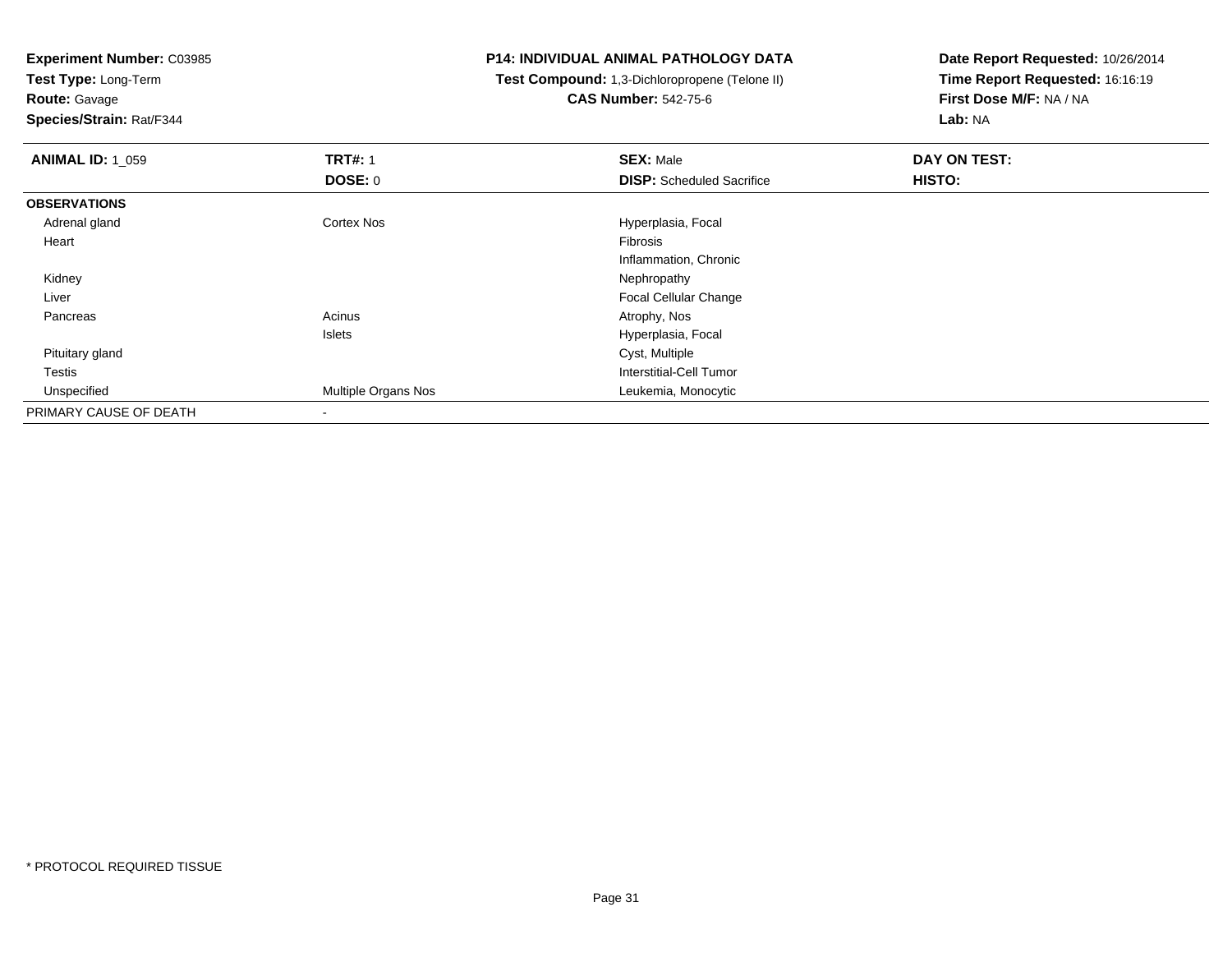**Test Type:** Long-Term

**Route:** Gavage

**Species/Strain:** Rat/F344

### **P14: INDIVIDUAL ANIMAL PATHOLOGY DATA**

 **Test Compound:** 1,3-Dichloropropene (Telone II)**CAS Number:** 542-75-6

| <b>ANIMAL ID: 1 061</b> | <b>TRT#: 1</b>           | <b>SEX: Male</b>                 | DAY ON TEST: |  |
|-------------------------|--------------------------|----------------------------------|--------------|--|
|                         | <b>DOSE: 0</b>           | <b>DISP:</b> Scheduled Sacrifice | HISTO:       |  |
| <b>OBSERVATIONS</b>     |                          |                                  |              |  |
| Adrenal gland           |                          | Pheochromocytoma                 |              |  |
| Heart                   |                          | Fibrosis                         |              |  |
|                         |                          | Inflammation, Chronic            |              |  |
| Kidney                  |                          | Nephropathy                      |              |  |
| Liver                   |                          | <b>Focal Cellular Change</b>     |              |  |
| Lymph node              | Submandibular Lymph Node | Hyperplasia, Lymphoid            |              |  |
| Pancreas                | Islets                   | Islet-Cell Adenoma               |              |  |
| Pituitary gland         |                          | Chromophobe Adenoma              |              |  |
| <b>Testis</b>           |                          | Interstitial-Cell Tumor          |              |  |
| PRIMARY CAUSE OF DEATH  |                          |                                  |              |  |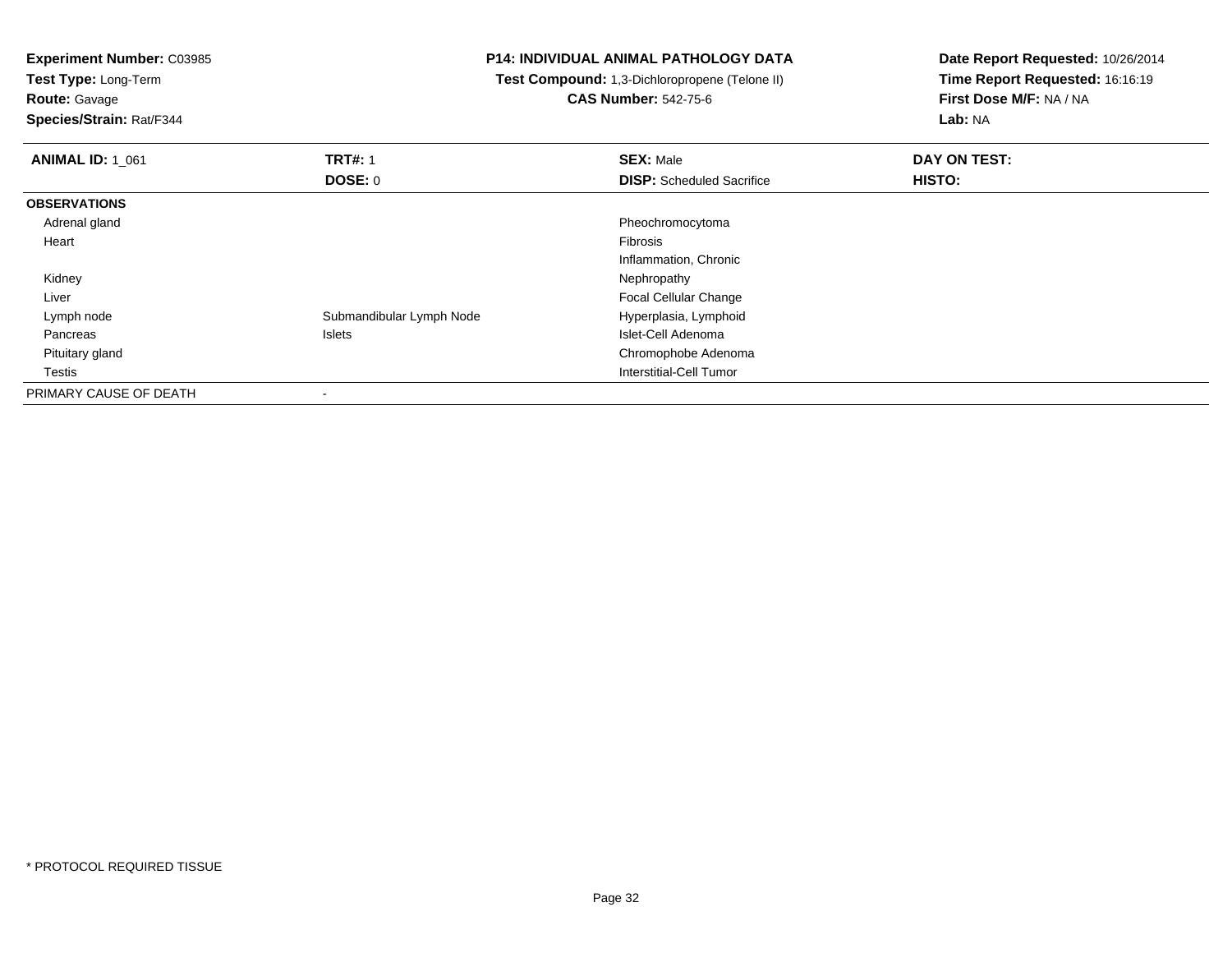| Experiment Number: C03985<br>Test Type: Long-Term<br><b>Route: Gavage</b><br>Species/Strain: Rat/F344 |                  | <b>P14: INDIVIDUAL ANIMAL PATHOLOGY DATA</b><br>Test Compound: 1,3-Dichloropropene (Telone II)<br><b>CAS Number: 542-75-6</b> | Date Report Requested: 10/26/2014<br>Time Report Requested: 16:16:19<br>First Dose M/F: NA / NA<br>Lab: NA |
|-------------------------------------------------------------------------------------------------------|------------------|-------------------------------------------------------------------------------------------------------------------------------|------------------------------------------------------------------------------------------------------------|
| <b>ANIMAL ID: 1 063</b>                                                                               | <b>TRT#: 1</b>   | <b>SEX: Male</b>                                                                                                              | DAY ON TEST:                                                                                               |
|                                                                                                       | <b>DOSE: 0</b>   | <b>DISP:</b> Scheduled Sacrifice                                                                                              | HISTO:                                                                                                     |
| <b>OBSERVATIONS</b>                                                                                   |                  |                                                                                                                               |                                                                                                            |
| Kidney                                                                                                |                  | Nephropathy                                                                                                                   |                                                                                                            |
| Liver                                                                                                 |                  | <b>Focal Cellular Change</b>                                                                                                  |                                                                                                            |
| Pancreas                                                                                              | Acinus           | Atrophy, Nos                                                                                                                  |                                                                                                            |
| Pituitary gland                                                                                       |                  | Chromophobe Adenoma                                                                                                           |                                                                                                            |
| Prostate                                                                                              |                  | Hyperplasia, Focal                                                                                                            |                                                                                                            |
| Skin                                                                                                  | Foot And Toe Nos | Inflammation, Chronic                                                                                                         |                                                                                                            |
| Testis                                                                                                |                  | Interstitial-Cell Tumor                                                                                                       |                                                                                                            |
| PRIMARY CAUSE OF DEATH                                                                                |                  |                                                                                                                               |                                                                                                            |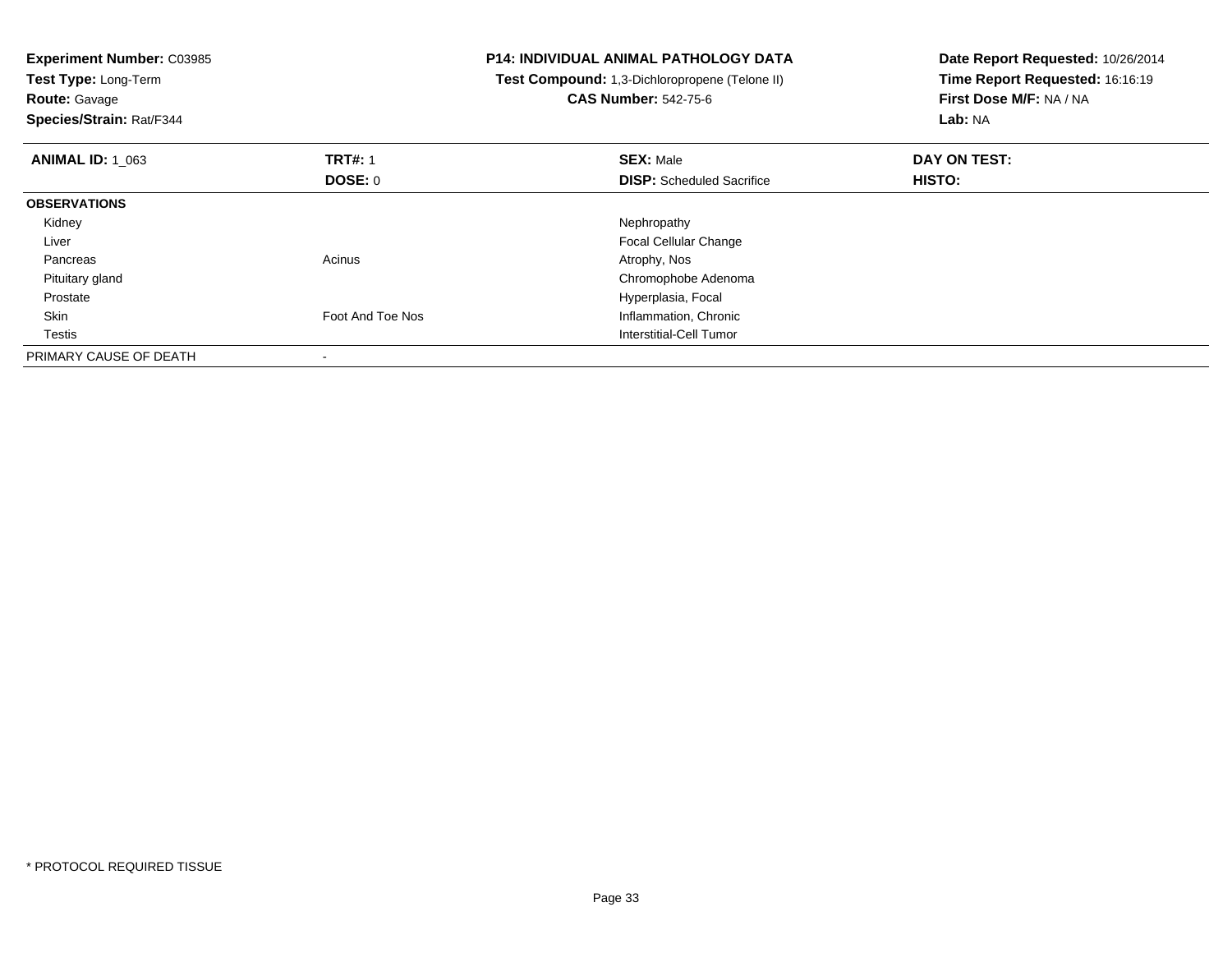| Experiment Number: C03985<br>Test Type: Long-Term<br><b>Route: Gavage</b><br>Species/Strain: Rat/F344 |                | <b>P14: INDIVIDUAL ANIMAL PATHOLOGY DATA</b><br>Test Compound: 1,3-Dichloropropene (Telone II)<br><b>CAS Number: 542-75-6</b> | Date Report Requested: 10/26/2014<br>Time Report Requested: 16:16:19<br>First Dose M/F: NA / NA<br>Lab: NA |
|-------------------------------------------------------------------------------------------------------|----------------|-------------------------------------------------------------------------------------------------------------------------------|------------------------------------------------------------------------------------------------------------|
| <b>ANIMAL ID: 1 065</b>                                                                               | <b>TRT#: 1</b> | <b>SEX: Male</b>                                                                                                              | DAY ON TEST:                                                                                               |
|                                                                                                       | <b>DOSE: 0</b> | <b>DISP:</b> Scheduled Sacrifice                                                                                              | <b>HISTO:</b>                                                                                              |
| <b>OBSERVATIONS</b>                                                                                   |                |                                                                                                                               |                                                                                                            |
| Heart                                                                                                 |                | Fibrosis                                                                                                                      |                                                                                                            |
|                                                                                                       |                | Inflammation, Chronic                                                                                                         |                                                                                                            |
| Kidney                                                                                                |                | Nephropathy                                                                                                                   |                                                                                                            |
| Liver                                                                                                 |                | Focal Cellular Change                                                                                                         |                                                                                                            |
| Pancreas                                                                                              |                | Acinar-Cell Adenoma                                                                                                           |                                                                                                            |
| Prostate                                                                                              |                | Hyperplasia, Focal                                                                                                            |                                                                                                            |
| Testis                                                                                                |                | Interstitial-Cell Tumor                                                                                                       |                                                                                                            |
| Thyroid                                                                                               |                | Hyperplasia, C Cell                                                                                                           |                                                                                                            |
| PRIMARY CAUSE OF DEATH                                                                                |                |                                                                                                                               |                                                                                                            |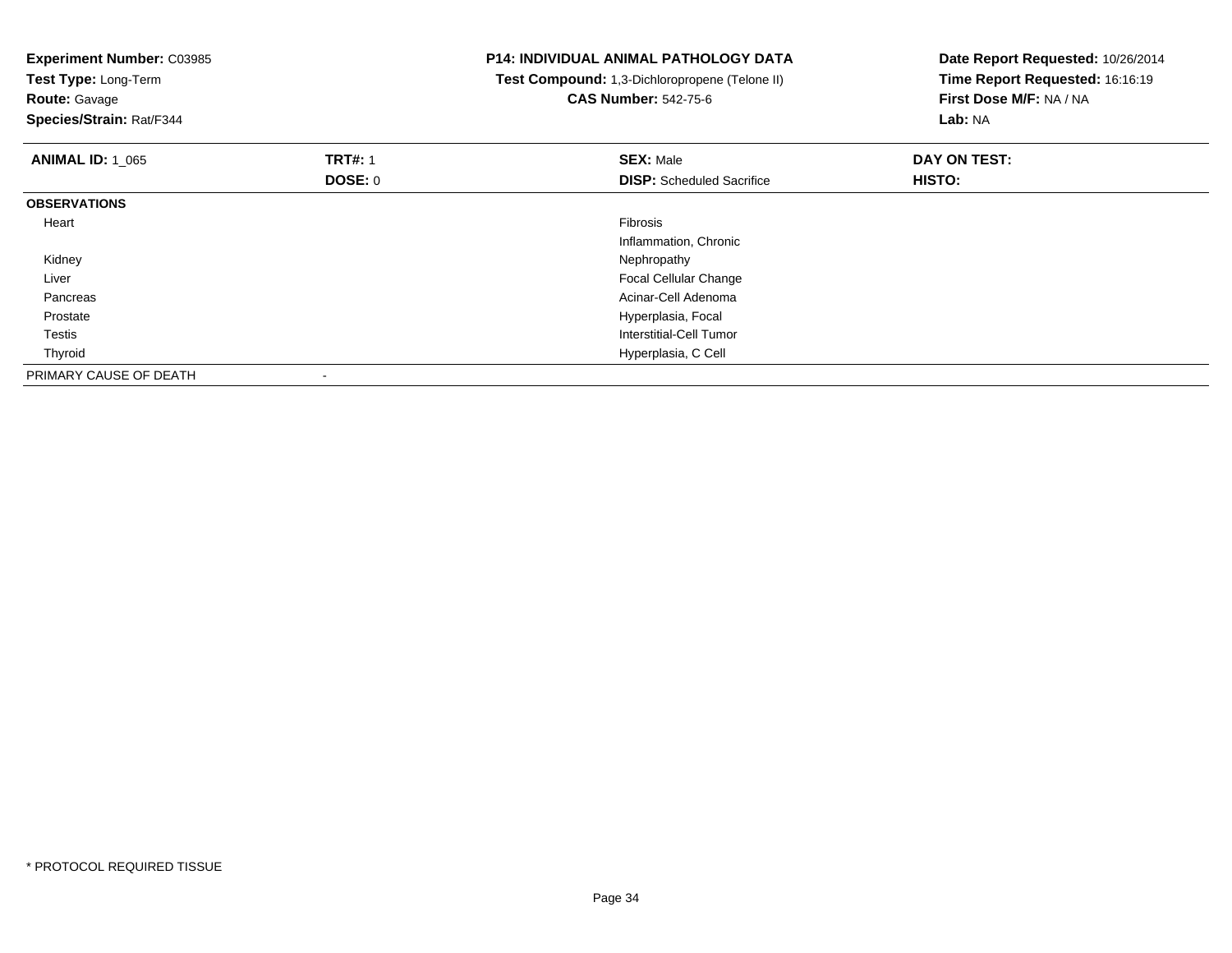| <b>Experiment Number: C03985</b><br>Test Type: Long-Term<br><b>Route: Gavage</b><br>Species/Strain: Rat/F344 |                     | <b>P14: INDIVIDUAL ANIMAL PATHOLOGY DATA</b><br>Test Compound: 1,3-Dichloropropene (Telone II)<br><b>CAS Number: 542-75-6</b> | Date Report Requested: 10/26/2014<br>Time Report Requested: 16:16:19<br>First Dose M/F: NA / NA<br>Lab: NA |
|--------------------------------------------------------------------------------------------------------------|---------------------|-------------------------------------------------------------------------------------------------------------------------------|------------------------------------------------------------------------------------------------------------|
| <b>ANIMAL ID: 1 067</b>                                                                                      | <b>TRT#: 1</b>      | <b>SEX: Male</b>                                                                                                              | DAY ON TEST:                                                                                               |
|                                                                                                              | DOSE: 0             | <b>DISP:</b> Scheduled Sacrifice                                                                                              | HISTO:                                                                                                     |
| <b>OBSERVATIONS</b>                                                                                          |                     |                                                                                                                               |                                                                                                            |
| Heart                                                                                                        |                     | <b>Fibrosis</b>                                                                                                               |                                                                                                            |
|                                                                                                              |                     | Inflammation, Chronic                                                                                                         |                                                                                                            |
| Kidney                                                                                                       |                     | Nephropathy                                                                                                                   |                                                                                                            |
| Liver                                                                                                        |                     | Focal Cellular Change                                                                                                         |                                                                                                            |
| Pancreas                                                                                                     | <b>Islets</b>       | Islet-Cell Adenoma                                                                                                            |                                                                                                            |
| Testis                                                                                                       |                     | Interstitial-Cell Tumor                                                                                                       |                                                                                                            |
| Unspecified                                                                                                  | Multiple Organs Nos | Leukemia, Monocytic                                                                                                           |                                                                                                            |
| PRIMARY CAUSE OF DEATH                                                                                       |                     |                                                                                                                               |                                                                                                            |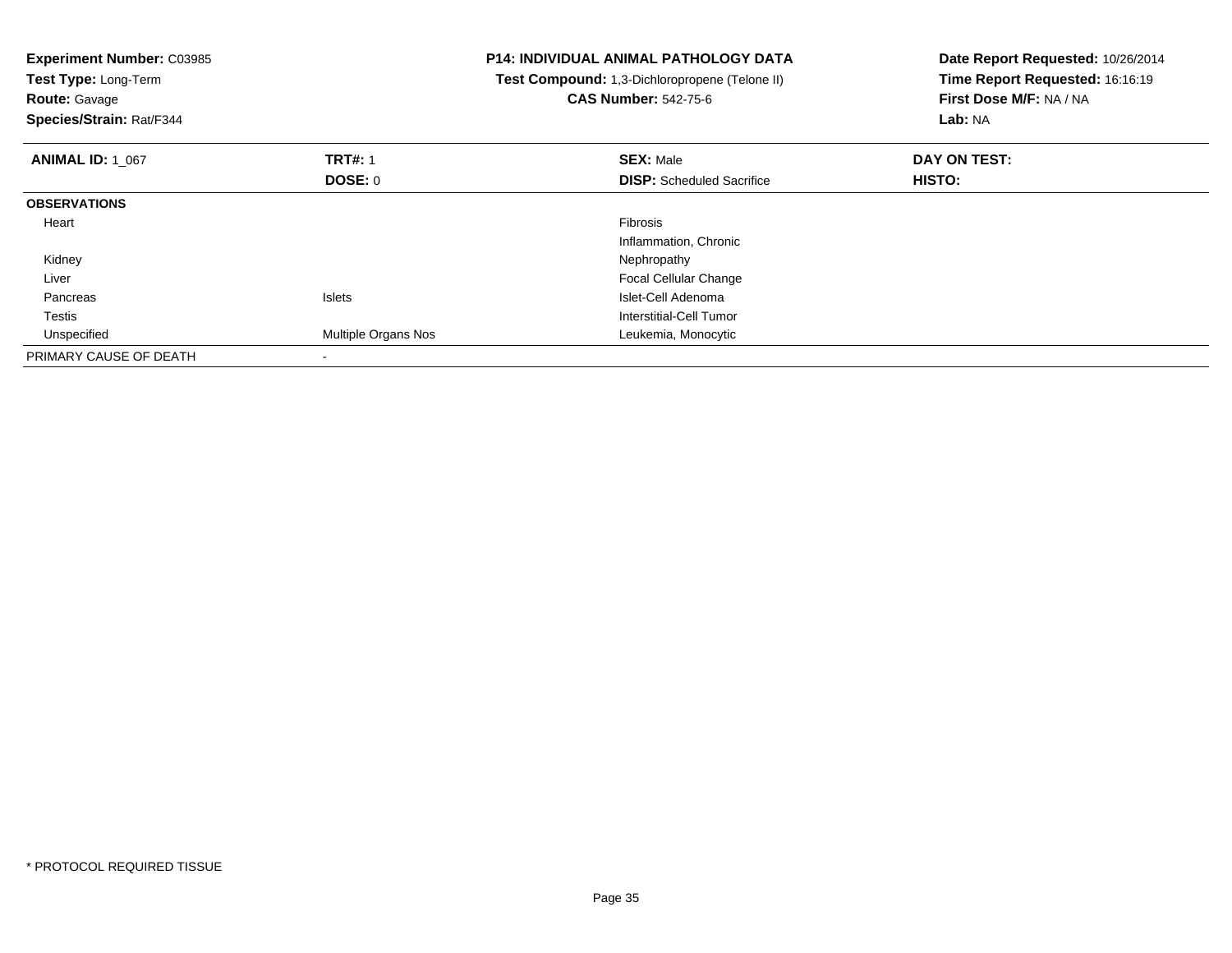**Experiment Number:** C03985**Test Type:** Long-Term**Route:** Gavage **Species/Strain:** Rat/F344**P14: INDIVIDUAL ANIMAL PATHOLOGY DATA Test Compound:** 1,3-Dichloropropene (Telone II)**CAS Number:** 542-75-6**Date Report Requested:** 10/26/2014**Time Report Requested:** 16:16:19**First Dose M/F:** NA / NA**Lab:** NA**ANIMAL ID:** 1\_069**9 TRT#:** 1 **SEX:** Male **SEX:** Male **DAY ON TEST: DOSE:** 0**DISP:** Scheduled Sacrifice **HISTO: OBSERVATIONS** Heartt de la constitución de la constitución de la constitución de la constitución de la constitución de la constitución Inflammation, Chronic Kidneyy the control of the control of the control of the control of the control of the control of the control of the control of the control of the control of the control of the control of the control of the control of the contro Liver Focal Cellular Change Pancreass and the contract of the contract of the contract of the contract of the contract  $\mathsf{A}$  at  $\mathsf{A}$  and  $\mathsf{A}$  and  $\mathsf{A}$  and  $\mathsf{A}$  and  $\mathsf{A}$  are contract of  $\mathsf{A}$  and  $\mathsf{A}$  and  $\mathsf{A}$  are contract of Islets Islet-Cell Carcinoma Pituitary gland Cyst, Nos Hyperplasia, Focal Testis Interstitial-Cell Tumor PRIMARY CAUSE OF DEATH-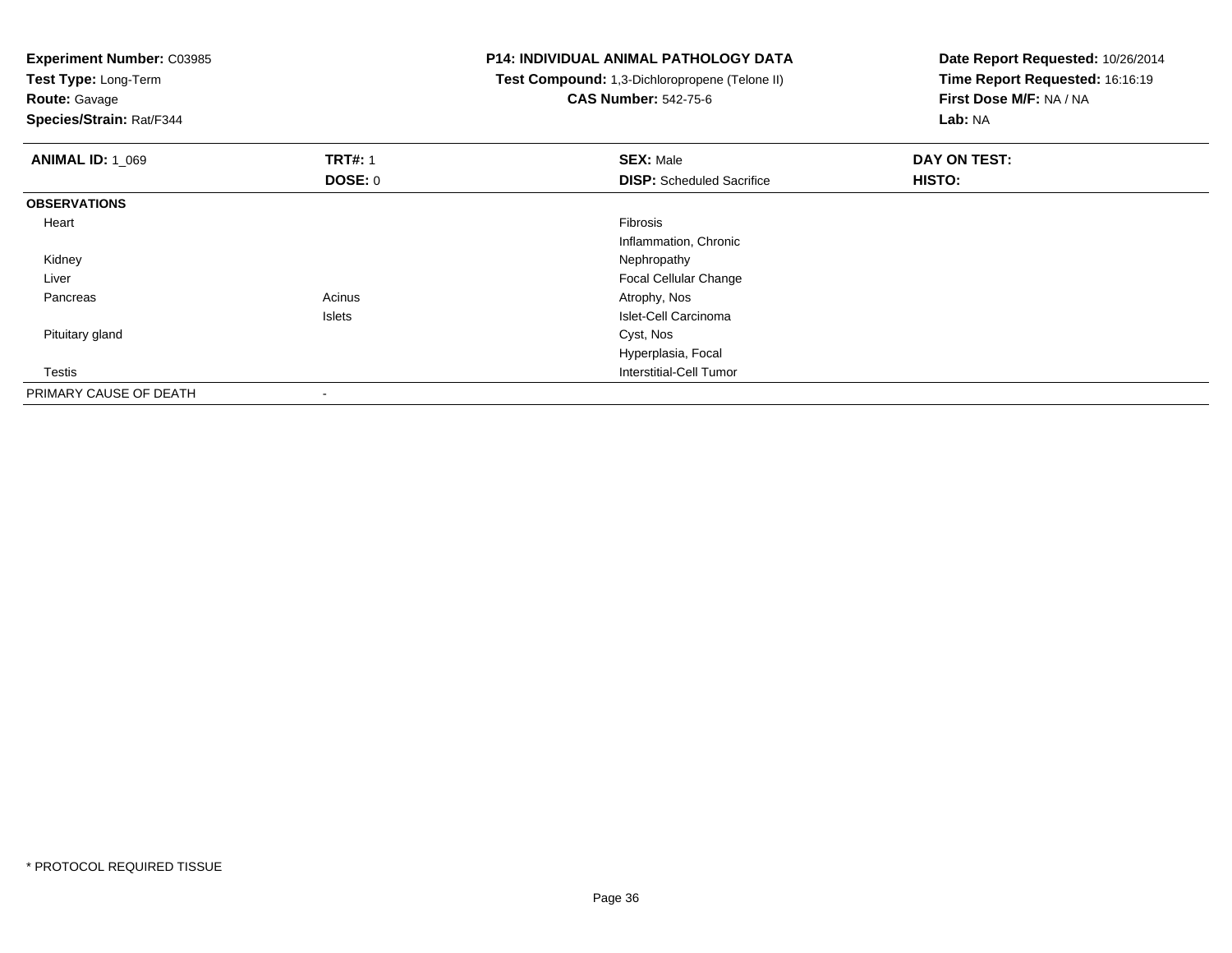**Test Type:** Long-Term

**Route:** Gavage

**Species/Strain:** Rat/F344

## **P14: INDIVIDUAL ANIMAL PATHOLOGY DATA**

 **Test Compound:** 1,3-Dichloropropene (Telone II)**CAS Number:** 542-75-6

| <b>ANIMAL ID: 1_071</b> | <b>TRT#: 1</b>           | <b>SEX: Male</b>                 | DAY ON TEST: |  |
|-------------------------|--------------------------|----------------------------------|--------------|--|
|                         | <b>DOSE: 0</b>           | <b>DISP:</b> Scheduled Sacrifice | HISTO:       |  |
| <b>OBSERVATIONS</b>     |                          |                                  |              |  |
| Heart                   |                          | Fibrosis                         |              |  |
|                         |                          | Inflammation, Chronic            |              |  |
| Kidney                  |                          | Nephropathy                      |              |  |
| Liver                   | <b>Bile Duct</b>         | Hyperplasia, Nos                 |              |  |
| Lung                    |                          | Pneumonia, Interstitial Chronic  |              |  |
| Pancreas                | Acinus                   | Atrophy, Nos                     |              |  |
| Prostate                |                          | Hyperplasia, Focal               |              |  |
| Testis                  |                          | Interstitial-Cell Tumor          |              |  |
| Thyroid                 |                          | C-Cell Adenoma                   |              |  |
| Unspecified             | Multiple Organs Nos      | Leukemia, Monocytic              |              |  |
| PRIMARY CAUSE OF DEATH  | $\overline{\phantom{a}}$ |                                  |              |  |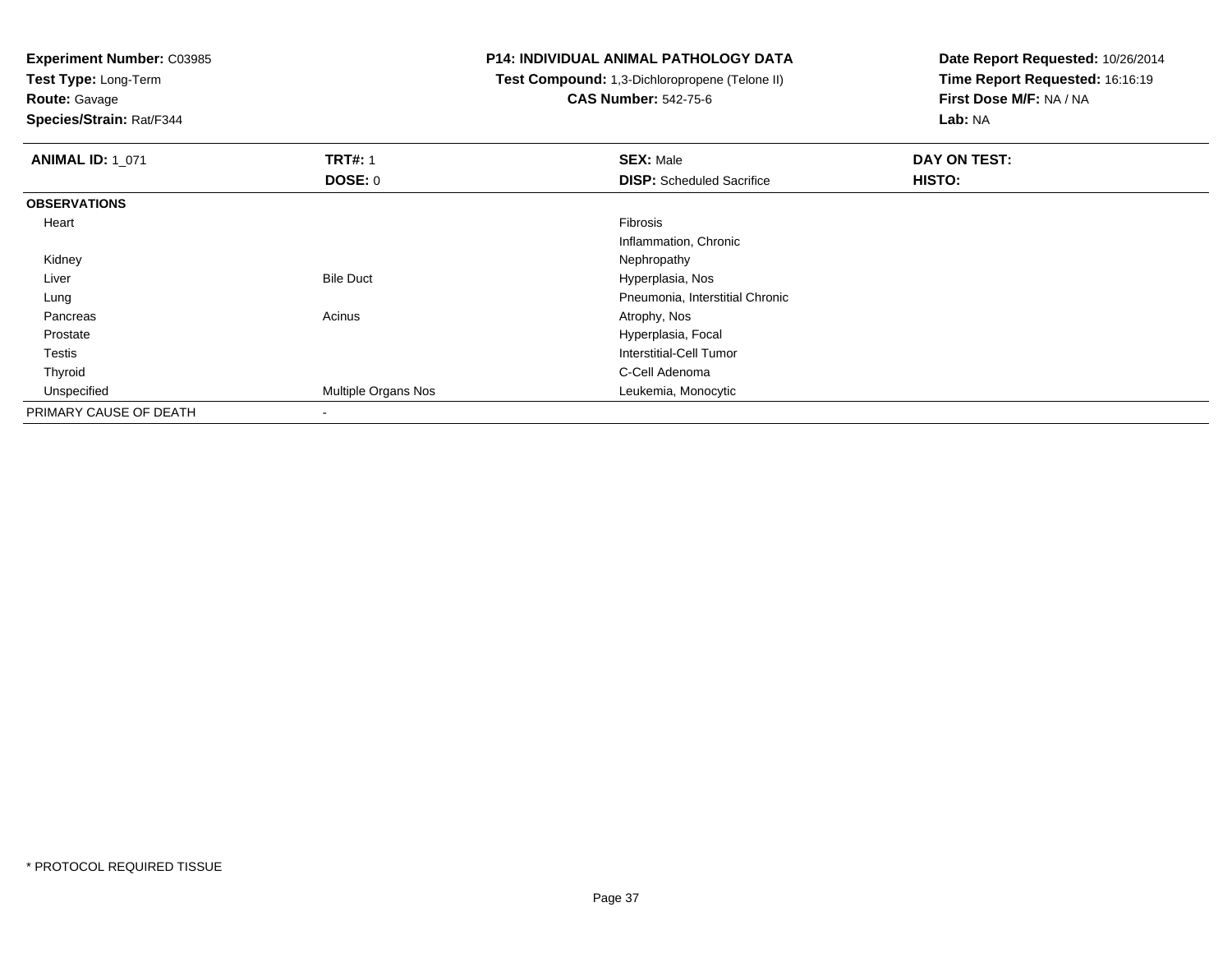| <b>Experiment Number: C03985</b><br>Test Type: Long-Term<br><b>Route: Gavage</b><br>Species/Strain: Rat/F344 |                     | <b>P14: INDIVIDUAL ANIMAL PATHOLOGY DATA</b><br>Test Compound: 1,3-Dichloropropene (Telone II)<br><b>CAS Number: 542-75-6</b> | Date Report Requested: 10/26/2014<br>Time Report Requested: 16:16:19<br>First Dose M/F: NA / NA<br>Lab: NA |
|--------------------------------------------------------------------------------------------------------------|---------------------|-------------------------------------------------------------------------------------------------------------------------------|------------------------------------------------------------------------------------------------------------|
| <b>ANIMAL ID: 1 073</b>                                                                                      | <b>TRT#:</b> 1      | <b>SEX: Male</b>                                                                                                              | DAY ON TEST:                                                                                               |
|                                                                                                              | DOSE: 0             | <b>DISP:</b> Scheduled Sacrifice                                                                                              | HISTO:                                                                                                     |
| <b>OBSERVATIONS</b>                                                                                          |                     |                                                                                                                               |                                                                                                            |
| Heart                                                                                                        |                     | Fibrosis                                                                                                                      |                                                                                                            |
|                                                                                                              |                     | Inflammation, Chronic                                                                                                         |                                                                                                            |
| Kidney                                                                                                       |                     | Nephropathy                                                                                                                   |                                                                                                            |
| Liver                                                                                                        |                     | <b>Focal Cellular Change</b>                                                                                                  |                                                                                                            |
| Stomach                                                                                                      |                     | Squamous Cell Papilloma                                                                                                       |                                                                                                            |
| Testis                                                                                                       |                     | Interstitial-Cell Tumor                                                                                                       |                                                                                                            |
| Unspecified                                                                                                  | Multiple Organs Nos | Leukemia, Monocytic                                                                                                           |                                                                                                            |
| PRIMARY CAUSE OF DEATH                                                                                       |                     |                                                                                                                               |                                                                                                            |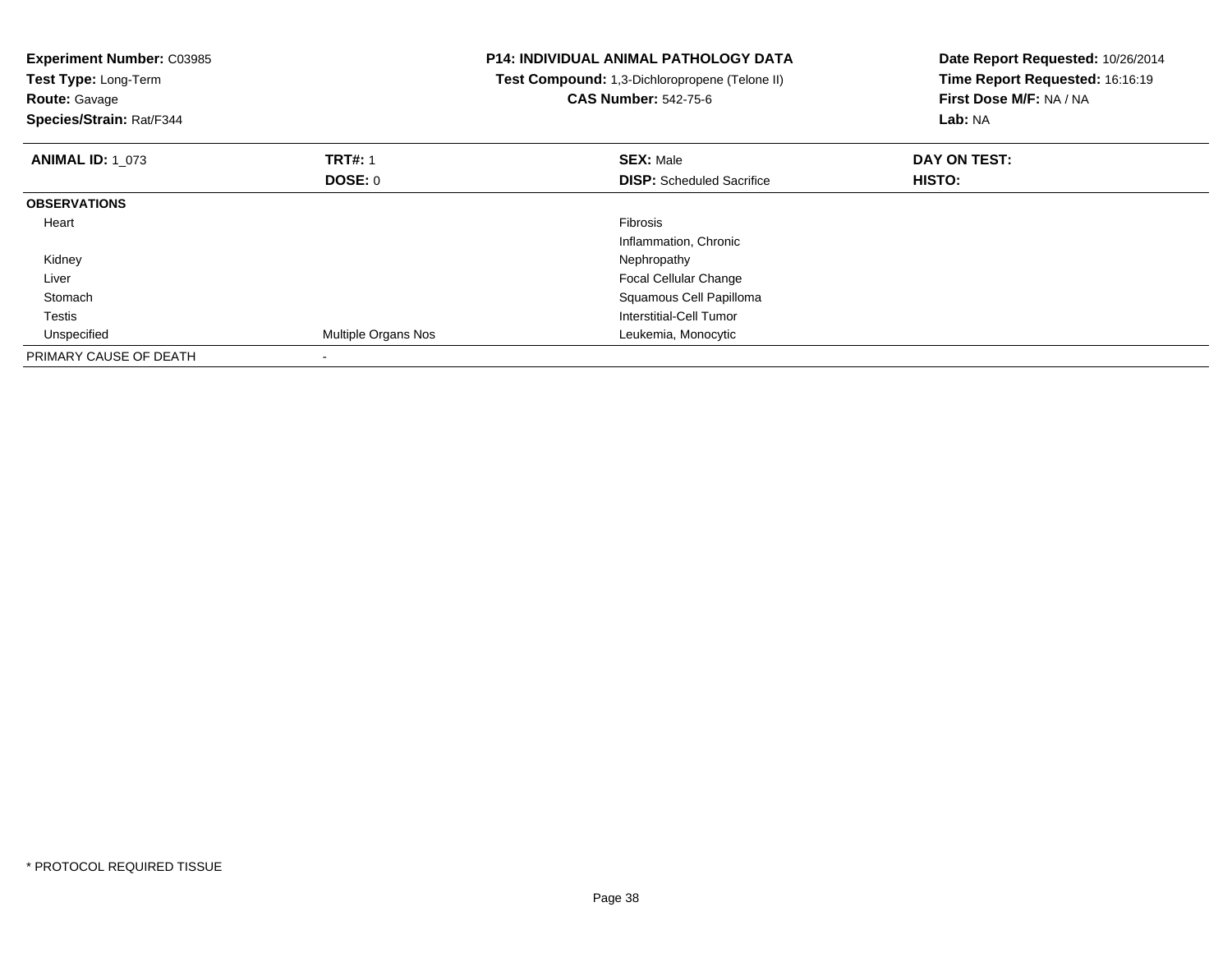| <b>Experiment Number: C03985</b><br>Test Type: Long-Term<br><b>Route: Gavage</b><br>Species/Strain: Rat/F344 |                     | P14: INDIVIDUAL ANIMAL PATHOLOGY DATA<br>Test Compound: 1,3-Dichloropropene (Telone II)<br><b>CAS Number: 542-75-6</b> | Date Report Requested: 10/26/2014<br>Time Report Requested: 16:16:19<br>First Dose M/F: NA / NA<br>Lab: NA |
|--------------------------------------------------------------------------------------------------------------|---------------------|------------------------------------------------------------------------------------------------------------------------|------------------------------------------------------------------------------------------------------------|
| <b>ANIMAL ID: 1 075</b>                                                                                      | <b>TRT#: 1</b>      | <b>SEX: Male</b>                                                                                                       | DAY ON TEST:                                                                                               |
|                                                                                                              | DOSE: 0             | <b>DISP:</b> Natural Death                                                                                             | <b>HISTO:</b>                                                                                              |
| <b>OBSERVATIONS</b>                                                                                          |                     |                                                                                                                        |                                                                                                            |
| Heart                                                                                                        |                     | <b>Fibrosis</b>                                                                                                        |                                                                                                            |
|                                                                                                              |                     | Inflammation, Chronic                                                                                                  |                                                                                                            |
| Spleen                                                                                                       |                     | Infarct, Nos                                                                                                           |                                                                                                            |
| Testis                                                                                                       |                     | Interstitial-Cell Tumor                                                                                                |                                                                                                            |
| Unspecified                                                                                                  | Multiple Organs Nos | Leukemia, Monocytic                                                                                                    |                                                                                                            |
| PRIMARY CAUSE OF DEATH                                                                                       |                     |                                                                                                                        |                                                                                                            |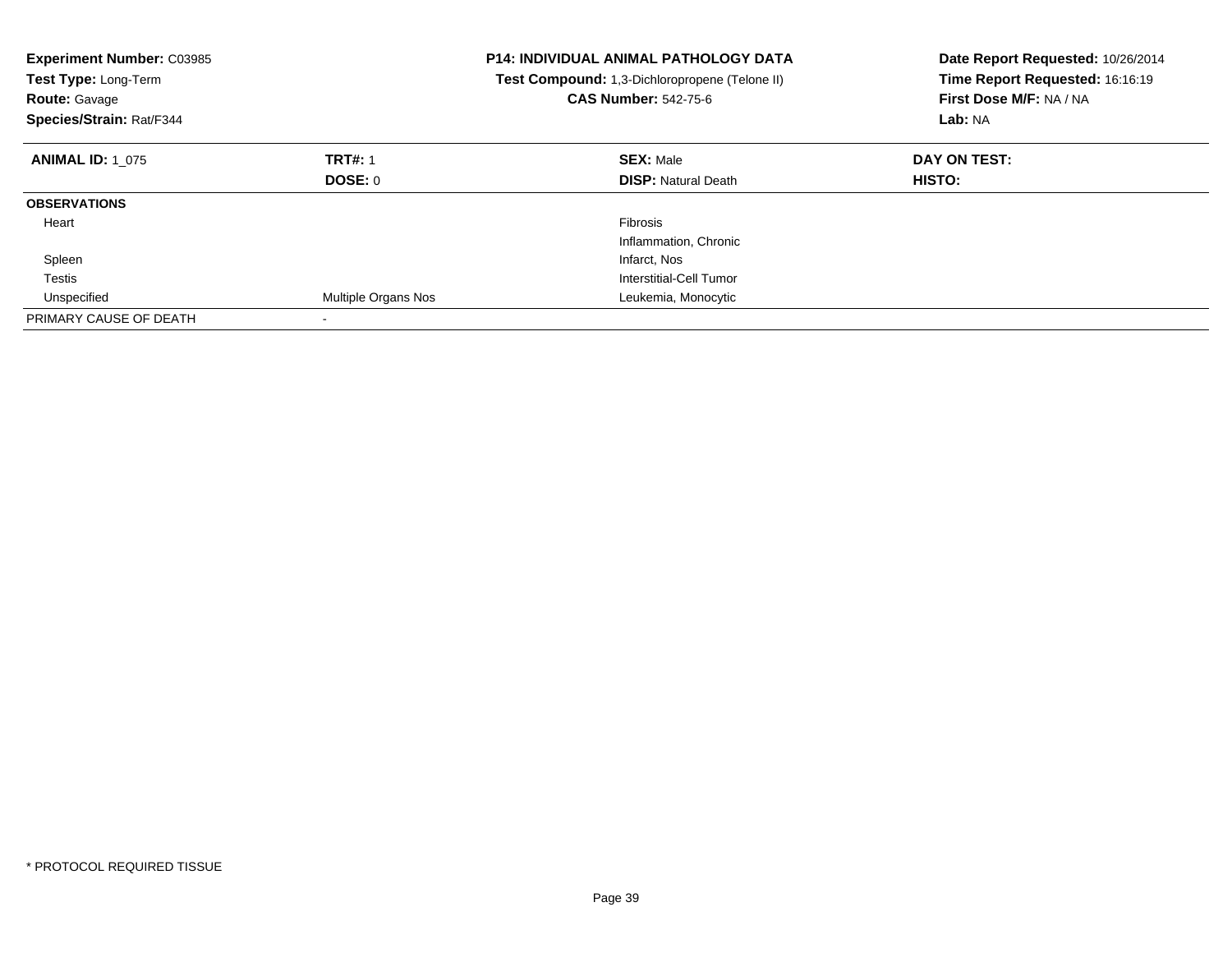| <b>Experiment Number: C03985</b><br>Test Type: Long-Term<br><b>Route: Gavage</b><br>Species/Strain: Rat/F344 |                | <b>P14: INDIVIDUAL ANIMAL PATHOLOGY DATA</b><br>Test Compound: 1,3-Dichloropropene (Telone II)<br><b>CAS Number: 542-75-6</b> | Date Report Requested: 10/26/2014<br>Time Report Requested: 16:16:19<br>First Dose M/F: NA / NA<br>Lab: NA |
|--------------------------------------------------------------------------------------------------------------|----------------|-------------------------------------------------------------------------------------------------------------------------------|------------------------------------------------------------------------------------------------------------|
| <b>ANIMAL ID: 1 077</b>                                                                                      | <b>TRT#: 1</b> | <b>SEX: Male</b>                                                                                                              | DAY ON TEST:                                                                                               |
|                                                                                                              | <b>DOSE: 0</b> | <b>DISP:</b> Scheduled Sacrifice                                                                                              | <b>HISTO:</b>                                                                                              |
| <b>OBSERVATIONS</b>                                                                                          |                |                                                                                                                               |                                                                                                            |
| Heart                                                                                                        |                | Fibrosis                                                                                                                      |                                                                                                            |
|                                                                                                              |                | Inflammation, Chronic                                                                                                         |                                                                                                            |
| Kidney                                                                                                       |                | Nephropathy                                                                                                                   |                                                                                                            |
| Liver                                                                                                        |                | <b>Focal Cellular Change</b>                                                                                                  |                                                                                                            |
| Prostate                                                                                                     |                | Hyperplasia, Focal                                                                                                            |                                                                                                            |
| Testis                                                                                                       |                | Interstitial-Cell Tumor                                                                                                       |                                                                                                            |
| PRIMARY CAUSE OF DEATH                                                                                       |                |                                                                                                                               |                                                                                                            |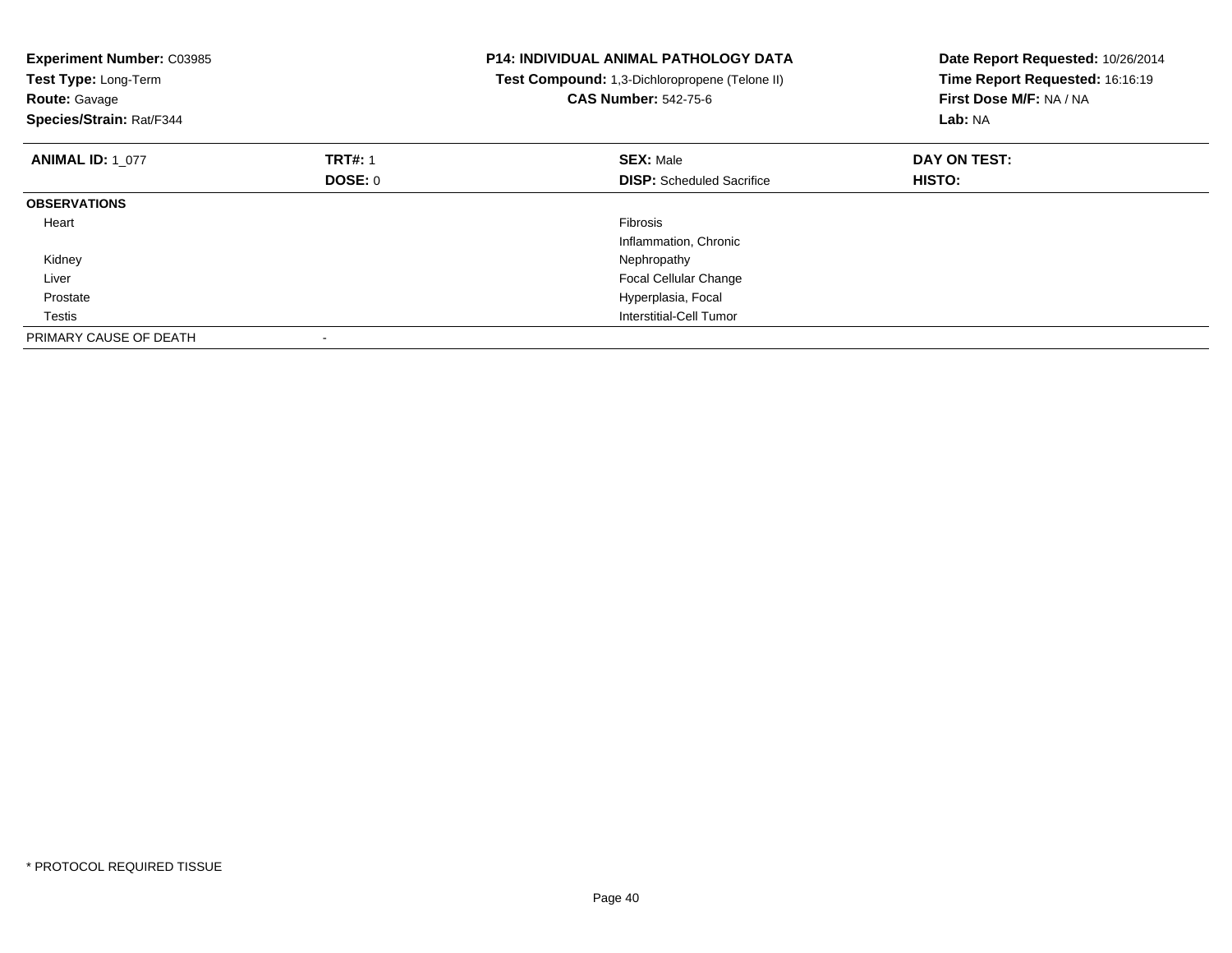| <b>Experiment Number: C03985</b><br>Test Type: Long-Term<br><b>Route: Gavage</b><br>Species/Strain: Rat/F344 |                | <b>P14: INDIVIDUAL ANIMAL PATHOLOGY DATA</b><br>Test Compound: 1,3-Dichloropropene (Telone II)<br><b>CAS Number: 542-75-6</b> | Date Report Requested: 10/26/2014<br>Time Report Requested: 16:16:19<br>First Dose M/F: NA / NA<br>Lab: NA |
|--------------------------------------------------------------------------------------------------------------|----------------|-------------------------------------------------------------------------------------------------------------------------------|------------------------------------------------------------------------------------------------------------|
| <b>ANIMAL ID: 1 079</b>                                                                                      | <b>TRT#: 1</b> | <b>SEX: Male</b>                                                                                                              | DAY ON TEST:                                                                                               |
|                                                                                                              | DOSE: 0        | <b>DISP:</b> Scheduled Sacrifice                                                                                              | HISTO:                                                                                                     |
| <b>OBSERVATIONS</b>                                                                                          |                |                                                                                                                               |                                                                                                            |
| Heart                                                                                                        |                | Fibrosis                                                                                                                      |                                                                                                            |
|                                                                                                              |                | Inflammation, Chronic                                                                                                         |                                                                                                            |
| Liver                                                                                                        |                | <b>Focal Cellular Change</b>                                                                                                  |                                                                                                            |
| Pancreas                                                                                                     | Acinus         | Atrophy, Nos                                                                                                                  |                                                                                                            |
| Testis                                                                                                       |                | Interstitial-Cell Tumor                                                                                                       |                                                                                                            |
| Unspecified                                                                                                  |                | Fibroma                                                                                                                       |                                                                                                            |
| PRIMARY CAUSE OF DEATH                                                                                       |                |                                                                                                                               |                                                                                                            |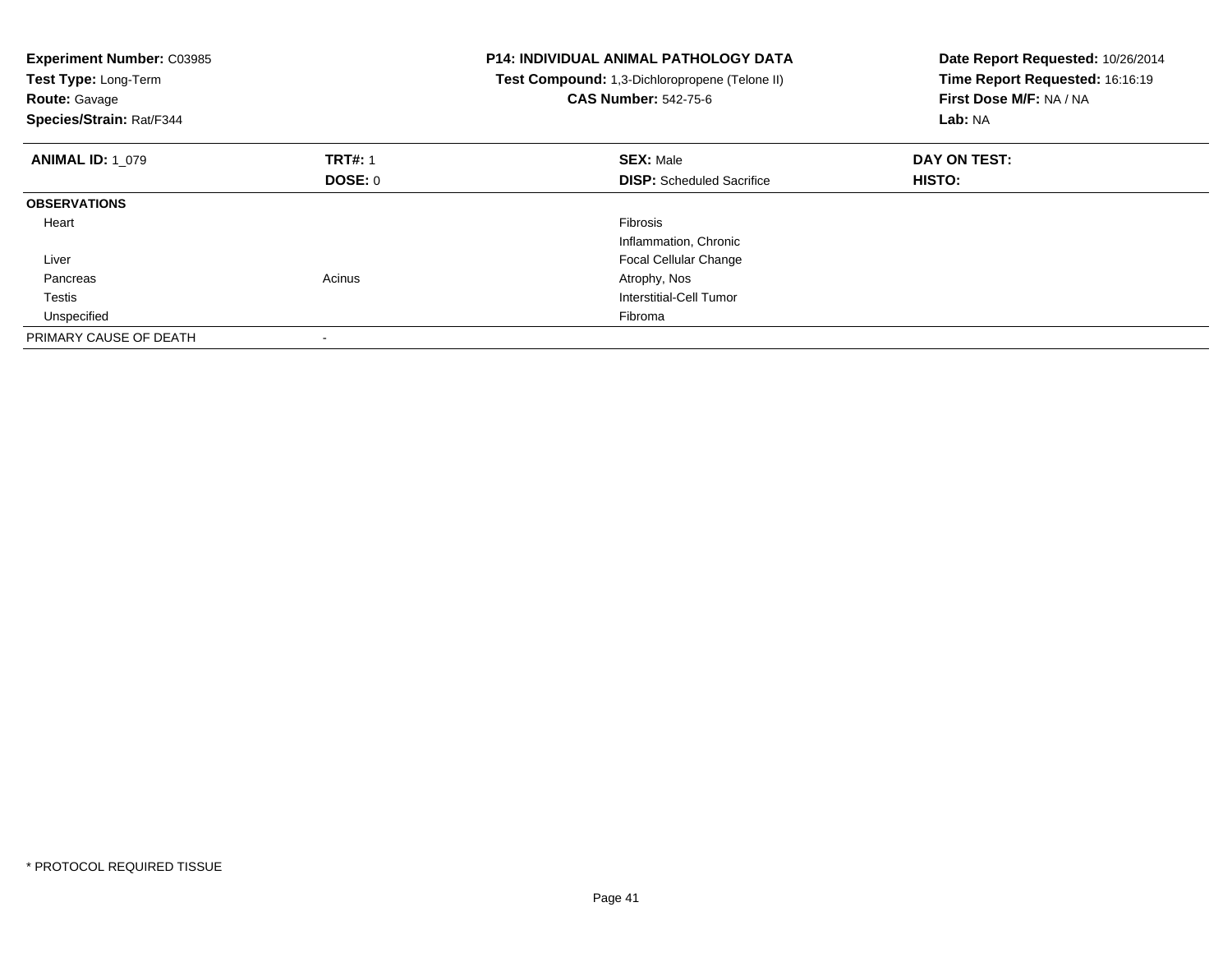| <b>Experiment Number: C03985</b><br>Test Type: Long-Term<br><b>Route: Gavage</b><br>Species/Strain: Rat/F344 |                | <b>P14: INDIVIDUAL ANIMAL PATHOLOGY DATA</b><br>Test Compound: 1,3-Dichloropropene (Telone II)<br><b>CAS Number: 542-75-6</b> | Date Report Requested: 10/26/2014<br>Time Report Requested: 16:16:19<br>First Dose M/F: NA / NA<br>Lab: NA |
|--------------------------------------------------------------------------------------------------------------|----------------|-------------------------------------------------------------------------------------------------------------------------------|------------------------------------------------------------------------------------------------------------|
| <b>ANIMAL ID: 1 081</b>                                                                                      | <b>TRT#: 1</b> | <b>SEX: Male</b>                                                                                                              | DAY ON TEST:                                                                                               |
|                                                                                                              | DOSE: 0        | <b>DISP:</b> Scheduled Sacrifice                                                                                              | HISTO:                                                                                                     |
| <b>OBSERVATIONS</b>                                                                                          |                |                                                                                                                               |                                                                                                            |
| Heart                                                                                                        |                | <b>Fibrosis</b>                                                                                                               |                                                                                                            |
|                                                                                                              |                | Inflammation, Chronic                                                                                                         |                                                                                                            |
| Kidney                                                                                                       |                | Nephropathy                                                                                                                   |                                                                                                            |
| Liver                                                                                                        |                | <b>Focal Cellular Change</b>                                                                                                  |                                                                                                            |
| Lung                                                                                                         |                | Hyperplasia, Adenomatous                                                                                                      |                                                                                                            |
| Pituitary gland                                                                                              |                | Chromophobe Adenoma                                                                                                           |                                                                                                            |
| Testis                                                                                                       |                | Interstitial-Cell Tumor                                                                                                       |                                                                                                            |
| Thyroid                                                                                                      |                | Cyst, Follicular Nos                                                                                                          |                                                                                                            |
| PRIMARY CAUSE OF DEATH                                                                                       |                |                                                                                                                               |                                                                                                            |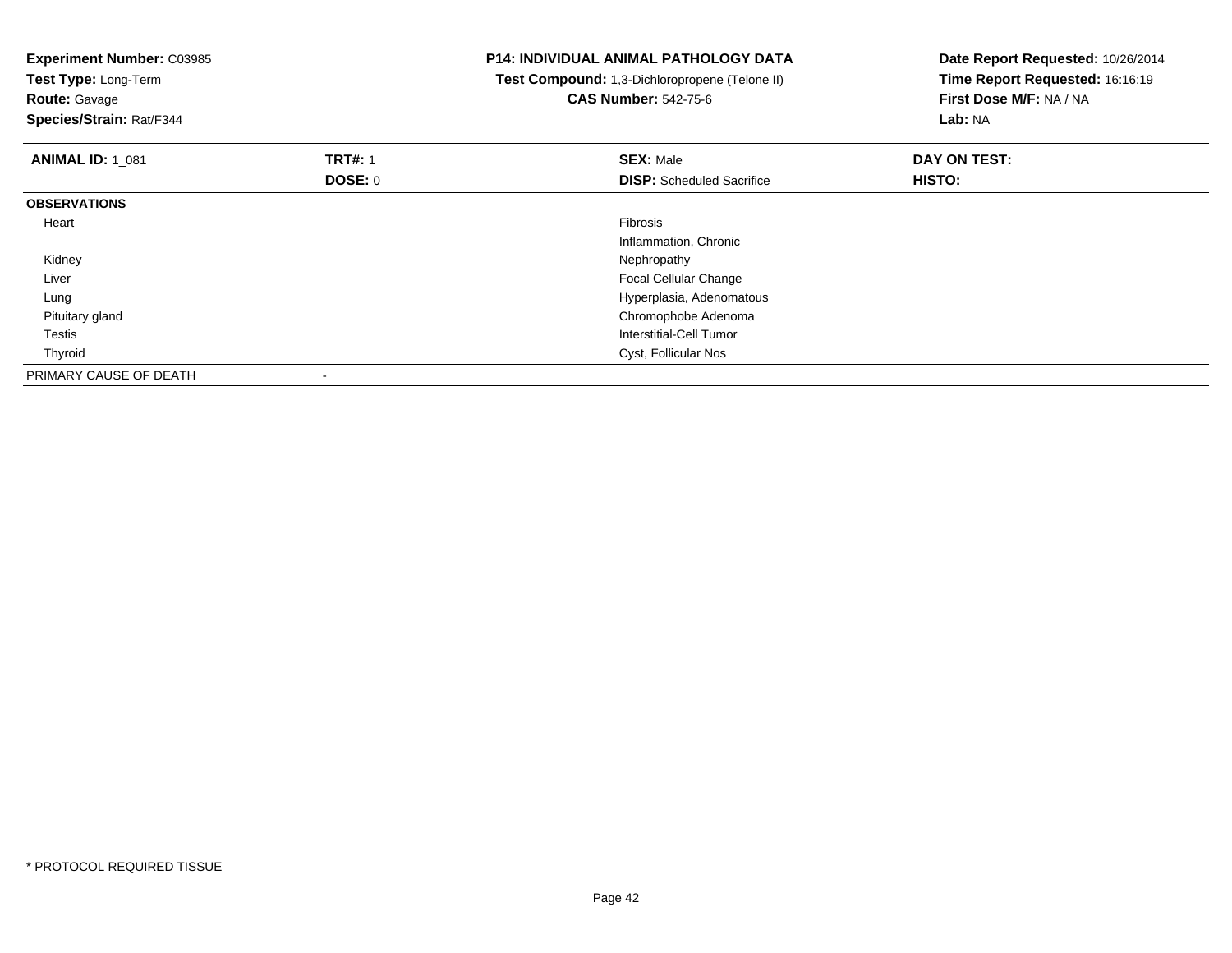**Test Type:** Long-Term

**Route:** Gavage

**Species/Strain:** Rat/F344

# **P14: INDIVIDUAL ANIMAL PATHOLOGY DATA**

 **Test Compound:** 1,3-Dichloropropene (Telone II)**CAS Number:** 542-75-6

| <b>ANIMAL ID: 1_083</b> | <b>TRT#: 1</b> | <b>SEX: Male</b>             | DAY ON TEST: |  |
|-------------------------|----------------|------------------------------|--------------|--|
|                         | DOSE: 0        | <b>DISP: Natural Death</b>   | HISTO:       |  |
| <b>OBSERVATIONS</b>     |                |                              |              |  |
| Brain                   |                | Hydrocephalus, Internal      |              |  |
| Heart                   |                | Fibrosis                     |              |  |
|                         |                | Inflammation, Chronic        |              |  |
| Kidney                  |                | Nephropathy                  |              |  |
| Liver                   |                | <b>Focal Cellular Change</b> |              |  |
| Pancreas                | Acinus         | Atrophy, Nos                 |              |  |
|                         | Islets         | Islet-Cell Adenoma           |              |  |
| Pituitary gland         |                | Chromophobe Adenoma          |              |  |
| Prostate                |                | Inflammation, Suppurative    |              |  |
| PRIMARY CAUSE OF DEATH  | $\,$ $\,$      |                              |              |  |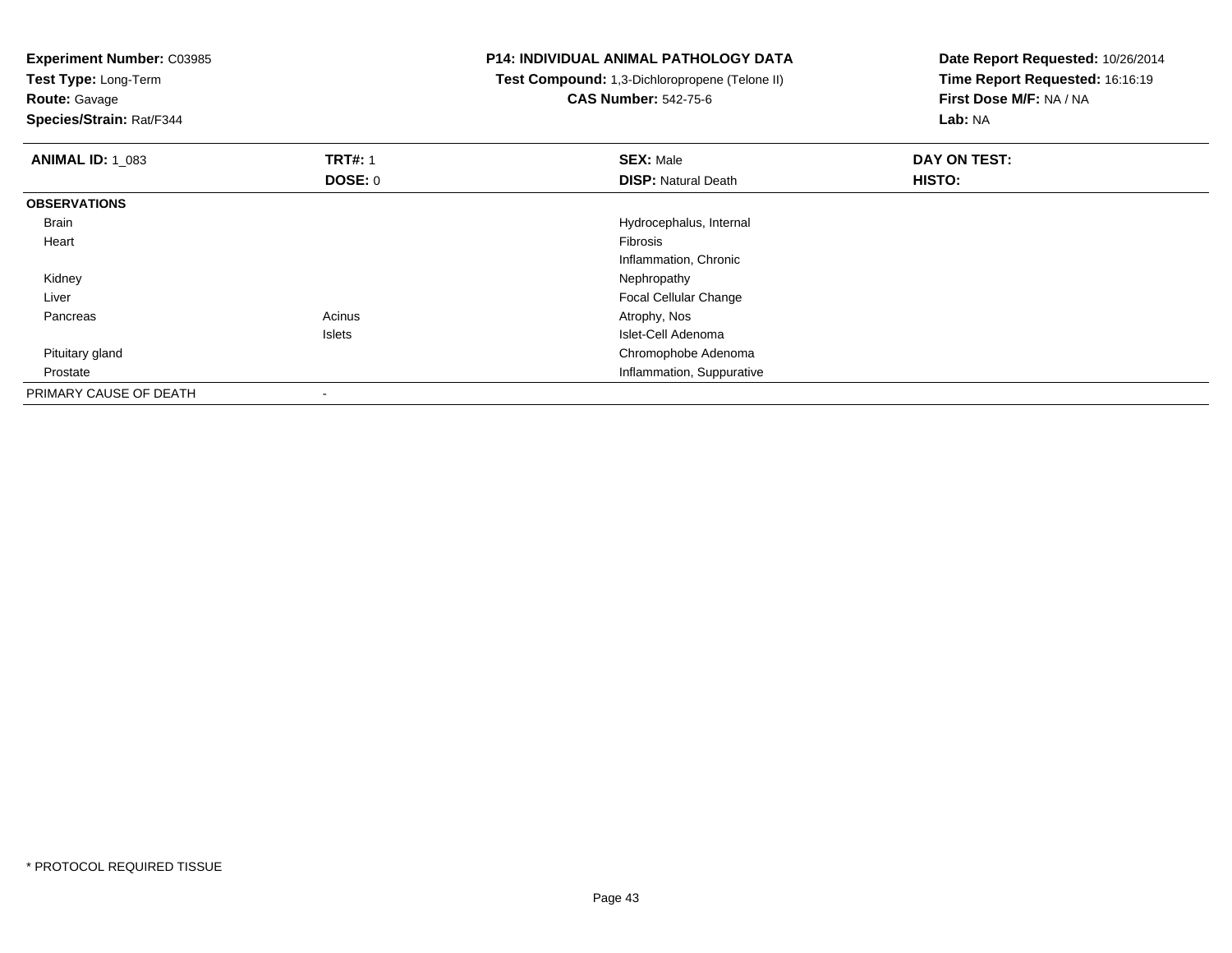**Test Type:** Long-Term

**Route:** Gavage

**Species/Strain:** Rat/F344

# **P14: INDIVIDUAL ANIMAL PATHOLOGY DATA**

 **Test Compound:** 1,3-Dichloropropene (Telone II)**CAS Number:** 542-75-6

| <b>ANIMAL ID: 1 085</b> | <b>TRT#: 1</b>      | <b>SEX: Male</b>                 | DAY ON TEST: |  |
|-------------------------|---------------------|----------------------------------|--------------|--|
|                         | DOSE: 0             | <b>DISP:</b> Scheduled Sacrifice | HISTO:       |  |
| <b>OBSERVATIONS</b>     |                     |                                  |              |  |
| Heart                   |                     | Fibrosis                         |              |  |
|                         |                     | Inflammation, Chronic            |              |  |
| Kidney                  |                     | Nephropathy                      |              |  |
| Liver                   |                     | <b>Focal Cellular Change</b>     |              |  |
| Pancreas                | Acinus              | Atrophy, Nos                     |              |  |
| Pituitary gland         |                     | Chromophobe Adenoma              |              |  |
| Testis                  |                     | Interstitial-Cell Tumor          |              |  |
| Thyroid                 |                     | C-Cell Adenoma                   |              |  |
| Unspecified             | Multiple Organs Nos | Leukemia, Monocytic              |              |  |
| PRIMARY CAUSE OF DEATH  |                     |                                  |              |  |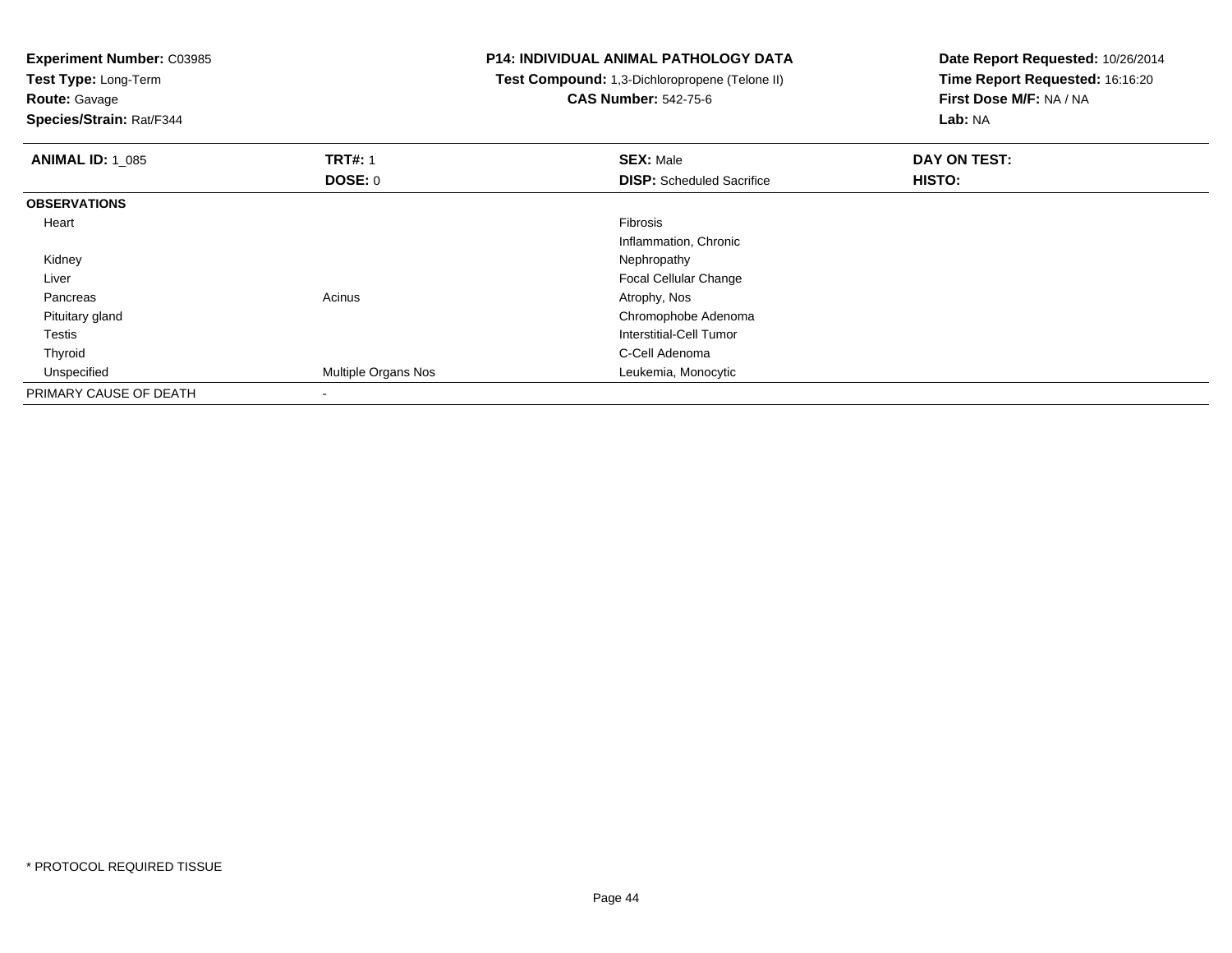| <b>Experiment Number: C03985</b><br>Test Type: Long-Term<br><b>Route: Gavage</b><br>Species/Strain: Rat/F344 |                | <b>P14: INDIVIDUAL ANIMAL PATHOLOGY DATA</b><br>Test Compound: 1,3-Dichloropropene (Telone II)<br><b>CAS Number: 542-75-6</b> | Date Report Requested: 10/26/2014<br>Time Report Requested: 16:16:20<br>First Dose M/F: NA / NA<br>Lab: NA |
|--------------------------------------------------------------------------------------------------------------|----------------|-------------------------------------------------------------------------------------------------------------------------------|------------------------------------------------------------------------------------------------------------|
| <b>ANIMAL ID: 1_087</b>                                                                                      | <b>TRT#: 1</b> | <b>SEX: Male</b>                                                                                                              | DAY ON TEST:                                                                                               |
|                                                                                                              | DOSE: 0        | <b>DISP:</b> Scheduled Sacrifice                                                                                              | <b>HISTO:</b>                                                                                              |
| <b>OBSERVATIONS</b>                                                                                          |                |                                                                                                                               |                                                                                                            |
| Eye                                                                                                          |                | Atrophy, Nos                                                                                                                  |                                                                                                            |
|                                                                                                              |                | Inflammation, Chronic                                                                                                         |                                                                                                            |
| Heart                                                                                                        |                | Fibrosis                                                                                                                      |                                                                                                            |
|                                                                                                              |                | Inflammation, Chronic                                                                                                         |                                                                                                            |
| Kidney                                                                                                       |                | Nephropathy                                                                                                                   |                                                                                                            |
| Liver                                                                                                        |                | Focal Cellular Change                                                                                                         |                                                                                                            |
| Lung                                                                                                         |                | Granuloma, Nos                                                                                                                |                                                                                                            |
| Testis                                                                                                       |                | Interstitial-Cell Tumor                                                                                                       |                                                                                                            |
| PRIMARY CAUSE OF DEATH                                                                                       |                |                                                                                                                               |                                                                                                            |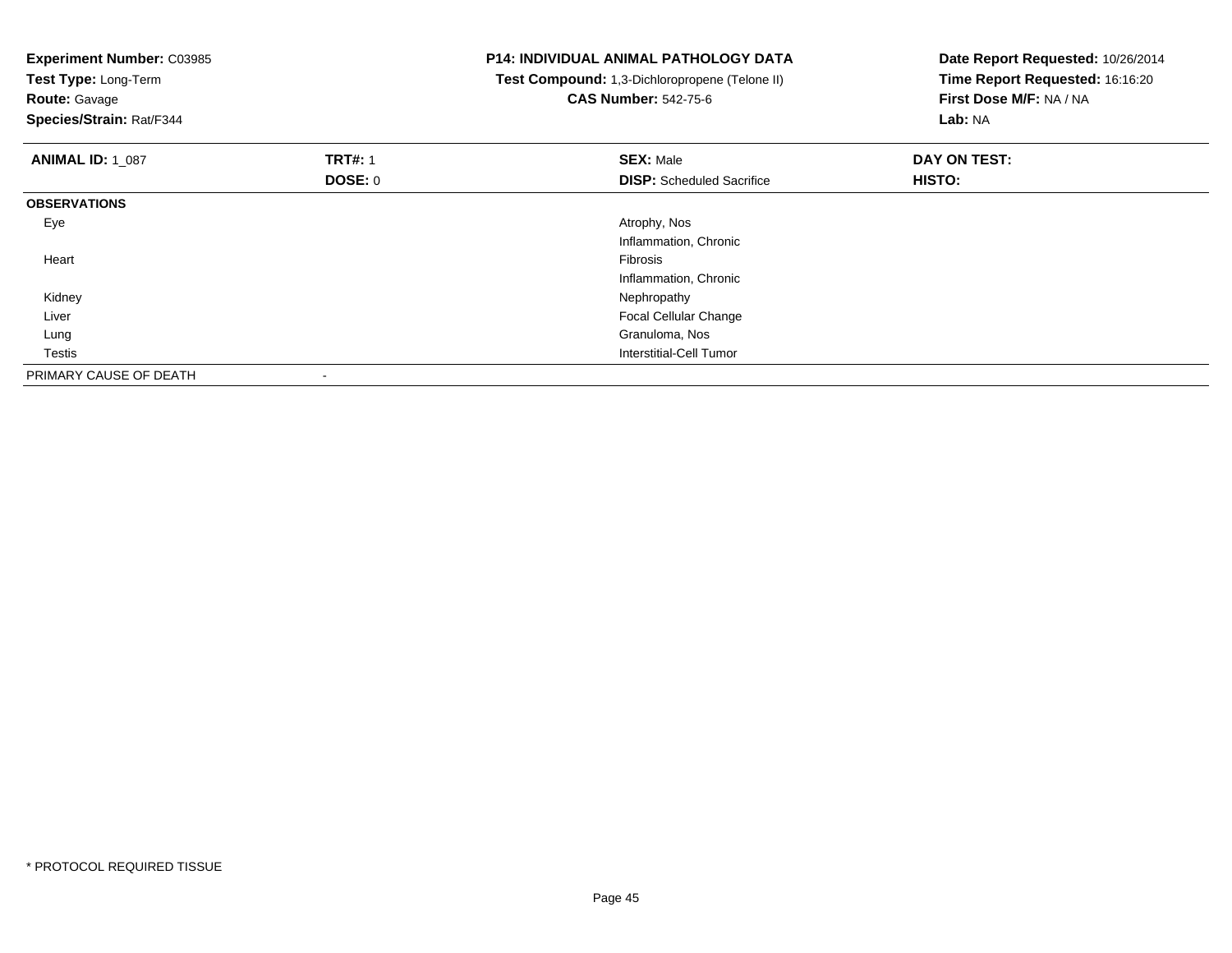| <b>Experiment Number: C03985</b><br>Test Type: Long-Term<br><b>Route: Gavage</b><br>Species/Strain: Rat/F344 |                | <b>P14: INDIVIDUAL ANIMAL PATHOLOGY DATA</b><br>Test Compound: 1,3-Dichloropropene (Telone II)<br><b>CAS Number: 542-75-6</b> | Date Report Requested: 10/26/2014<br>Time Report Requested: 16:16:20<br>First Dose M/F: NA / NA<br>Lab: NA |
|--------------------------------------------------------------------------------------------------------------|----------------|-------------------------------------------------------------------------------------------------------------------------------|------------------------------------------------------------------------------------------------------------|
| <b>ANIMAL ID: 1 089</b>                                                                                      | <b>TRT#: 1</b> | <b>SEX: Male</b>                                                                                                              | DAY ON TEST:                                                                                               |
|                                                                                                              | DOSE: 0        | <b>DISP:</b> Scheduled Sacrifice                                                                                              | HISTO:                                                                                                     |
| <b>OBSERVATIONS</b>                                                                                          |                |                                                                                                                               |                                                                                                            |
| Heart                                                                                                        |                | <b>Fibrosis</b>                                                                                                               |                                                                                                            |
|                                                                                                              |                | Inflammation, Chronic                                                                                                         |                                                                                                            |
| Kidney                                                                                                       |                | Nephropathy                                                                                                                   |                                                                                                            |
| Liver                                                                                                        |                | Focal Cellular Change                                                                                                         |                                                                                                            |
| Lung                                                                                                         |                | Pneumonia, Interstitial Chronic                                                                                               |                                                                                                            |
| Mammary gland                                                                                                |                | Fibroadenoma                                                                                                                  |                                                                                                            |
| Pituitary gland                                                                                              |                | Chromophobe Adenoma                                                                                                           |                                                                                                            |
| Testis                                                                                                       |                | Interstitial-Cell Tumor                                                                                                       |                                                                                                            |
| PRIMARY CAUSE OF DEATH                                                                                       |                |                                                                                                                               |                                                                                                            |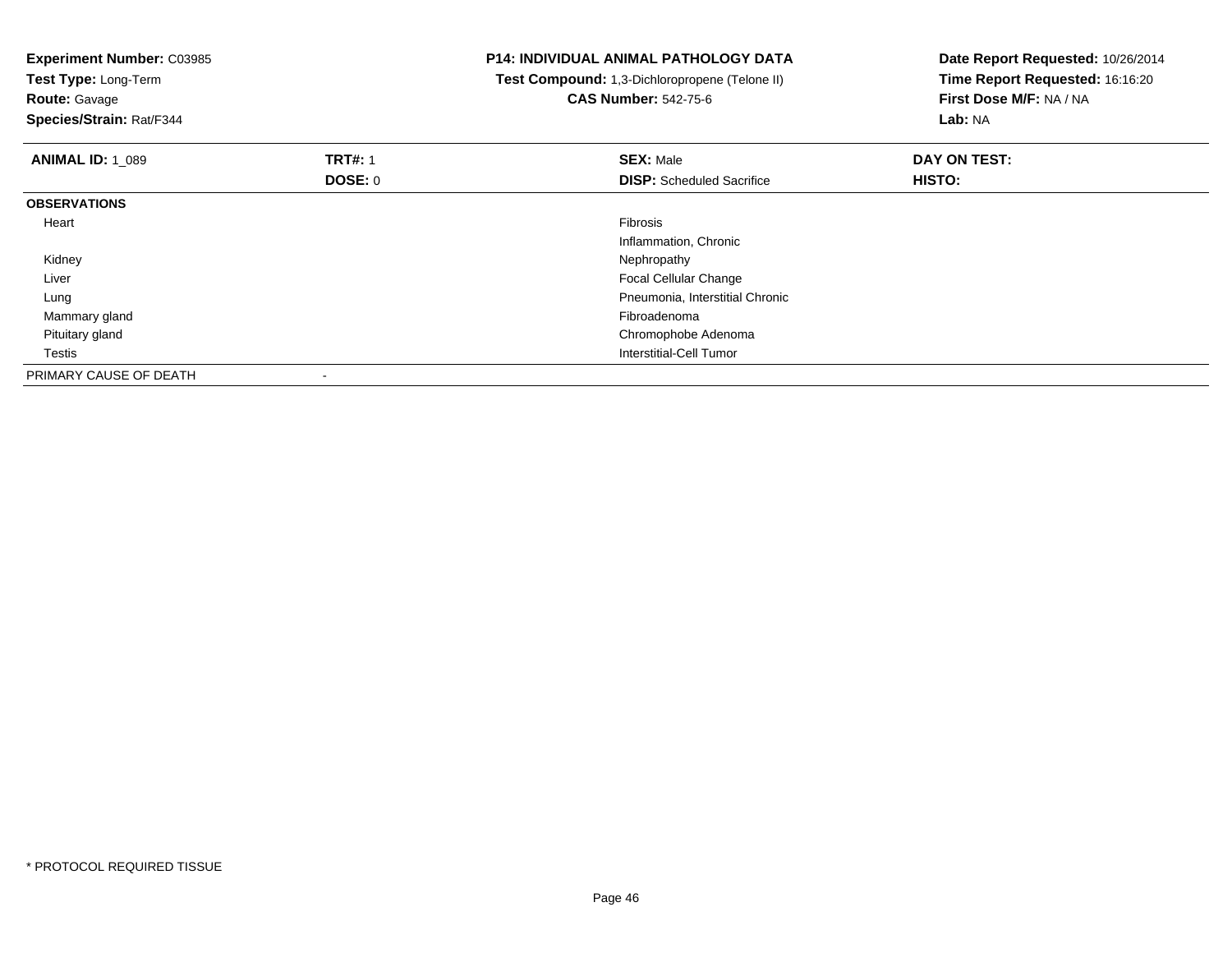| <b>Experiment Number: C03985</b><br>Test Type: Long-Term<br><b>Route: Gavage</b><br>Species/Strain: Rat/F344 |                | <b>P14: INDIVIDUAL ANIMAL PATHOLOGY DATA</b><br>Test Compound: 1,3-Dichloropropene (Telone II)<br><b>CAS Number: 542-75-6</b> | Date Report Requested: 10/26/2014<br>Time Report Requested: 16:16:20<br>First Dose M/F: NA / NA<br>Lab: NA |
|--------------------------------------------------------------------------------------------------------------|----------------|-------------------------------------------------------------------------------------------------------------------------------|------------------------------------------------------------------------------------------------------------|
| <b>ANIMAL ID: 1 091</b>                                                                                      | <b>TRT#: 1</b> | <b>SEX: Male</b>                                                                                                              | DAY ON TEST:                                                                                               |
|                                                                                                              | DOSE: 0        | <b>DISP: Natural Death</b>                                                                                                    | <b>HISTO:</b>                                                                                              |
| <b>OBSERVATIONS</b>                                                                                          |                |                                                                                                                               |                                                                                                            |
| Heart                                                                                                        |                | <b>Fibrosis</b>                                                                                                               |                                                                                                            |
|                                                                                                              |                | Inflammation, Chronic                                                                                                         |                                                                                                            |
| Liver                                                                                                        |                | Metamorphosis, Fatty                                                                                                          |                                                                                                            |
| Pituitary gland                                                                                              |                | Chromophobe Adenoma                                                                                                           |                                                                                                            |
| Spleen                                                                                                       |                | <b>Hemosiderosis</b>                                                                                                          |                                                                                                            |
| PRIMARY CAUSE OF DEATH                                                                                       |                |                                                                                                                               |                                                                                                            |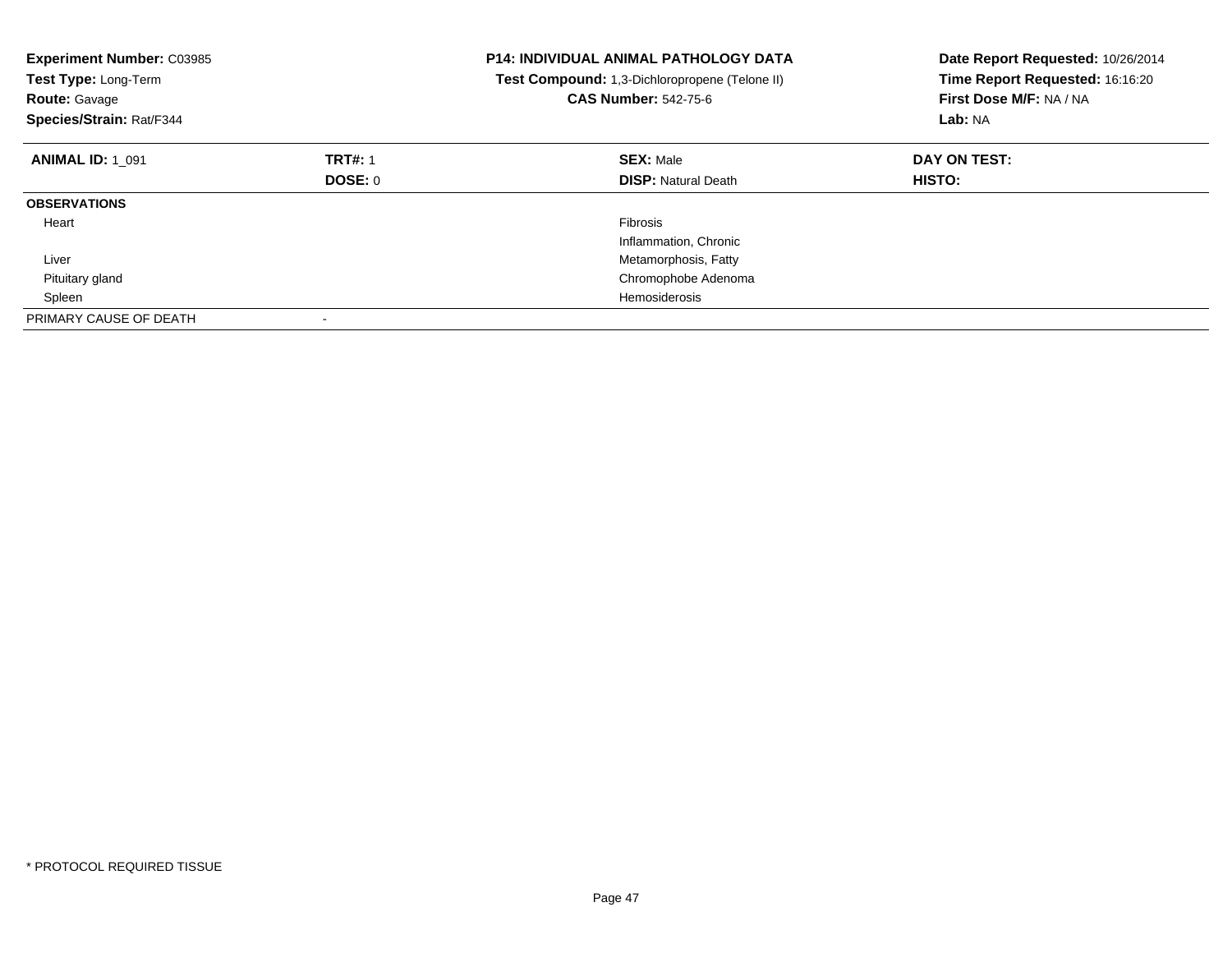| <b>Experiment Number: C03985</b><br>Test Type: Long-Term<br><b>Route: Gavage</b><br>Species/Strain: Rat/F344 |                        | <b>P14: INDIVIDUAL ANIMAL PATHOLOGY DATA</b><br>Test Compound: 1,3-Dichloropropene (Telone II)<br><b>CAS Number: 542-75-6</b> | Date Report Requested: 10/26/2014<br>Time Report Requested: 16:16:20<br>First Dose M/F: NA / NA<br>Lab: NA |
|--------------------------------------------------------------------------------------------------------------|------------------------|-------------------------------------------------------------------------------------------------------------------------------|------------------------------------------------------------------------------------------------------------|
| <b>ANIMAL ID: 1 093</b>                                                                                      | <b>TRT#: 1</b>         | <b>SEX: Male</b>                                                                                                              | DAY ON TEST:                                                                                               |
|                                                                                                              | DOSE: 0                | <b>DISP: Natural Death</b>                                                                                                    | <b>HISTO:</b>                                                                                              |
| <b>OBSERVATIONS</b>                                                                                          |                        |                                                                                                                               |                                                                                                            |
| Epididymis                                                                                                   |                        | Granuloma, Spermatic                                                                                                          |                                                                                                            |
| Liver                                                                                                        |                        | Focal Cellular Change                                                                                                         |                                                                                                            |
|                                                                                                              |                        | Metamorphosis, Fatty                                                                                                          |                                                                                                            |
| Lung                                                                                                         |                        | Bronchopneumonia, Acute                                                                                                       |                                                                                                            |
| Lymph node                                                                                                   | Mediastinal Lymph Node | Hyperplasia, Lymphoid                                                                                                         |                                                                                                            |
| Pancreas                                                                                                     |                        | Inflammation, Chronic                                                                                                         |                                                                                                            |
| Testis                                                                                                       |                        | Interstitial-Cell Tumor                                                                                                       |                                                                                                            |
| PRIMARY CAUSE OF DEATH                                                                                       |                        |                                                                                                                               |                                                                                                            |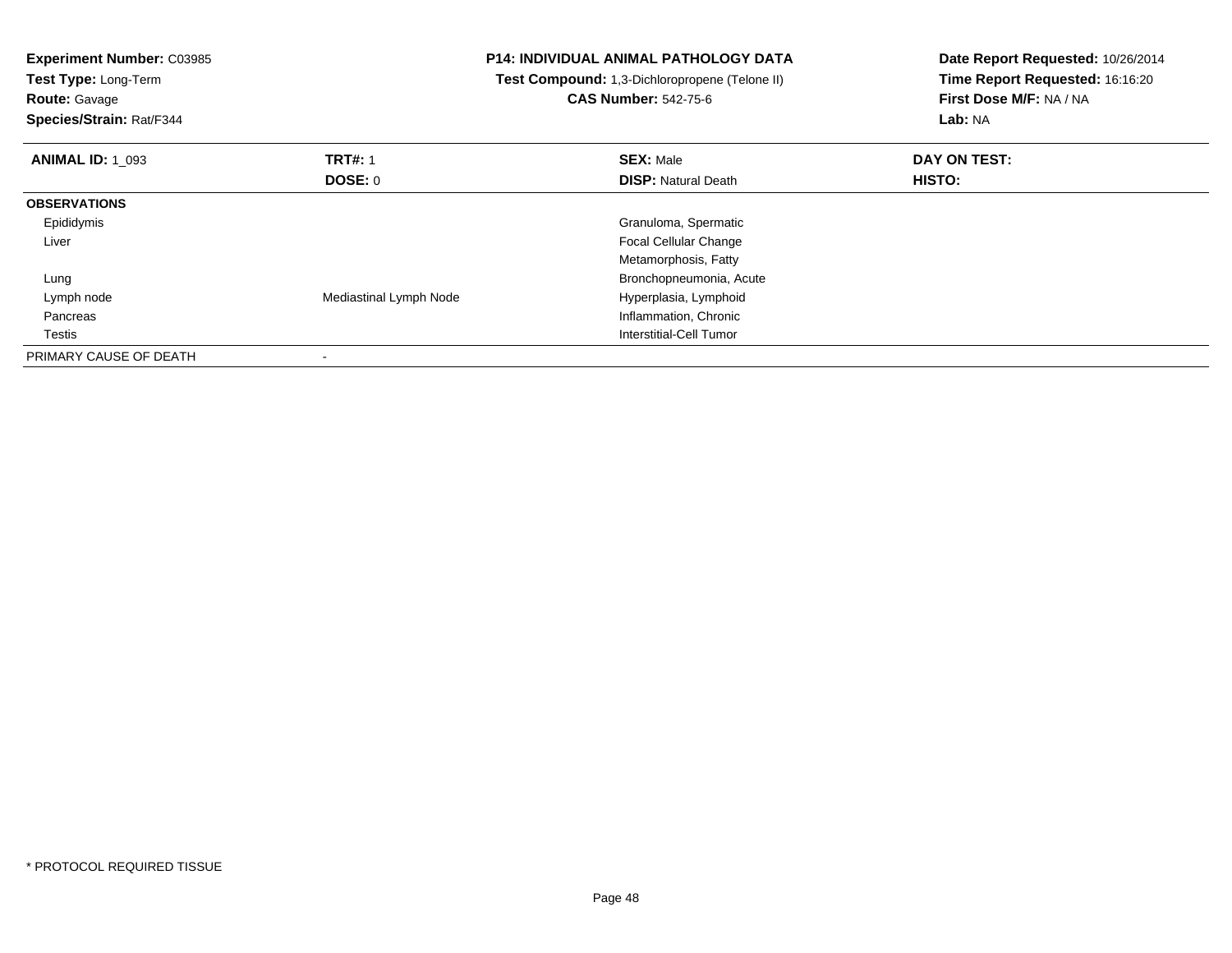**Test Type:** Long-Term

**Route:** Gavage

**Species/Strain:** Rat/F344

# **P14: INDIVIDUAL ANIMAL PATHOLOGY DATA**

 **Test Compound:** 1,3-Dichloropropene (Telone II)**CAS Number:** 542-75-6

| <b>ANIMAL ID: 1_095</b> | <b>TRT#: 1</b>   | <b>SEX: Male</b>                 | DAY ON TEST: |
|-------------------------|------------------|----------------------------------|--------------|
|                         | <b>DOSE: 0</b>   | <b>DISP:</b> Scheduled Sacrifice | HISTO:       |
| <b>OBSERVATIONS</b>     |                  |                                  |              |
| Heart                   |                  | Fibrosis                         |              |
|                         |                  | Inflammation, Chronic            |              |
| Kidney                  |                  | Nephropathy                      |              |
| Liver                   |                  | <b>Focal Cellular Change</b>     |              |
|                         | <b>Bile Duct</b> | Hyperplasia, Nos                 |              |
| Pancreas                | Acinus           | Atrophy, Nos                     |              |
|                         | Islets           | Islet-Cell Adenoma               |              |
| Pituitary gland         |                  | Chromophobe Adenoma              |              |
| Testis                  |                  | Interstitial-Cell Tumor          |              |
| Unspecified             |                  | Fibroma                          |              |
| PRIMARY CAUSE OF DEATH  |                  |                                  |              |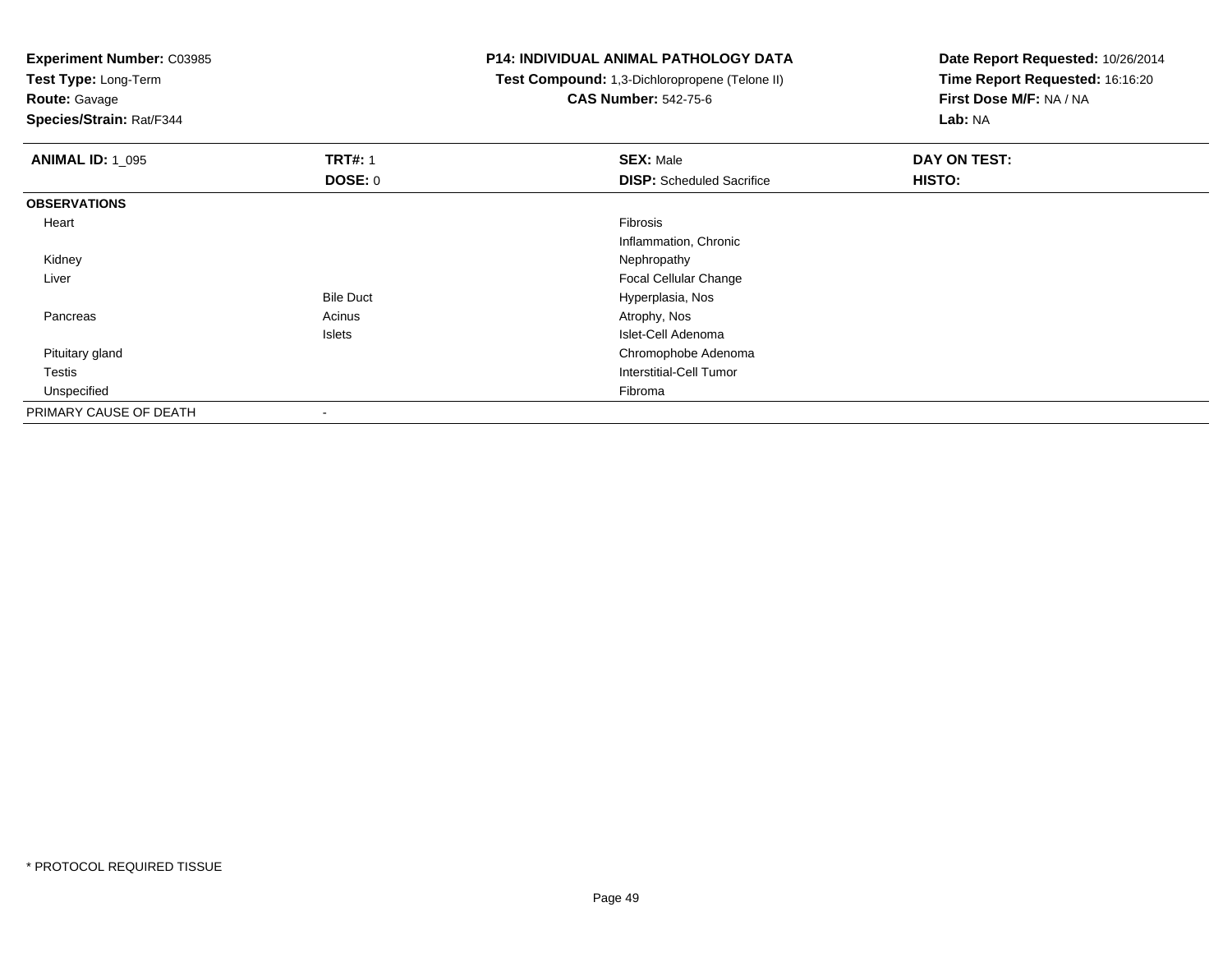| <b>Experiment Number: C03985</b><br>Test Type: Long-Term<br><b>Route: Gavage</b><br>Species/Strain: Rat/F344 |                | <b>P14: INDIVIDUAL ANIMAL PATHOLOGY DATA</b><br>Test Compound: 1,3-Dichloropropene (Telone II)<br><b>CAS Number: 542-75-6</b> | Date Report Requested: 10/26/2014<br>Time Report Requested: 16:16:20<br>First Dose M/F: NA / NA<br>Lab: NA |
|--------------------------------------------------------------------------------------------------------------|----------------|-------------------------------------------------------------------------------------------------------------------------------|------------------------------------------------------------------------------------------------------------|
| <b>ANIMAL ID: 1 097</b>                                                                                      | <b>TRT#: 1</b> | <b>SEX: Male</b>                                                                                                              | DAY ON TEST:                                                                                               |
|                                                                                                              | <b>DOSE: 0</b> | <b>DISP:</b> Scheduled Sacrifice                                                                                              | HISTO:                                                                                                     |
| <b>OBSERVATIONS</b>                                                                                          |                |                                                                                                                               |                                                                                                            |
| Heart                                                                                                        |                | Fibrosis                                                                                                                      |                                                                                                            |
|                                                                                                              |                | Inflammation, Chronic                                                                                                         |                                                                                                            |
| Liver                                                                                                        |                | Focal Cellular Change                                                                                                         |                                                                                                            |
| Pancreas                                                                                                     | Acinus         | Atrophy, Nos                                                                                                                  |                                                                                                            |
|                                                                                                              | <b>Islets</b>  | Islet-Cell Adenoma                                                                                                            |                                                                                                            |
| Pituitary gland                                                                                              |                | Chromophobe Adenoma                                                                                                           |                                                                                                            |
| Testis                                                                                                       |                | Inflammation, Granulomatous                                                                                                   |                                                                                                            |
|                                                                                                              |                | <b>Interstitial-Cell Tumor</b>                                                                                                |                                                                                                            |
| PRIMARY CAUSE OF DEATH                                                                                       |                |                                                                                                                               |                                                                                                            |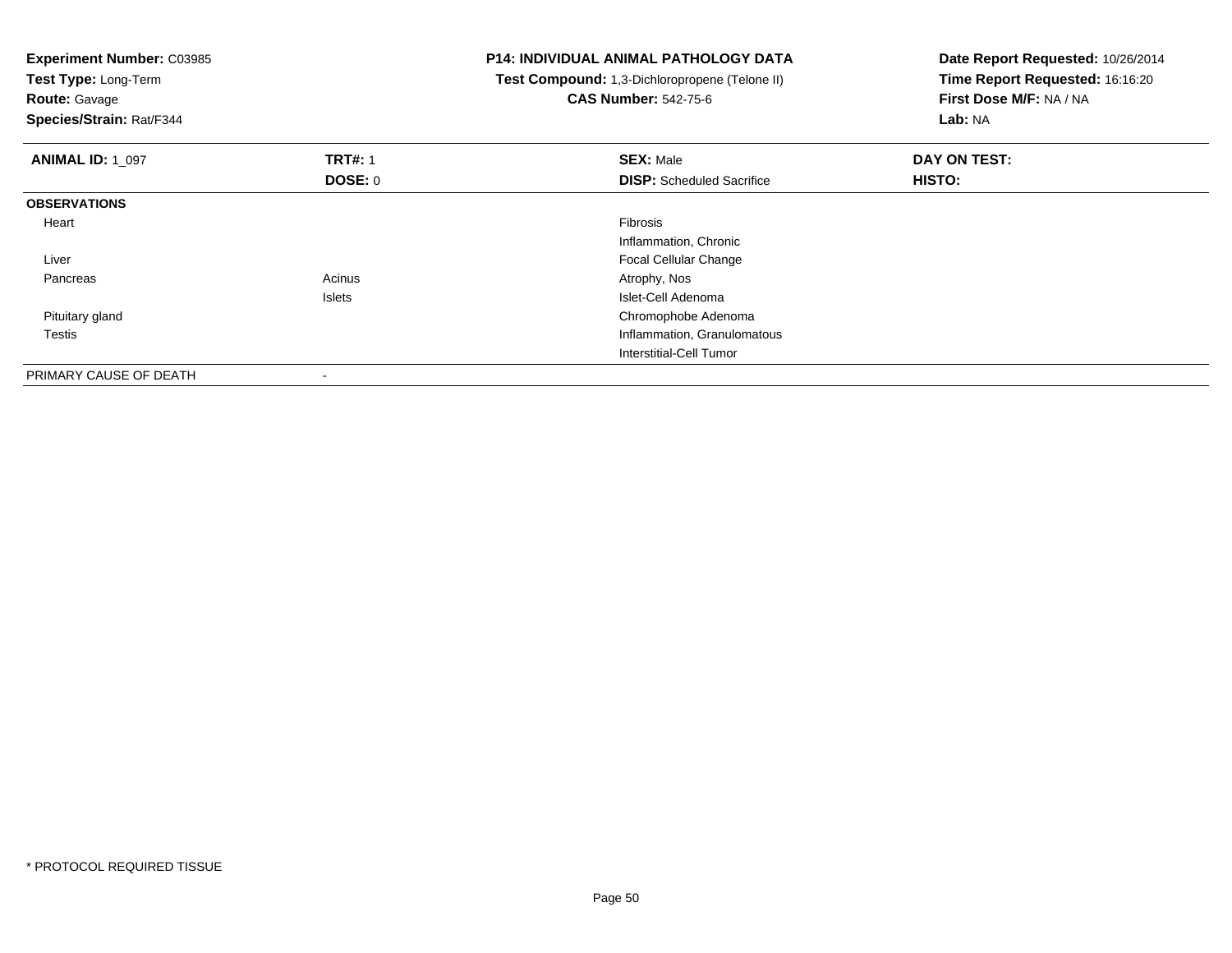**Test Type:** Long-Term

**Route:** Gavage

**Species/Strain:** Rat/F344

# **P14: INDIVIDUAL ANIMAL PATHOLOGY DATA**

 **Test Compound:** 1,3-Dichloropropene (Telone II)**CAS Number:** 542-75-6

| <b>ANIMAL ID: 1_099</b> | <b>TRT#: 1</b>      | <b>SEX: Male</b>                 | DAY ON TEST: |
|-------------------------|---------------------|----------------------------------|--------------|
|                         | <b>DOSE: 0</b>      | <b>DISP:</b> Scheduled Sacrifice | HISTO:       |
| <b>OBSERVATIONS</b>     |                     |                                  |              |
| Heart                   |                     | Fibrosis                         |              |
|                         |                     | Inflammation, Chronic            |              |
| Kidney                  |                     | Nephropathy                      |              |
| Liver                   |                     | <b>Focal Cellular Change</b>     |              |
|                         |                     | Necrosis, Focal                  |              |
| Lung                    |                     | Granuloma, Nos                   |              |
| Pancreas                | Acinus              | Atrophy, Nos                     |              |
|                         | Islets              | Islet-Cell Adenoma               |              |
| Pituitary gland         |                     | Chromophobe Adenoma              |              |
| <b>Testis</b>           |                     | Interstitial-Cell Tumor          |              |
| Unspecified             | Multiple Organs Nos | Leukemia, Monocytic              |              |
| PRIMARY CAUSE OF DEATH  | $\blacksquare$      |                                  |              |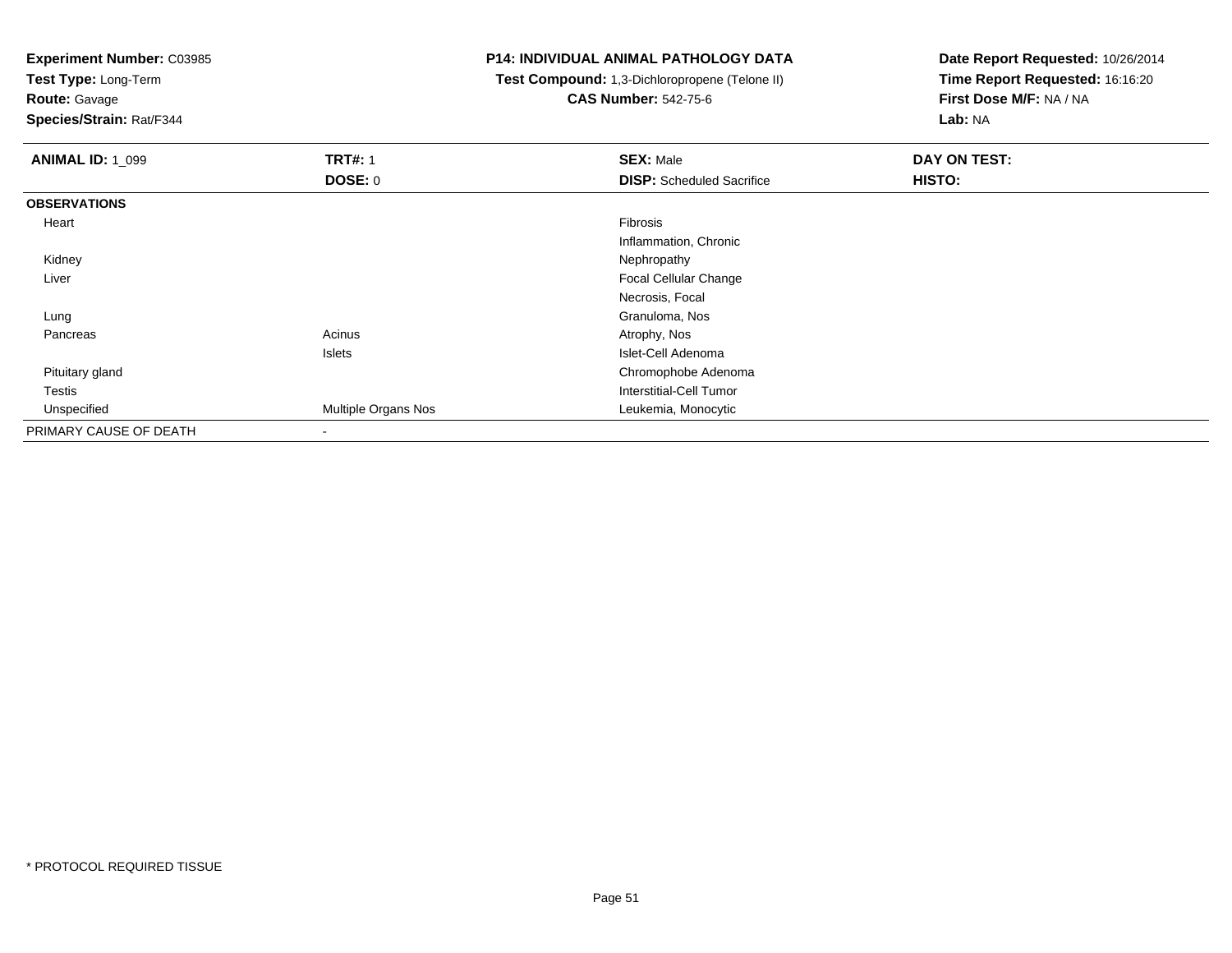| <b>Experiment Number: C03985</b><br>Test Type: Long-Term |                   | <b>P14: INDIVIDUAL ANIMAL PATHOLOGY DATA</b>   | Date Report Requested: 10/26/2014 |
|----------------------------------------------------------|-------------------|------------------------------------------------|-----------------------------------|
|                                                          |                   | Test Compound: 1,3-Dichloropropene (Telone II) | Time Report Requested: 16:16:20   |
| <b>Route: Gavage</b>                                     |                   | <b>CAS Number: 542-75-6</b>                    | First Dose M/F: NA / NA           |
| Species/Strain: Rat/F344                                 |                   |                                                | Lab: NA                           |
| <b>ANIMAL ID: 1_101</b>                                  | <b>TRT#: 1</b>    | <b>SEX: Male</b>                               | DAY ON TEST:                      |
|                                                          | <b>DOSE: 0</b>    | <b>DISP:</b> Scheduled Sacrifice               | <b>HISTO:</b>                     |
| <b>OBSERVATIONS</b>                                      |                   |                                                |                                   |
| Adrenal gland                                            | <b>Cortex Nos</b> | Hyperplasia, Nos                               |                                   |
| Heart                                                    |                   | <b>Fibrosis</b>                                |                                   |
|                                                          |                   | Inflammation, Chronic                          |                                   |
| Kidney                                                   |                   | Nephropathy                                    |                                   |
| Liver                                                    |                   | <b>Focal Cellular Change</b>                   |                                   |
| Pancreas                                                 | Acinus            | Atrophy, Nos                                   |                                   |
| Testis                                                   |                   | Interstitial-Cell Tumor                        |                                   |
| Thyroid                                                  |                   | Hyperplasia, C Cell                            |                                   |
| PRIMARY CAUSE OF DEATH                                   |                   |                                                |                                   |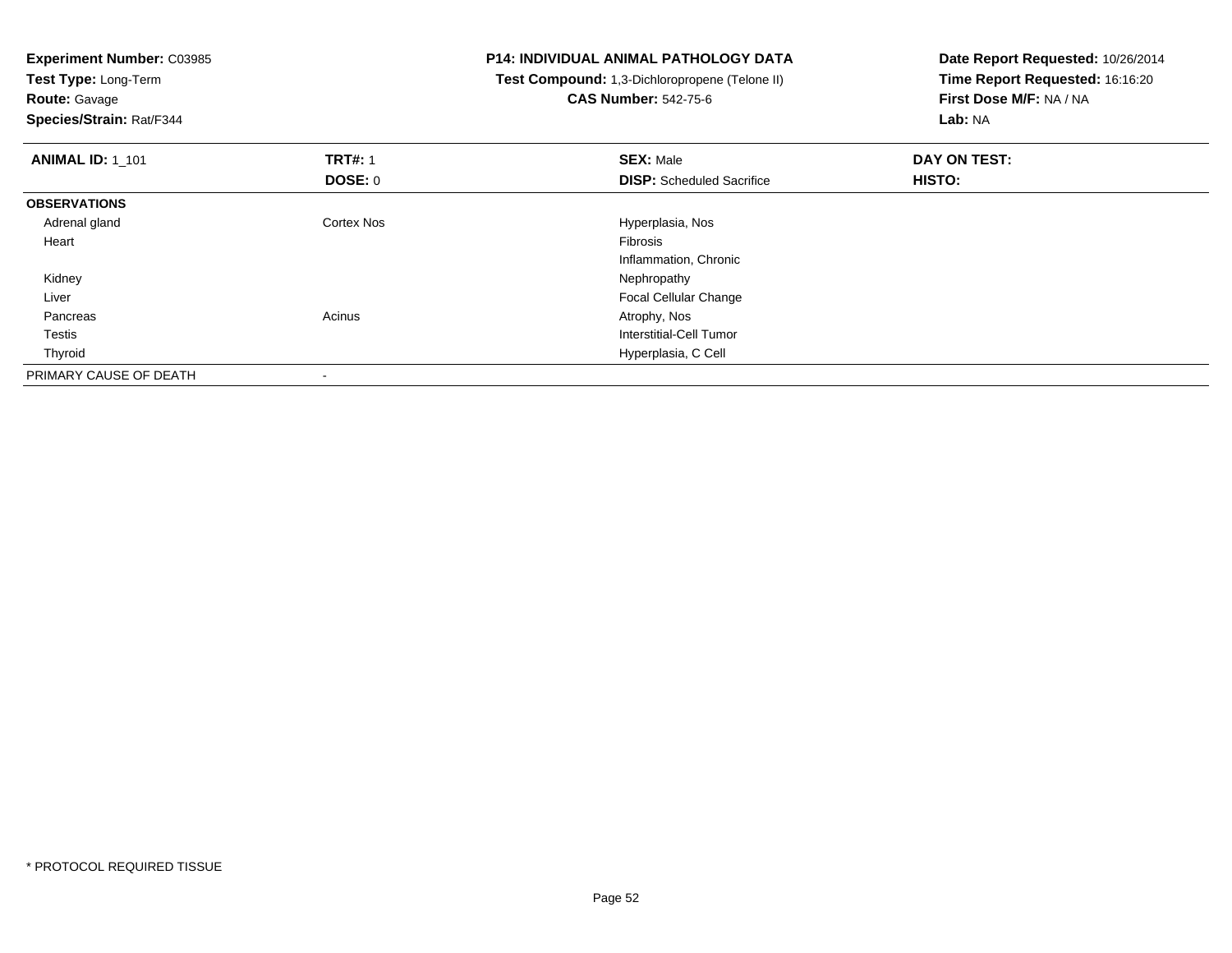| <b>Experiment Number: C03985</b><br>Test Type: Long-Term<br><b>Route: Gavage</b><br>Species/Strain: Rat/F344 |                | <b>P14: INDIVIDUAL ANIMAL PATHOLOGY DATA</b><br>Test Compound: 1,3-Dichloropropene (Telone II)<br><b>CAS Number: 542-75-6</b> | Date Report Requested: 10/26/2014<br>Time Report Requested: 16:16:20<br>First Dose M/F: NA / NA<br>Lab: NA |
|--------------------------------------------------------------------------------------------------------------|----------------|-------------------------------------------------------------------------------------------------------------------------------|------------------------------------------------------------------------------------------------------------|
| <b>ANIMAL ID: 1 103</b>                                                                                      | <b>TRT#: 1</b> | <b>SEX: Male</b>                                                                                                              | DAY ON TEST:                                                                                               |
|                                                                                                              | DOSE: 0        | <b>DISP:</b> Scheduled Sacrifice                                                                                              | HISTO:                                                                                                     |
| <b>OBSERVATIONS</b>                                                                                          |                |                                                                                                                               |                                                                                                            |
| Heart                                                                                                        |                | <b>Fibrosis</b>                                                                                                               |                                                                                                            |
|                                                                                                              |                | Inflammation, Chronic                                                                                                         |                                                                                                            |
| Kidney                                                                                                       |                | Nephropathy                                                                                                                   |                                                                                                            |
| Liver                                                                                                        |                | Focal Cellular Change                                                                                                         |                                                                                                            |
| Lung                                                                                                         |                | Alveolar/Bronchiolar Adenoma                                                                                                  |                                                                                                            |
| Pituitary gland                                                                                              |                | Chromophobe Adenoma                                                                                                           |                                                                                                            |
| Skin                                                                                                         |                | Basal-Cell Carcinoma                                                                                                          |                                                                                                            |
| Testis                                                                                                       |                | Interstitial-Cell Tumor                                                                                                       |                                                                                                            |
| PRIMARY CAUSE OF DEATH                                                                                       |                |                                                                                                                               |                                                                                                            |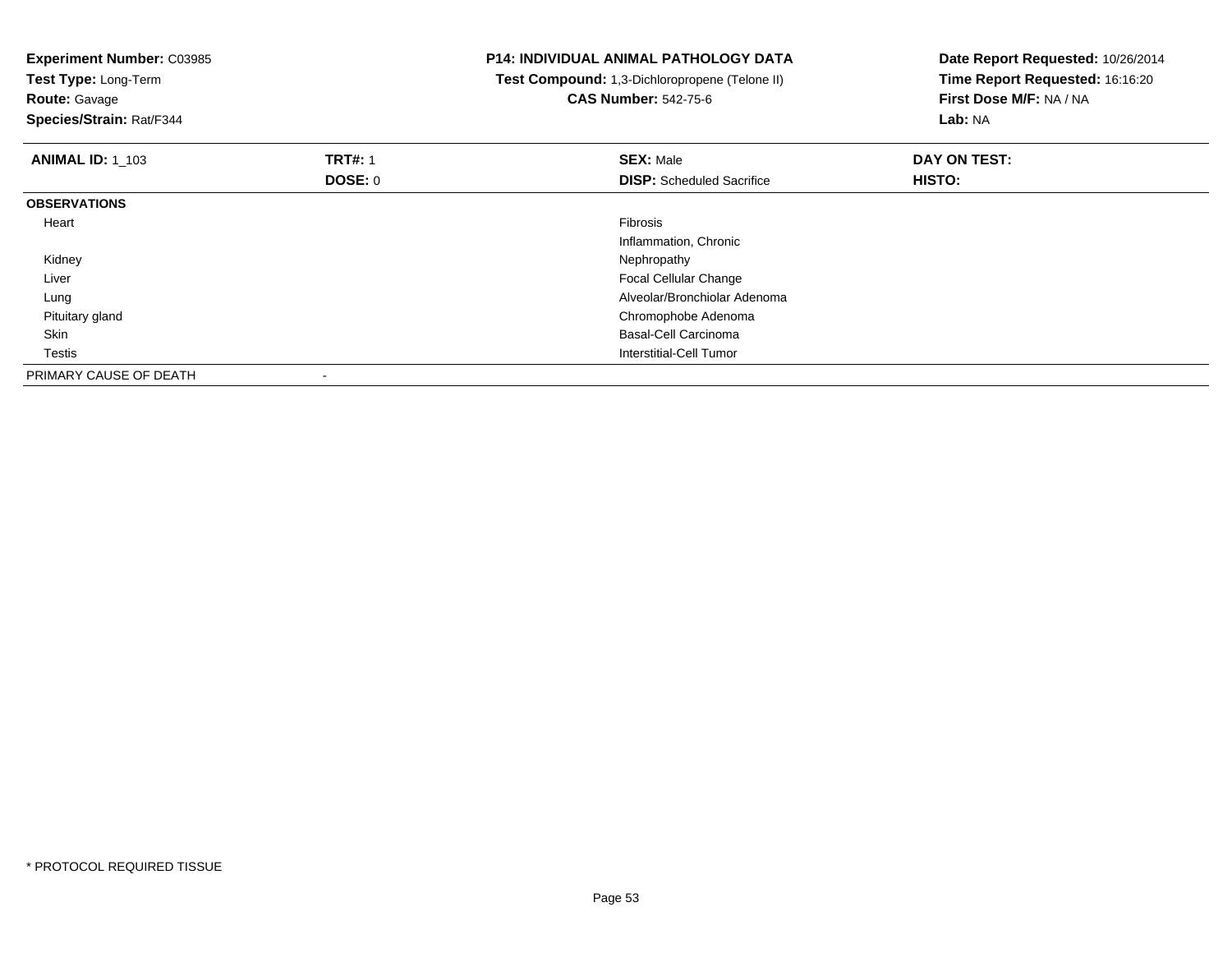| <b>Experiment Number: C03985</b><br>Test Type: Long-Term<br><b>Route: Gavage</b><br>Species/Strain: Rat/F344 |                                     | <b>P14: INDIVIDUAL ANIMAL PATHOLOGY DATA</b><br>Test Compound: 1,3-Dichloropropene (Telone II)<br><b>CAS Number: 542-75-6</b> | Date Report Requested: 10/26/2014<br>Time Report Requested: 16:16:20<br>First Dose M/F: NA / NA<br>Lab: NA |
|--------------------------------------------------------------------------------------------------------------|-------------------------------------|-------------------------------------------------------------------------------------------------------------------------------|------------------------------------------------------------------------------------------------------------|
| <b>ANIMAL ID: 2 201</b>                                                                                      | TRT#: 2<br><b>DOSE: 025.0 MG/KG</b> | <b>SEX: Male</b><br><b>DISP:</b> Scheduled Sacrifice                                                                          | DAY ON TEST:<br><b>HISTO:</b>                                                                              |
| <b>OBSERVATIONS</b>                                                                                          |                                     |                                                                                                                               |                                                                                                            |
| Adrenal gland                                                                                                | Medulla                             | Hyperplasia, Focal                                                                                                            |                                                                                                            |
| Heart                                                                                                        |                                     | Inflammation, Chronic                                                                                                         |                                                                                                            |
| Kidney                                                                                                       |                                     | Nephropathy                                                                                                                   |                                                                                                            |
| Liver                                                                                                        |                                     | <b>Focal Cellular Change</b>                                                                                                  |                                                                                                            |
| Pancreas                                                                                                     | Acinus                              | Atrophy, Nos                                                                                                                  |                                                                                                            |
| Testis                                                                                                       |                                     | Interstitial-Cell Tumor                                                                                                       |                                                                                                            |
| PRIMARY CAUSE OF DEATH                                                                                       |                                     |                                                                                                                               |                                                                                                            |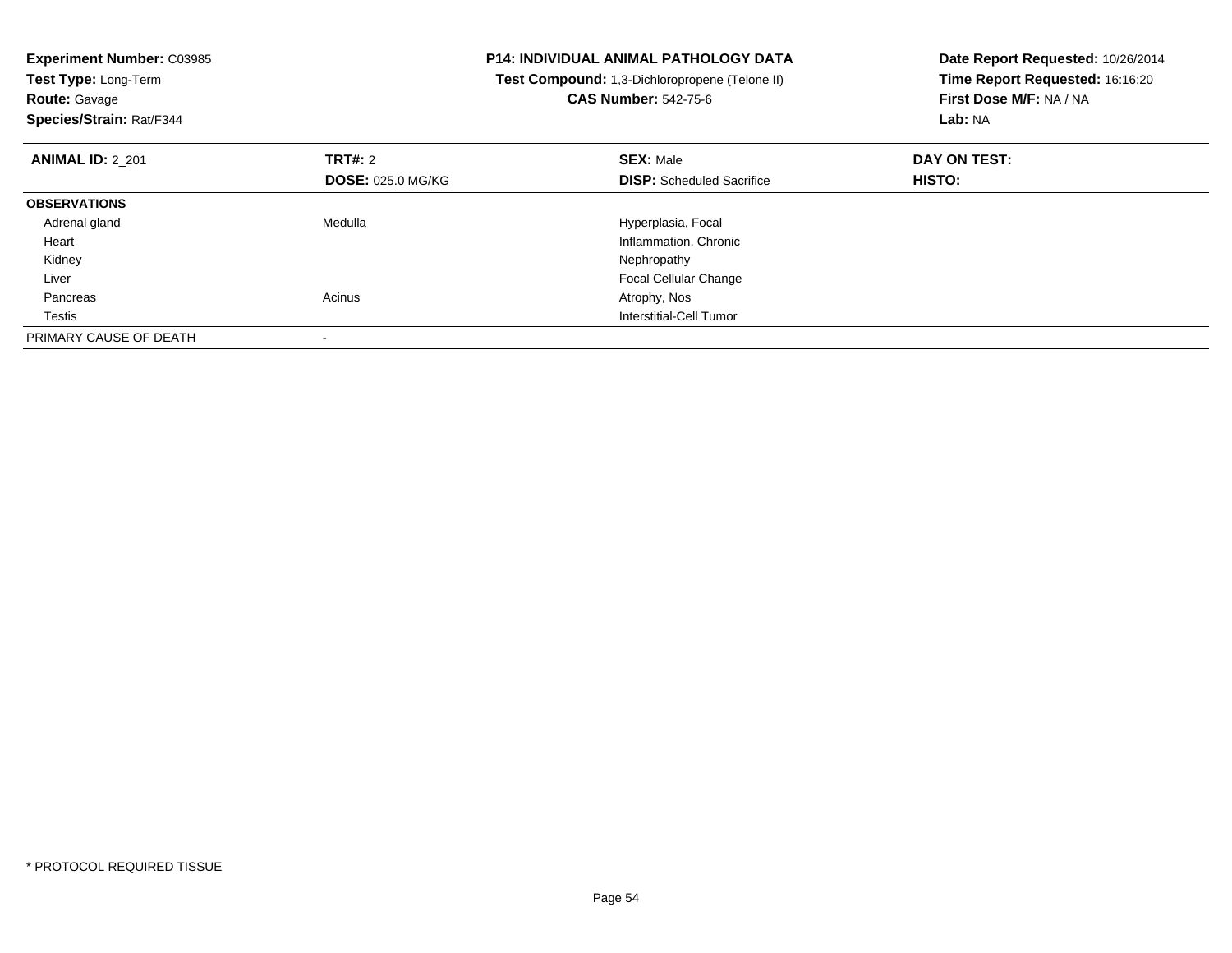| <b>Experiment Number: C03985</b><br>Test Type: Long-Term<br><b>Route: Gavage</b><br>Species/Strain: Rat/F344 |                          | <b>P14: INDIVIDUAL ANIMAL PATHOLOGY DATA</b><br>Test Compound: 1,3-Dichloropropene (Telone II)<br><b>CAS Number: 542-75-6</b> | Date Report Requested: 10/26/2014<br>Time Report Requested: 16:16:20<br>First Dose M/F: NA / NA<br>Lab: NA |
|--------------------------------------------------------------------------------------------------------------|--------------------------|-------------------------------------------------------------------------------------------------------------------------------|------------------------------------------------------------------------------------------------------------|
| <b>ANIMAL ID: 2 203</b>                                                                                      | TRT#: 2                  | <b>SEX: Male</b>                                                                                                              | DAY ON TEST:                                                                                               |
|                                                                                                              | <b>DOSE: 025.0 MG/KG</b> | <b>DISP:</b> Natural Death                                                                                                    | HISTO:                                                                                                     |
| <b>OBSERVATIONS</b>                                                                                          |                          |                                                                                                                               |                                                                                                            |
| Heart                                                                                                        |                          | Fibrosis                                                                                                                      |                                                                                                            |
|                                                                                                              |                          | Inflammation, Chronic                                                                                                         |                                                                                                            |
| Kidney                                                                                                       |                          | Liposarcoma                                                                                                                   |                                                                                                            |
| Liver                                                                                                        |                          | <b>Focal Cellular Change</b>                                                                                                  |                                                                                                            |
| Pancreas                                                                                                     | <b>Islets</b>            | Islet-Cell Adenoma                                                                                                            |                                                                                                            |
| Testis                                                                                                       |                          | Interstitial-Cell Tumor                                                                                                       |                                                                                                            |
| PRIMARY CAUSE OF DEATH                                                                                       |                          |                                                                                                                               |                                                                                                            |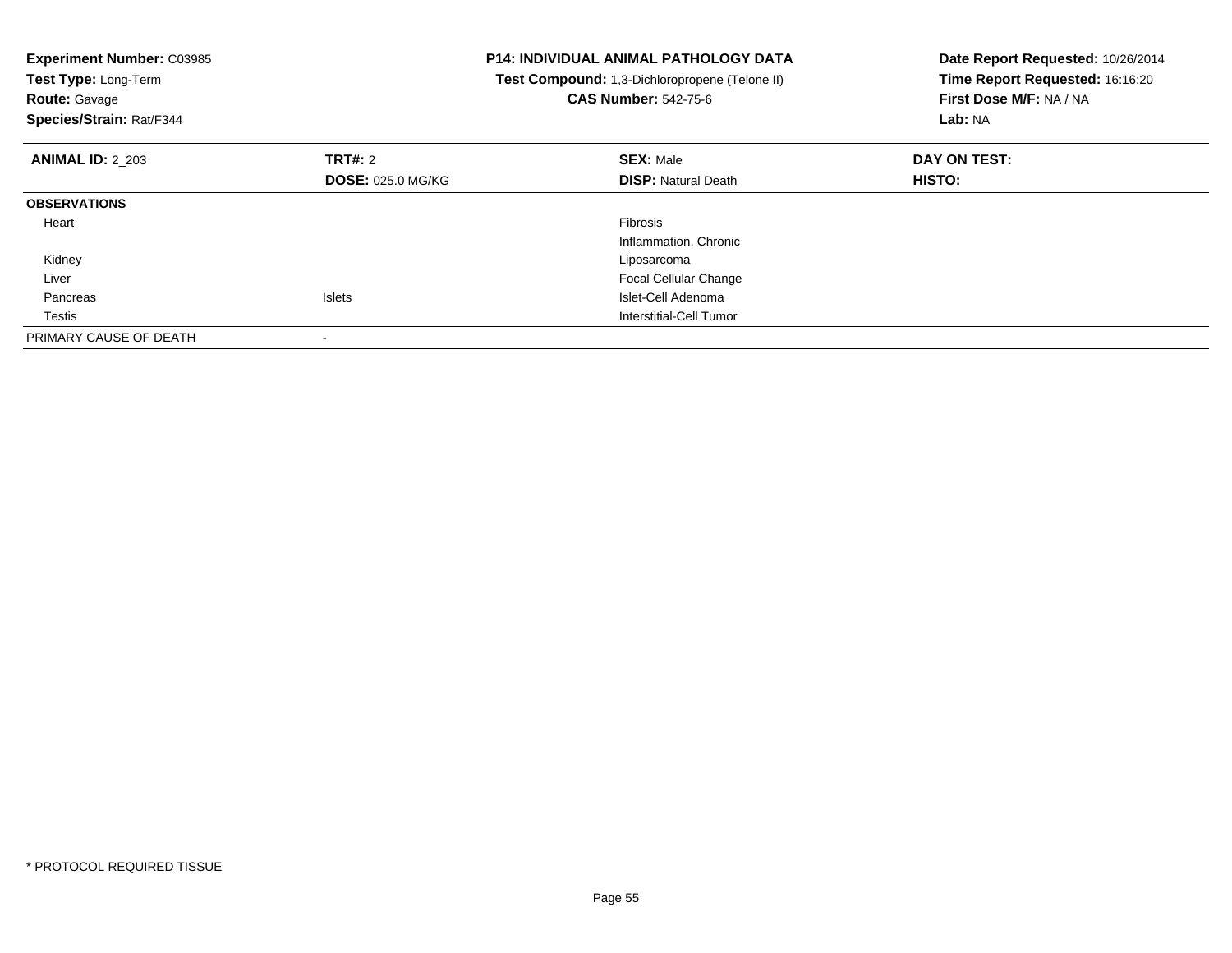| <b>Experiment Number: C03985</b><br>Test Type: Long-Term<br><b>Route: Gavage</b><br>Species/Strain: Rat/F344 | <b>P14: INDIVIDUAL ANIMAL PATHOLOGY DATA</b><br>Test Compound: 1,3-Dichloropropene (Telone II)<br><b>CAS Number: 542-75-6</b> |                                                | Date Report Requested: 10/26/2014<br>Time Report Requested: 16:16:20<br>First Dose M/F: NA / NA<br>Lab: NA |
|--------------------------------------------------------------------------------------------------------------|-------------------------------------------------------------------------------------------------------------------------------|------------------------------------------------|------------------------------------------------------------------------------------------------------------|
| <b>ANIMAL ID: 2 205</b>                                                                                      | TRT#: 2<br><b>DOSE: 025.0 MG/KG</b>                                                                                           | <b>SEX: Male</b><br><b>DISP:</b> Natural Death | DAY ON TEST:<br>HISTO:                                                                                     |
| <b>OBSERVATIONS</b>                                                                                          |                                                                                                                               |                                                |                                                                                                            |
| Lung                                                                                                         |                                                                                                                               | Pneumonia, Interstitial Chronic                |                                                                                                            |
| Thymus                                                                                                       |                                                                                                                               | Abscess, Chronic                               |                                                                                                            |
| PRIMARY CAUSE OF DEATH                                                                                       |                                                                                                                               |                                                |                                                                                                            |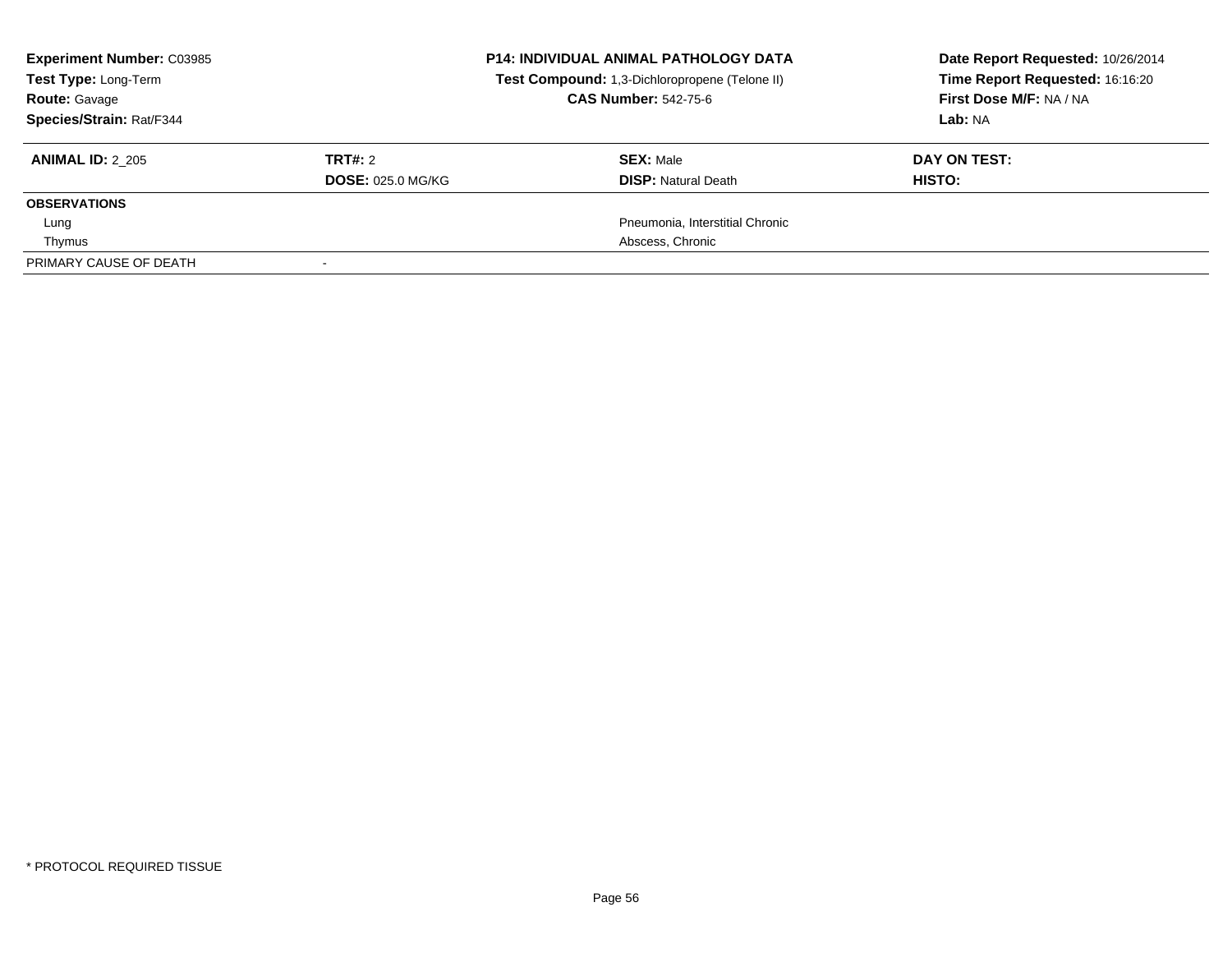**Test Type:** Long-Term

# **Route:** Gavage

**Species/Strain:** Rat/F344

### **P14: INDIVIDUAL ANIMAL PATHOLOGY DATA**

#### **Test Compound:** 1,3-Dichloropropene (Telone II)**CAS Number:** 542-75-6

| <b>ANIMAL ID: 2_207</b> | TRT#: 2                  | <b>SEX: Male</b>                 | DAY ON TEST: |
|-------------------------|--------------------------|----------------------------------|--------------|
|                         | <b>DOSE: 025.0 MG/KG</b> | <b>DISP:</b> Scheduled Sacrifice | HISTO:       |
| <b>OBSERVATIONS</b>     |                          |                                  |              |
| Heart                   |                          | Fibrosis                         |              |
|                         |                          | Inflammation, Chronic            |              |
| <b>Intestine Small</b>  | <b>Mesentery Nos</b>     | Necrosis, Fat                    |              |
| Kidney                  |                          | Nephropathy                      |              |
| Liver                   |                          | Focal Cellular Change            |              |
| Lung                    |                          | C-Cell Carcinoma, Metastatic     |              |
| Pancreas                | Islets                   | Islet-Cell Adenoma               |              |
| Testis                  |                          | Interstitial-Cell Tumor          |              |
|                         | Tunica Vaginalis         | Mesothelioma, Nos                |              |
| Thyroid                 |                          | C-Cell Carcinoma                 |              |
|                         |                          | Follicular-Cell Carcinoma        |              |
| PRIMARY CAUSE OF DEATH  | $\blacksquare$           |                                  |              |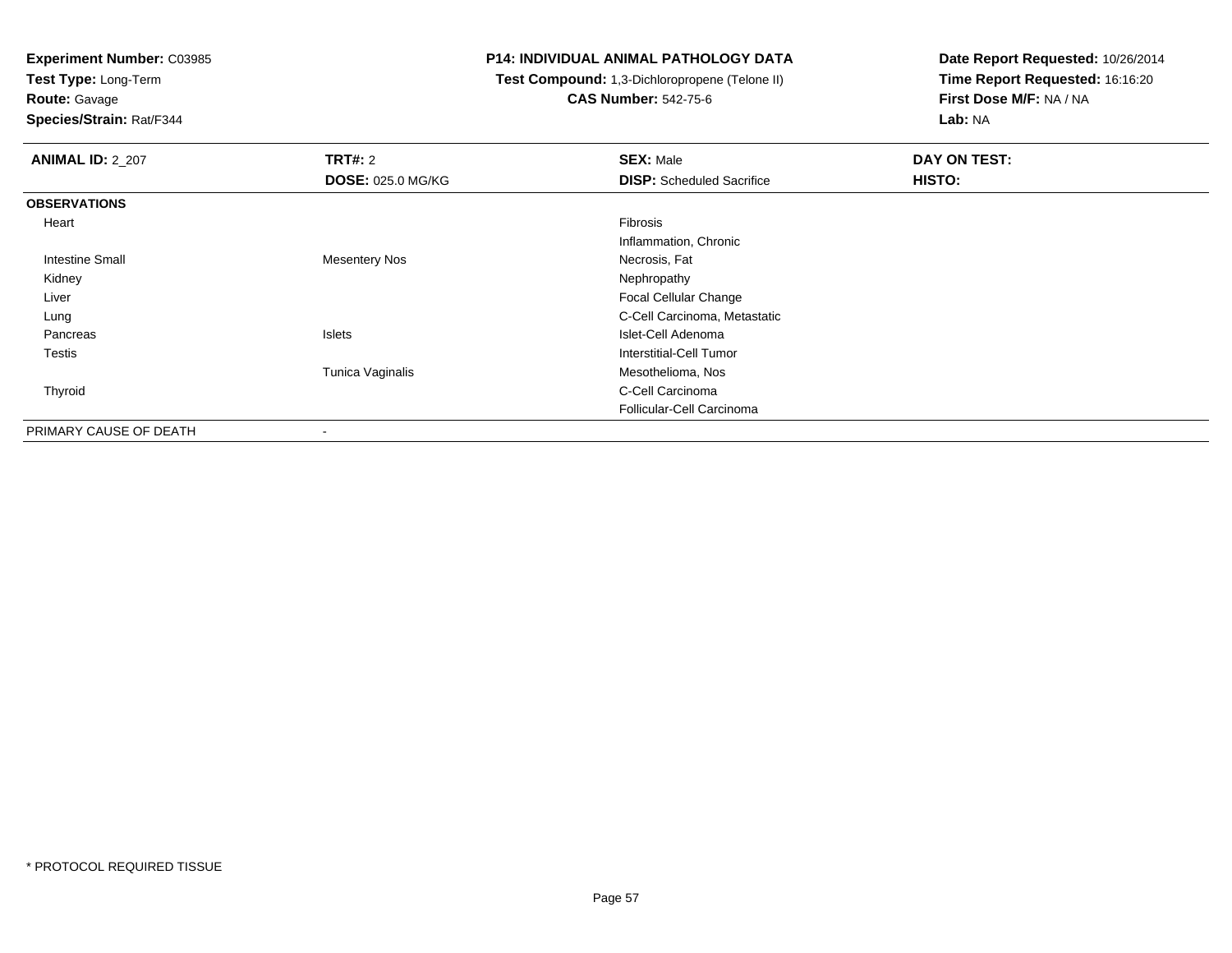| <b>Experiment Number: C03985</b><br>Test Type: Long-Term<br><b>Route: Gavage</b><br>Species/Strain: Rat/F344 |                                     | <b>P14: INDIVIDUAL ANIMAL PATHOLOGY DATA</b><br>Test Compound: 1,3-Dichloropropene (Telone II)<br><b>CAS Number: 542-75-6</b> | Date Report Requested: 10/26/2014<br>Time Report Requested: 16:16:20<br>First Dose M/F: NA / NA<br>Lab: NA |
|--------------------------------------------------------------------------------------------------------------|-------------------------------------|-------------------------------------------------------------------------------------------------------------------------------|------------------------------------------------------------------------------------------------------------|
| <b>ANIMAL ID: 2 209</b>                                                                                      | TRT#: 2<br><b>DOSE: 025.0 MG/KG</b> | <b>SEX: Male</b><br><b>DISP:</b> Moribund Sacrifice                                                                           | DAY ON TEST:<br>HISTO:                                                                                     |
| <b>OBSERVATIONS</b>                                                                                          |                                     |                                                                                                                               |                                                                                                            |
|                                                                                                              |                                     |                                                                                                                               |                                                                                                            |
| Heart                                                                                                        | Endocardium Nos                     | Inflammation, Chronic                                                                                                         |                                                                                                            |
| Lung                                                                                                         |                                     | Abscess, Nos                                                                                                                  |                                                                                                            |
| Stomach                                                                                                      | Submucosa                           | Inflammation, Chronic Focal                                                                                                   |                                                                                                            |
| PRIMARY CAUSE OF DEATH                                                                                       |                                     |                                                                                                                               |                                                                                                            |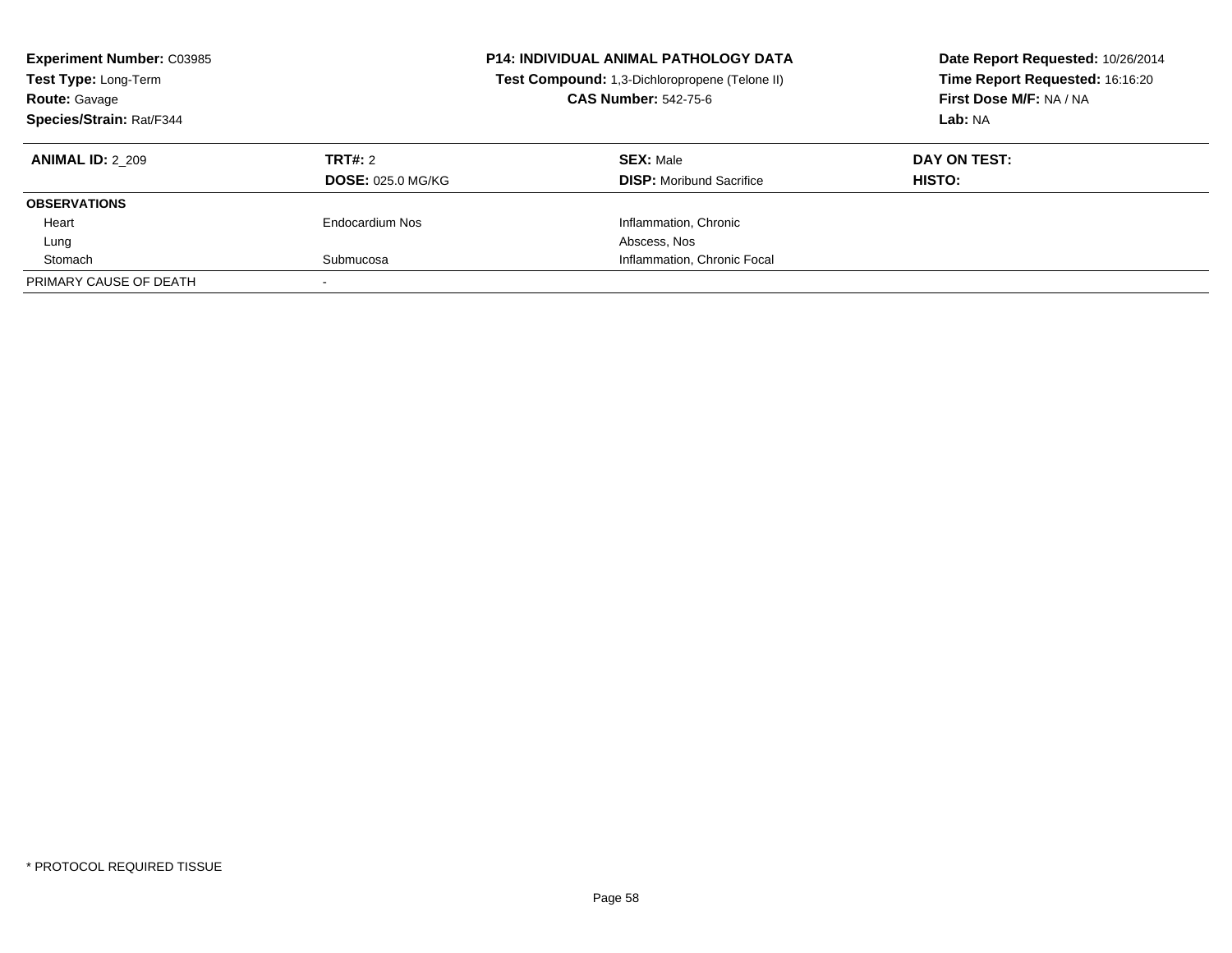| <b>Experiment Number: C03985</b><br>Test Type: Long-Term<br><b>Route: Gavage</b><br>Species/Strain: Rat/F344 | <b>P14: INDIVIDUAL ANIMAL PATHOLOGY DATA</b><br>Test Compound: 1,3-Dichloropropene (Telone II)<br><b>CAS Number: 542-75-6</b> |                                                | Date Report Requested: 10/26/2014<br>Time Report Requested: 16:16:20<br><b>First Dose M/F: NA / NA</b><br>Lab: NA |
|--------------------------------------------------------------------------------------------------------------|-------------------------------------------------------------------------------------------------------------------------------|------------------------------------------------|-------------------------------------------------------------------------------------------------------------------|
| <b>ANIMAL ID: 2 211</b>                                                                                      | TRT#: 2<br><b>DOSE: 025.0 MG/KG</b>                                                                                           | <b>SEX: Male</b><br><b>DISP:</b> Natural Death | DAY ON TEST:<br>HISTO:                                                                                            |
| <b>OBSERVATIONS</b>                                                                                          |                                                                                                                               |                                                |                                                                                                                   |
| Larynx                                                                                                       |                                                                                                                               | Abscess, Nos                                   |                                                                                                                   |
| PRIMARY CAUSE OF DEATH                                                                                       |                                                                                                                               |                                                |                                                                                                                   |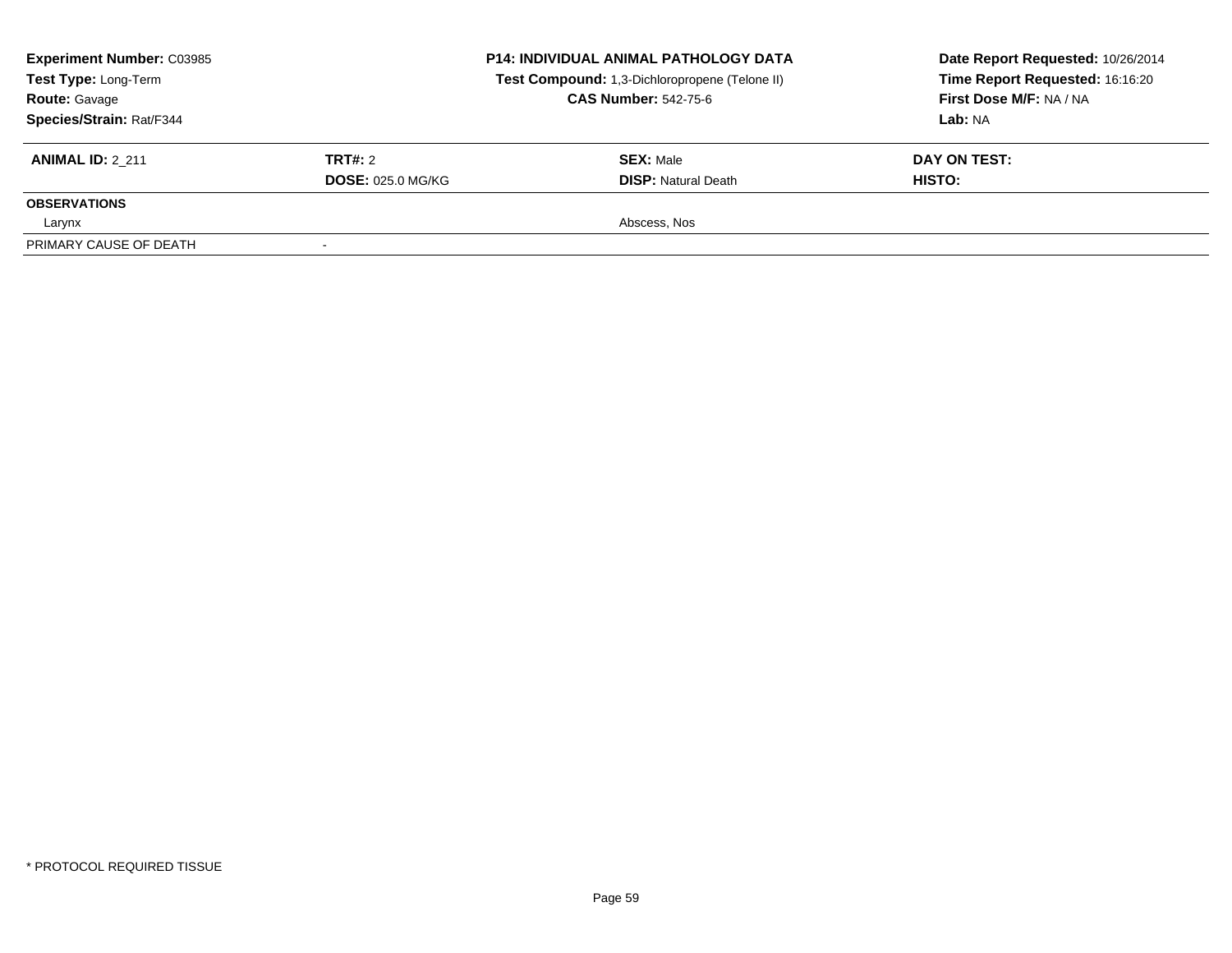| <b>Experiment Number: C03985</b><br>Test Type: Long-Term<br><b>Route: Gavage</b><br>Species/Strain: Rat/F344 |                          | P14: INDIVIDUAL ANIMAL PATHOLOGY DATA<br>Test Compound: 1,3-Dichloropropene (Telone II)<br><b>CAS Number: 542-75-6</b> | Date Report Requested: 10/26/2014<br>Time Report Requested: 16:16:20<br>First Dose M/F: NA / NA<br>Lab: NA |
|--------------------------------------------------------------------------------------------------------------|--------------------------|------------------------------------------------------------------------------------------------------------------------|------------------------------------------------------------------------------------------------------------|
| <b>ANIMAL ID: 2 213</b>                                                                                      | TRT#: 2                  | <b>SEX: Male</b>                                                                                                       | DAY ON TEST:                                                                                               |
|                                                                                                              | <b>DOSE: 025.0 MG/KG</b> | <b>DISP:</b> Natural Death                                                                                             | HISTO:                                                                                                     |
| <b>OBSERVATIONS</b>                                                                                          |                          |                                                                                                                        |                                                                                                            |
| Heart                                                                                                        |                          | Fibrosis                                                                                                               |                                                                                                            |
|                                                                                                              |                          | Inflammation, Chronic                                                                                                  |                                                                                                            |
| Liver                                                                                                        |                          | Thrombus, Organized                                                                                                    |                                                                                                            |
| <b>Testis</b>                                                                                                |                          | Interstitial-Cell Tumor                                                                                                |                                                                                                            |
| Unspecified                                                                                                  | Multiple Organs Nos      | Leukemia, Monocytic                                                                                                    |                                                                                                            |
| PRIMARY CAUSE OF DEATH                                                                                       |                          |                                                                                                                        |                                                                                                            |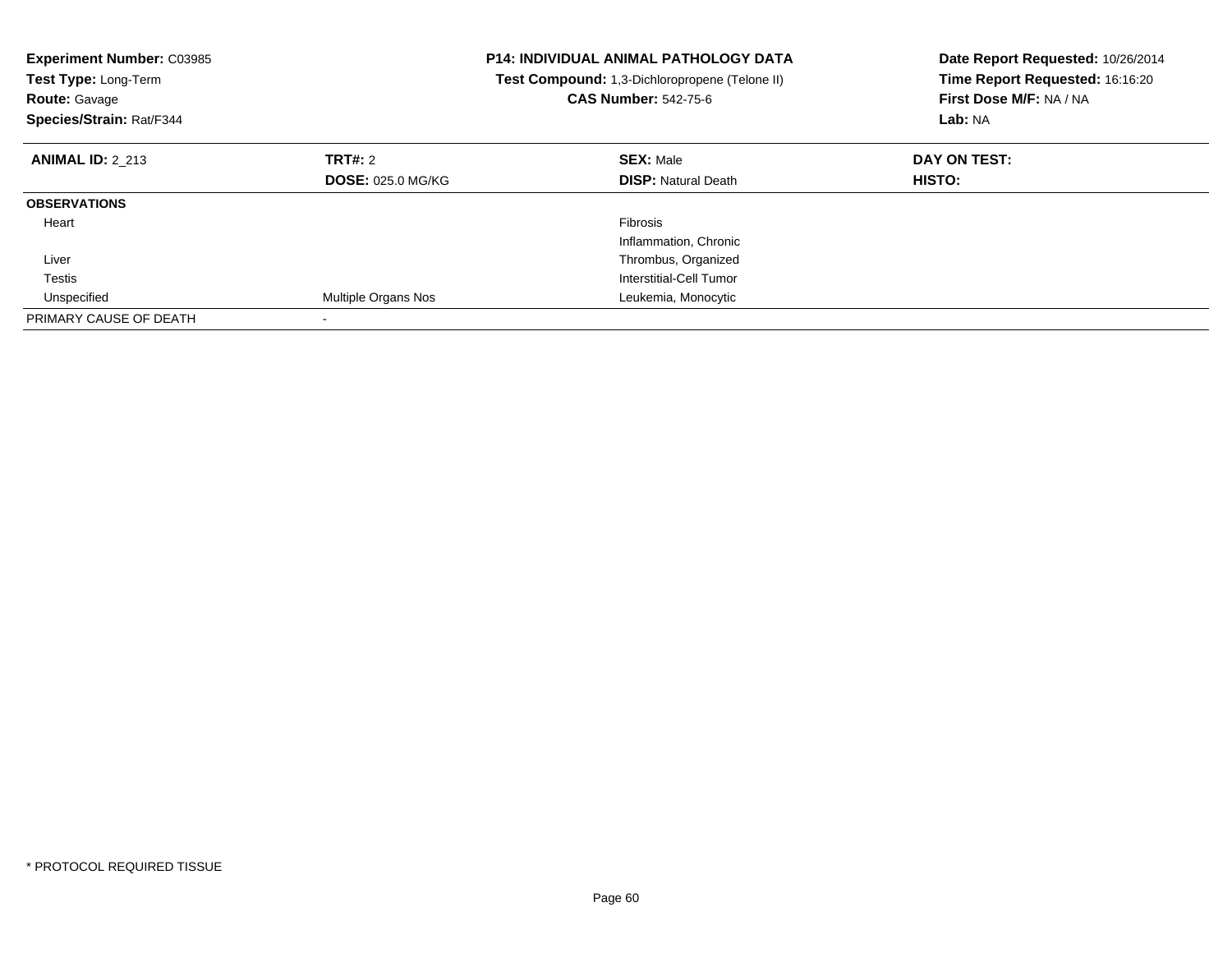| <b>Experiment Number: C03985</b><br>Test Type: Long-Term<br><b>Route: Gavage</b><br>Species/Strain: Rat/F344 |                          | <b>P14: INDIVIDUAL ANIMAL PATHOLOGY DATA</b><br>Test Compound: 1,3-Dichloropropene (Telone II)<br><b>CAS Number: 542-75-6</b> | Date Report Requested: 10/26/2014<br>Time Report Requested: 16:16:20<br>First Dose M/F: NA / NA<br>Lab: NA |
|--------------------------------------------------------------------------------------------------------------|--------------------------|-------------------------------------------------------------------------------------------------------------------------------|------------------------------------------------------------------------------------------------------------|
| <b>ANIMAL ID: 2_215</b>                                                                                      | <b>TRT#: 2</b>           | <b>SEX: Male</b>                                                                                                              | DAY ON TEST:                                                                                               |
|                                                                                                              | <b>DOSE: 025.0 MG/KG</b> | <b>DISP:</b> Scheduled Sacrifice                                                                                              | HISTO:                                                                                                     |
| <b>OBSERVATIONS</b>                                                                                          |                          |                                                                                                                               |                                                                                                            |
| Heart                                                                                                        |                          | <b>Fibrosis</b>                                                                                                               |                                                                                                            |
|                                                                                                              |                          | Inflammation, Chronic                                                                                                         |                                                                                                            |
| Kidney                                                                                                       |                          | Nephropathy                                                                                                                   |                                                                                                            |
| Liver                                                                                                        |                          | <b>Focal Cellular Change</b>                                                                                                  |                                                                                                            |
| Pancreas                                                                                                     |                          | Periarteritis                                                                                                                 |                                                                                                            |
| Pituitary gland                                                                                              |                          | Chromophobe Adenoma                                                                                                           |                                                                                                            |
| Testis                                                                                                       |                          | Interstitial-Cell Tumor                                                                                                       |                                                                                                            |
| PRIMARY CAUSE OF DEATH                                                                                       |                          |                                                                                                                               |                                                                                                            |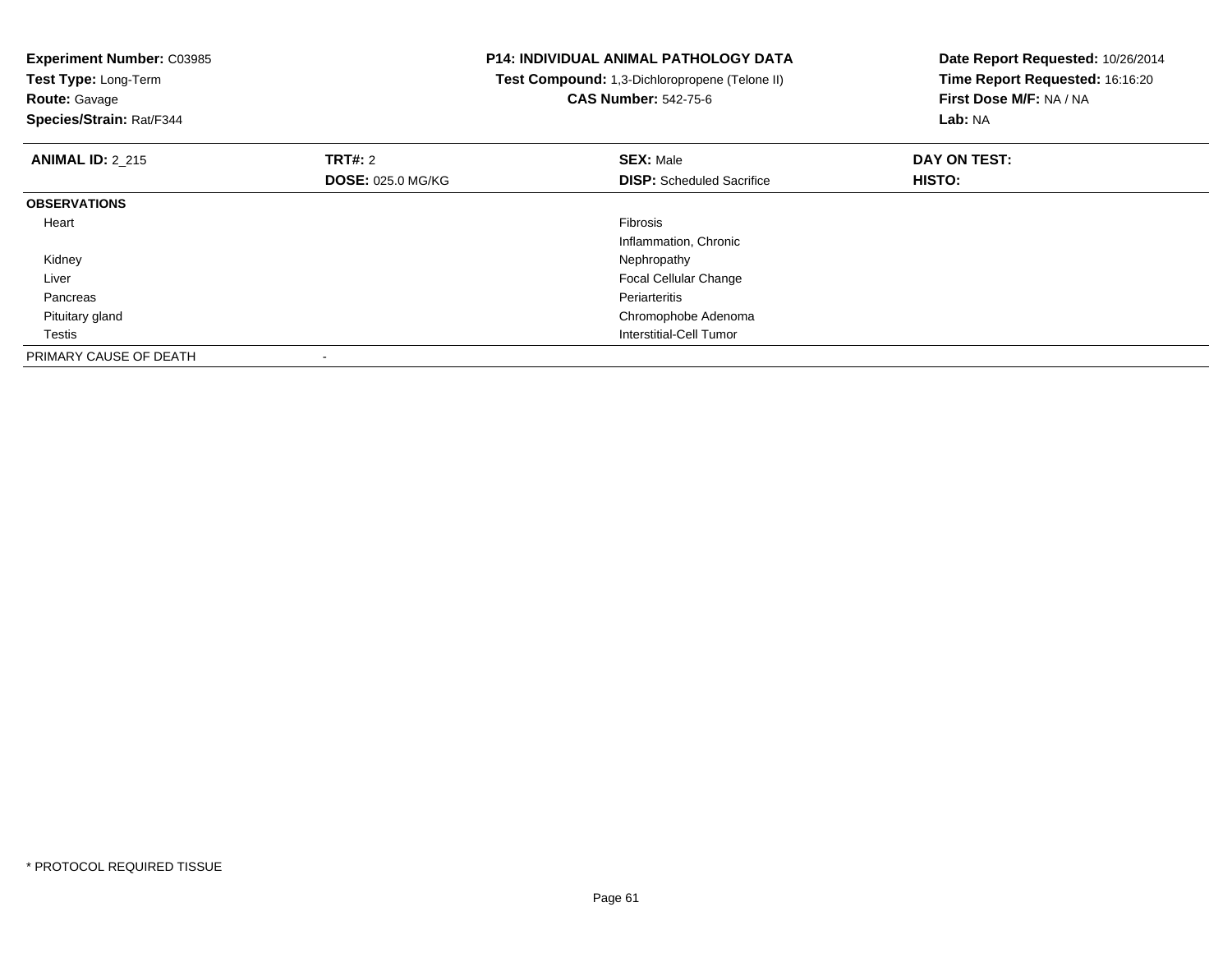| <b>Experiment Number: C03985</b><br>Test Type: Long-Term<br><b>Route: Gavage</b><br>Species/Strain: Rat/F344 |                          | <b>P14: INDIVIDUAL ANIMAL PATHOLOGY DATA</b><br>Test Compound: 1,3-Dichloropropene (Telone II)<br><b>CAS Number: 542-75-6</b> | Date Report Requested: 10/26/2014<br>Time Report Requested: 16:16:20<br>First Dose M/F: NA / NA<br>Lab: NA |
|--------------------------------------------------------------------------------------------------------------|--------------------------|-------------------------------------------------------------------------------------------------------------------------------|------------------------------------------------------------------------------------------------------------|
| <b>ANIMAL ID: 2_217</b>                                                                                      | <b>TRT#: 2</b>           | <b>SEX: Male</b>                                                                                                              | DAY ON TEST:                                                                                               |
|                                                                                                              | <b>DOSE: 025.0 MG/KG</b> | <b>DISP:</b> Scheduled Sacrifice                                                                                              | <b>HISTO:</b>                                                                                              |
| <b>OBSERVATIONS</b>                                                                                          |                          |                                                                                                                               |                                                                                                            |
| Heart                                                                                                        |                          | <b>Fibrosis</b>                                                                                                               |                                                                                                            |
|                                                                                                              |                          | Inflammation, Chronic                                                                                                         |                                                                                                            |
| Kidney                                                                                                       |                          | Nephropathy                                                                                                                   |                                                                                                            |
| Liver                                                                                                        |                          | <b>Focal Cellular Change</b>                                                                                                  |                                                                                                            |
| Testis                                                                                                       |                          | Interstitial-Cell Tumor                                                                                                       |                                                                                                            |
| PRIMARY CAUSE OF DEATH                                                                                       |                          |                                                                                                                               |                                                                                                            |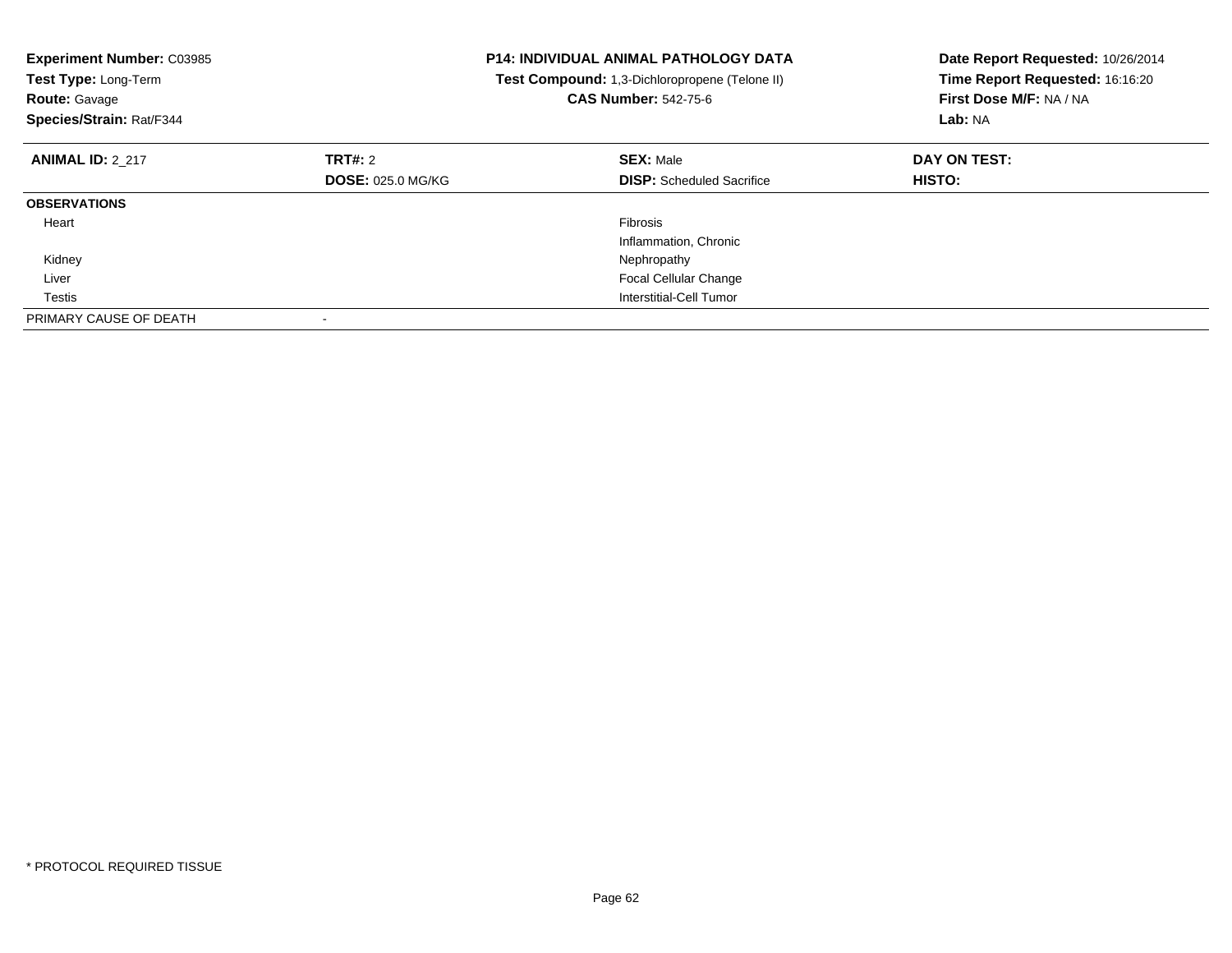| <b>Experiment Number: C03985</b><br>Test Type: Long-Term<br><b>Route: Gavage</b><br>Species/Strain: Rat/F344 |                          | <b>P14: INDIVIDUAL ANIMAL PATHOLOGY DATA</b><br>Test Compound: 1,3-Dichloropropene (Telone II)<br><b>CAS Number: 542-75-6</b> | Date Report Requested: 10/26/2014<br>Time Report Requested: 16:16:20<br>First Dose M/F: NA / NA<br>Lab: NA |
|--------------------------------------------------------------------------------------------------------------|--------------------------|-------------------------------------------------------------------------------------------------------------------------------|------------------------------------------------------------------------------------------------------------|
| <b>ANIMAL ID: 2 219</b>                                                                                      | TRT#: 2                  | <b>SEX: Male</b>                                                                                                              | DAY ON TEST:                                                                                               |
|                                                                                                              | <b>DOSE: 025.0 MG/KG</b> | <b>DISP:</b> Scheduled Sacrifice                                                                                              | <b>HISTO:</b>                                                                                              |
| <b>OBSERVATIONS</b>                                                                                          |                          |                                                                                                                               |                                                                                                            |
| Heart                                                                                                        |                          | Fibrosis                                                                                                                      |                                                                                                            |
|                                                                                                              |                          | Inflammation, Chronic                                                                                                         |                                                                                                            |
| Kidney                                                                                                       |                          | Nephropathy                                                                                                                   |                                                                                                            |
| Liver                                                                                                        |                          | <b>Focal Cellular Change</b>                                                                                                  |                                                                                                            |
| Testis                                                                                                       |                          | Interstitial-Cell Tumor                                                                                                       |                                                                                                            |
| Thyroid                                                                                                      |                          | Follicular-Cell Adenoma                                                                                                       |                                                                                                            |
| PRIMARY CAUSE OF DEATH                                                                                       |                          |                                                                                                                               |                                                                                                            |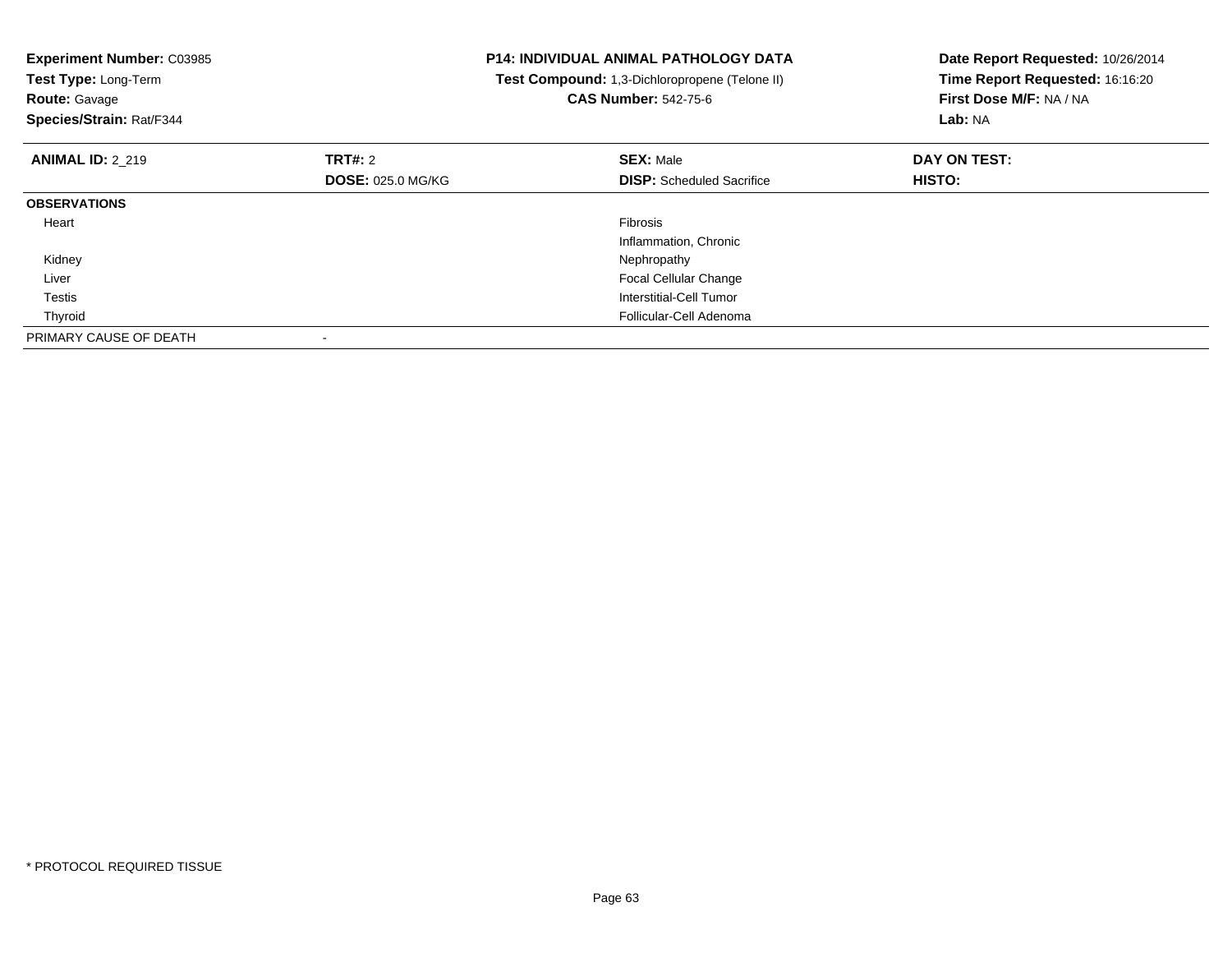| <b>Experiment Number: C03985</b><br>Test Type: Long-Term<br><b>Route: Gavage</b><br>Species/Strain: Rat/F344 |                            | <b>P14: INDIVIDUAL ANIMAL PATHOLOGY DATA</b><br>Test Compound: 1,3-Dichloropropene (Telone II)<br><b>CAS Number: 542-75-6</b> | Date Report Requested: 10/26/2014<br>Time Report Requested: 16:16:20<br>First Dose M/F: NA / NA<br><b>Lab: NA</b> |
|--------------------------------------------------------------------------------------------------------------|----------------------------|-------------------------------------------------------------------------------------------------------------------------------|-------------------------------------------------------------------------------------------------------------------|
| <b>ANIMAL ID: 2 221</b>                                                                                      | <b>TRT#: 2</b>             | <b>SEX: Male</b>                                                                                                              | DAY ON TEST:                                                                                                      |
|                                                                                                              | <b>DOSE: 025.0 MG/KG</b>   | <b>DISP:</b> Scheduled Sacrifice                                                                                              | <b>HISTO:</b>                                                                                                     |
| <b>OBSERVATIONS</b>                                                                                          |                            |                                                                                                                               |                                                                                                                   |
| Heart                                                                                                        |                            | Fibrosis                                                                                                                      |                                                                                                                   |
|                                                                                                              |                            | Inflammation, Chronic                                                                                                         |                                                                                                                   |
| Liver                                                                                                        |                            | Focal Cellular Change                                                                                                         |                                                                                                                   |
| Pancreas                                                                                                     | Acinus                     | Atrophy, Nos                                                                                                                  |                                                                                                                   |
| Pituitary gland                                                                                              |                            | Chromophobe Adenoma                                                                                                           |                                                                                                                   |
| Testis                                                                                                       |                            | Interstitial-Cell Tumor                                                                                                       |                                                                                                                   |
| Unspecified                                                                                                  | <b>Multiple Organs Nos</b> | Leukemia, Monocytic                                                                                                           |                                                                                                                   |
| PRIMARY CAUSE OF DEATH                                                                                       |                            |                                                                                                                               |                                                                                                                   |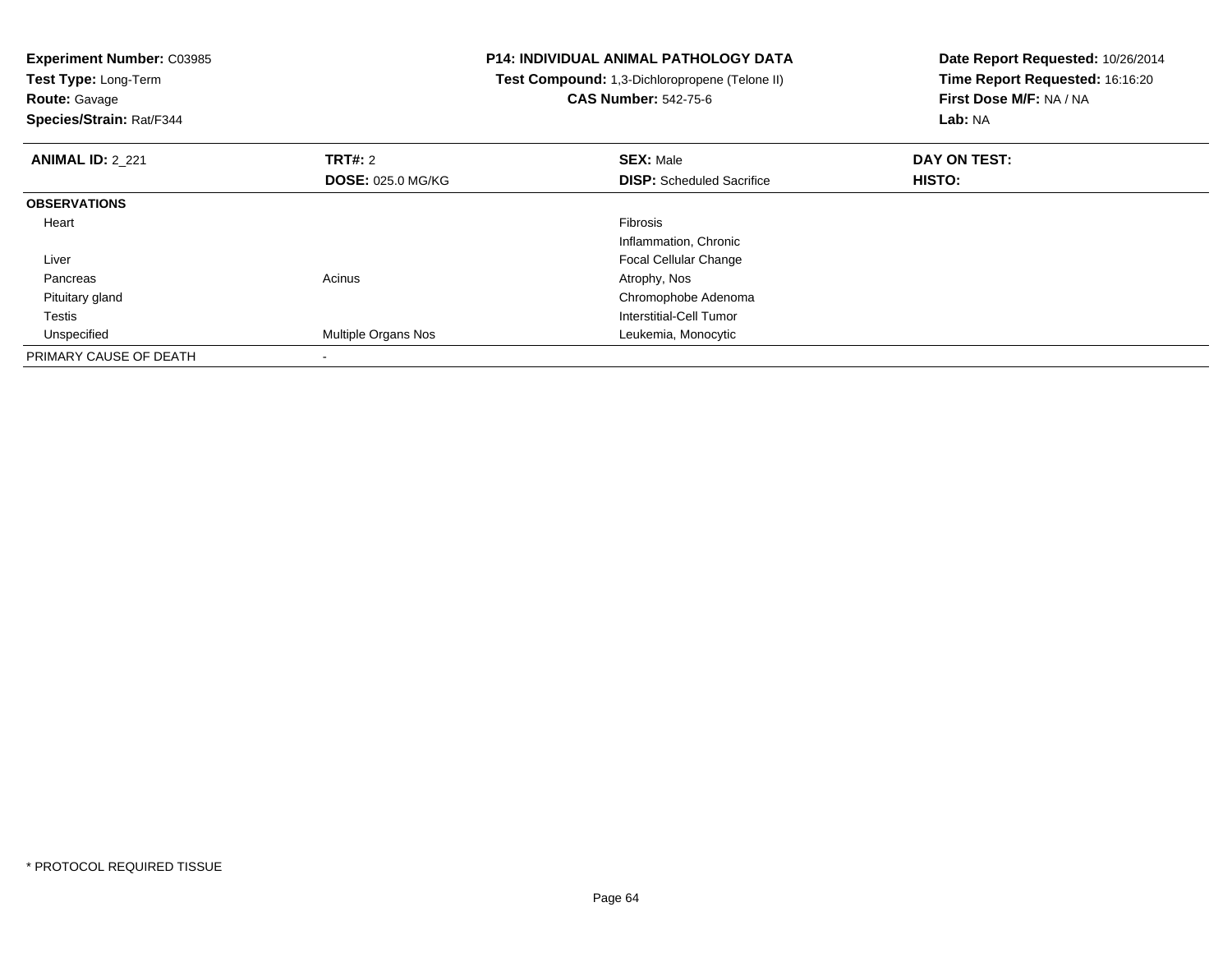**Test Type:** Long-Term

**Route:** Gavage

**Species/Strain:** Rat/F344

### **P14: INDIVIDUAL ANIMAL PATHOLOGY DATA**

 **Test Compound:** 1,3-Dichloropropene (Telone II)**CAS Number:** 542-75-6

| <b>ANIMAL ID: 2_223</b> | TRT#: 2                  | <b>SEX: Male</b>                 | DAY ON TEST: |
|-------------------------|--------------------------|----------------------------------|--------------|
|                         | <b>DOSE: 025.0 MG/KG</b> | <b>DISP:</b> Scheduled Sacrifice | HISTO:       |
| <b>OBSERVATIONS</b>     |                          |                                  |              |
| Adrenal gland           | Cortex Nos               | Hyperplasia, Focal               |              |
| Brain                   |                          | Hydrocephalus, Internal          |              |
| Heart                   |                          | Fibrosis                         |              |
|                         |                          | Inflammation, Chronic            |              |
| Kidney                  |                          | Nephropathy                      |              |
| Liver                   |                          | Focal Cellular Change            |              |
| Lung                    |                          | Alveolar/Bronchiolar Adenoma     |              |
| Pancreas                | Acinus                   | Atrophy, Nos                     |              |
|                         | Islets                   | Hyperplasia, Focal               |              |
| Pituitary gland         |                          | Chromophobe Adenoma              |              |
| Stomach                 |                          | Inflammation, Chronic            |              |
|                         | Mucosa                   | Ulcer, Focal                     |              |
|                         |                          | Ulcer, Nos                       |              |
| Testis                  |                          | <b>Interstitial-Cell Tumor</b>   |              |
| PRIMARY CAUSE OF DEATH  | $\overline{\phantom{a}}$ |                                  |              |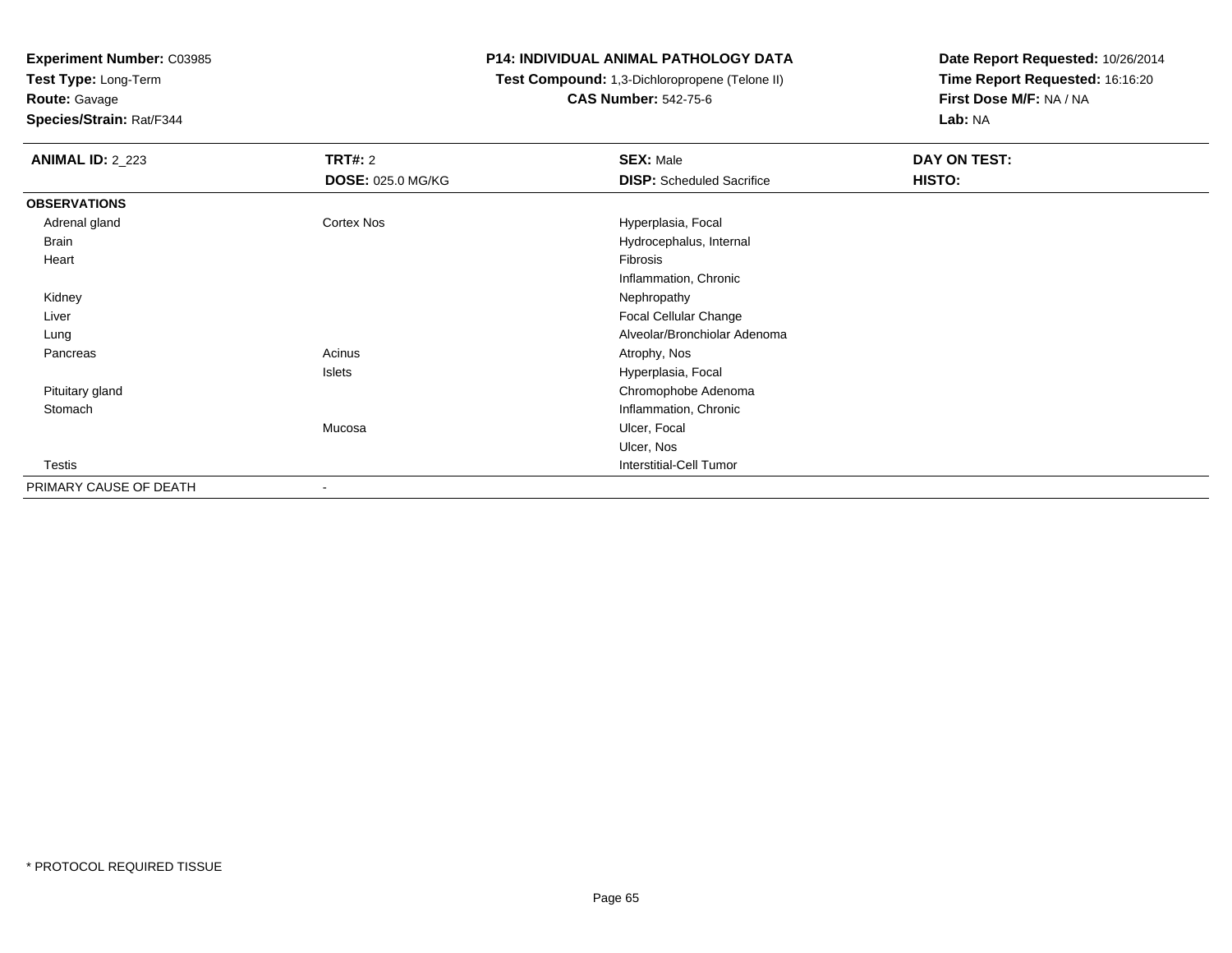| <b>Experiment Number: C03985</b><br>Test Type: Long-Term<br>Route: Gavage<br>Species/Strain: Rat/F344 |                          | <b>P14: INDIVIDUAL ANIMAL PATHOLOGY DATA</b><br>Test Compound: 1,3-Dichloropropene (Telone II)<br><b>CAS Number: 542-75-6</b> | Date Report Requested: 10/26/2014<br>Time Report Requested: 16:16:20<br>First Dose M/F: NA / NA<br>Lab: NA |
|-------------------------------------------------------------------------------------------------------|--------------------------|-------------------------------------------------------------------------------------------------------------------------------|------------------------------------------------------------------------------------------------------------|
| <b>ANIMAL ID: 2 225</b>                                                                               | TRT#: 2                  | <b>SEX: Male</b>                                                                                                              | DAY ON TEST:                                                                                               |
|                                                                                                       | <b>DOSE: 025.0 MG/KG</b> | <b>DISP:</b> Scheduled Sacrifice                                                                                              | <b>HISTO:</b>                                                                                              |
| <b>OBSERVATIONS</b>                                                                                   |                          |                                                                                                                               |                                                                                                            |
| Kidney                                                                                                |                          | Nephropathy                                                                                                                   |                                                                                                            |
| Liver                                                                                                 |                          | <b>Focal Cellular Change</b>                                                                                                  |                                                                                                            |
| Pancreas                                                                                              | Acinus                   | Atrophy, Nos                                                                                                                  |                                                                                                            |
| Pituitary gland                                                                                       |                          | Chromophobe Adenoma                                                                                                           |                                                                                                            |
| Stomach                                                                                               | Forestomach              | Hyperplasia, Basal Cell                                                                                                       |                                                                                                            |
| Testis                                                                                                |                          | Interstitial-Cell Tumor                                                                                                       |                                                                                                            |
| PRIMARY CAUSE OF DEATH                                                                                |                          |                                                                                                                               |                                                                                                            |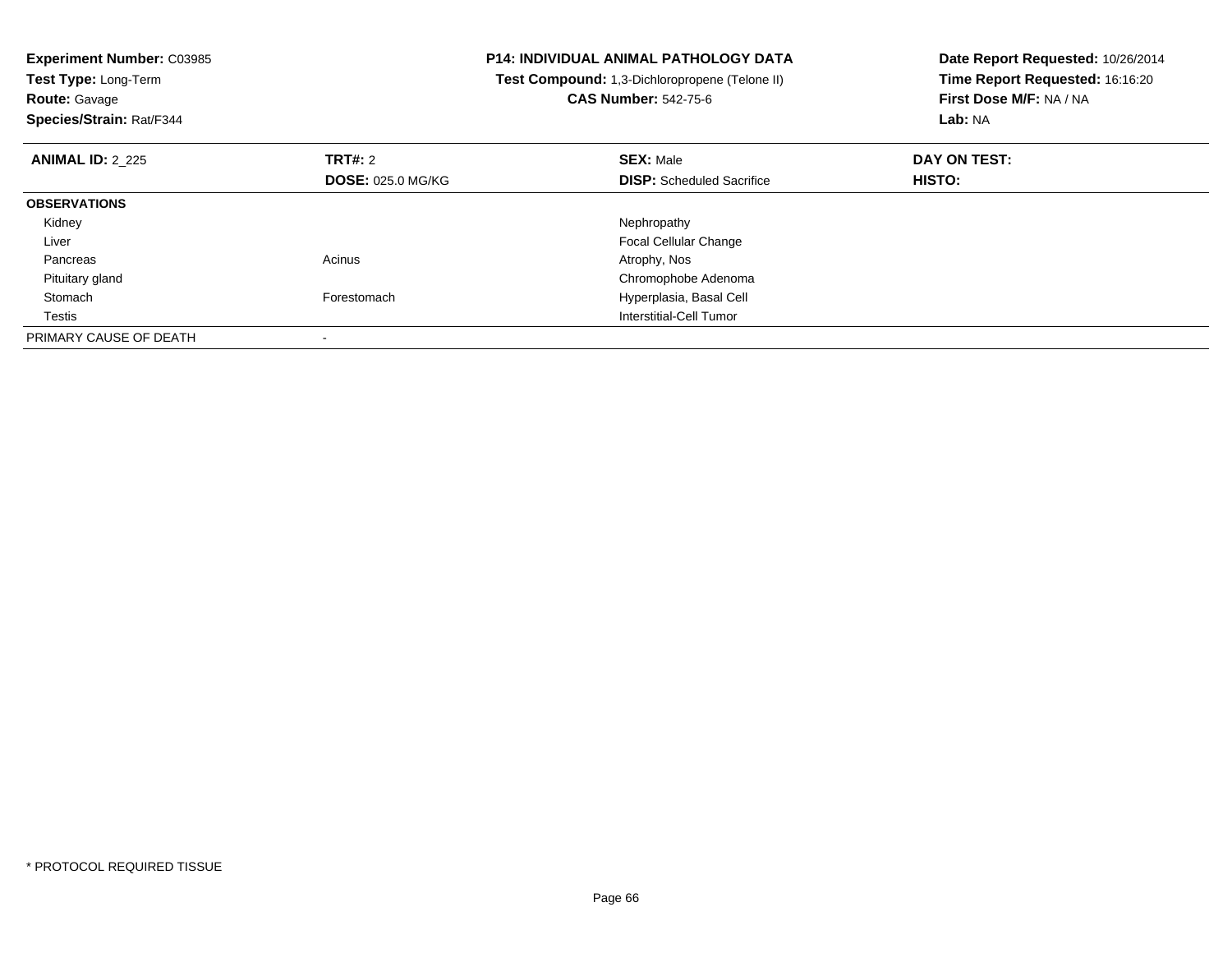| <b>Experiment Number: C03985</b><br>Test Type: Long-Term<br><b>Route: Gavage</b><br>Species/Strain: Rat/F344 |                          | <b>P14: INDIVIDUAL ANIMAL PATHOLOGY DATA</b><br>Test Compound: 1,3-Dichloropropene (Telone II)<br><b>CAS Number: 542-75-6</b> | Date Report Requested: 10/26/2014<br>Time Report Requested: 16:16:20<br>First Dose M/F: NA / NA<br>Lab: NA |
|--------------------------------------------------------------------------------------------------------------|--------------------------|-------------------------------------------------------------------------------------------------------------------------------|------------------------------------------------------------------------------------------------------------|
| <b>ANIMAL ID: 2_227</b>                                                                                      | TRT#: 2                  | <b>SEX: Male</b>                                                                                                              | DAY ON TEST:                                                                                               |
|                                                                                                              | <b>DOSE: 025.0 MG/KG</b> | <b>DISP:</b> Scheduled Sacrifice                                                                                              | HISTO:                                                                                                     |
| <b>OBSERVATIONS</b>                                                                                          |                          |                                                                                                                               |                                                                                                            |
| Adrenal gland                                                                                                | Cortex Nos               | Hyperplasia, Focal                                                                                                            |                                                                                                            |
| <b>Intestine Small</b>                                                                                       | <b>Mesentery Nos</b>     | Granuloma, Nos                                                                                                                |                                                                                                            |
| Kidney                                                                                                       |                          | Nephropathy                                                                                                                   |                                                                                                            |
| Liver                                                                                                        |                          | <b>Focal Cellular Change</b>                                                                                                  |                                                                                                            |
| Testis                                                                                                       |                          | Interstitial-Cell Tumor                                                                                                       |                                                                                                            |
| PRIMARY CAUSE OF DEATH                                                                                       |                          |                                                                                                                               |                                                                                                            |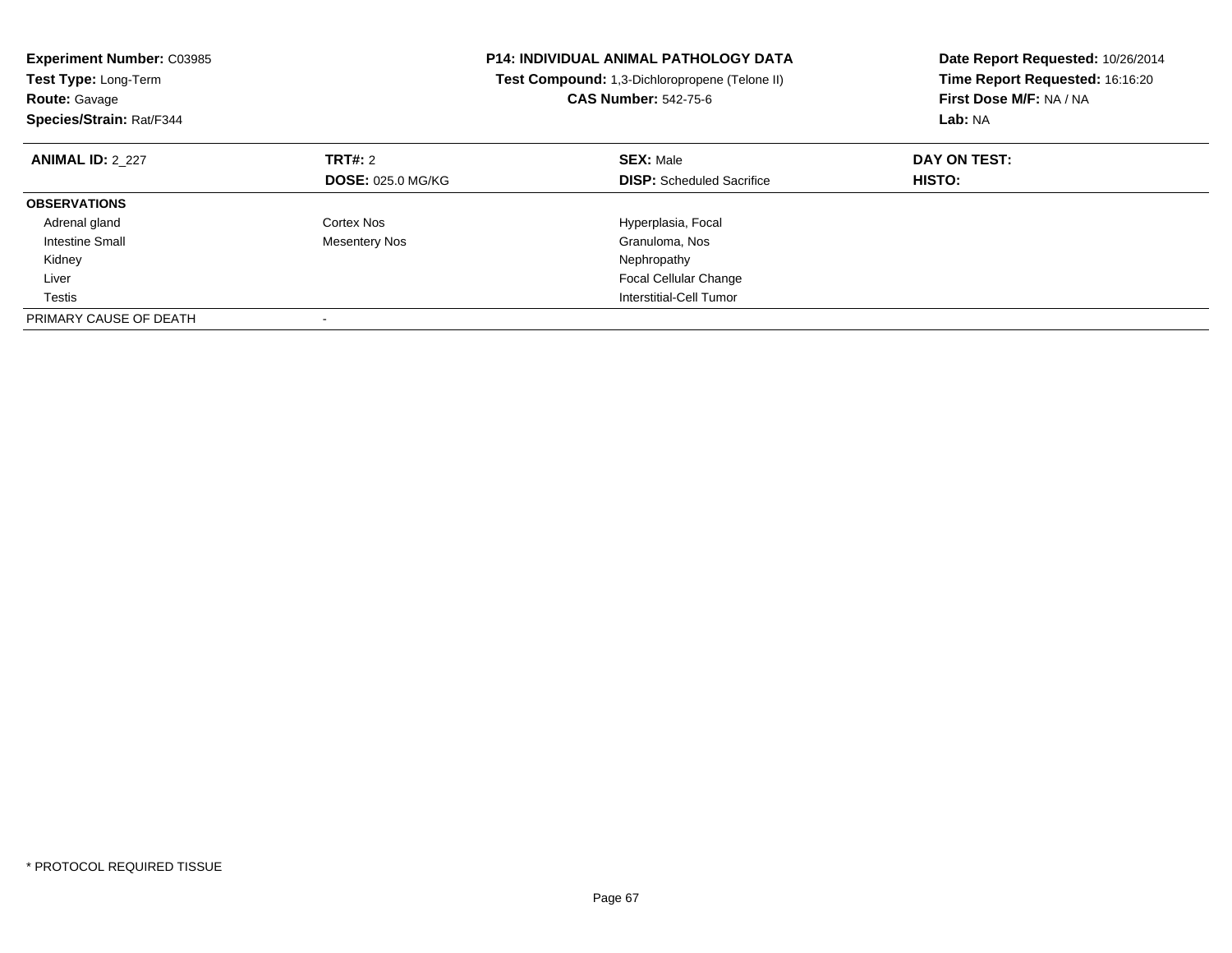| <b>Experiment Number: C03985</b><br>Test Type: Long-Term<br><b>Route: Gavage</b><br>Species/Strain: Rat/F344 |                          | <b>P14: INDIVIDUAL ANIMAL PATHOLOGY DATA</b><br>Test Compound: 1,3-Dichloropropene (Telone II)<br><b>CAS Number: 542-75-6</b> | Date Report Requested: 10/26/2014<br>Time Report Requested: 16:16:20<br>First Dose M/F: NA / NA<br>Lab: NA |
|--------------------------------------------------------------------------------------------------------------|--------------------------|-------------------------------------------------------------------------------------------------------------------------------|------------------------------------------------------------------------------------------------------------|
| <b>ANIMAL ID: 2_229</b>                                                                                      | TRT#: 2                  | <b>SEX: Male</b>                                                                                                              | DAY ON TEST:                                                                                               |
|                                                                                                              | <b>DOSE: 025.0 MG/KG</b> | <b>DISP:</b> Natural Death                                                                                                    | <b>HISTO:</b>                                                                                              |
| <b>OBSERVATIONS</b>                                                                                          |                          |                                                                                                                               |                                                                                                            |
| Liver                                                                                                        |                          | <b>Focal Cellular Change</b>                                                                                                  |                                                                                                            |
| Pancreas                                                                                                     | <b>Islets</b>            | Islet-Cell Carcinoma                                                                                                          |                                                                                                            |
|                                                                                                              |                          | Periarteritis                                                                                                                 |                                                                                                            |
| Pituitary gland                                                                                              |                          | Chromophobe Adenoma                                                                                                           |                                                                                                            |
| Spleen                                                                                                       |                          | <b>Hemosiderosis</b>                                                                                                          |                                                                                                            |
| Testis                                                                                                       |                          | Interstitial-Cell Tumor                                                                                                       |                                                                                                            |
| PRIMARY CAUSE OF DEATH                                                                                       |                          |                                                                                                                               |                                                                                                            |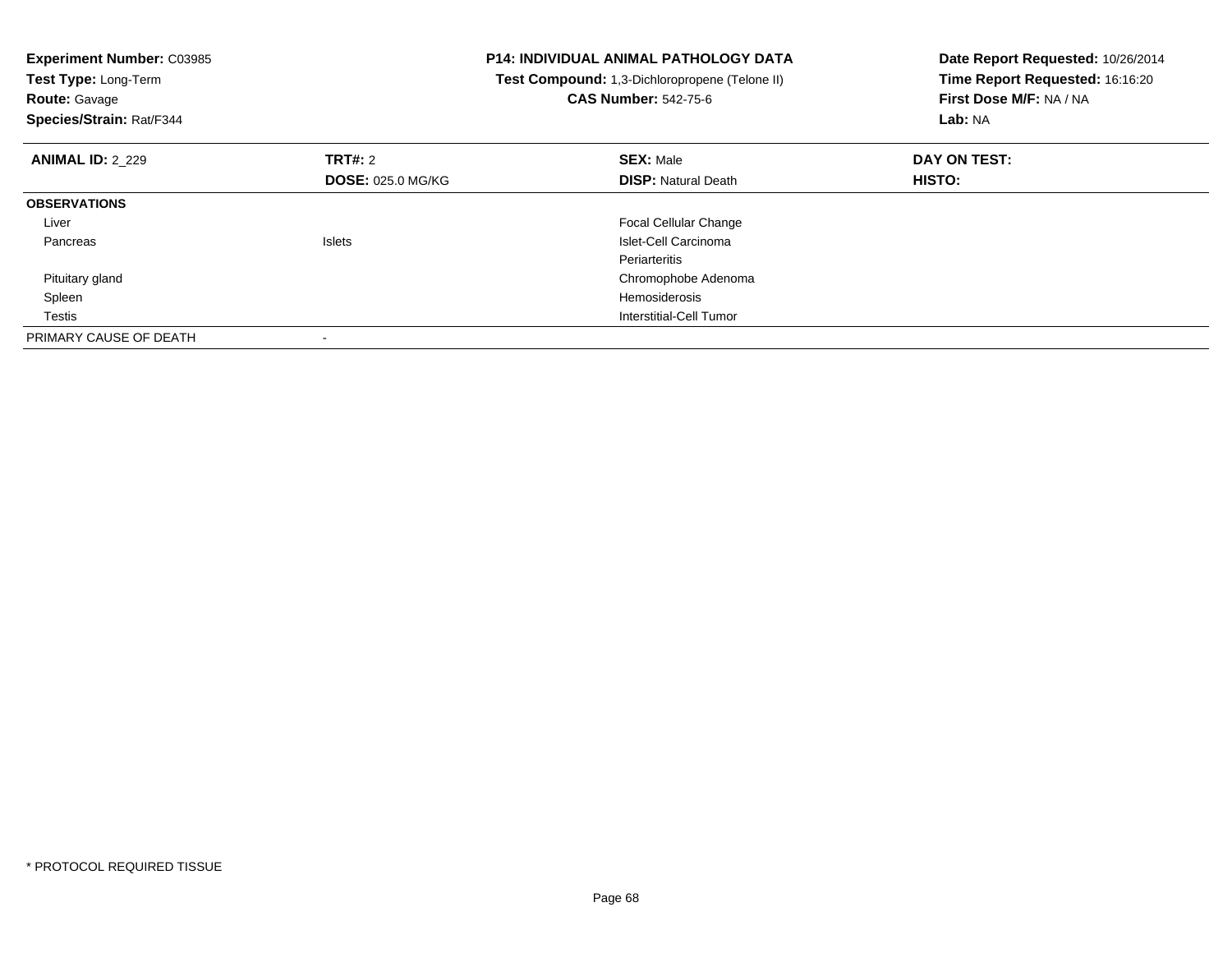| <b>Experiment Number: C03985</b><br>Test Type: Long-Term<br><b>Route: Gavage</b><br>Species/Strain: Rat/F344 |                          | <b>P14: INDIVIDUAL ANIMAL PATHOLOGY DATA</b><br>Test Compound: 1,3-Dichloropropene (Telone II)<br><b>CAS Number: 542-75-6</b> | Date Report Requested: 10/26/2014<br>Time Report Requested: 16:16:20<br>First Dose M/F: NA / NA<br><b>Lab: NA</b> |
|--------------------------------------------------------------------------------------------------------------|--------------------------|-------------------------------------------------------------------------------------------------------------------------------|-------------------------------------------------------------------------------------------------------------------|
| <b>ANIMAL ID: 2 231</b>                                                                                      | <b>TRT#:</b> 2           | <b>SEX: Male</b>                                                                                                              | DAY ON TEST:                                                                                                      |
|                                                                                                              | <b>DOSE: 025.0 MG/KG</b> | <b>DISP:</b> Scheduled Sacrifice                                                                                              | HISTO:                                                                                                            |
| <b>OBSERVATIONS</b>                                                                                          |                          |                                                                                                                               |                                                                                                                   |
| Adrenal gland                                                                                                |                          | Pheochromocytoma                                                                                                              |                                                                                                                   |
| Heart                                                                                                        |                          | Fibrosis                                                                                                                      |                                                                                                                   |
|                                                                                                              |                          | Inflammation, Chronic                                                                                                         |                                                                                                                   |
| Kidney                                                                                                       |                          | Nephropathy                                                                                                                   |                                                                                                                   |
| Liver                                                                                                        |                          | Focal Cellular Change                                                                                                         |                                                                                                                   |
| Testis                                                                                                       |                          | <b>Interstitial-Cell Tumor</b>                                                                                                |                                                                                                                   |
| Unspecified                                                                                                  | Multiple Organs Nos      | Leukemia, Monocytic                                                                                                           |                                                                                                                   |
| PRIMARY CAUSE OF DEATH                                                                                       |                          |                                                                                                                               |                                                                                                                   |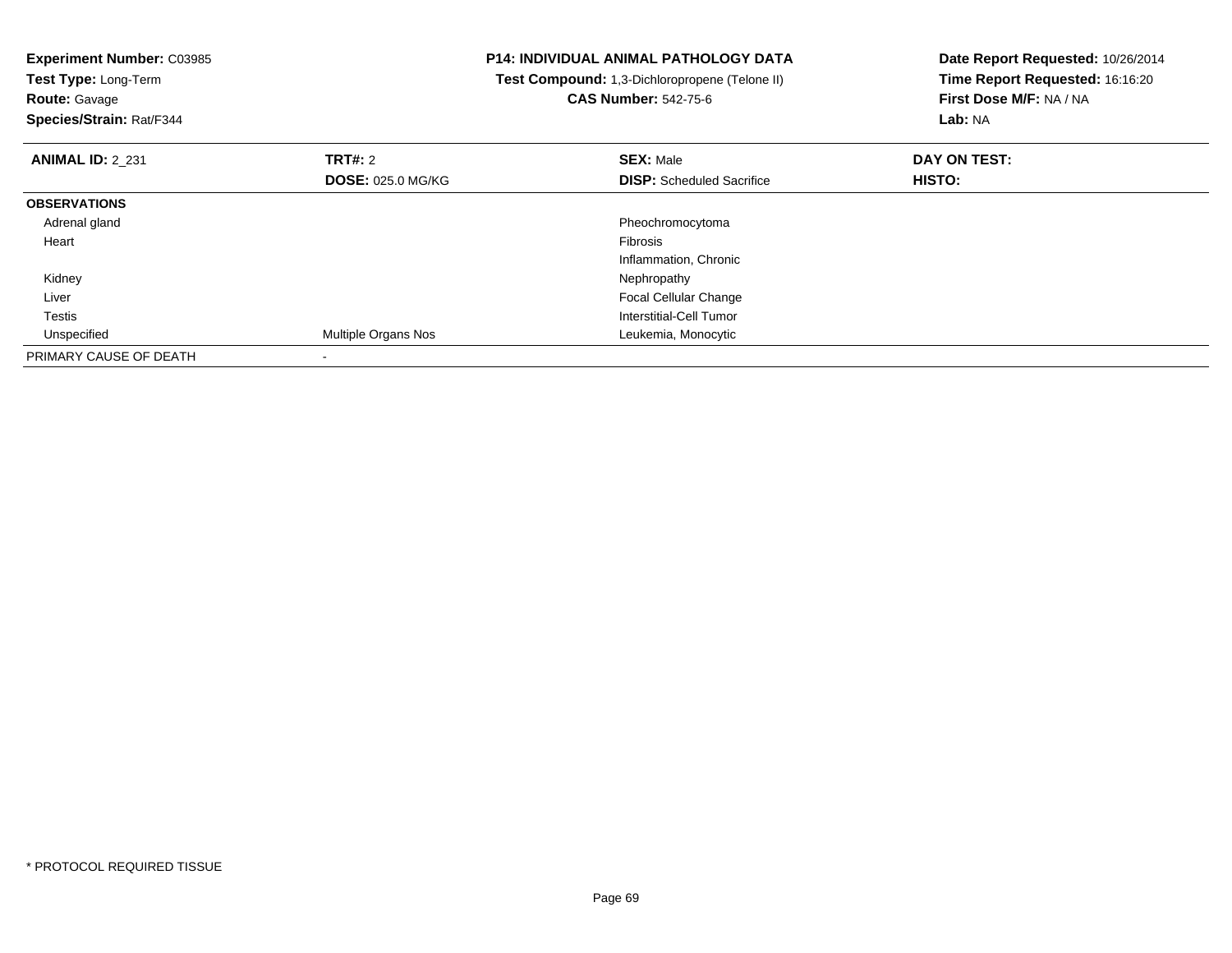| <b>Experiment Number: C03985</b><br>Test Type: Long-Term<br><b>Route: Gavage</b><br>Species/Strain: Rat/F344 |                          | <b>P14: INDIVIDUAL ANIMAL PATHOLOGY DATA</b><br>Test Compound: 1,3-Dichloropropene (Telone II)<br><b>CAS Number: 542-75-6</b> | Date Report Requested: 10/26/2014<br>Time Report Requested: 16:16:20<br>First Dose M/F: NA / NA<br>Lab: NA |
|--------------------------------------------------------------------------------------------------------------|--------------------------|-------------------------------------------------------------------------------------------------------------------------------|------------------------------------------------------------------------------------------------------------|
| <b>ANIMAL ID: 2 233</b>                                                                                      | <b>TRT#: 2</b>           | <b>SEX: Male</b>                                                                                                              | DAY ON TEST:                                                                                               |
|                                                                                                              | <b>DOSE: 025.0 MG/KG</b> | <b>DISP:</b> Scheduled Sacrifice                                                                                              | <b>HISTO:</b>                                                                                              |
| <b>OBSERVATIONS</b>                                                                                          |                          |                                                                                                                               |                                                                                                            |
| Heart                                                                                                        |                          | <b>Fibrosis</b>                                                                                                               |                                                                                                            |
|                                                                                                              |                          | Inflammation, Chronic                                                                                                         |                                                                                                            |
| Kidney                                                                                                       |                          | Nephropathy                                                                                                                   |                                                                                                            |
| Liver                                                                                                        |                          | <b>Focal Cellular Change</b>                                                                                                  |                                                                                                            |
| Pancreas                                                                                                     | Acinus                   | Atrophy, Nos                                                                                                                  |                                                                                                            |
|                                                                                                              | Islets                   | Islet-Cell Carcinoma                                                                                                          |                                                                                                            |
| Testis                                                                                                       |                          | Interstitial-Cell Tumor                                                                                                       |                                                                                                            |
| PRIMARY CAUSE OF DEATH                                                                                       |                          |                                                                                                                               |                                                                                                            |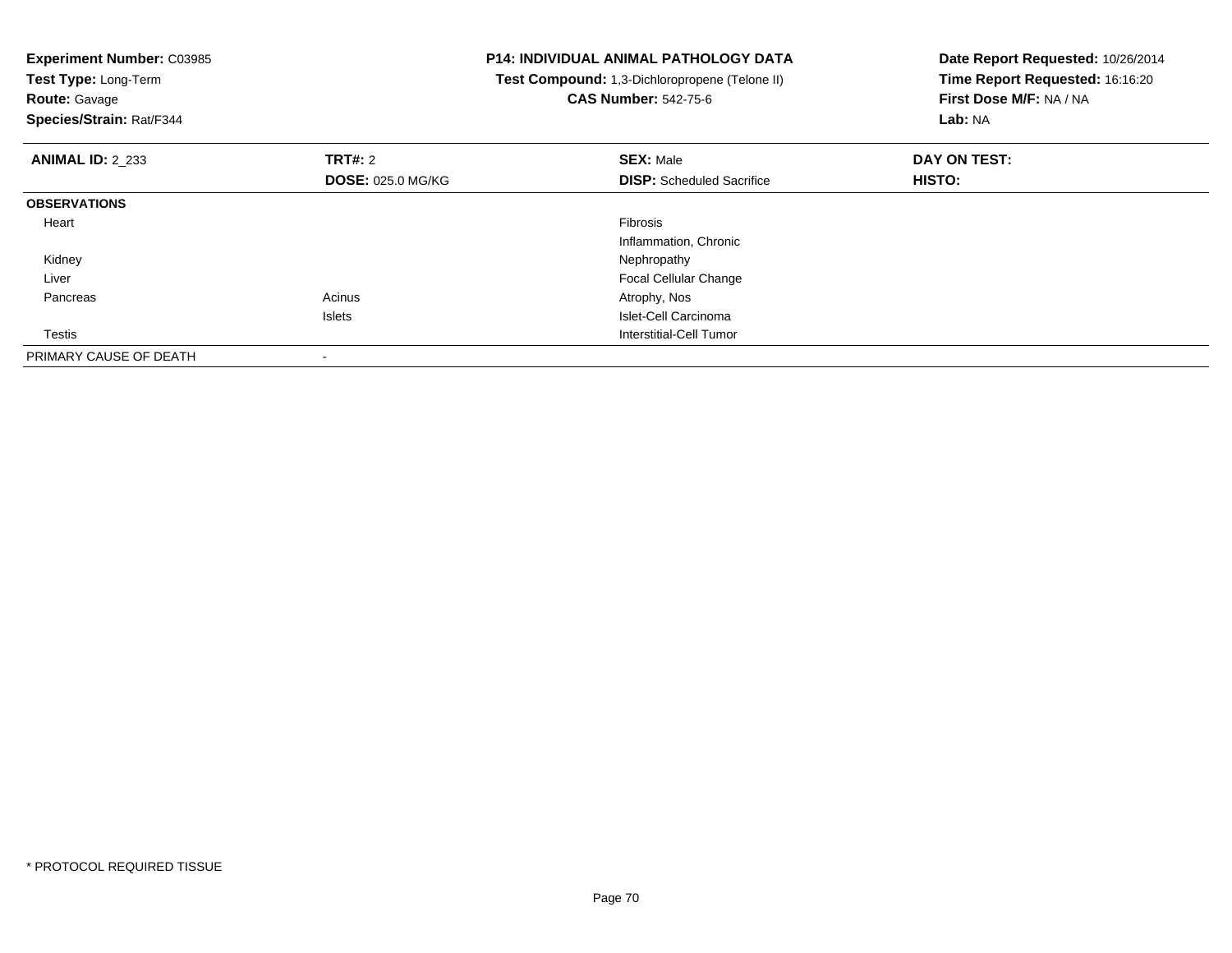| <b>Experiment Number: C03985</b> |                          | <b>P14: INDIVIDUAL ANIMAL PATHOLOGY DATA</b>   | Date Report Requested: 10/26/2014<br>Time Report Requested: 16:16:20 |
|----------------------------------|--------------------------|------------------------------------------------|----------------------------------------------------------------------|
| Test Type: Long-Term             |                          | Test Compound: 1,3-Dichloropropene (Telone II) |                                                                      |
| <b>Route: Gavage</b>             |                          | <b>CAS Number: 542-75-6</b>                    | First Dose M/F: NA / NA                                              |
| Species/Strain: Rat/F344         |                          |                                                | Lab: NA                                                              |
| <b>ANIMAL ID: 2 235</b>          | <b>TRT#: 2</b>           | <b>SEX: Male</b>                               | DAY ON TEST:                                                         |
|                                  | <b>DOSE: 025.0 MG/KG</b> | <b>DISP:</b> Scheduled Sacrifice               | HISTO:                                                               |
| <b>OBSERVATIONS</b>              |                          |                                                |                                                                      |
| Adrenal gland                    | <b>Cortex Nos</b>        | Hyperplasia, Focal                             |                                                                      |
| Heart                            |                          | Fibrosis                                       |                                                                      |
|                                  |                          | Inflammation, Chronic                          |                                                                      |
| Kidney                           |                          | Nephropathy                                    |                                                                      |
| Liver                            |                          | <b>Focal Cellular Change</b>                   |                                                                      |
|                                  |                          | Neoplastic Nodule                              |                                                                      |
| Testis                           |                          | Interstitial-Cell Tumor                        |                                                                      |
| PRIMARY CAUSE OF DEATH           |                          |                                                |                                                                      |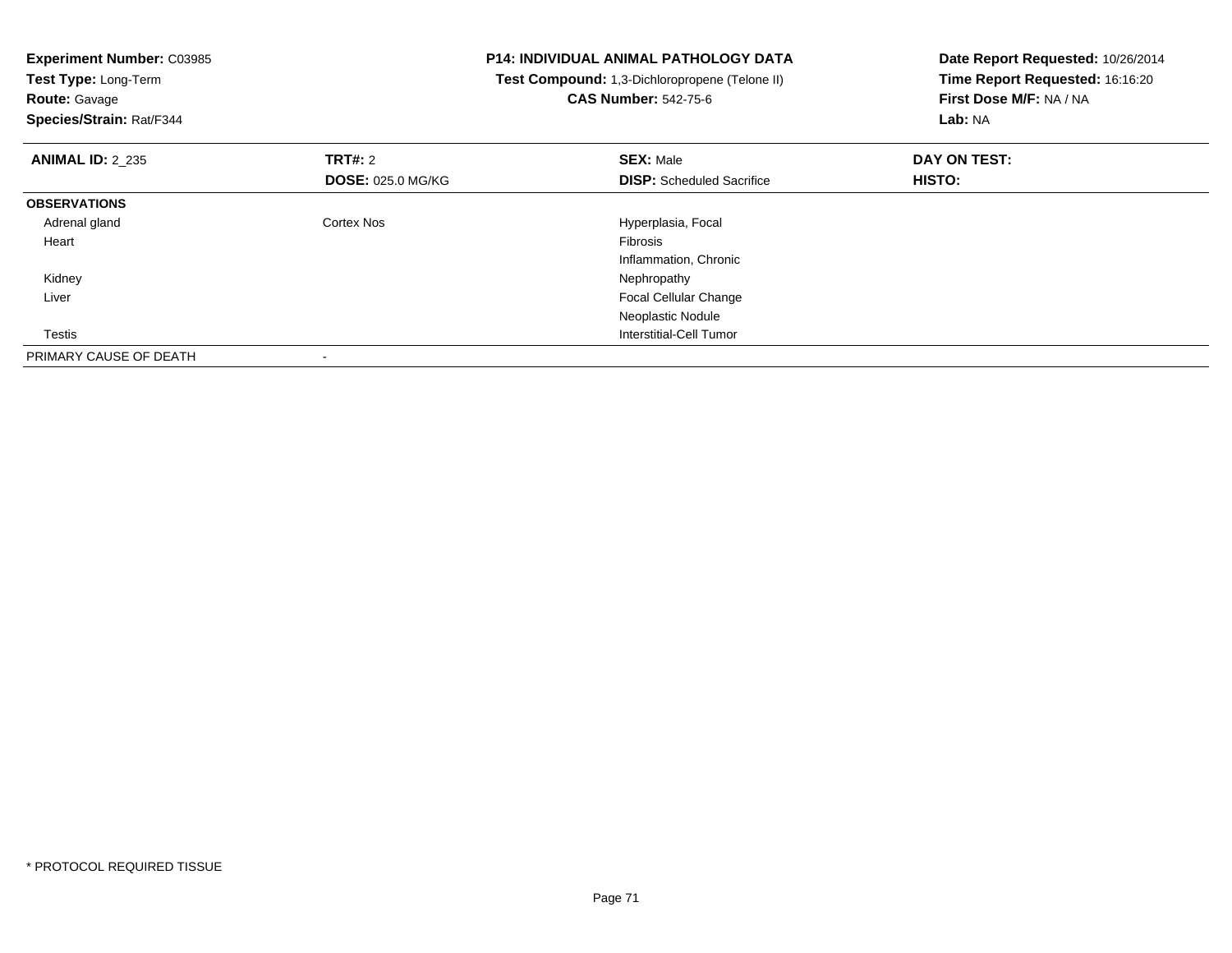| <b>Experiment Number: C03985</b><br><b>Test Type: Long-Term</b><br><b>Route: Gavage</b><br>Species/Strain: Rat/F344 |                                                | <b>P14: INDIVIDUAL ANIMAL PATHOLOGY DATA</b><br><b>Test Compound:</b> 1,3-Dichloropropene (Telone II)<br><b>CAS Number: 542-75-6</b> | Date Report Requested: 10/26/2014<br>Time Report Requested: 16:16:20<br>First Dose M/F: NA / NA<br>Lab: NA |
|---------------------------------------------------------------------------------------------------------------------|------------------------------------------------|--------------------------------------------------------------------------------------------------------------------------------------|------------------------------------------------------------------------------------------------------------|
| <b>ANIMAL ID: 2 237</b>                                                                                             | TRT#: 2<br><b>DOSE: 025.0 MG/KG</b>            | <b>SEX: Male</b><br><b>DISP:</b> Natural Death                                                                                       | DAY ON TEST:<br>HISTO:                                                                                     |
| <b>OBSERVATIONS</b>                                                                                                 |                                                |                                                                                                                                      |                                                                                                            |
| Heart                                                                                                               |                                                | Fibrosis<br>Inflammation, Chronic                                                                                                    |                                                                                                            |
| Unspecified                                                                                                         | <b>Abdominal Cavity</b><br>Multiple Organs Nos | Fibrous Histiocytoma, Malignant<br>Fibrous Histiocytoma, Metastatic                                                                  |                                                                                                            |
| PRIMARY CAUSE OF DEATH                                                                                              |                                                |                                                                                                                                      |                                                                                                            |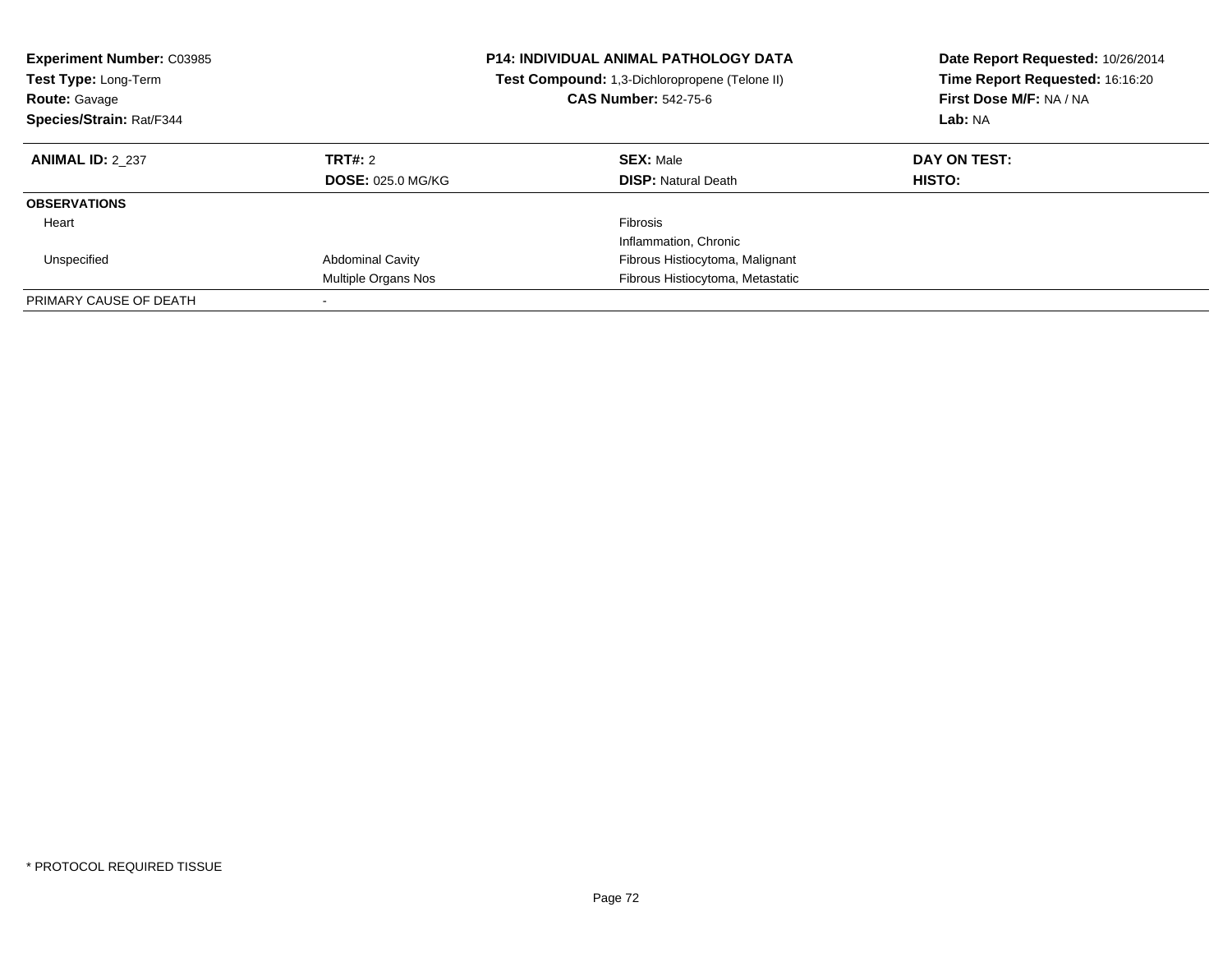| <b>Experiment Number: C03985</b><br>Test Type: Long-Term<br><b>Route: Gavage</b><br>Species/Strain: Rat/F344 |                          | <b>P14: INDIVIDUAL ANIMAL PATHOLOGY DATA</b><br>Test Compound: 1,3-Dichloropropene (Telone II)<br><b>CAS Number: 542-75-6</b> | Date Report Requested: 10/26/2014<br>Time Report Requested: 16:16:20<br>First Dose M/F: NA / NA<br>Lab: NA |
|--------------------------------------------------------------------------------------------------------------|--------------------------|-------------------------------------------------------------------------------------------------------------------------------|------------------------------------------------------------------------------------------------------------|
| <b>ANIMAL ID: 2 239</b>                                                                                      | <b>TRT#: 2</b>           | <b>SEX: Male</b>                                                                                                              | DAY ON TEST:                                                                                               |
|                                                                                                              | <b>DOSE: 025.0 MG/KG</b> | <b>DISP:</b> Scheduled Sacrifice                                                                                              | HISTO:                                                                                                     |
| <b>OBSERVATIONS</b>                                                                                          |                          |                                                                                                                               |                                                                                                            |
| Heart                                                                                                        |                          | <b>Fibrosis</b>                                                                                                               |                                                                                                            |
|                                                                                                              |                          | Inflammation, Chronic                                                                                                         |                                                                                                            |
| Kidney                                                                                                       |                          | Nephropathy                                                                                                                   |                                                                                                            |
| Lung                                                                                                         |                          | Alveolar/Bronchiolar Adenoma                                                                                                  |                                                                                                            |
|                                                                                                              |                          | Hyperplasia, Adenomatous                                                                                                      |                                                                                                            |
| Stomach                                                                                                      |                          | Hyperplasia, Basal Cell                                                                                                       |                                                                                                            |
| Testis                                                                                                       |                          | Interstitial-Cell Tumor                                                                                                       |                                                                                                            |
| Unspecified                                                                                                  | Multiple Organs Nos      | Leukemia, Monocytic                                                                                                           |                                                                                                            |
| PRIMARY CAUSE OF DEATH                                                                                       |                          |                                                                                                                               |                                                                                                            |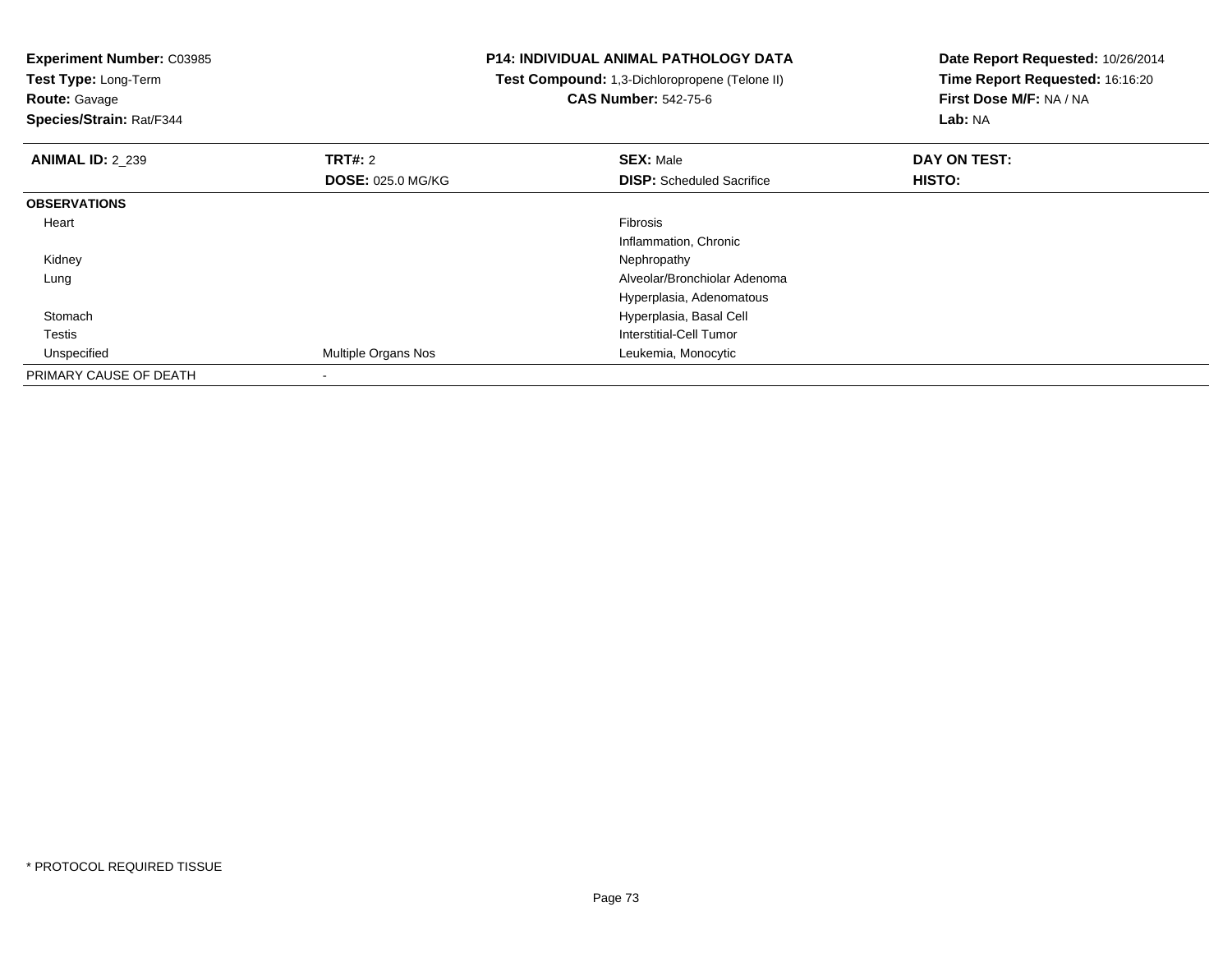**Test Type:** Long-Term

**Route:** Gavage

**Species/Strain:** Rat/F344

# **P14: INDIVIDUAL ANIMAL PATHOLOGY DATA**

 **Test Compound:** 1,3-Dichloropropene (Telone II)**CAS Number:** 542-75-6

| <b>ANIMAL ID: 2_241</b> | <b>TRT#: 2</b>           | <b>SEX: Male</b>                 | DAY ON TEST: |
|-------------------------|--------------------------|----------------------------------|--------------|
|                         | <b>DOSE: 025.0 MG/KG</b> | <b>DISP:</b> Scheduled Sacrifice | HISTO:       |
| <b>OBSERVATIONS</b>     |                          |                                  |              |
| Adrenal gland           | Medulla                  | Pheochromocytoma                 |              |
| Heart                   |                          | Fibrosis                         |              |
|                         |                          | Inflammation, Chronic            |              |
| Kidney                  |                          | Nephropathy                      |              |
| Liver                   |                          | <b>Focal Cellular Change</b>     |              |
| Mammary gland           |                          | Fibroadenoma                     |              |
| Pancreas                | Acinus                   | Atrophy, Nos                     |              |
|                         | Islets                   | Islet-Cell Carcinoma             |              |
| <b>Testis</b>           |                          | Interstitial-Cell Tumor          |              |
| Unspecified             | Multiple Organs Nos      | Leukemia, Monocytic              |              |
| PRIMARY CAUSE OF DEATH  |                          |                                  |              |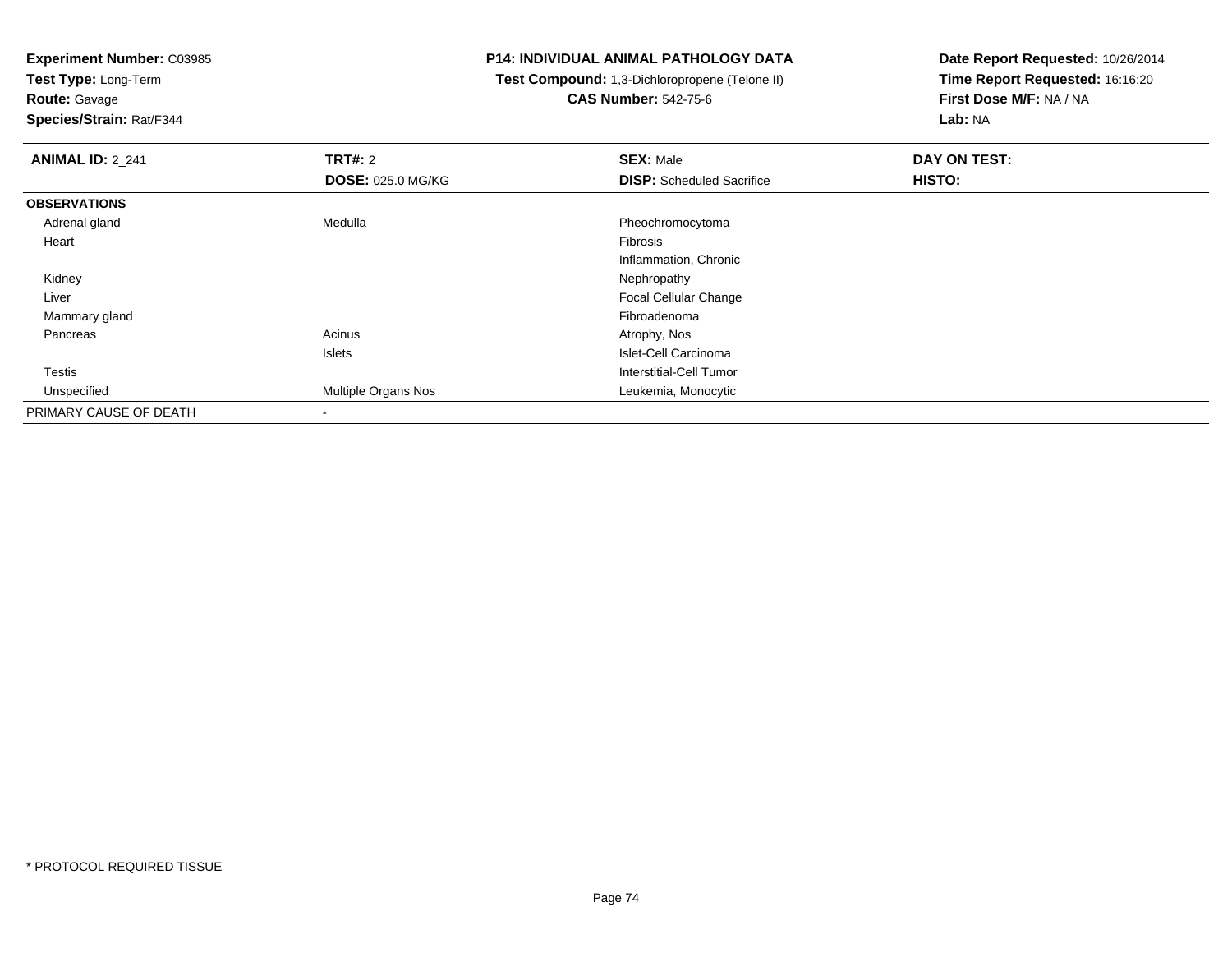| <b>Experiment Number: C03985</b><br>Test Type: Long-Term<br><b>Route: Gavage</b><br>Species/Strain: Rat/F344 |                          | <b>P14: INDIVIDUAL ANIMAL PATHOLOGY DATA</b><br>Test Compound: 1,3-Dichloropropene (Telone II)<br><b>CAS Number: 542-75-6</b> | Date Report Requested: 10/26/2014<br>Time Report Requested: 16:16:20<br>First Dose M/F: NA / NA<br>Lab: NA |
|--------------------------------------------------------------------------------------------------------------|--------------------------|-------------------------------------------------------------------------------------------------------------------------------|------------------------------------------------------------------------------------------------------------|
| <b>ANIMAL ID: 2 243</b>                                                                                      | TRT#: 2                  | <b>SEX: Male</b>                                                                                                              | DAY ON TEST:                                                                                               |
|                                                                                                              | <b>DOSE: 025.0 MG/KG</b> | <b>DISP:</b> Scheduled Sacrifice                                                                                              | <b>HISTO:</b>                                                                                              |
| <b>OBSERVATIONS</b>                                                                                          |                          |                                                                                                                               |                                                                                                            |
| Heart                                                                                                        |                          | Fibrosis                                                                                                                      |                                                                                                            |
|                                                                                                              |                          | Inflammation, Chronic                                                                                                         |                                                                                                            |
| Liver                                                                                                        |                          | <b>Focal Cellular Change</b>                                                                                                  |                                                                                                            |
| Pancreas                                                                                                     | Acinus                   | Atrophy, Nos                                                                                                                  |                                                                                                            |
| Testis                                                                                                       |                          | Interstitial-Cell Tumor                                                                                                       |                                                                                                            |
| PRIMARY CAUSE OF DEATH                                                                                       |                          |                                                                                                                               |                                                                                                            |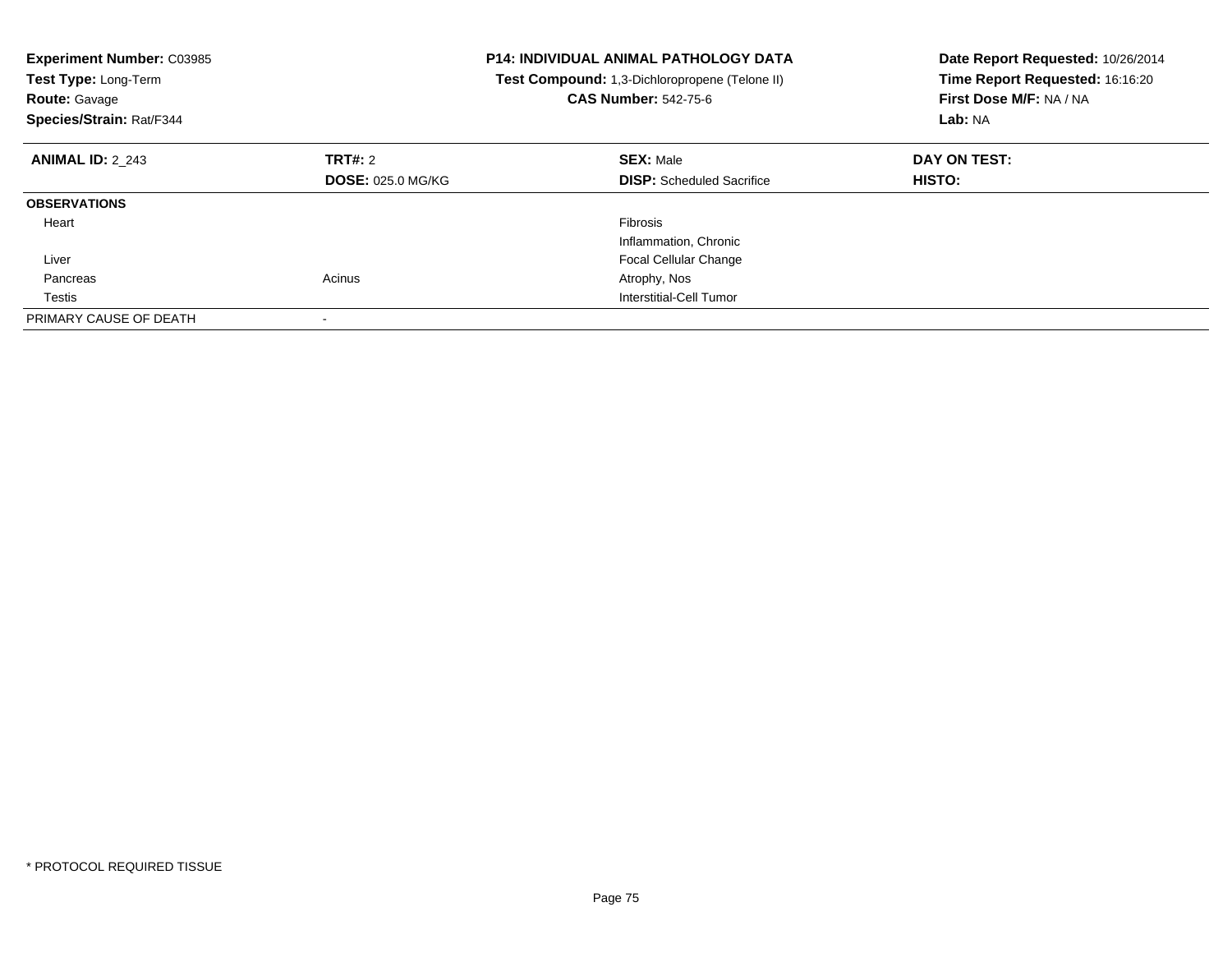| <b>Experiment Number: C03985</b><br>Test Type: Long-Term<br><b>Route: Gavage</b><br>Species/Strain: Rat/F344 |                          | P14: INDIVIDUAL ANIMAL PATHOLOGY DATA<br>Test Compound: 1,3-Dichloropropene (Telone II)<br><b>CAS Number: 542-75-6</b> | Date Report Requested: 10/26/2014<br>Time Report Requested: 16:16:20<br>First Dose M/F: NA / NA<br>Lab: NA |
|--------------------------------------------------------------------------------------------------------------|--------------------------|------------------------------------------------------------------------------------------------------------------------|------------------------------------------------------------------------------------------------------------|
|                                                                                                              |                          |                                                                                                                        |                                                                                                            |
| <b>ANIMAL ID: 2 245</b>                                                                                      | <b>TRT#: 2</b>           | <b>SEX: Male</b>                                                                                                       | DAY ON TEST:                                                                                               |
|                                                                                                              | <b>DOSE: 025.0 MG/KG</b> | <b>DISP:</b> Natural Death                                                                                             | <b>HISTO:</b>                                                                                              |
| <b>OBSERVATIONS</b>                                                                                          |                          |                                                                                                                        |                                                                                                            |
| Heart                                                                                                        |                          | <b>Fibrosis</b>                                                                                                        |                                                                                                            |
|                                                                                                              |                          | Inflammation, Chronic                                                                                                  |                                                                                                            |
| Kidney                                                                                                       |                          | Nephropathy                                                                                                            |                                                                                                            |
| Liver                                                                                                        |                          | <b>Focal Cellular Change</b>                                                                                           |                                                                                                            |
| Skin                                                                                                         | Eyelid Nos               | Squamous Cell Carcinoma                                                                                                |                                                                                                            |
| <b>Testis</b>                                                                                                |                          | Interstitial-Cell Tumor                                                                                                |                                                                                                            |
| Unspecified                                                                                                  |                          | Fibroma                                                                                                                |                                                                                                            |
| PRIMARY CAUSE OF DEATH                                                                                       |                          |                                                                                                                        |                                                                                                            |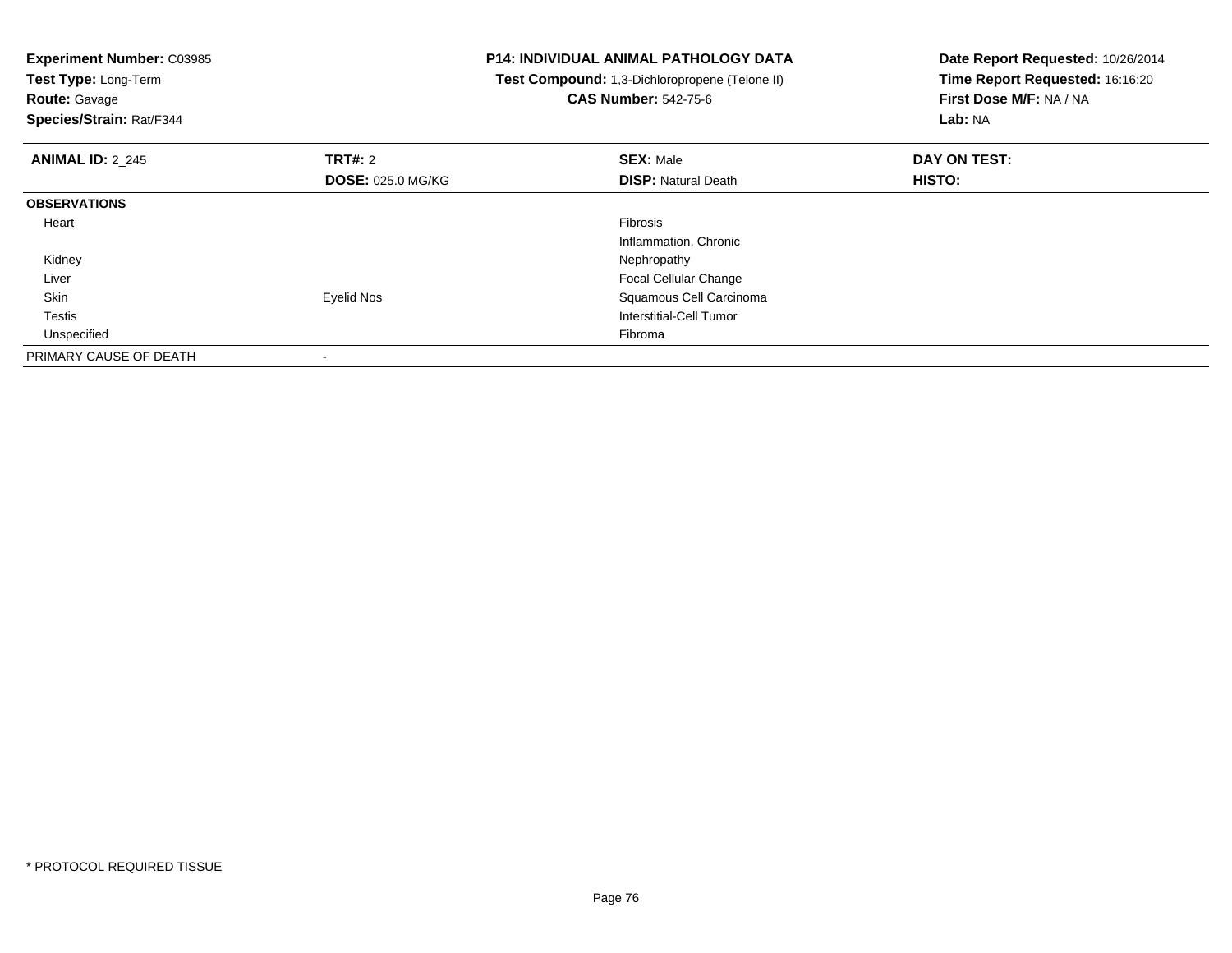| <b>Experiment Number: C03985</b><br>Test Type: Long-Term<br><b>Route:</b> Gavage<br>Species/Strain: Rat/F344 |                          | <b>P14: INDIVIDUAL ANIMAL PATHOLOGY DATA</b><br>Test Compound: 1,3-Dichloropropene (Telone II)<br><b>CAS Number: 542-75-6</b> | Date Report Requested: 10/26/2014<br>Time Report Requested: 16:16:20<br>First Dose M/F: NA / NA<br>Lab: NA |
|--------------------------------------------------------------------------------------------------------------|--------------------------|-------------------------------------------------------------------------------------------------------------------------------|------------------------------------------------------------------------------------------------------------|
| <b>ANIMAL ID: 2 247</b>                                                                                      | TRT#: 2                  | <b>SEX: Male</b>                                                                                                              | DAY ON TEST:                                                                                               |
|                                                                                                              | <b>DOSE: 025.0 MG/KG</b> | <b>DISP:</b> Scheduled Sacrifice                                                                                              | <b>HISTO:</b>                                                                                              |
| <b>OBSERVATIONS</b>                                                                                          |                          |                                                                                                                               |                                                                                                            |
| Heart                                                                                                        |                          | Fibrosis                                                                                                                      |                                                                                                            |
|                                                                                                              |                          | Inflammation, Chronic                                                                                                         |                                                                                                            |
| Kidney                                                                                                       |                          | Nephropathy                                                                                                                   |                                                                                                            |
| Liver                                                                                                        |                          | <b>Focal Cellular Change</b>                                                                                                  |                                                                                                            |
| Pancreas                                                                                                     | Acinus                   | Atrophy, Nos                                                                                                                  |                                                                                                            |
| Testis                                                                                                       |                          | Interstitial-Cell Tumor                                                                                                       |                                                                                                            |
| PRIMARY CAUSE OF DEATH                                                                                       |                          |                                                                                                                               |                                                                                                            |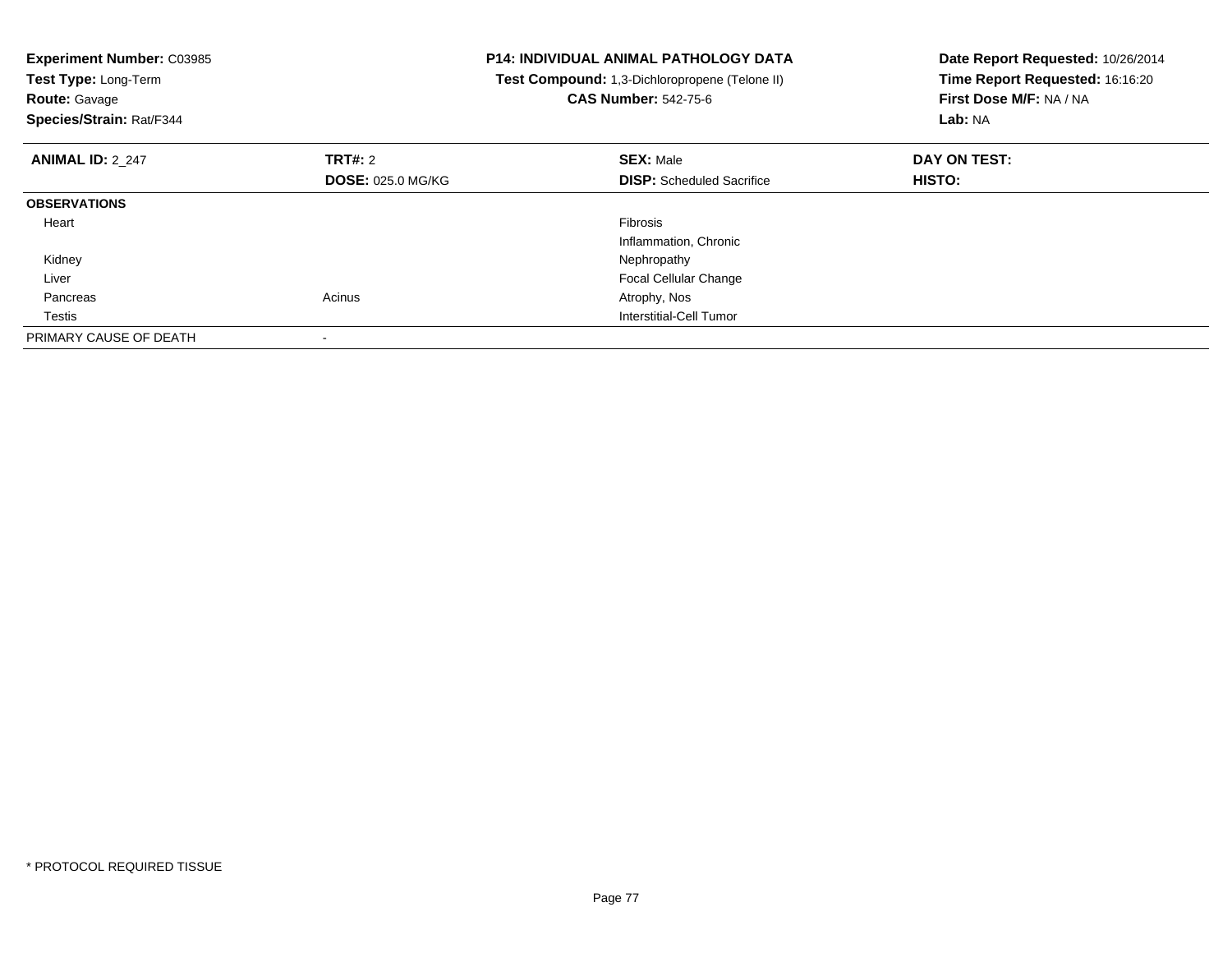**Test Type:** Long-Term**Route:** Gavage

**Species/Strain:** Rat/F344

# **P14: INDIVIDUAL ANIMAL PATHOLOGY DATA**

 **Test Compound:** 1,3-Dichloropropene (Telone II)**CAS Number:** 542-75-6

| <b>ANIMAL ID: 2 249</b> | TRT#: 2                  | <b>SEX: Male</b>                 | DAY ON TEST: |  |
|-------------------------|--------------------------|----------------------------------|--------------|--|
|                         | <b>DOSE: 025.0 MG/KG</b> | <b>DISP:</b> Scheduled Sacrifice | HISTO:       |  |
| <b>OBSERVATIONS</b>     |                          |                                  |              |  |
| Adrenal gland           | Cortex Nos               | Hyperplasia, Nos                 |              |  |
| Heart                   |                          | Fibrosis                         |              |  |
|                         |                          | Inflammation, Chronic            |              |  |
| Intestine Small         | <b>Mesentery Nos</b>     | Inflammation, Granulomatous      |              |  |
| Kidney                  |                          | Nephropathy                      |              |  |
| Liver                   |                          | Focal Cellular Change            |              |  |
| Pancreas                | Acinus                   | Atrophy, Nos                     |              |  |
| Testis                  |                          | Interstitial-Cell Tumor          |              |  |
| Unspecified             | Multiple Organs Nos      | Leukemia, Monocytic              |              |  |
| PRIMARY CAUSE OF DEATH  | $\overline{\phantom{a}}$ |                                  |              |  |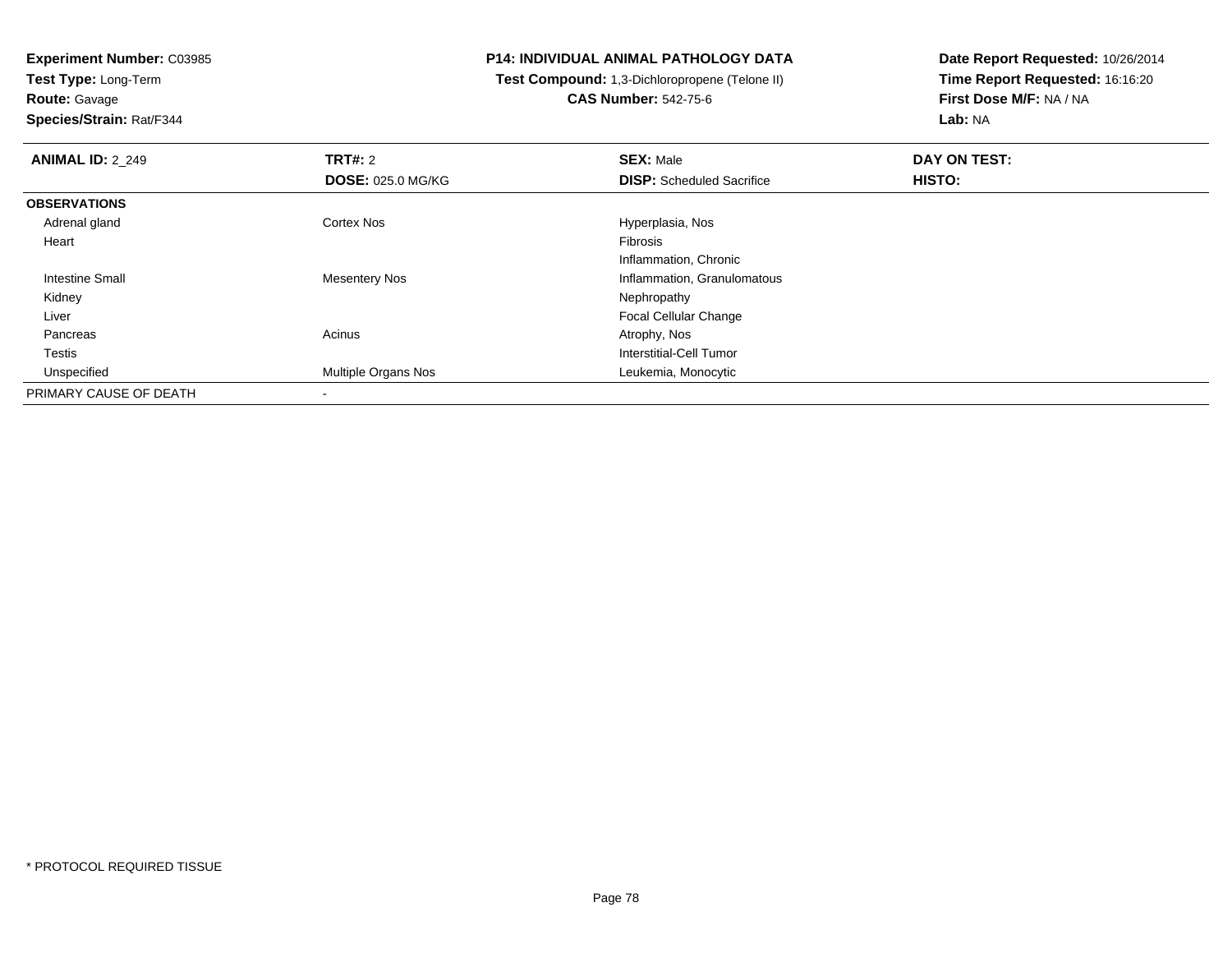**Test Type:** Long-Term

**Route:** Gavage

**Species/Strain:** Rat/F344

#### **P14: INDIVIDUAL ANIMAL PATHOLOGY DATA**

 **Test Compound:** 1,3-Dichloropropene (Telone II)**CAS Number:** 542-75-6

| <b>ANIMAL ID: 2 251</b> | TRT#: 2                  | <b>SEX: Male</b>                 | <b>DAY ON TEST:</b> |
|-------------------------|--------------------------|----------------------------------|---------------------|
|                         | <b>DOSE: 025.0 MG/KG</b> | <b>DISP:</b> Scheduled Sacrifice | HISTO:              |
| <b>OBSERVATIONS</b>     |                          |                                  |                     |
| Adrenal gland           |                          | Pheochromocytoma                 |                     |
| Heart                   |                          | Fibrosis                         |                     |
|                         |                          | Inflammation, Chronic            |                     |
| Kidney                  |                          | Nephropathy                      |                     |
| Liver                   |                          | Focal Cellular Change            |                     |
| Lung                    |                          | Hyperplasia, Adenomatous         |                     |
| Pancreas                | Acinus                   | Atrophy, Nos                     |                     |
|                         |                          | Periarteritis                    |                     |
| Prostate                |                          | Hyperplasia, Focal               |                     |
| Stomach                 |                          | Hyperplasia, Basal Cell          |                     |
| <b>Testis</b>           |                          | <b>Interstitial-Cell Tumor</b>   |                     |
| Unspecified             | Multiple Organs Nos      | Leukemia, Monocytic              |                     |
| PRIMARY CAUSE OF DEATH  | $\overline{\phantom{a}}$ |                                  |                     |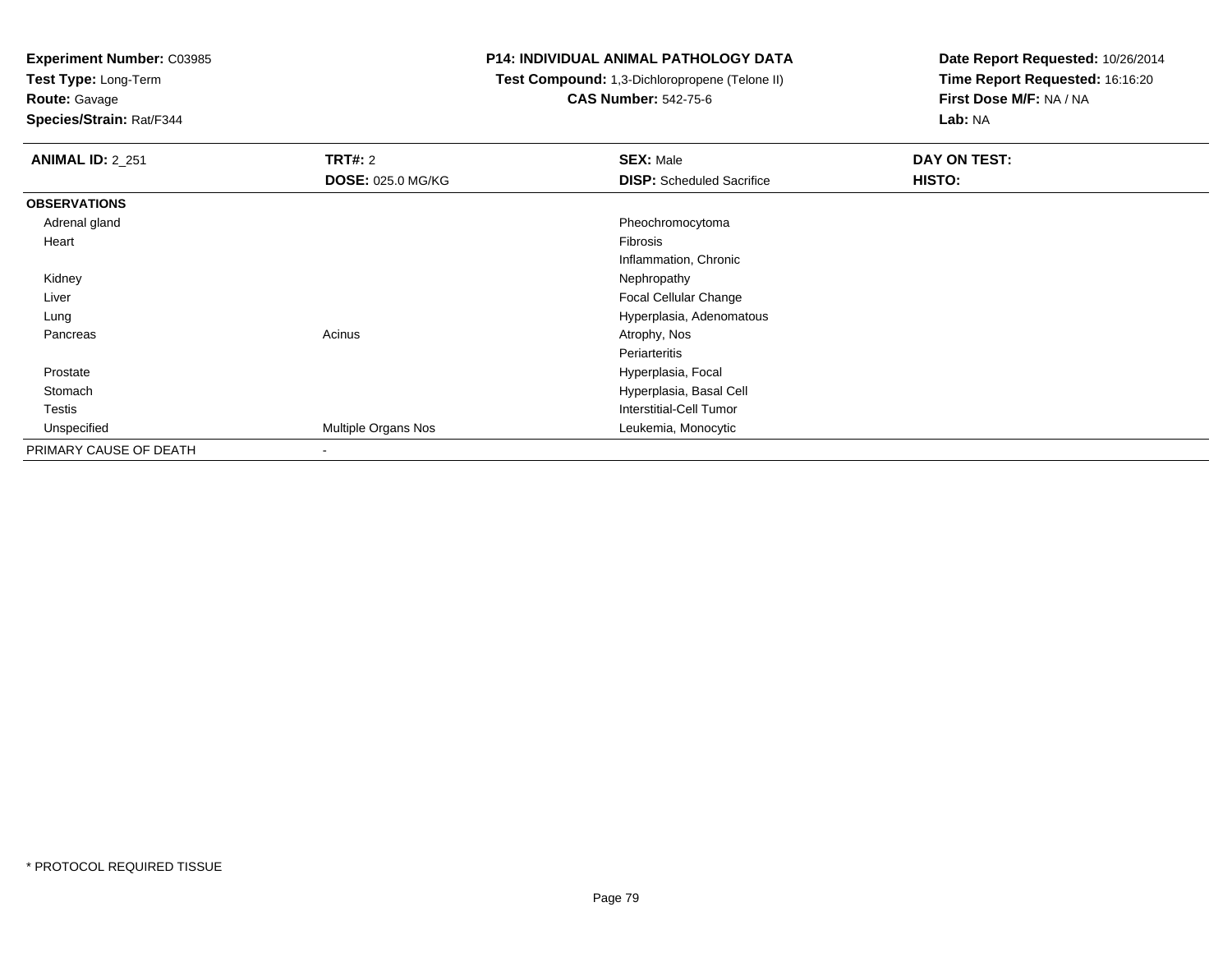| <b>Experiment Number: C03985</b><br>Test Type: Long-Term<br><b>Route: Gavage</b><br>Species/Strain: Rat/F344 |                          | <b>P14: INDIVIDUAL ANIMAL PATHOLOGY DATA</b><br>Test Compound: 1,3-Dichloropropene (Telone II)<br><b>CAS Number: 542-75-6</b> | Date Report Requested: 10/26/2014<br>Time Report Requested: 16:16:20<br>First Dose M/F: NA / NA<br>Lab: NA |
|--------------------------------------------------------------------------------------------------------------|--------------------------|-------------------------------------------------------------------------------------------------------------------------------|------------------------------------------------------------------------------------------------------------|
| <b>ANIMAL ID: 2 253</b>                                                                                      | TRT#: 2                  | <b>SEX: Male</b>                                                                                                              | DAY ON TEST:                                                                                               |
|                                                                                                              | <b>DOSE: 025.0 MG/KG</b> | <b>DISP:</b> Natural Death                                                                                                    | HISTO:                                                                                                     |
| <b>OBSERVATIONS</b>                                                                                          |                          |                                                                                                                               |                                                                                                            |
| Heart                                                                                                        |                          | <b>Fibrosis</b>                                                                                                               |                                                                                                            |
|                                                                                                              |                          | Inflammation, Chronic                                                                                                         |                                                                                                            |
| Kidney                                                                                                       |                          | Nephropathy                                                                                                                   |                                                                                                            |
| Liver                                                                                                        |                          | Focal Cellular Change                                                                                                         |                                                                                                            |
| Pancreas                                                                                                     | Acinus                   | Atrophy, Nos                                                                                                                  |                                                                                                            |
|                                                                                                              | <b>Islets</b>            | Islet-Cell Carcinoma                                                                                                          |                                                                                                            |
| Testis                                                                                                       |                          | Interstitial-Cell Tumor                                                                                                       |                                                                                                            |
| PRIMARY CAUSE OF DEATH                                                                                       |                          |                                                                                                                               |                                                                                                            |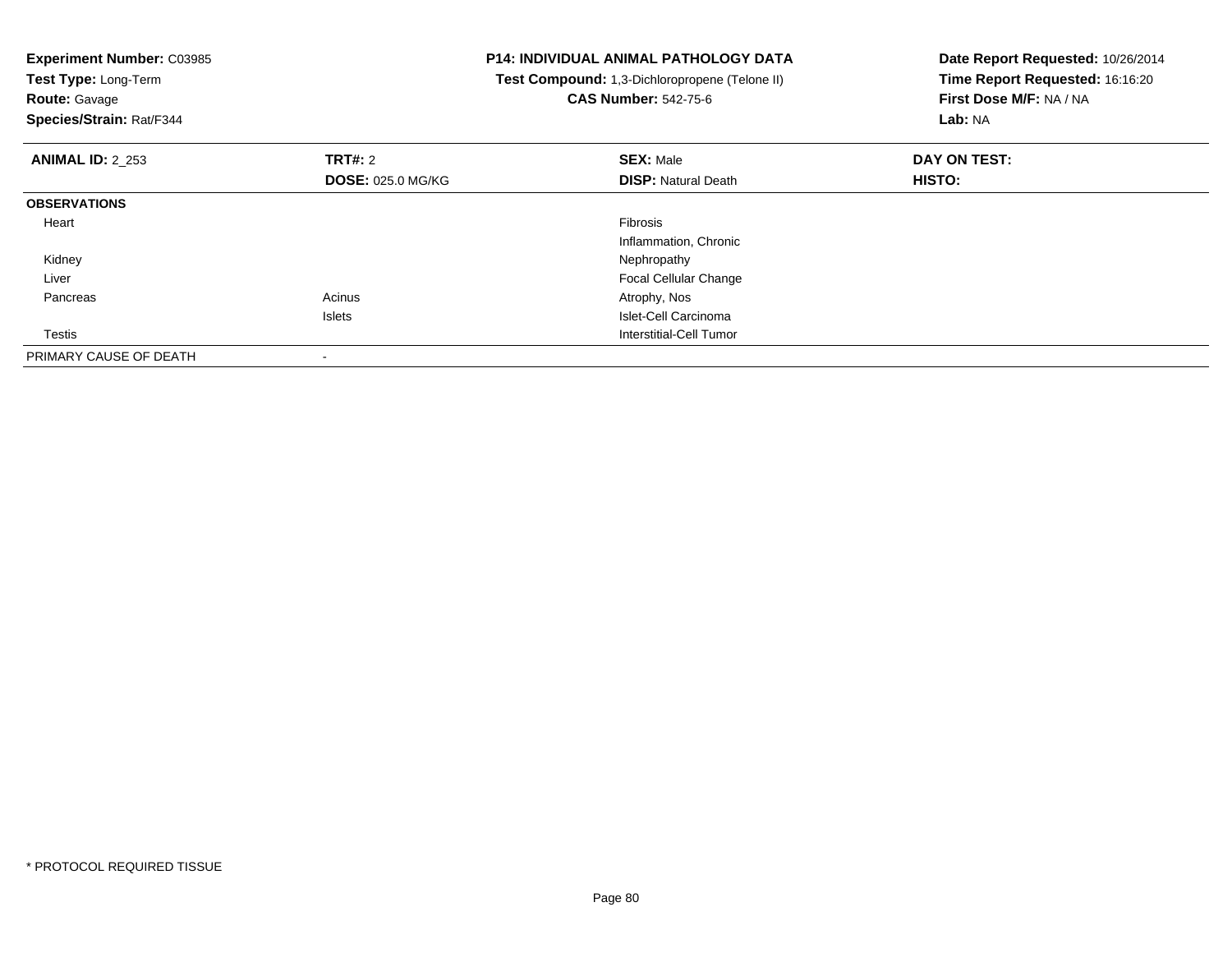| <b>Experiment Number: C03985</b><br><b>Test Type: Long-Term</b><br><b>Route: Gavage</b><br>Species/Strain: Rat/F344 |                                     | <b>P14: INDIVIDUAL ANIMAL PATHOLOGY DATA</b><br>Test Compound: 1,3-Dichloropropene (Telone II)<br><b>CAS Number: 542-75-6</b> | Date Report Requested: 10/26/2014<br>Time Report Requested: 16:16:20<br>First Dose M/F: NA / NA<br>Lab: NA |
|---------------------------------------------------------------------------------------------------------------------|-------------------------------------|-------------------------------------------------------------------------------------------------------------------------------|------------------------------------------------------------------------------------------------------------|
| <b>ANIMAL ID: 2 255</b>                                                                                             | TRT#: 2<br><b>DOSE: 025.0 MG/KG</b> | <b>SEX: Male</b><br><b>DISP:</b> Scheduled Sacrifice                                                                          | DAY ON TEST:<br><b>HISTO:</b>                                                                              |
| <b>OBSERVATIONS</b>                                                                                                 |                                     |                                                                                                                               |                                                                                                            |
| Adrenal gland                                                                                                       | Cortex Nos                          | Hyperplasia, Focal                                                                                                            |                                                                                                            |
| Kidney                                                                                                              |                                     | Nephropathy                                                                                                                   |                                                                                                            |
| Liver                                                                                                               |                                     | <b>Focal Cellular Change</b>                                                                                                  |                                                                                                            |
| Testis                                                                                                              |                                     | Interstitial-Cell Tumor                                                                                                       |                                                                                                            |
| PRIMARY CAUSE OF DEATH                                                                                              |                                     |                                                                                                                               |                                                                                                            |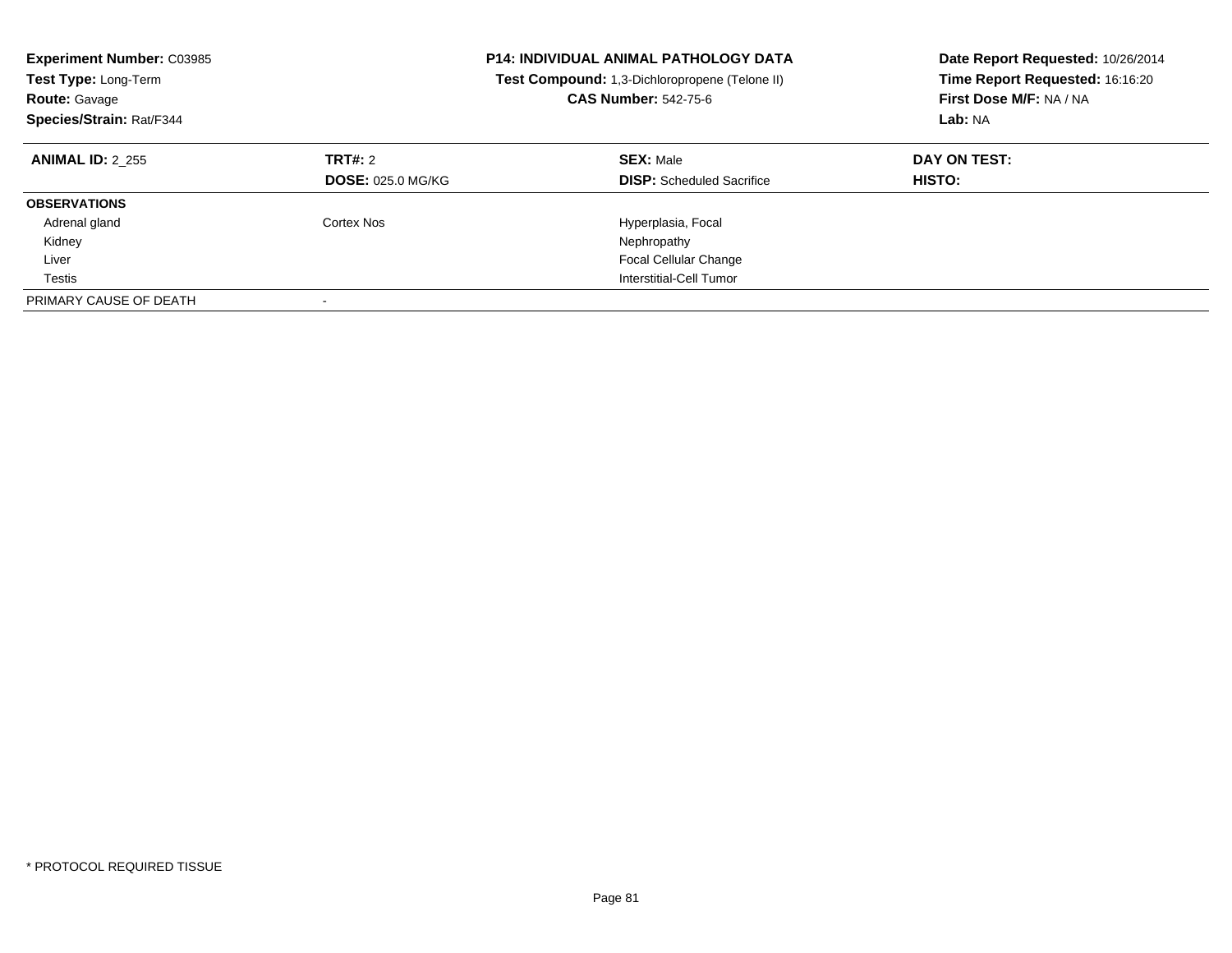**Test Type:** Long-Term

**Route:** Gavage

**Species/Strain:** Rat/F344

# **P14: INDIVIDUAL ANIMAL PATHOLOGY DATA**

 **Test Compound:** 1,3-Dichloropropene (Telone II)**CAS Number:** 542-75-6

| <b>ANIMAL ID: 2_257</b> | TRT#: 2                    | <b>SEX: Male</b>                 | DAY ON TEST: |  |
|-------------------------|----------------------------|----------------------------------|--------------|--|
|                         | <b>DOSE: 025.0 MG/KG</b>   | <b>DISP:</b> Scheduled Sacrifice | HISTO:       |  |
| <b>OBSERVATIONS</b>     |                            |                                  |              |  |
| Heart                   |                            | Fibrosis                         |              |  |
|                         |                            | Inflammation, Chronic            |              |  |
| Kidney                  |                            | Nephropathy                      |              |  |
| Liver                   |                            | Focal Cellular Change            |              |  |
| Mammary gland           |                            | Fibroadenoma                     |              |  |
| Pancreas                | Acinus                     | Atrophy, Nos                     |              |  |
|                         | <b>Islets</b>              | Islet-Cell Adenoma               |              |  |
| Testis                  |                            | Interstitial-Cell Tumor          |              |  |
| Unspecified             | <b>Multiple Organs Nos</b> | Leukemia, Monocytic              |              |  |
| PRIMARY CAUSE OF DEATH  |                            |                                  |              |  |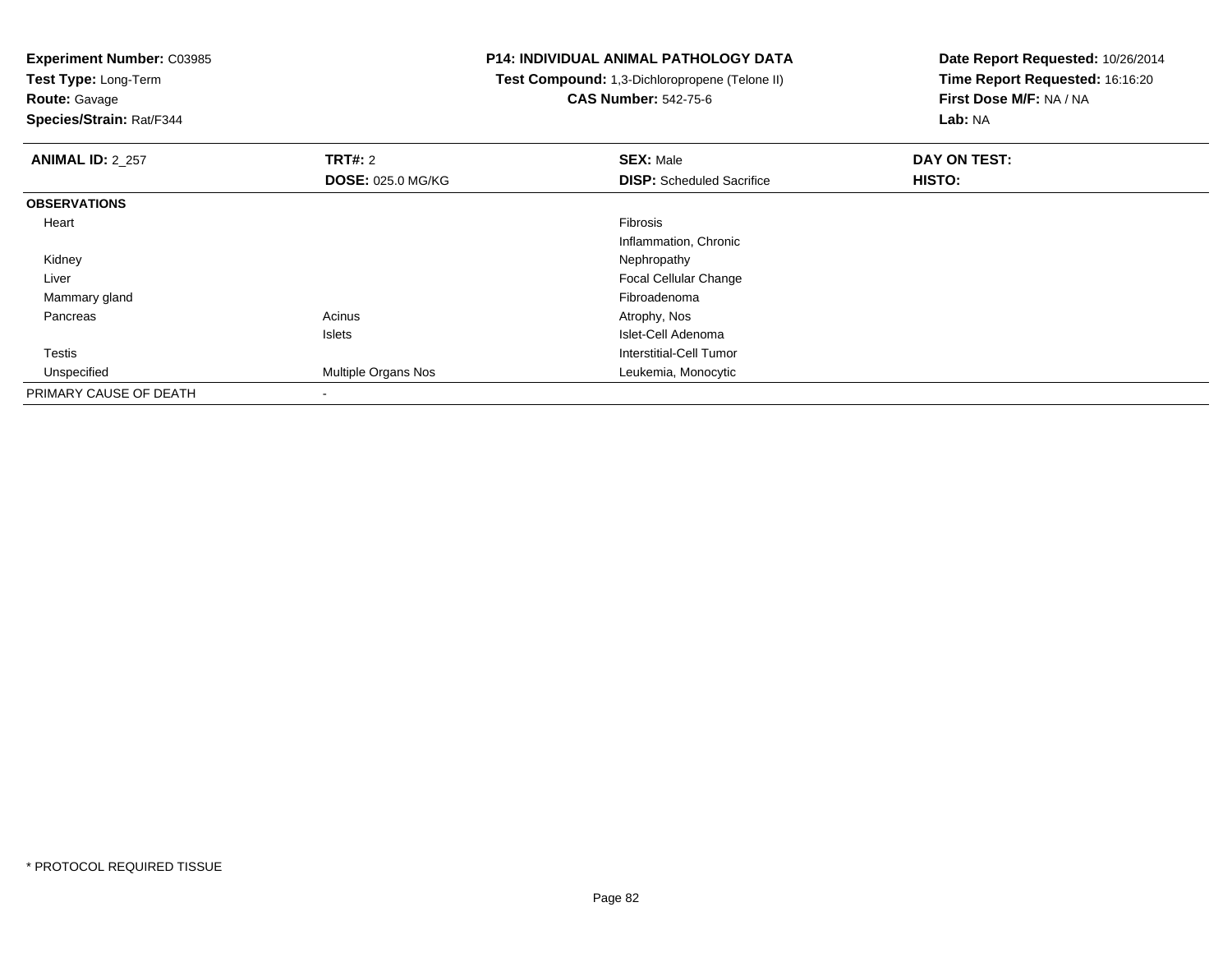| <b>Experiment Number: C03985</b><br>Test Type: Long-Term<br><b>Route: Gavage</b><br>Species/Strain: Rat/F344 |                          | <b>P14: INDIVIDUAL ANIMAL PATHOLOGY DATA</b><br>Test Compound: 1,3-Dichloropropene (Telone II)<br><b>CAS Number: 542-75-6</b> | Date Report Requested: 10/26/2014<br>Time Report Requested: 16:16:20<br>First Dose M/F: NA / NA<br>Lab: NA |
|--------------------------------------------------------------------------------------------------------------|--------------------------|-------------------------------------------------------------------------------------------------------------------------------|------------------------------------------------------------------------------------------------------------|
| <b>ANIMAL ID: 2 259</b>                                                                                      | TRT#: 2                  | <b>SEX: Male</b>                                                                                                              | DAY ON TEST:                                                                                               |
|                                                                                                              | <b>DOSE: 025.0 MG/KG</b> | <b>DISP:</b> Natural Death                                                                                                    | <b>HISTO:</b>                                                                                              |
| <b>OBSERVATIONS</b>                                                                                          |                          |                                                                                                                               |                                                                                                            |
| Blood vessel                                                                                                 | Vein Nos                 | Thrombosis, Nos                                                                                                               |                                                                                                            |
| Testis                                                                                                       |                          | Interstitial-Cell Tumor                                                                                                       |                                                                                                            |
| Unspecified                                                                                                  | Multiple Organs Nos      | Osteosarcoma, Metastatic                                                                                                      |                                                                                                            |
| PRIMARY CAUSE OF DEATH                                                                                       |                          |                                                                                                                               |                                                                                                            |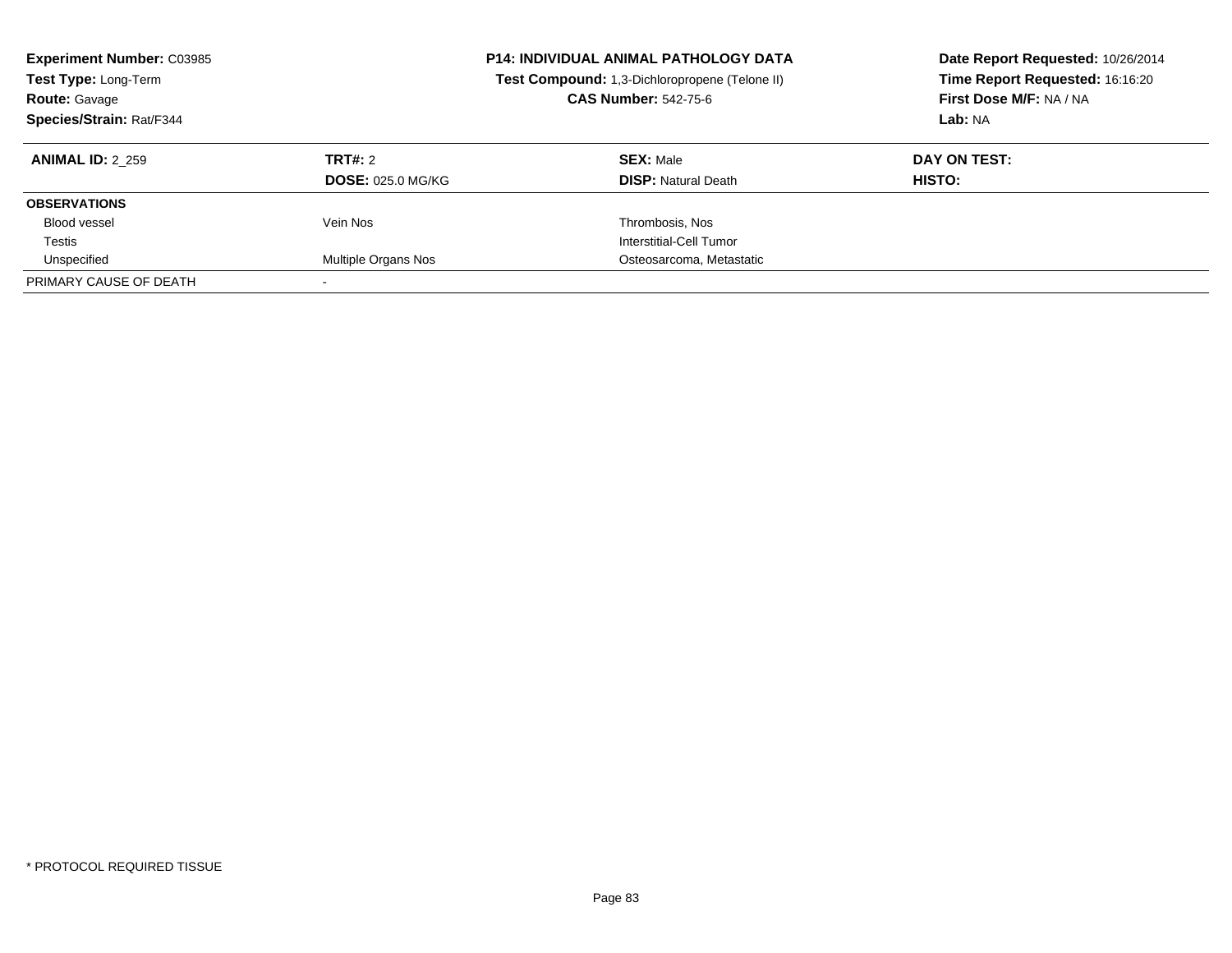| <b>Experiment Number: C03985</b><br>Test Type: Long-Term<br><b>Route: Gavage</b><br>Species/Strain: Rat/F344 |                          | <b>P14: INDIVIDUAL ANIMAL PATHOLOGY DATA</b><br>Test Compound: 1,3-Dichloropropene (Telone II)<br><b>CAS Number: 542-75-6</b> | Date Report Requested: 10/26/2014<br>Time Report Requested: 16:16:20<br>First Dose M/F: NA / NA<br>Lab: NA |
|--------------------------------------------------------------------------------------------------------------|--------------------------|-------------------------------------------------------------------------------------------------------------------------------|------------------------------------------------------------------------------------------------------------|
| <b>ANIMAL ID: 2_263</b>                                                                                      | <b>TRT#: 2</b>           | <b>SEX: Male</b>                                                                                                              | DAY ON TEST:                                                                                               |
|                                                                                                              | <b>DOSE: 025.0 MG/KG</b> | <b>DISP:</b> Scheduled Sacrifice                                                                                              | HISTO:                                                                                                     |
| <b>OBSERVATIONS</b>                                                                                          |                          |                                                                                                                               |                                                                                                            |
| Heart                                                                                                        |                          | <b>Fibrosis</b>                                                                                                               |                                                                                                            |
|                                                                                                              |                          | Inflammation, Chronic                                                                                                         |                                                                                                            |
| Kidney                                                                                                       |                          | Nephropathy                                                                                                                   |                                                                                                            |
| Liver                                                                                                        |                          | Focal Cellular Change                                                                                                         |                                                                                                            |
| Mammary gland                                                                                                |                          | Fibroadenoma                                                                                                                  |                                                                                                            |
| Pituitary gland                                                                                              |                          | Chromophobe Adenoma                                                                                                           |                                                                                                            |
| Testis                                                                                                       |                          | Interstitial-Cell Tumor                                                                                                       |                                                                                                            |
| PRIMARY CAUSE OF DEATH                                                                                       |                          |                                                                                                                               |                                                                                                            |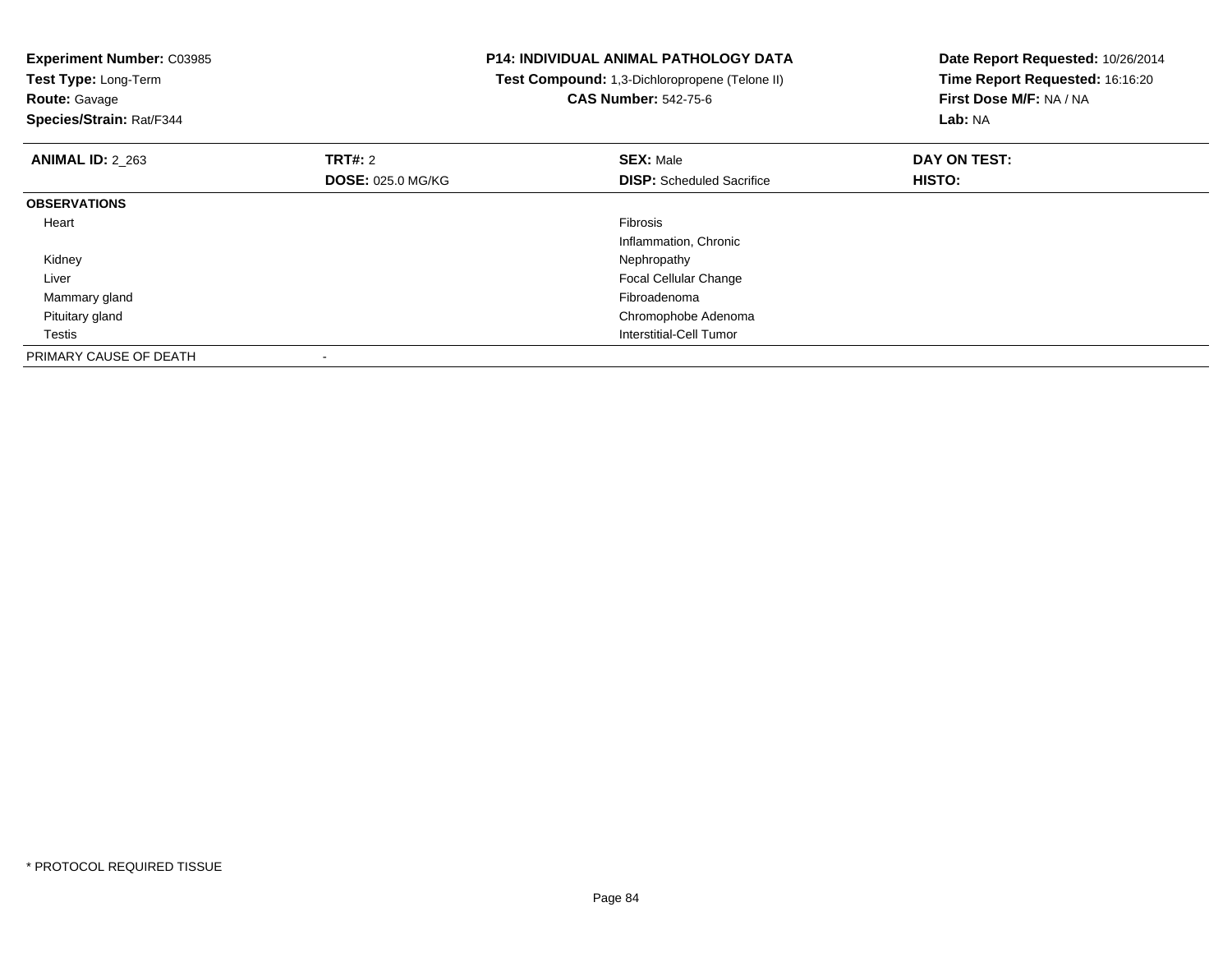**Test Type:** Long-Term

**Route:** Gavage

**Species/Strain:** Rat/F344

# **P14: INDIVIDUAL ANIMAL PATHOLOGY DATA**

 **Test Compound:** 1,3-Dichloropropene (Telone II)**CAS Number:** 542-75-6

| <b>ANIMAL ID: 2 265</b> | TRT#: 2                  | <b>SEX: Male</b>                 | DAY ON TEST: |  |
|-------------------------|--------------------------|----------------------------------|--------------|--|
|                         | <b>DOSE: 025.0 MG/KG</b> | <b>DISP:</b> Scheduled Sacrifice | HISTO:       |  |
| <b>OBSERVATIONS</b>     |                          |                                  |              |  |
| Adrenal gland           | <b>Cortex Nos</b>        | Hyperplasia, Focal               |              |  |
| Heart                   |                          | Fibrosis                         |              |  |
|                         |                          | Inflammation, Chronic            |              |  |
| Kidney                  |                          | Nephropathy                      |              |  |
| Liver                   |                          | Neoplastic Nodule                |              |  |
| Pancreas                | Acinus                   | Atrophy, Nos                     |              |  |
|                         | Islets                   | Hyperplasia, Nos                 |              |  |
|                         |                          | Periarteritis                    |              |  |
| Testis                  |                          | Interstitial-Cell Tumor          |              |  |
| Thyroid                 |                          | C-Cell Carcinoma                 |              |  |
| PRIMARY CAUSE OF DEATH  | $\overline{\phantom{a}}$ |                                  |              |  |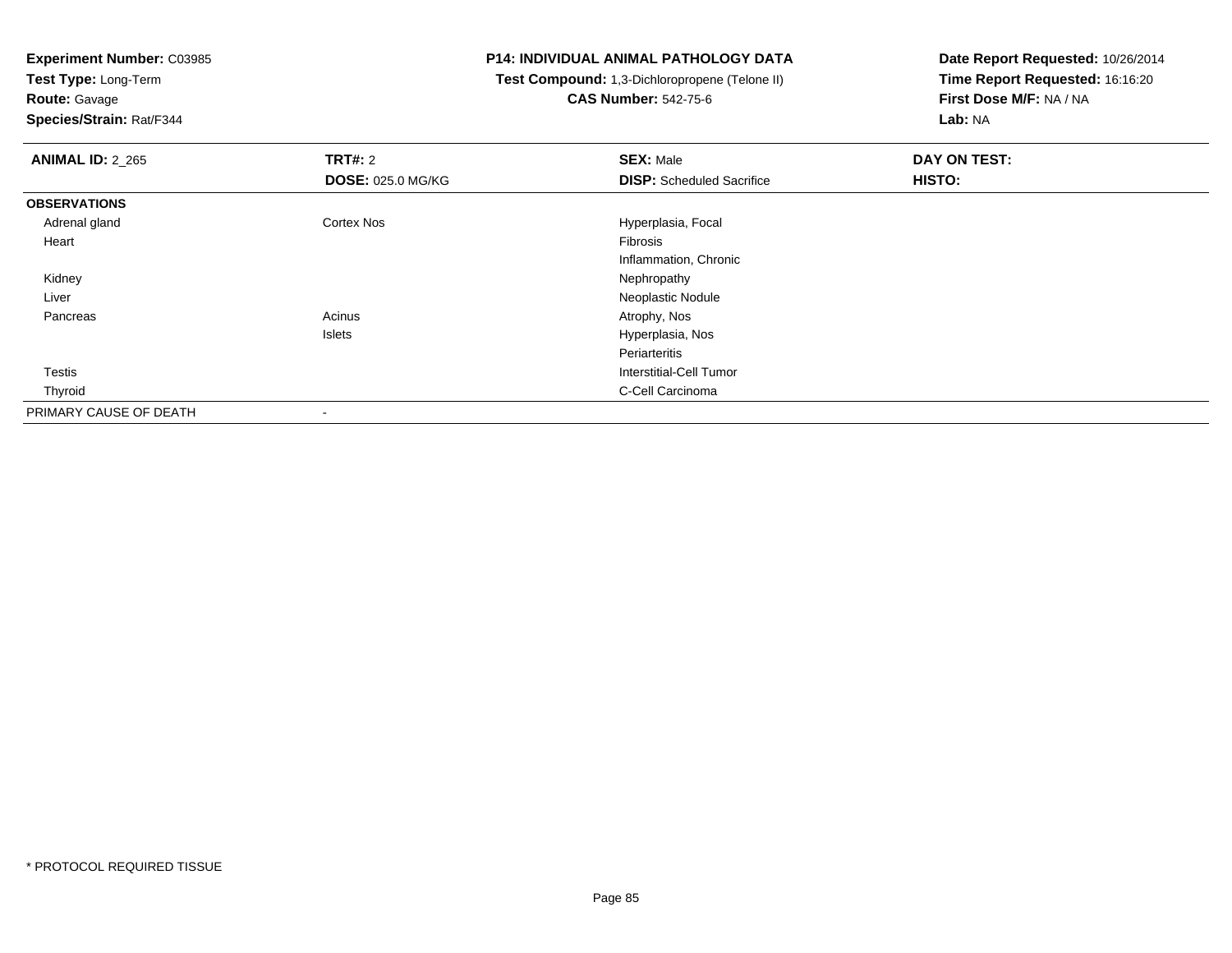| <b>Experiment Number: C03985</b><br>Test Type: Long-Term<br><b>Route: Gavage</b><br>Species/Strain: Rat/F344 |                          | <b>P14: INDIVIDUAL ANIMAL PATHOLOGY DATA</b><br>Test Compound: 1,3-Dichloropropene (Telone II)<br><b>CAS Number: 542-75-6</b> | Date Report Requested: 10/26/2014<br>Time Report Requested: 16:16:20<br>First Dose M/F: NA / NA<br>Lab: NA |
|--------------------------------------------------------------------------------------------------------------|--------------------------|-------------------------------------------------------------------------------------------------------------------------------|------------------------------------------------------------------------------------------------------------|
| <b>ANIMAL ID: 2 267</b>                                                                                      | <b>TRT#: 2</b>           | <b>SEX: Male</b>                                                                                                              | DAY ON TEST:                                                                                               |
|                                                                                                              | <b>DOSE: 025.0 MG/KG</b> | <b>DISP:</b> Scheduled Sacrifice                                                                                              | <b>HISTO:</b>                                                                                              |
| <b>OBSERVATIONS</b>                                                                                          |                          |                                                                                                                               |                                                                                                            |
| Heart                                                                                                        |                          | Fibrosis                                                                                                                      |                                                                                                            |
|                                                                                                              |                          | Inflammation, Chronic                                                                                                         |                                                                                                            |
| Intestine Small                                                                                              | Mesentery Nos            | Necrosis, Fat                                                                                                                 |                                                                                                            |
| Kidney                                                                                                       |                          | Nephropathy                                                                                                                   |                                                                                                            |
| Liver                                                                                                        |                          | <b>Focal Cellular Change</b>                                                                                                  |                                                                                                            |
| Pituitary gland                                                                                              |                          | Chromophobe Adenoma                                                                                                           |                                                                                                            |
| Testis                                                                                                       |                          | Interstitial-Cell Tumor                                                                                                       |                                                                                                            |
| PRIMARY CAUSE OF DEATH                                                                                       |                          |                                                                                                                               |                                                                                                            |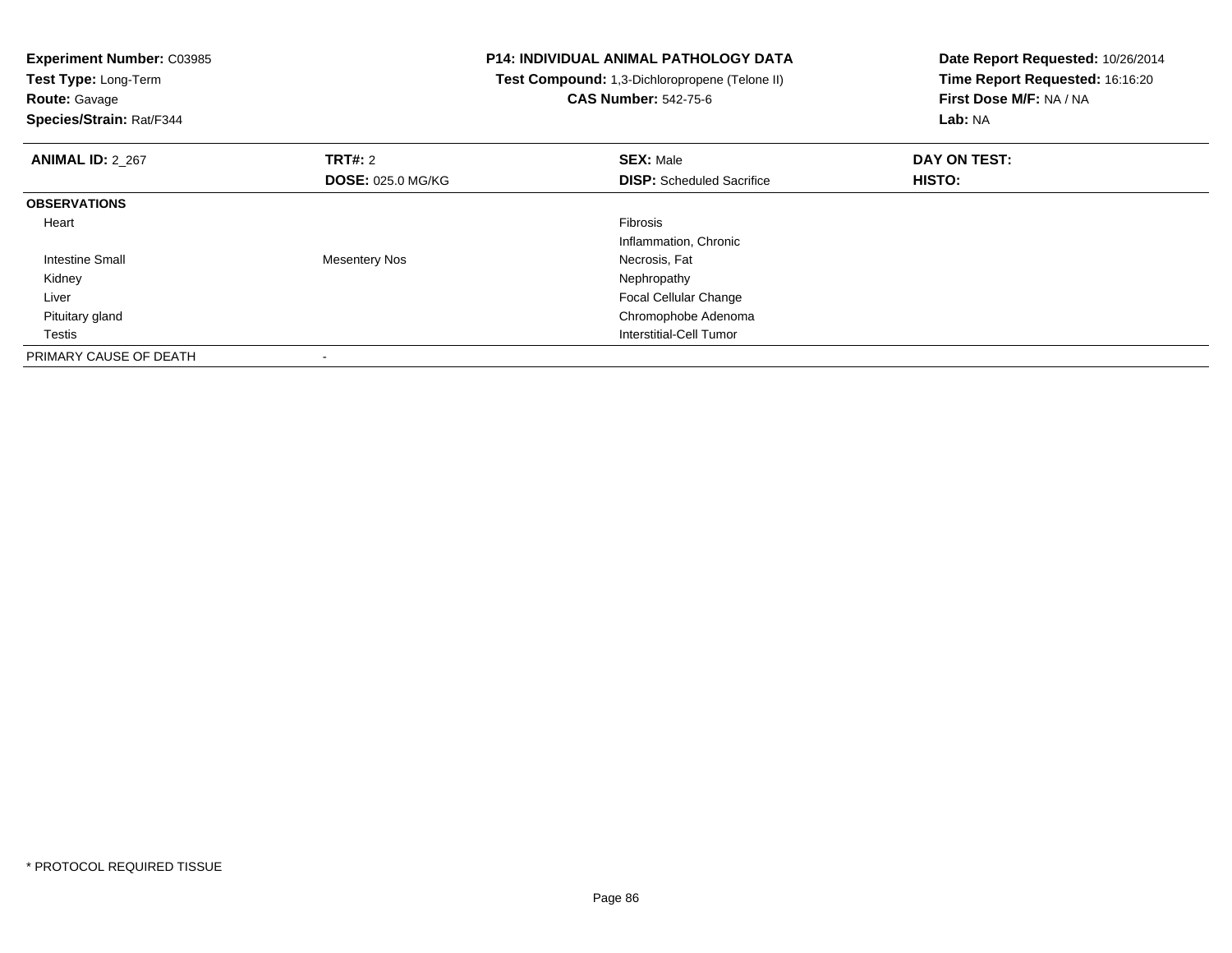**Test Type:** Long-Term**Route:** Gavage

**Species/Strain:** Rat/F344

# **P14: INDIVIDUAL ANIMAL PATHOLOGY DATA**

 **Test Compound:** 1,3-Dichloropropene (Telone II)**CAS Number:** 542-75-6

| <b>ANIMAL ID: 2 269</b> | TRT#: 2                  | <b>SEX: Male</b>                 | DAY ON TEST: |  |
|-------------------------|--------------------------|----------------------------------|--------------|--|
|                         | <b>DOSE: 025.0 MG/KG</b> | <b>DISP:</b> Scheduled Sacrifice | HISTO:       |  |
| <b>OBSERVATIONS</b>     |                          |                                  |              |  |
| Heart                   |                          | Fibrosis                         |              |  |
|                         |                          | Inflammation, Chronic            |              |  |
| Kidney                  |                          | Nephropathy                      |              |  |
| Liver                   |                          | Focal Cellular Change            |              |  |
| Lung                    |                          | C-Cell Carcinoma, Metastatic     |              |  |
| Pituitary gland         |                          | Chromophobe Adenoma              |              |  |
| Testis                  |                          | Interstitial-Cell Tumor          |              |  |
| Thyroid                 |                          | C-Cell Carcinoma                 |              |  |
| Unspecified             | Multiple Organs Nos      | Leukemia, Monocytic              |              |  |
| PRIMARY CAUSE OF DEATH  | $\,$                     |                                  |              |  |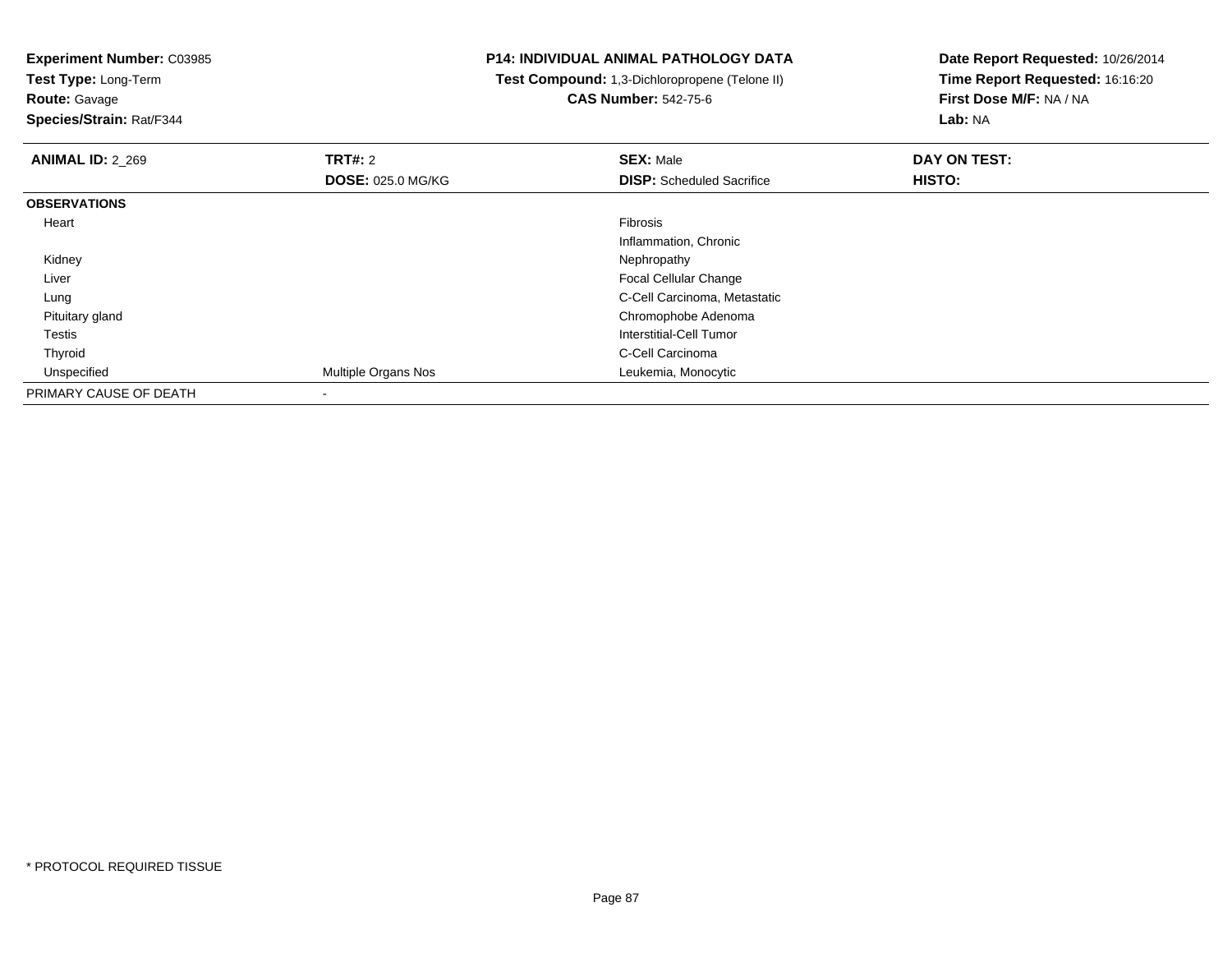| <b>Experiment Number: C03985</b><br>Test Type: Long-Term<br><b>Route: Gavage</b><br>Species/Strain: Rat/F344 |                          | <b>P14: INDIVIDUAL ANIMAL PATHOLOGY DATA</b><br>Test Compound: 1,3-Dichloropropene (Telone II)<br><b>CAS Number: 542-75-6</b> | Date Report Requested: 10/26/2014<br>Time Report Requested: 16:16:20<br>First Dose M/F: NA / NA<br>Lab: NA |
|--------------------------------------------------------------------------------------------------------------|--------------------------|-------------------------------------------------------------------------------------------------------------------------------|------------------------------------------------------------------------------------------------------------|
| <b>ANIMAL ID: 2 271</b>                                                                                      | <b>TRT#: 2</b>           | <b>SEX: Male</b>                                                                                                              | DAY ON TEST:                                                                                               |
|                                                                                                              | <b>DOSE: 025.0 MG/KG</b> | <b>DISP:</b> Natural Death                                                                                                    | HISTO:                                                                                                     |
| <b>OBSERVATIONS</b>                                                                                          |                          |                                                                                                                               |                                                                                                            |
| Heart                                                                                                        |                          | Fibrosis                                                                                                                      |                                                                                                            |
|                                                                                                              |                          | Inflammation, Chronic                                                                                                         |                                                                                                            |
| Liver                                                                                                        |                          | <b>Focal Cellular Change</b>                                                                                                  |                                                                                                            |
| Pancreas                                                                                                     | Acinus                   | Atrophy, Nos                                                                                                                  |                                                                                                            |
| Pituitary gland                                                                                              |                          | Acidophil Adenoma                                                                                                             |                                                                                                            |
| Testis                                                                                                       |                          | <b>Interstitial-Cell Tumor</b>                                                                                                |                                                                                                            |
| PRIMARY CAUSE OF DEATH                                                                                       |                          |                                                                                                                               |                                                                                                            |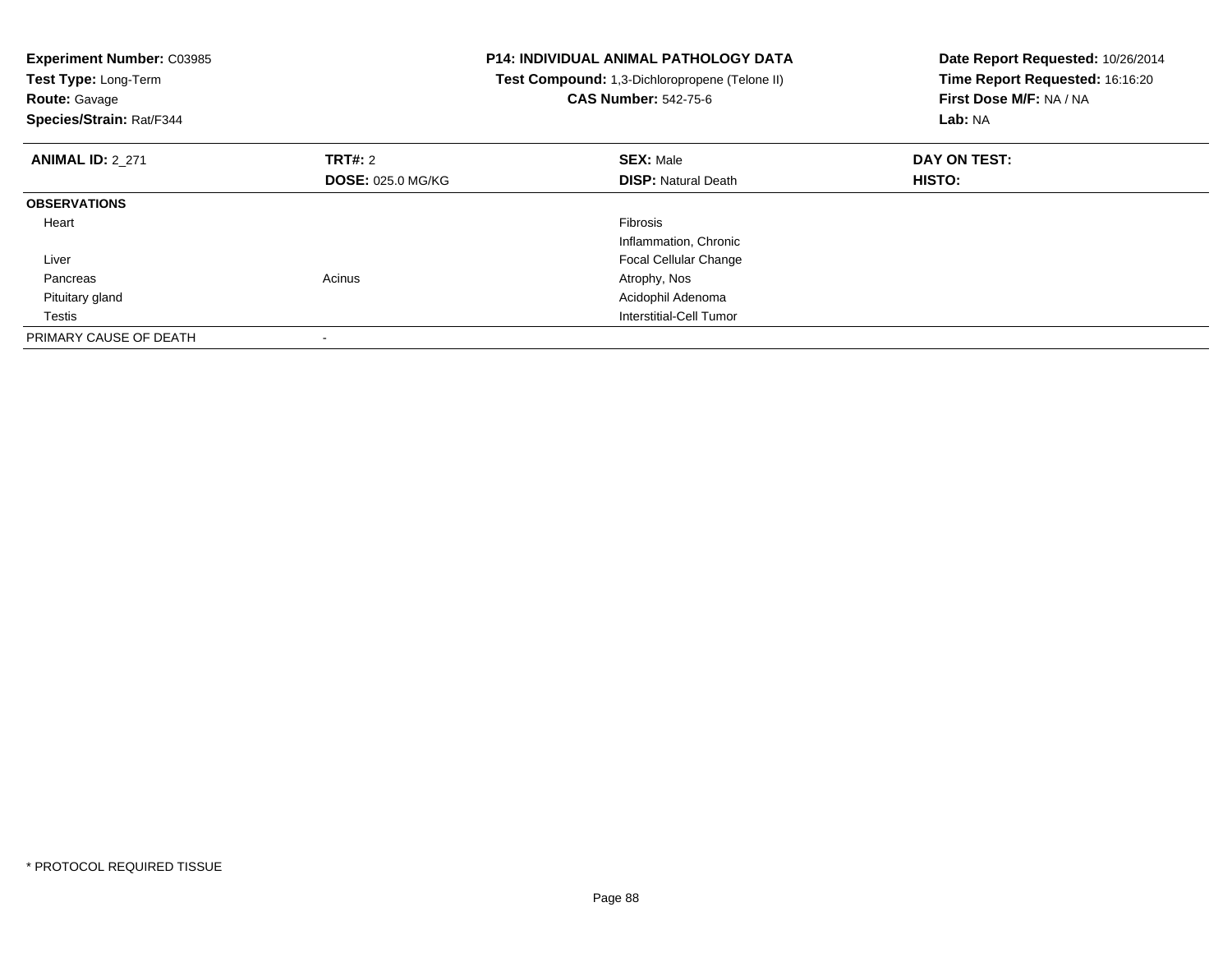**Test Type:** Long-Term

**Route:** Gavage

**Species/Strain:** Rat/F344

### **P14: INDIVIDUAL ANIMAL PATHOLOGY DATA**

 **Test Compound:** 1,3-Dichloropropene (Telone II)**CAS Number:** 542-75-6

| <b>ANIMAL ID: 2_273</b> | TRT#: 2                  | <b>SEX: Male</b>                 | DAY ON TEST: |
|-------------------------|--------------------------|----------------------------------|--------------|
|                         | <b>DOSE: 025.0 MG/KG</b> | <b>DISP:</b> Scheduled Sacrifice | HISTO:       |
| <b>OBSERVATIONS</b>     |                          |                                  |              |
| Adrenal gland           |                          | Pheochromocytoma                 |              |
| Heart                   |                          | Fibrosis                         |              |
|                         |                          | Inflammation, Chronic            |              |
| Kidney                  |                          | Nephropathy                      |              |
| Liver                   |                          | <b>Focal Cellular Change</b>     |              |
| Mammary gland           |                          | Dilatation, Ducts                |              |
| Pancreas                | Acinus                   | Atrophy, Nos                     |              |
| Pituitary gland         |                          | Hyperplasia, Focal               |              |
| Prostate                |                          | Hyperplasia, Focal               |              |
| Testis                  |                          | Interstitial-Cell Tumor          |              |
| PRIMARY CAUSE OF DEATH  | ۰                        |                                  |              |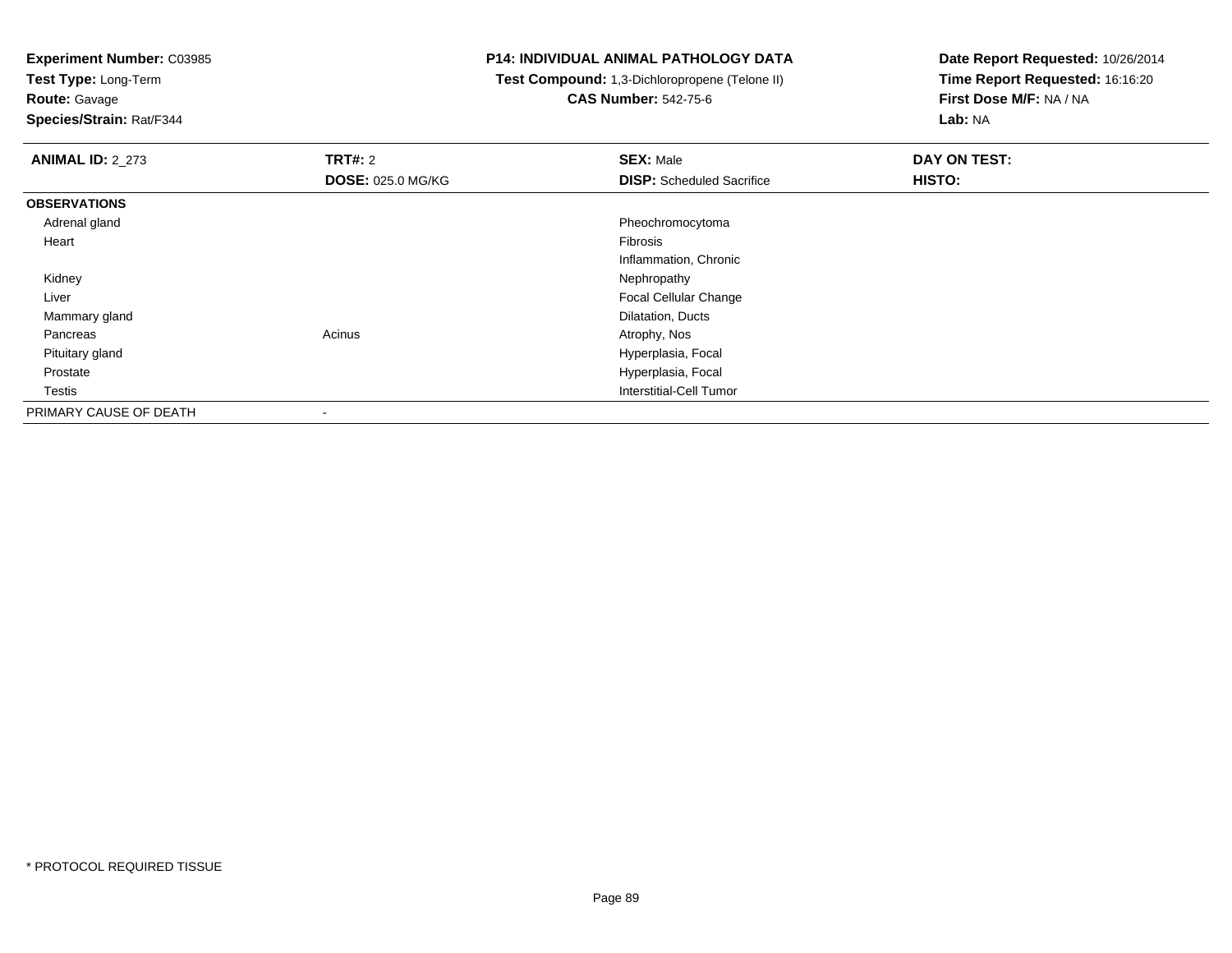**Test Type:** Long-Term

**Route:** Gavage

**Species/Strain:** Rat/F344

#### **P14: INDIVIDUAL ANIMAL PATHOLOGY DATA**

 **Test Compound:** 1,3-Dichloropropene (Telone II)**CAS Number:** 542-75-6

| <b>ANIMAL ID: 2_275</b> | TRT#: 2                  | <b>SEX: Male</b>                 | DAY ON TEST: |
|-------------------------|--------------------------|----------------------------------|--------------|
|                         | <b>DOSE: 025.0 MG/KG</b> | <b>DISP:</b> Scheduled Sacrifice | HISTO:       |
| <b>OBSERVATIONS</b>     |                          |                                  |              |
| Adrenal gland           | Cortex Nos               | Hyperplasia, Focal               |              |
| Heart                   |                          | Fibrosis                         |              |
|                         |                          | Inflammation, Chronic            |              |
| Kidney                  |                          | Nephropathy                      |              |
| Liver                   |                          | Focal Cellular Change            |              |
| Mammary gland           |                          | Dilatation, Ducts                |              |
| Pancreas                | Acinus                   | Atrophy, Nos                     |              |
|                         | <b>Islets</b>            | Islet-Cell Carcinoma             |              |
| Pituitary gland         |                          | Chromophobe Adenoma              |              |
| Testis                  |                          | Interstitial-Cell Tumor          |              |
| Thyroid                 |                          | Follicular-Cell Adenoma          |              |
| PRIMARY CAUSE OF DEATH  | $\blacksquare$           |                                  |              |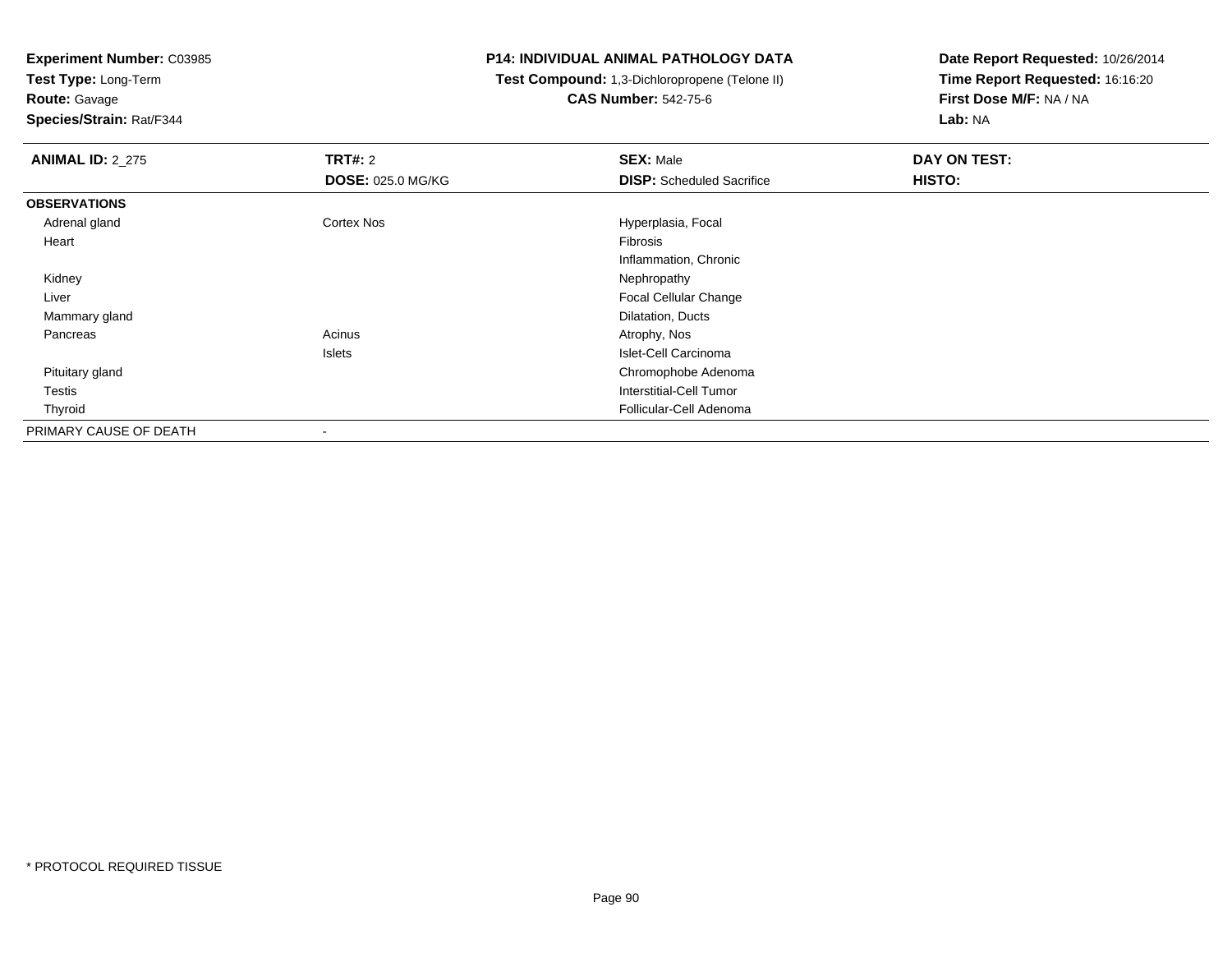| <b>Experiment Number: C03985</b><br>Test Type: Long-Term<br><b>Route: Gavage</b><br>Species/Strain: Rat/F344 |                          | <b>P14: INDIVIDUAL ANIMAL PATHOLOGY DATA</b><br>Test Compound: 1,3-Dichloropropene (Telone II)<br><b>CAS Number: 542-75-6</b> | Date Report Requested: 10/26/2014<br>Time Report Requested: 16:16:20<br>First Dose M/F: NA / NA<br>Lab: NA |
|--------------------------------------------------------------------------------------------------------------|--------------------------|-------------------------------------------------------------------------------------------------------------------------------|------------------------------------------------------------------------------------------------------------|
| <b>ANIMAL ID: 2_277</b>                                                                                      | <b>TRT#: 2</b>           | <b>SEX: Male</b>                                                                                                              | DAY ON TEST:                                                                                               |
|                                                                                                              | <b>DOSE: 025.0 MG/KG</b> | <b>DISP:</b> Scheduled Sacrifice                                                                                              | <b>HISTO:</b>                                                                                              |
| <b>OBSERVATIONS</b>                                                                                          |                          |                                                                                                                               |                                                                                                            |
| Heart                                                                                                        |                          | <b>Fibrosis</b>                                                                                                               |                                                                                                            |
|                                                                                                              |                          | Inflammation, Chronic                                                                                                         |                                                                                                            |
| Kidney                                                                                                       |                          | Nephropathy                                                                                                                   |                                                                                                            |
| Liver                                                                                                        |                          | <b>Focal Cellular Change</b>                                                                                                  |                                                                                                            |
| Testis                                                                                                       |                          | Interstitial-Cell Tumor                                                                                                       |                                                                                                            |
| PRIMARY CAUSE OF DEATH                                                                                       |                          |                                                                                                                               |                                                                                                            |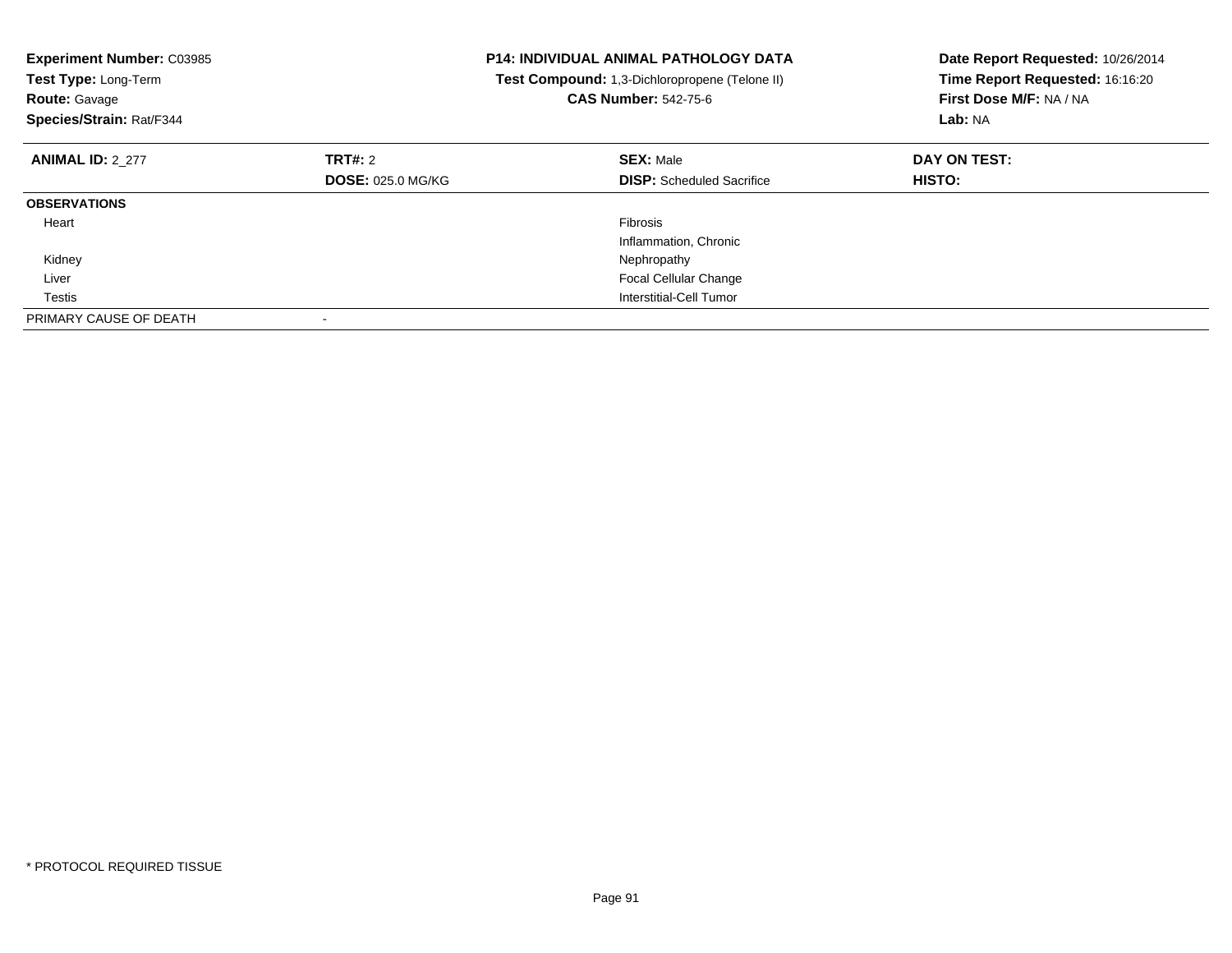**Test Type:** Long-Term

# **Route:** Gavage

**Species/Strain:** Rat/F344

# **P14: INDIVIDUAL ANIMAL PATHOLOGY DATA**

 **Test Compound:** 1,3-Dichloropropene (Telone II)**CAS Number:** 542-75-6

| <b>ANIMAL ID: 2_279</b> | TRT#: 2                  | <b>SEX: Male</b>                 | DAY ON TEST: |  |
|-------------------------|--------------------------|----------------------------------|--------------|--|
|                         | <b>DOSE: 025.0 MG/KG</b> | <b>DISP:</b> Scheduled Sacrifice | HISTO:       |  |
| <b>OBSERVATIONS</b>     |                          |                                  |              |  |
| Adrenal gland           |                          | Pheochromocytoma                 |              |  |
| Heart                   |                          | Fibrosis                         |              |  |
|                         |                          | Inflammation, Chronic            |              |  |
| Kidney                  |                          | Nephropathy                      |              |  |
| Liver                   |                          | Focal Cellular Change            |              |  |
| Pancreas                | Islets                   | Hyperplasia, Focal               |              |  |
| Pituitary gland         |                          | Chromophobe Adenoma              |              |  |
| Testis                  |                          | Interstitial-Cell Tumor          |              |  |
| Unspecified             | Multiple Organs Nos      | Leukemia, Monocytic              |              |  |
| PRIMARY CAUSE OF DEATH  | $\,$                     |                                  |              |  |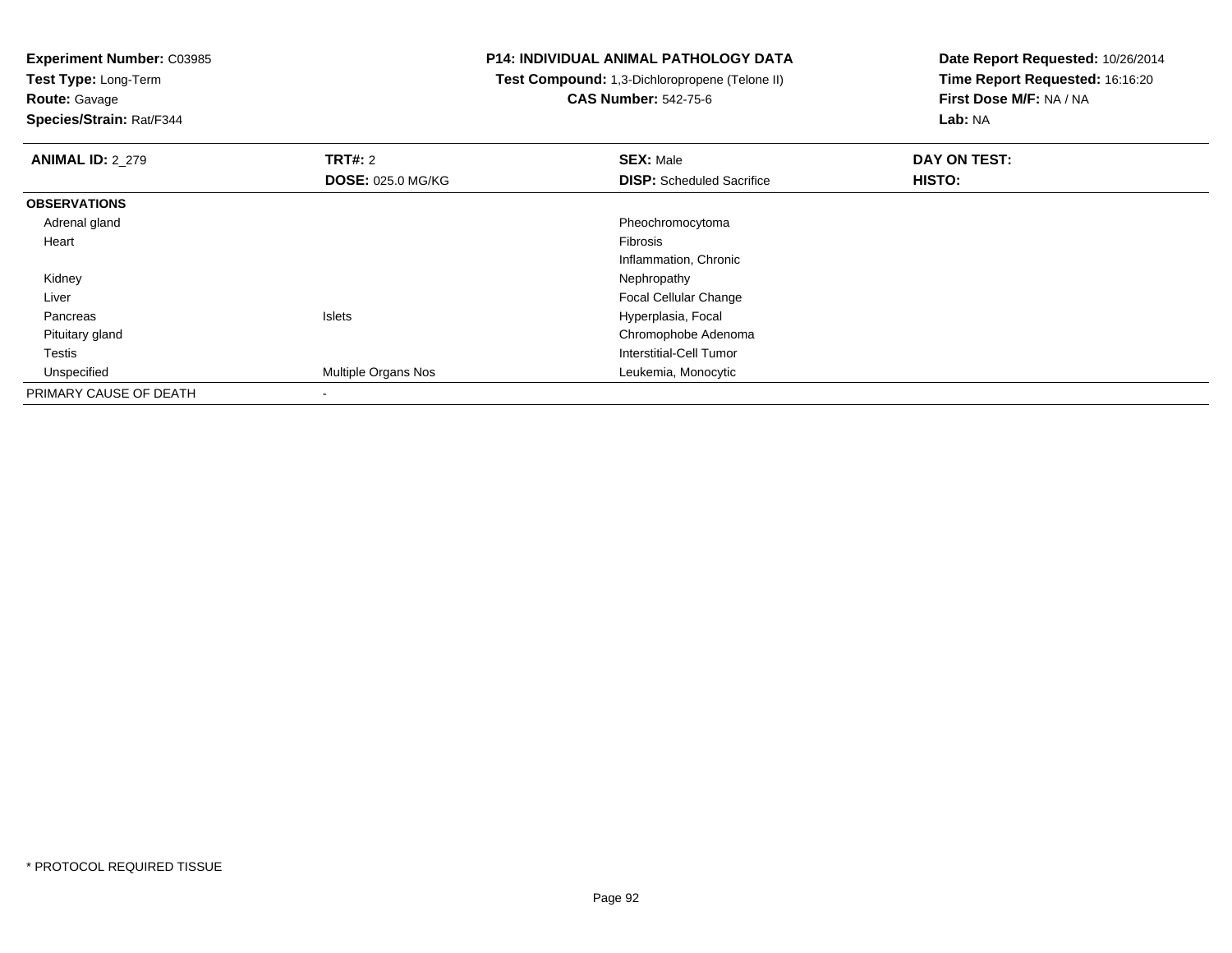**Test Type:** Long-Term

**Route:** Gavage

**Species/Strain:** Rat/F344

# **P14: INDIVIDUAL ANIMAL PATHOLOGY DATA**

 **Test Compound:** 1,3-Dichloropropene (Telone II)**CAS Number:** 542-75-6

| <b>ANIMAL ID: 2 281</b> | <b>TRT#: 2</b>           | <b>SEX: Male</b>                 | DAY ON TEST: |  |
|-------------------------|--------------------------|----------------------------------|--------------|--|
|                         | <b>DOSE: 025.0 MG/KG</b> | <b>DISP:</b> Scheduled Sacrifice | HISTO:       |  |
| <b>OBSERVATIONS</b>     |                          |                                  |              |  |
| Adrenal gland           |                          | Pheochromocytoma                 |              |  |
| Heart                   |                          | Fibrosis                         |              |  |
|                         |                          | Inflammation, Chronic            |              |  |
| Liver                   |                          | Necrosis, Focal                  |              |  |
|                         |                          | Neoplastic Nodule                |              |  |
| Pancreas                | <b>Islets</b>            | Islet-Cell Adenoma               |              |  |
| Testis                  |                          | Interstitial-Cell Tumor          |              |  |
| Unspecified             | Multiple Organs Nos      | Leukemia, Monocytic              |              |  |
| PRIMARY CAUSE OF DEATH  |                          |                                  |              |  |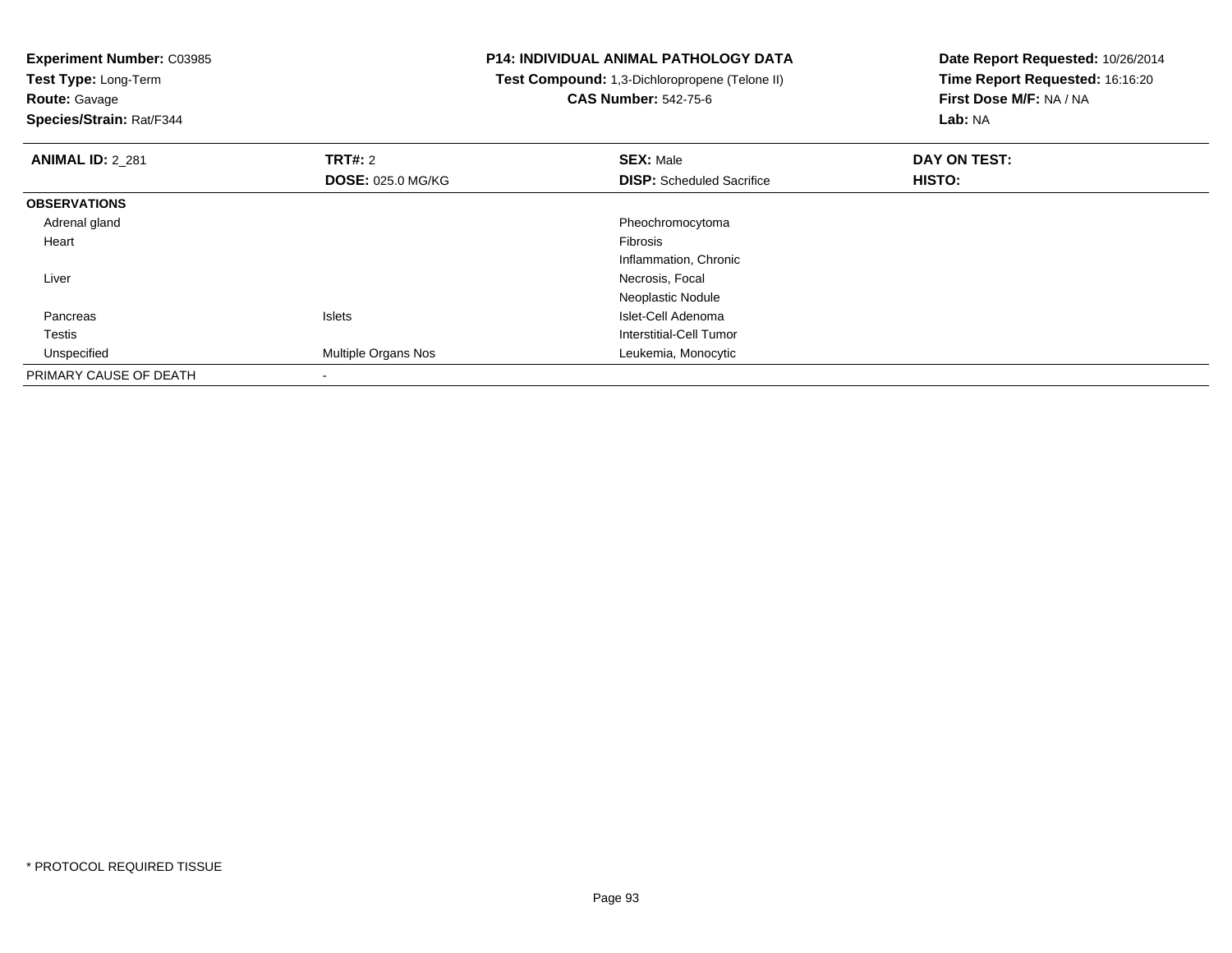| <b>Experiment Number: C03985</b><br>Test Type: Long-Term<br><b>Route: Gavage</b> |                          | <b>P14: INDIVIDUAL ANIMAL PATHOLOGY DATA</b><br>Test Compound: 1,3-Dichloropropene (Telone II)<br><b>CAS Number: 542-75-6</b> | Date Report Requested: 10/26/2014<br>Time Report Requested: 16:16:20<br>First Dose M/F: NA / NA |
|----------------------------------------------------------------------------------|--------------------------|-------------------------------------------------------------------------------------------------------------------------------|-------------------------------------------------------------------------------------------------|
| Species/Strain: Rat/F344                                                         |                          |                                                                                                                               | Lab: NA                                                                                         |
| <b>ANIMAL ID: 2 283</b>                                                          | <b>TRT#:</b> 2           | <b>SEX: Male</b>                                                                                                              | DAY ON TEST:                                                                                    |
|                                                                                  | <b>DOSE: 025.0 MG/KG</b> | <b>DISP:</b> Scheduled Sacrifice                                                                                              | HISTO:                                                                                          |
| <b>OBSERVATIONS</b>                                                              |                          |                                                                                                                               |                                                                                                 |
| Heart                                                                            |                          | Inflammation, Chronic                                                                                                         |                                                                                                 |
| Kidney                                                                           |                          | Nephropathy                                                                                                                   |                                                                                                 |
| Liver                                                                            |                          | <b>Focal Cellular Change</b>                                                                                                  |                                                                                                 |
| Pancreas                                                                         | Acinus                   | Atrophy, Nos                                                                                                                  |                                                                                                 |
|                                                                                  | Islets                   | Islet-Cell Adenoma                                                                                                            |                                                                                                 |
|                                                                                  |                          | Periarteritis                                                                                                                 |                                                                                                 |
| Testis                                                                           |                          | Interstitial-Cell Tumor                                                                                                       |                                                                                                 |
| PRIMARY CAUSE OF DEATH                                                           |                          |                                                                                                                               |                                                                                                 |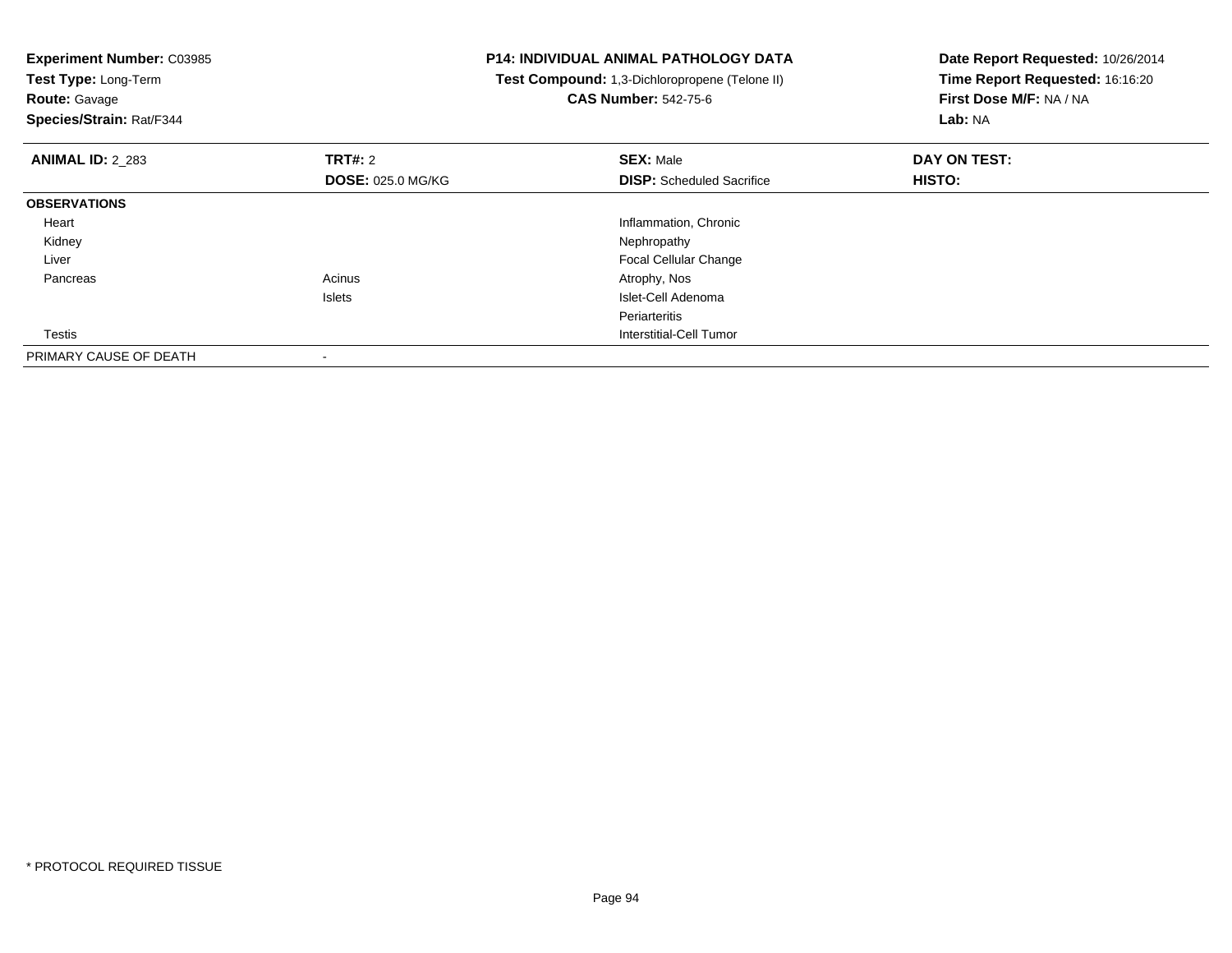**Test Type:** Long-Term

# **Route:** Gavage

**Species/Strain:** Rat/F344

# **P14: INDIVIDUAL ANIMAL PATHOLOGY DATA**

#### **Test Compound:** 1,3-Dichloropropene (Telone II)**CAS Number:** 542-75-6

| <b>ANIMAL ID: 2_285</b> | TRT#: 2                  | <b>SEX: Male</b>                 | DAY ON TEST: |
|-------------------------|--------------------------|----------------------------------|--------------|
|                         | <b>DOSE: 025.0 MG/KG</b> | <b>DISP:</b> Scheduled Sacrifice | HISTO:       |
| <b>OBSERVATIONS</b>     |                          |                                  |              |
| Adrenal gland           |                          | Pheochromocytoma                 |              |
| Heart                   |                          | Fibrosis                         |              |
|                         |                          | Inflammation, Chronic            |              |
| Kidney                  |                          | Nephropathy                      |              |
| Liver                   |                          | <b>Focal Cellular Change</b>     |              |
|                         |                          | Neoplastic Nodule                |              |
| Pancreas                | <b>Islets</b>            | Islet-Cell Carcinoma             |              |
| Skin                    |                          | Trichoepithelioma                |              |
| <b>Testis</b>           |                          | Interstitial-Cell Tumor          |              |
| Unspecified             | Multiple Organs Nos      | Mesothelioma, Malignant          |              |
| PRIMARY CAUSE OF DEATH  | $\,$                     |                                  |              |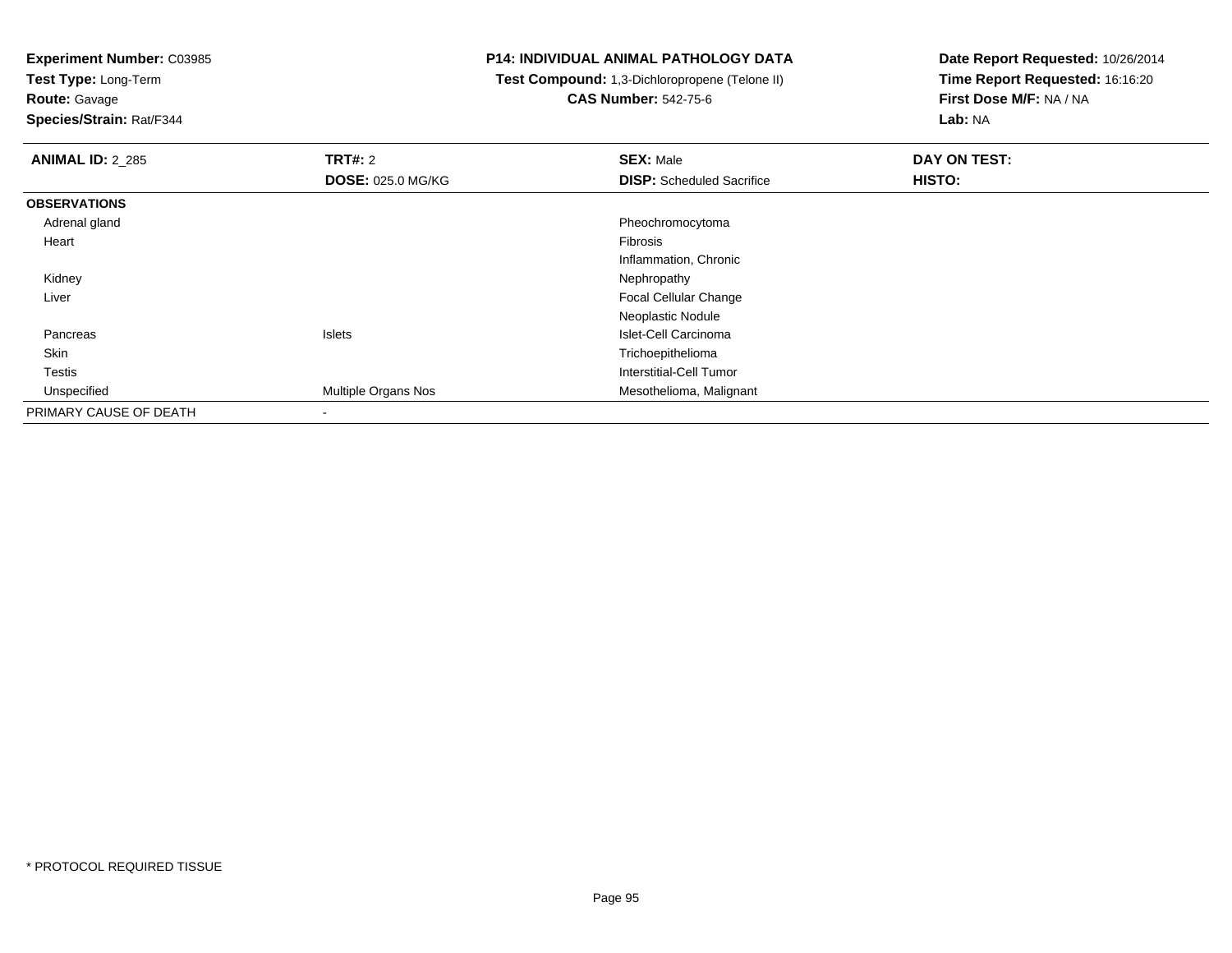**Test Type:** Long-Term**Route:** Gavage

**Species/Strain:** Rat/F344

# **P14: INDIVIDUAL ANIMAL PATHOLOGY DATA**

 **Test Compound:** 1,3-Dichloropropene (Telone II)**CAS Number:** 542-75-6

| <b>ANIMAL ID: 2_287</b> | TRT#: 2                  | <b>SEX: Male</b>                 | DAY ON TEST: |  |
|-------------------------|--------------------------|----------------------------------|--------------|--|
|                         | <b>DOSE: 025.0 MG/KG</b> | <b>DISP:</b> Scheduled Sacrifice | HISTO:       |  |
| <b>OBSERVATIONS</b>     |                          |                                  |              |  |
| Adrenal gland           | Cortex Nos               | Hyperplasia, Nos                 |              |  |
| Heart                   |                          | Fibrosis                         |              |  |
|                         |                          | Inflammation, Chronic            |              |  |
| Intestine Small         | <b>Mesentery Nos</b>     | Necrosis, Fat                    |              |  |
| Kidney                  |                          | Nephropathy                      |              |  |
| Liver                   |                          | <b>Focal Cellular Change</b>     |              |  |
| Pancreas                | <b>Islets</b>            | Hyperplasia, Nos                 |              |  |
| Testis                  |                          | Interstitial-Cell Tumor          |              |  |
| PRIMARY CAUSE OF DEATH  |                          |                                  |              |  |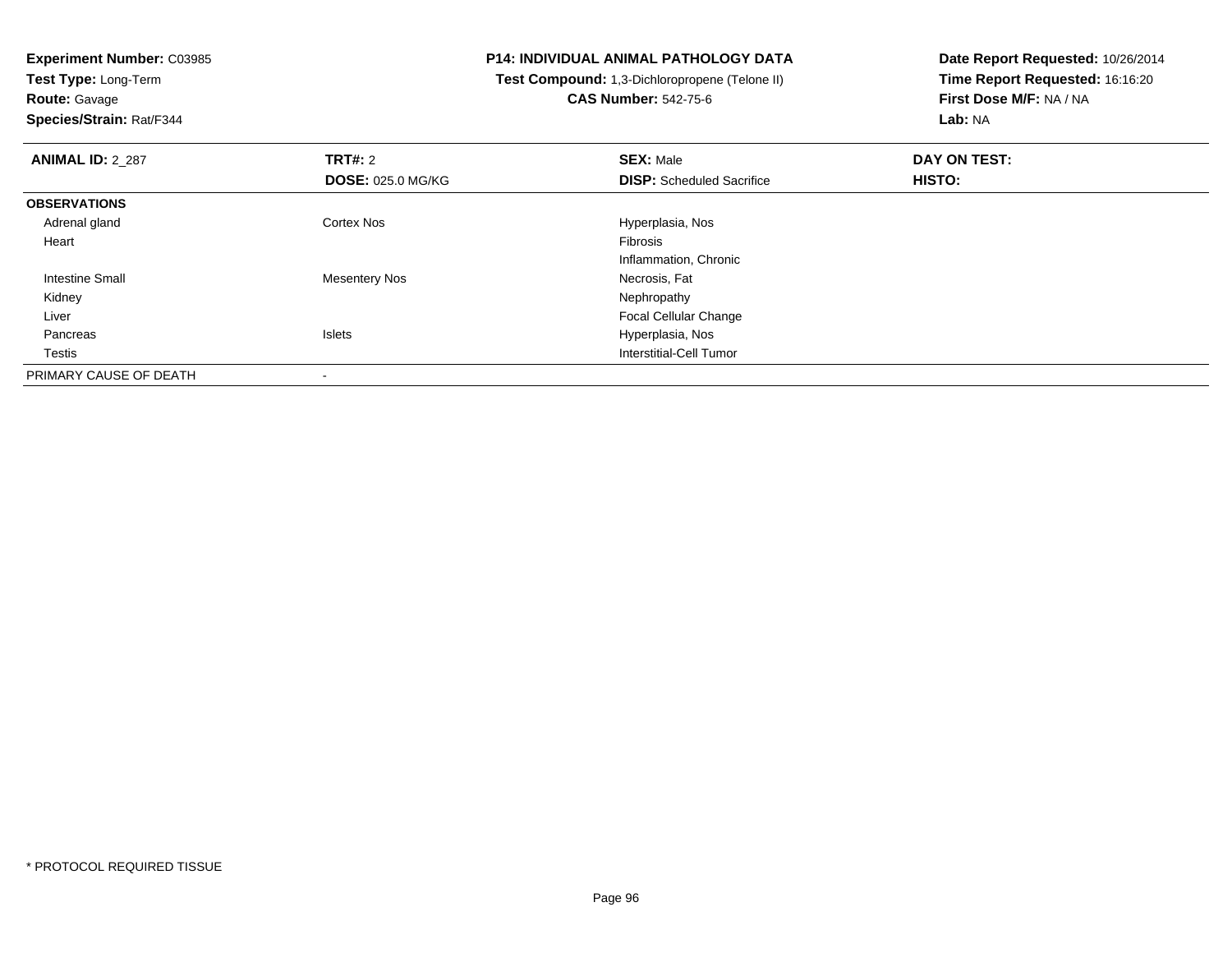**Experiment Number:** C03985**Test Type:** Long-Term**Route:** Gavage **Species/Strain:** Rat/F344**P14: INDIVIDUAL ANIMAL PATHOLOGY DATA Test Compound:** 1,3-Dichloropropene (Telone II)**CAS Number:** 542-75-6**Date Report Requested:** 10/26/2014**Time Report Requested:** 16:16:20**First Dose M/F:** NA / NA**Lab:** NA**ANIMAL ID:** 2\_289**TRT#:** 2 **SEX:** Male **DAY ON TEST: DOSE:** 025.0 MG/KG**DISP:** Scheduled Sacrifice **HISTO: OBSERVATIONS** Adrenal glandCortical Adenoma<br>Fibrosis Heartt de la constitución de la constitución de la constitución de la constitución de la constitución de la constitución Inflammation, Chronic Liver Neoplastic Nodule Mammary glandFibroadenoma<br>Acinus Acinus and the Contract of America Atrophy, Nos Pancreass and the contract of the contract of the contract of the contract of the contract  $\mathsf{A}$  at  $\mathsf{A}$  and  $\mathsf{A}$  and  $\mathsf{A}$  and  $\mathsf{A}$  and  $\mathsf{A}$  are contract of  $\mathsf{A}$  and  $\mathsf{A}$  and  $\mathsf{A}$  are contract of **Testis**  Interstitial-Cell Tumor PRIMARY CAUSE OF DEATH-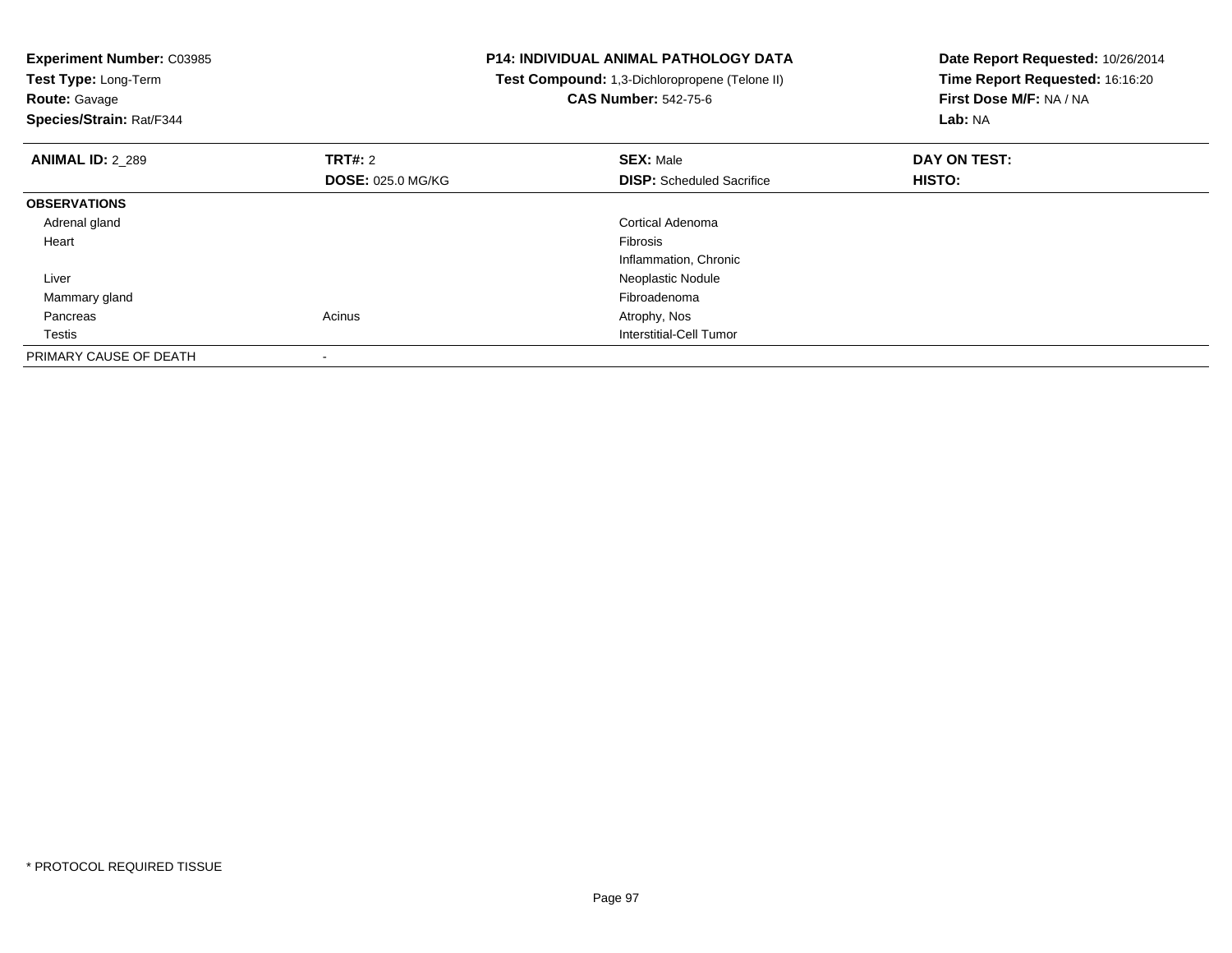**Test Type:** Long-Term

**Route:** Gavage

**Species/Strain:** Rat/F344

### **P14: INDIVIDUAL ANIMAL PATHOLOGY DATA**

 **Test Compound:** 1,3-Dichloropropene (Telone II)**CAS Number:** 542-75-6

| <b>ANIMAL ID: 2 291</b> | <b>TRT#: 2</b>           | <b>SEX: Male</b>                 | DAY ON TEST: |  |
|-------------------------|--------------------------|----------------------------------|--------------|--|
|                         | <b>DOSE: 025.0 MG/KG</b> | <b>DISP:</b> Scheduled Sacrifice | HISTO:       |  |
| <b>OBSERVATIONS</b>     |                          |                                  |              |  |
| Adrenal gland           | Medulla                  | Hyperplasia, Focal               |              |  |
| Brain                   |                          | Oligodendroglioma                |              |  |
| Heart                   |                          | Fibrosis                         |              |  |
|                         |                          | Inflammation, Chronic            |              |  |
| Liver                   |                          | Neoplastic Nodule                |              |  |
| Lung                    |                          | Hyperplasia, Adenomatous         |              |  |
| Pancreas                | <b>Islets</b>            | Islet-Cell Adenoma               |              |  |
| Pituitary gland         |                          | Chromophobe Adenoma              |              |  |
| Testis                  |                          | Interstitial-Cell Tumor          |              |  |
| PRIMARY CAUSE OF DEATH  |                          |                                  |              |  |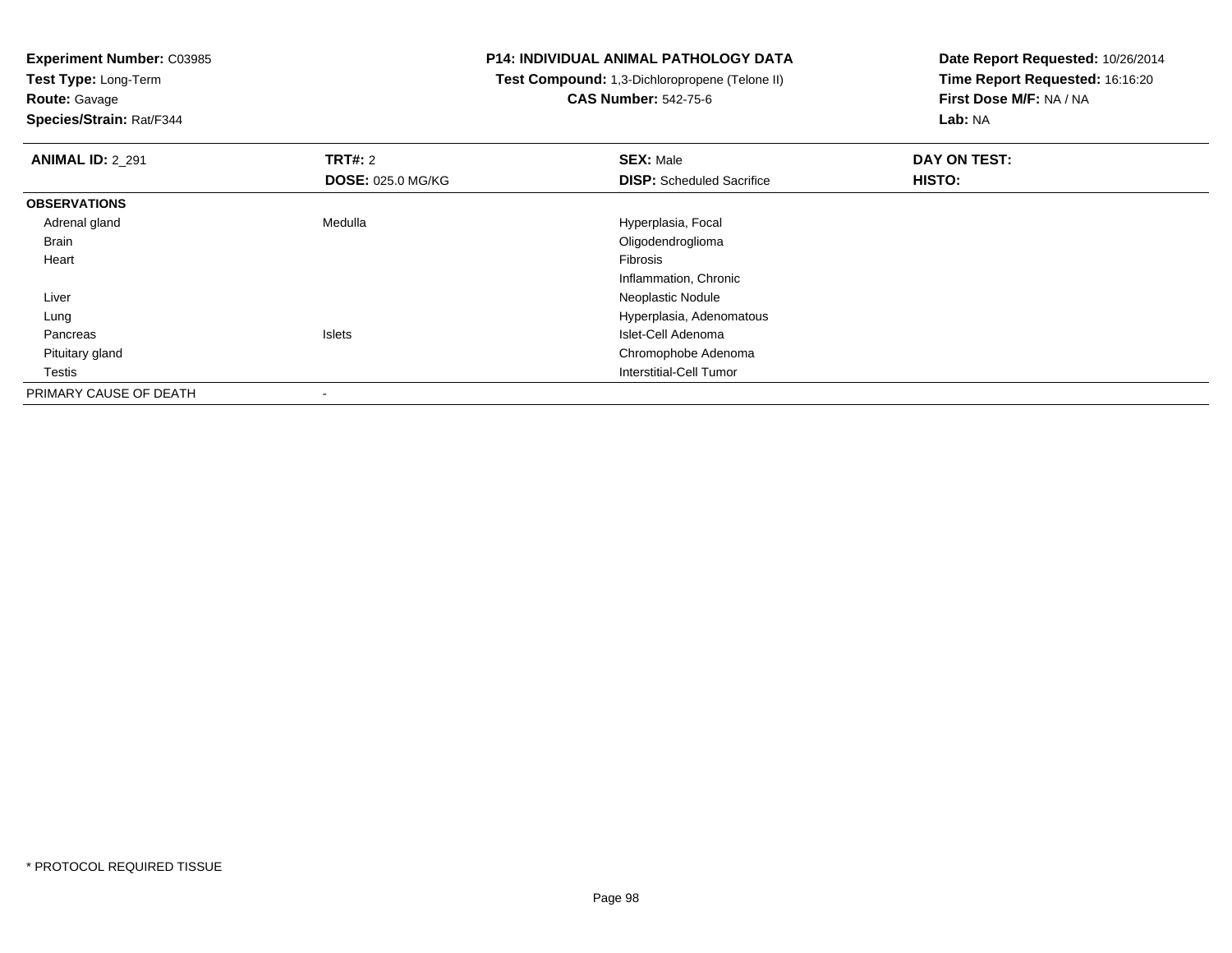**Test Type:** Long-Term

# **Route:** Gavage

**Species/Strain:** Rat/F344

#### **P14: INDIVIDUAL ANIMAL PATHOLOGY DATA**

#### **Test Compound:** 1,3-Dichloropropene (Telone II)**CAS Number:** 542-75-6

| <b>ANIMAL ID: 2_293</b> | TRT#: 2                  | <b>SEX: Male</b>                 | DAY ON TEST: |  |
|-------------------------|--------------------------|----------------------------------|--------------|--|
|                         | <b>DOSE: 025.0 MG/KG</b> | <b>DISP:</b> Scheduled Sacrifice | HISTO:       |  |
| <b>OBSERVATIONS</b>     |                          |                                  |              |  |
| Heart                   |                          | Fibrosis                         |              |  |
|                         |                          | Inflammation, Chronic            |              |  |
| <b>Intestine Small</b>  | <b>Mesentery Nos</b>     | Necrosis, Fat                    |              |  |
| Kidney                  |                          | Nephropathy                      |              |  |
| Liver                   |                          | Focal Cellular Change            |              |  |
| Lymph node              |                          | C-Cell Carcinoma, Metastatic     |              |  |
| Pancreas                |                          | Periarteritis                    |              |  |
| Pituitary gland         |                          | Chromophobe Adenoma              |              |  |
| Testis                  |                          | Interstitial-Cell Tumor          |              |  |
| Thyroid                 |                          | C-Cell Carcinoma                 |              |  |
| Unspecified             |                          | Leiomyosarcoma                   |              |  |
| PRIMARY CAUSE OF DEATH  | ۰                        |                                  |              |  |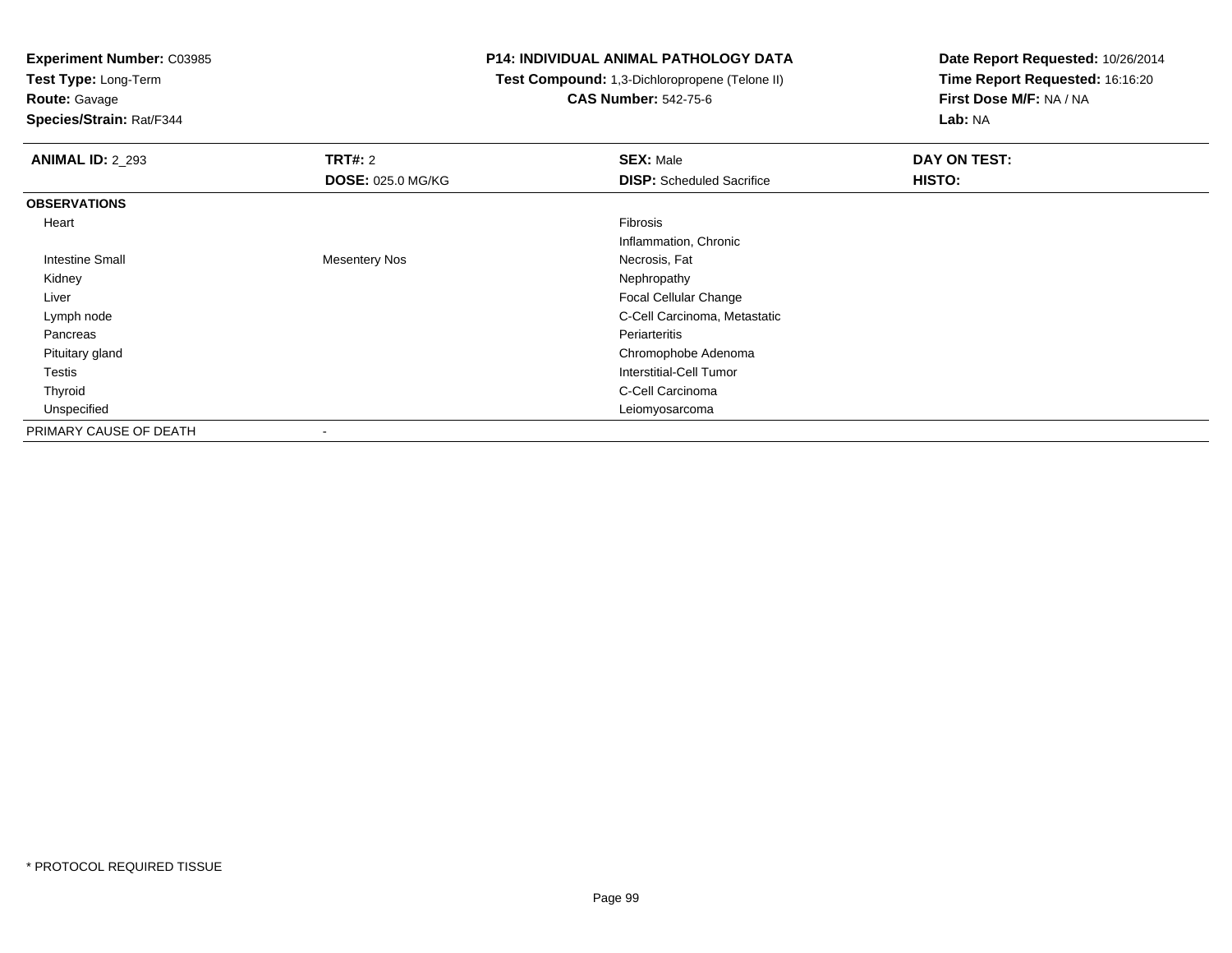**Test Type:** Long-Term

# **Route:** Gavage

**Species/Strain:** Rat/F344

## **P14: INDIVIDUAL ANIMAL PATHOLOGY DATA**

#### **Test Compound:** 1,3-Dichloropropene (Telone II)**CAS Number:** 542-75-6

| <b>ANIMAL ID: 2 295</b> | TRT#: 2                  | <b>SEX: Male</b>                 | DAY ON TEST: |  |
|-------------------------|--------------------------|----------------------------------|--------------|--|
|                         | <b>DOSE: 025.0 MG/KG</b> | <b>DISP:</b> Scheduled Sacrifice | HISTO:       |  |
| <b>OBSERVATIONS</b>     |                          |                                  |              |  |
| Adrenal gland           |                          | Pheochromocytoma                 |              |  |
| Eye                     | <b>Anterior Chamber</b>  | Abscess, Nos                     |              |  |
| Heart                   |                          | Inflammation, Chronic            |              |  |
| Kidney                  |                          | Nephropathy                      |              |  |
| Liver                   |                          | Focal Cellular Change            |              |  |
| Pancreas                |                          | Periarteritis                    |              |  |
| Stomach                 |                          | Hyperplasia, Basal Cell          |              |  |
| Testis                  |                          | Interstitial-Cell Tumor          |              |  |
| PRIMARY CAUSE OF DEATH  |                          |                                  |              |  |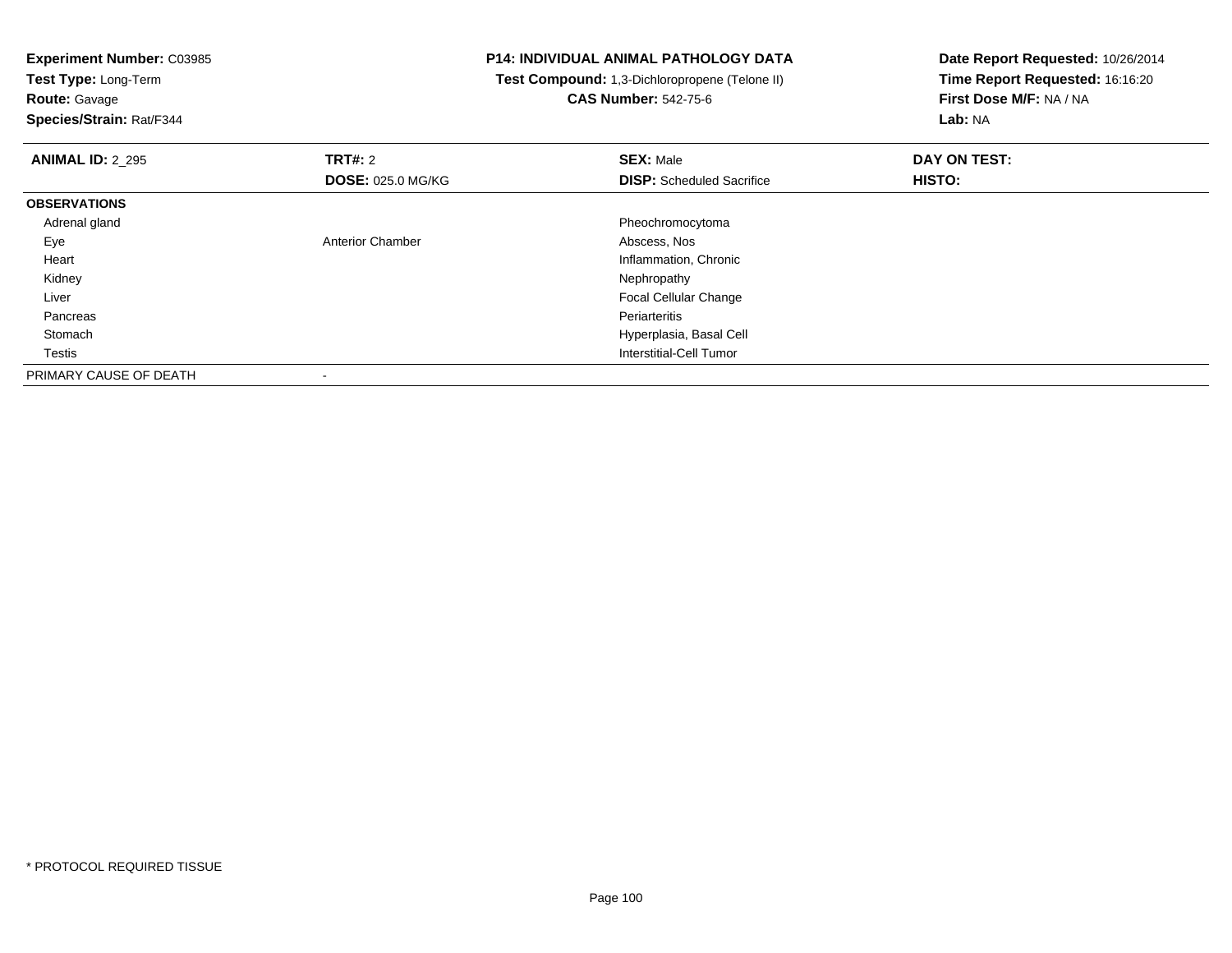**Test Type:** Long-Term

**Route:** Gavage

**Species/Strain:** Rat/F344

#### **P14: INDIVIDUAL ANIMAL PATHOLOGY DATA**

 **Test Compound:** 1,3-Dichloropropene (Telone II)**CAS Number:** 542-75-6

| <b>ANIMAL ID: 2_297</b> | <b>TRT#:</b> 2           | <b>SEX: Male</b>                | <b>DAY ON TEST:</b> |  |
|-------------------------|--------------------------|---------------------------------|---------------------|--|
|                         | <b>DOSE: 025.0 MG/KG</b> | <b>DISP:</b> Moribund Sacrifice | HISTO:              |  |
| <b>OBSERVATIONS</b>     |                          |                                 |                     |  |
| Adrenal gland           | Medulla                  | Hyperplasia, Nos                |                     |  |
| Brain                   |                          | Glioma, Nos                     |                     |  |
| Kidney                  |                          | Nephropathy                     |                     |  |
| Liver                   |                          | Focal Cellular Change           |                     |  |
| Lung                    |                          | Bronchopneumonia, Acute         |                     |  |
| Mammary gland           |                          | Fibroadenoma                    |                     |  |
| Pancreas                | Acinus                   | Atrophy, Nos                    |                     |  |
|                         | Islets                   | Islet-Cell Adenoma              |                     |  |
|                         |                          | Periarteritis                   |                     |  |
| Spleen                  |                          | Hemosiderosis                   |                     |  |
| Stomach                 | Forestomach              | Hyperplasia, Basal Cell         |                     |  |
|                         | Forestomach              | Squamous Cell Papilloma         |                     |  |
| Testis                  |                          | <b>Interstitial-Cell Tumor</b>  |                     |  |
| Thyroid                 |                          | Follicular-Cell Carcinoma       |                     |  |
| PRIMARY CAUSE OF DEATH  | $\blacksquare$           |                                 |                     |  |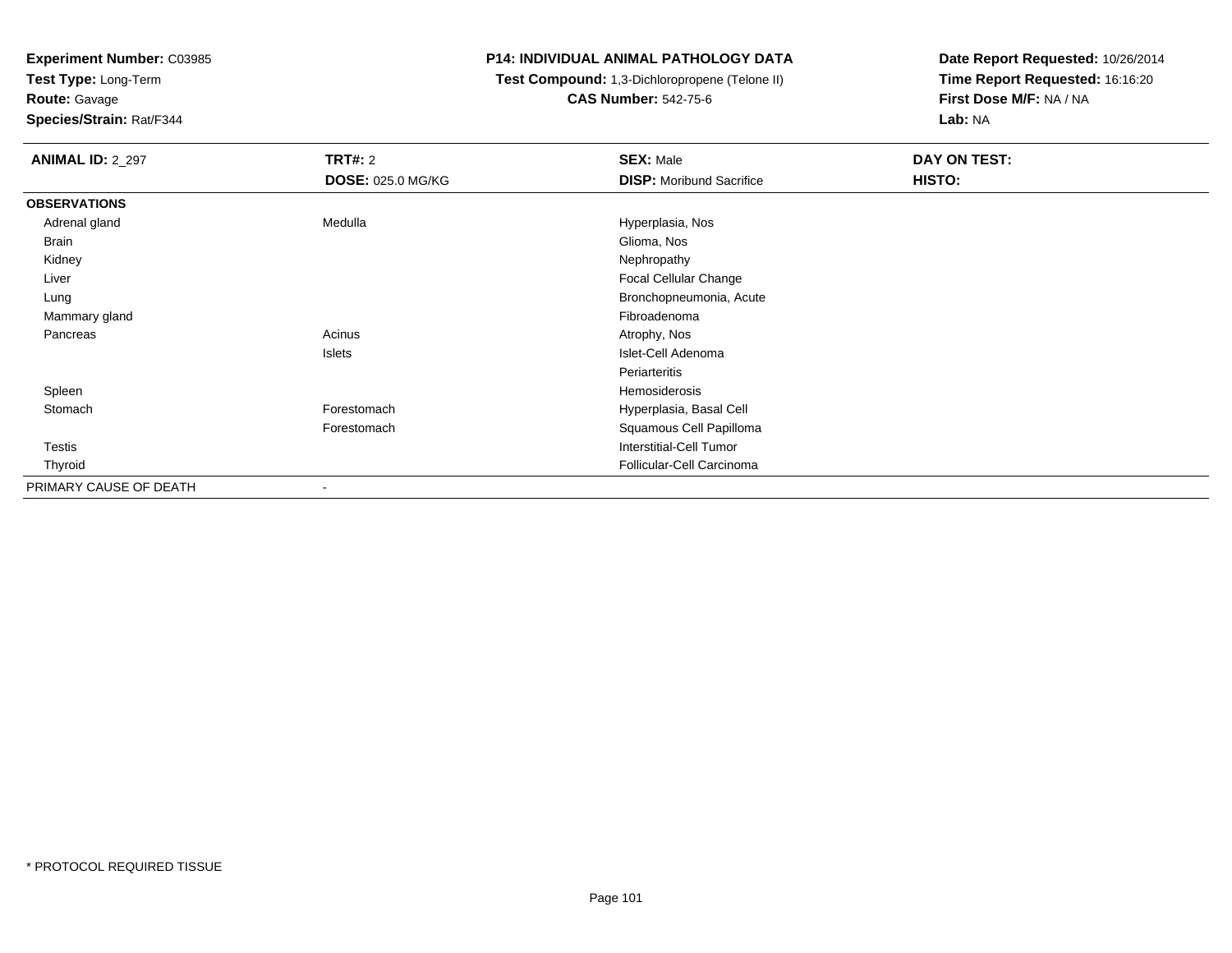| <b>Experiment Number: C03985</b><br>Test Type: Long-Term<br><b>Route: Gavage</b><br>Species/Strain: Rat/F344 |                          | <b>P14: INDIVIDUAL ANIMAL PATHOLOGY DATA</b>   | Date Report Requested: 10/26/2014 |
|--------------------------------------------------------------------------------------------------------------|--------------------------|------------------------------------------------|-----------------------------------|
|                                                                                                              |                          | Test Compound: 1,3-Dichloropropene (Telone II) | Time Report Requested: 16:16:20   |
|                                                                                                              |                          | <b>CAS Number: 542-75-6</b>                    | First Dose M/F: NA / NA           |
|                                                                                                              |                          |                                                | Lab: NA                           |
| <b>ANIMAL ID: 2 299</b>                                                                                      | <b>TRT#: 2</b>           | <b>SEX: Male</b>                               | DAY ON TEST:                      |
|                                                                                                              | <b>DOSE: 025.0 MG/KG</b> | <b>DISP:</b> Scheduled Sacrifice               | HISTO:                            |
| <b>OBSERVATIONS</b>                                                                                          |                          |                                                |                                   |
| Adrenal gland                                                                                                | Cortex Nos               | Hyperplasia, Nos                               |                                   |
| Kidney                                                                                                       |                          | Nephropathy                                    |                                   |
| Liver                                                                                                        |                          | <b>Focal Cellular Change</b>                   |                                   |
| Pancreas                                                                                                     | Acinus                   | Atrophy, Nos                                   |                                   |
|                                                                                                              |                          | Periarteritis                                  |                                   |
| Testis                                                                                                       |                          | Interstitial-Cell Tumor                        |                                   |
| Unspecified                                                                                                  | Multiple Organs Nos      | Leukemia, Monocytic                            |                                   |
| PRIMARY CAUSE OF DEATH                                                                                       |                          |                                                |                                   |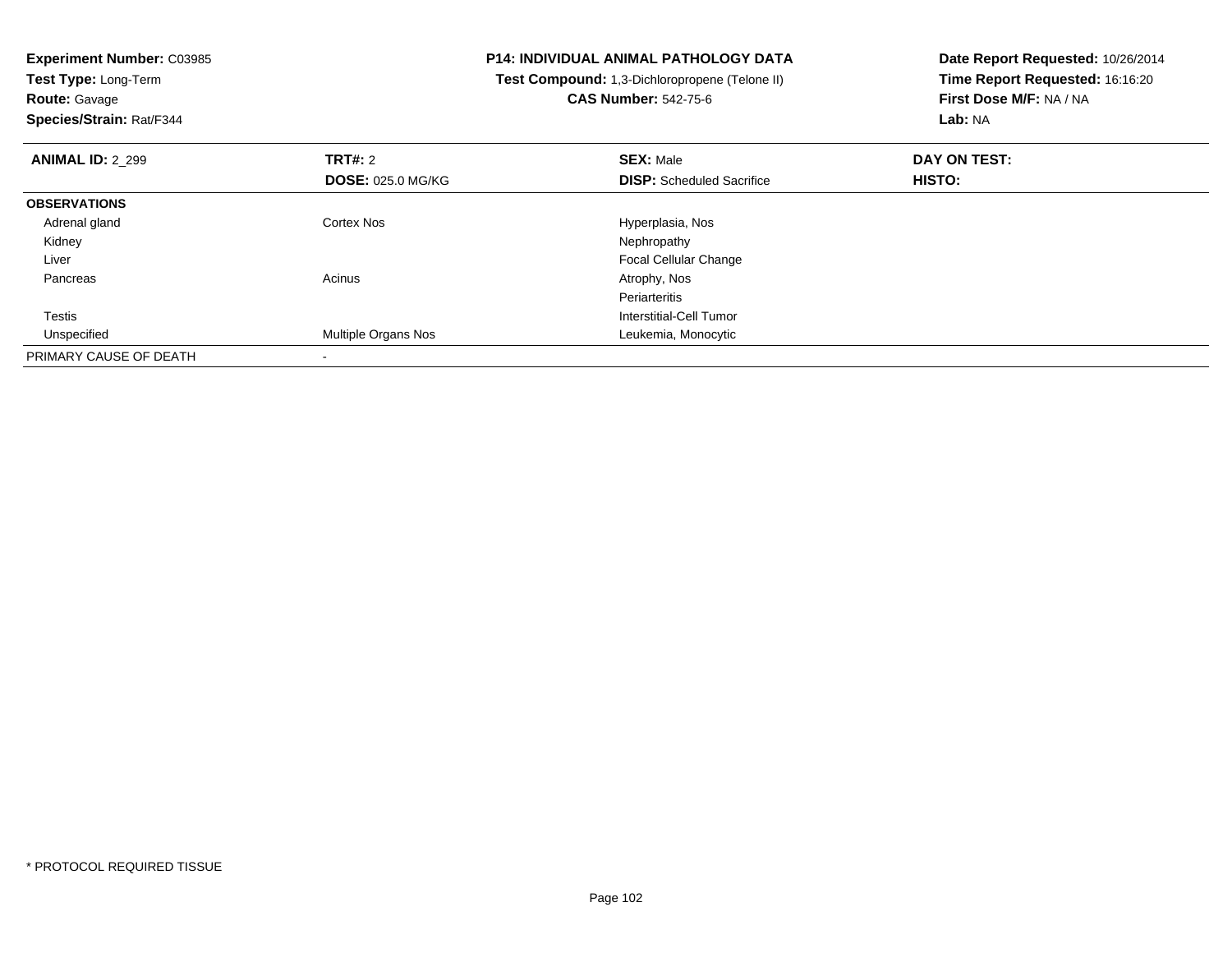| <b>Experiment Number: C03985</b><br><b>Test Type: Long-Term</b><br><b>Route: Gavage</b><br>Species/Strain: Rat/F344 |                          | <b>P14: INDIVIDUAL ANIMAL PATHOLOGY DATA</b><br>Test Compound: 1,3-Dichloropropene (Telone II)<br><b>CAS Number: 542-75-6</b> | Date Report Requested: 10/26/2014<br>Time Report Requested: 16:16:20<br>First Dose M/F: NA / NA<br>Lab: NA |
|---------------------------------------------------------------------------------------------------------------------|--------------------------|-------------------------------------------------------------------------------------------------------------------------------|------------------------------------------------------------------------------------------------------------|
| <b>ANIMAL ID: 2 301</b>                                                                                             | TRT#: 2                  | <b>SEX: Male</b>                                                                                                              | DAY ON TEST:                                                                                               |
|                                                                                                                     | <b>DOSE: 025.0 MG/KG</b> | <b>DISP:</b> Natural Death                                                                                                    | HISTO:                                                                                                     |
| <b>OBSERVATIONS</b>                                                                                                 |                          |                                                                                                                               |                                                                                                            |
| Heart                                                                                                               |                          | Inflammation, Chronic                                                                                                         |                                                                                                            |
| Liver                                                                                                               |                          | <b>Focal Cellular Change</b>                                                                                                  |                                                                                                            |
| Pituitary gland                                                                                                     |                          | Chromophobe Adenoma                                                                                                           |                                                                                                            |
| Testis                                                                                                              |                          | Interstitial-Cell Tumor                                                                                                       |                                                                                                            |
| Unspecified                                                                                                         | <b>Abdominal Cavity</b>  | Rhabdomyosarcoma                                                                                                              |                                                                                                            |
| PRIMARY CAUSE OF DEATH                                                                                              |                          |                                                                                                                               |                                                                                                            |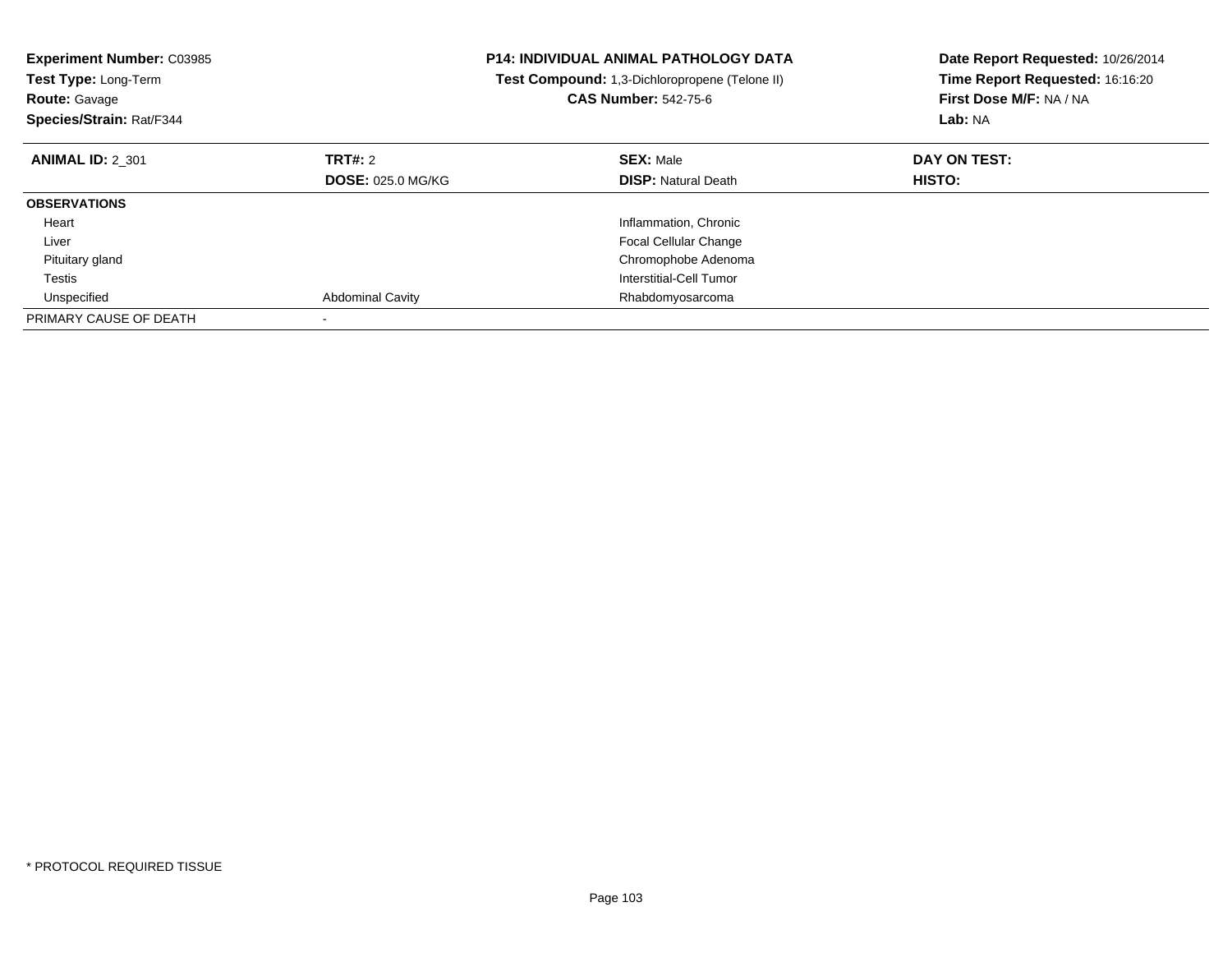| <b>Experiment Number: C03985</b><br>Test Type: Long-Term<br><b>Route: Gavage</b><br>Species/Strain: Rat/F344 |                                     | <b>P14: INDIVIDUAL ANIMAL PATHOLOGY DATA</b><br>Test Compound: 1,3-Dichloropropene (Telone II)<br><b>CAS Number: 542-75-6</b> | Date Report Requested: 10/26/2014<br>Time Report Requested: 16:16:20<br>First Dose M/F: NA / NA<br>Lab: NA |
|--------------------------------------------------------------------------------------------------------------|-------------------------------------|-------------------------------------------------------------------------------------------------------------------------------|------------------------------------------------------------------------------------------------------------|
| <b>ANIMAL ID: 2 303</b>                                                                                      | TRT#: 2<br><b>DOSE: 025.0 MG/KG</b> | <b>SEX: Male</b><br><b>DISP: Dosing Accident</b>                                                                              | DAY ON TEST:<br><b>HISTO:</b>                                                                              |
| <b>OBSERVATIONS</b>                                                                                          |                                     |                                                                                                                               |                                                                                                            |
| Trachea                                                                                                      | Submucosa                           | Abscess, Nos                                                                                                                  |                                                                                                            |
| PRIMARY CAUSE OF DEATH                                                                                       |                                     |                                                                                                                               |                                                                                                            |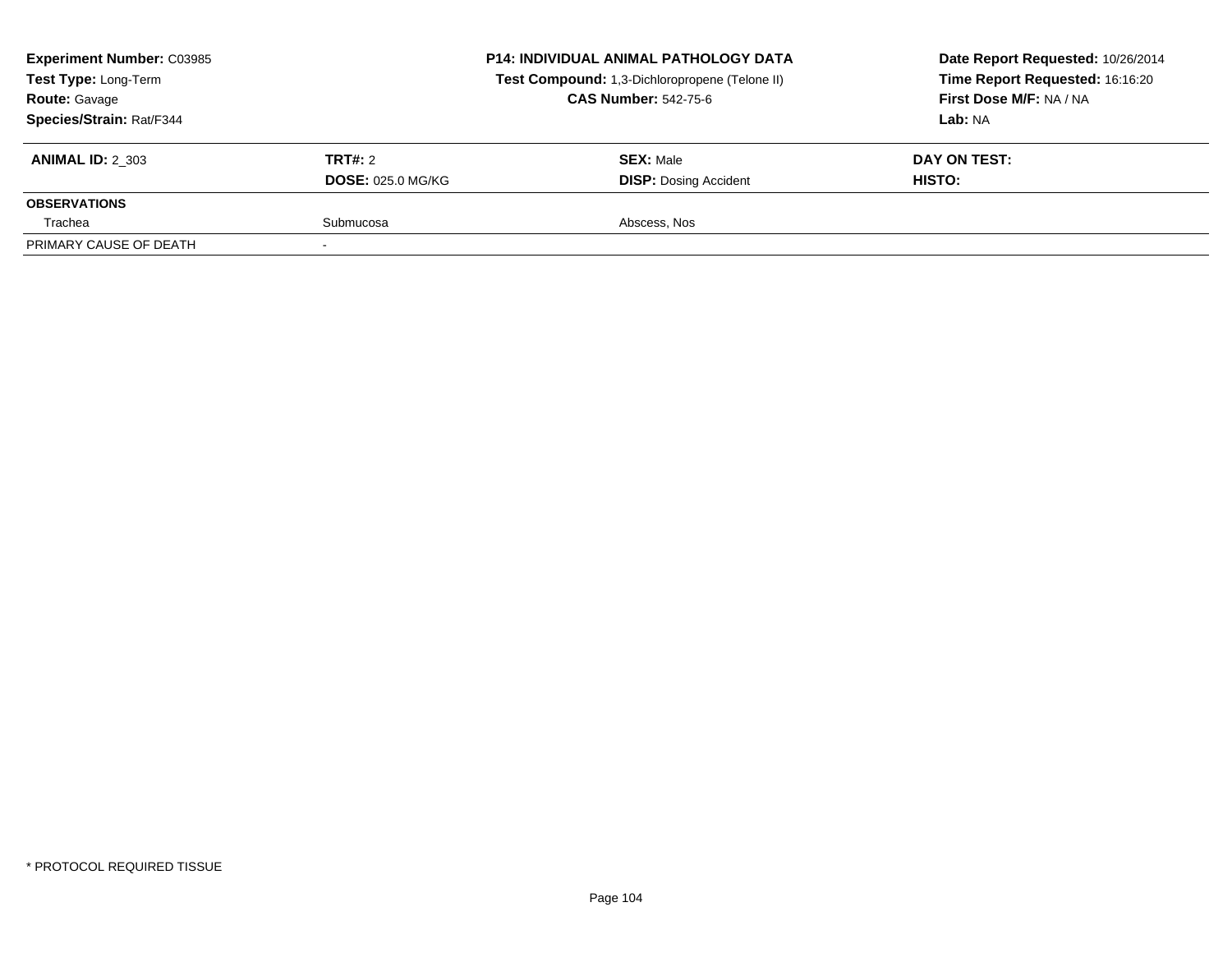| <b>Experiment Number: C03985</b><br>Test Type: Long-Term<br><b>Route: Gavage</b><br>Species/Strain: Rat/F344 |                          | <b>P14: INDIVIDUAL ANIMAL PATHOLOGY DATA</b><br>Test Compound: 1,3-Dichloropropene (Telone II)<br><b>CAS Number: 542-75-6</b> | Date Report Requested: 10/26/2014<br>Time Report Requested: 16:16:20<br>First Dose M/F: NA / NA<br><b>Lab: NA</b> |
|--------------------------------------------------------------------------------------------------------------|--------------------------|-------------------------------------------------------------------------------------------------------------------------------|-------------------------------------------------------------------------------------------------------------------|
| <b>ANIMAL ID: 3 401</b>                                                                                      | TRT#: 3                  | <b>SEX: Male</b>                                                                                                              | DAY ON TEST:                                                                                                      |
|                                                                                                              | <b>DOSE: 050.0 MG/KG</b> | <b>DISP:</b> Scheduled Sacrifice                                                                                              | HISTO:                                                                                                            |
| <b>OBSERVATIONS</b>                                                                                          |                          |                                                                                                                               |                                                                                                                   |
| Heart                                                                                                        |                          | Inflammation, Chronic                                                                                                         |                                                                                                                   |
| Kidney                                                                                                       |                          | Nephropathy                                                                                                                   |                                                                                                                   |
| Pancreas                                                                                                     | Acinus                   | Atrophy, Nos                                                                                                                  |                                                                                                                   |
| Stomach                                                                                                      |                          | Squamous Cell Carcinoma                                                                                                       |                                                                                                                   |
| Testis                                                                                                       |                          | Interstitial-Cell Tumor                                                                                                       |                                                                                                                   |
| Unspecified                                                                                                  | Multiple Organs Nos      | Leukemia, Monocytic                                                                                                           |                                                                                                                   |
| PRIMARY CAUSE OF DEATH                                                                                       |                          |                                                                                                                               |                                                                                                                   |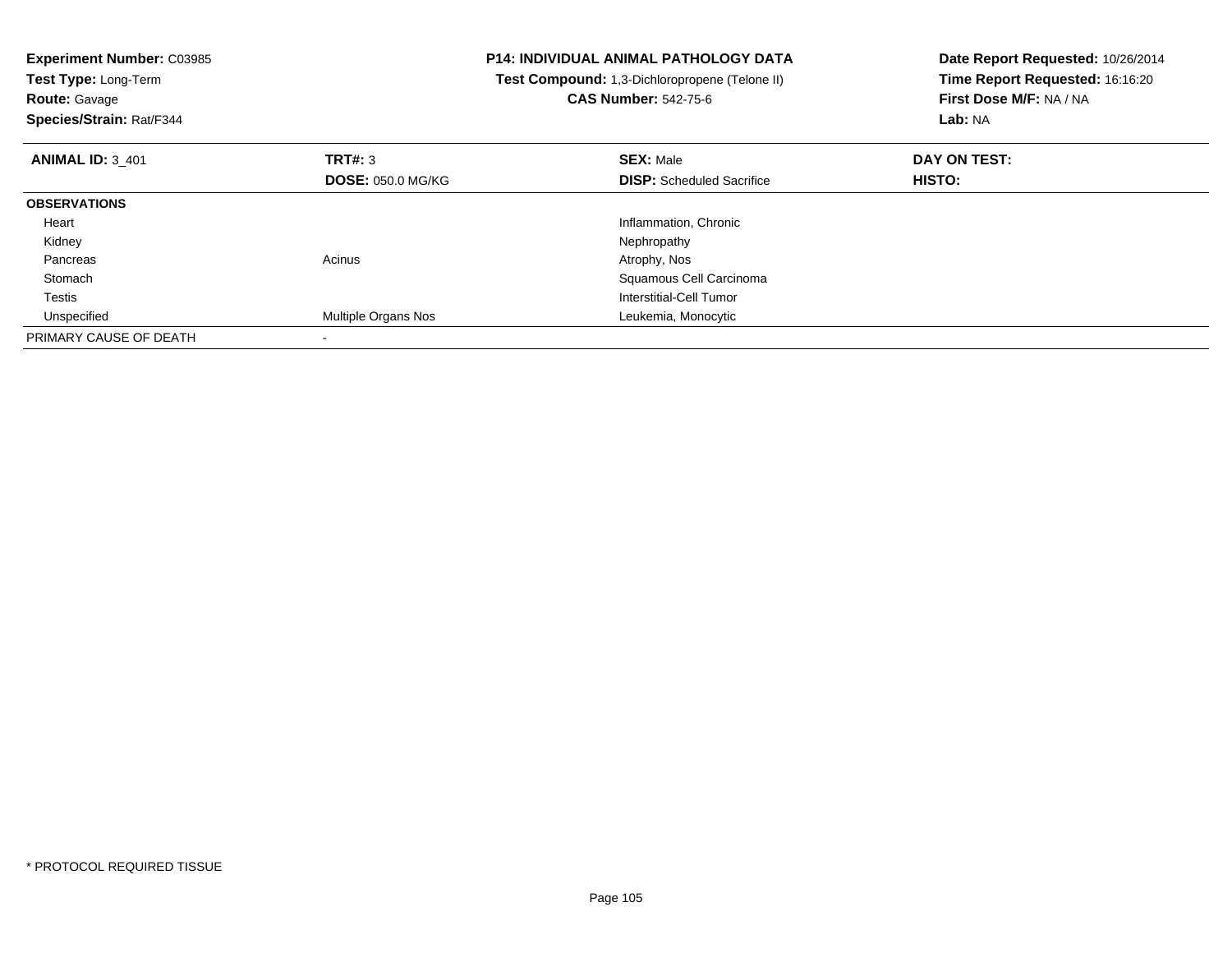| <b>Experiment Number: C03985</b><br>Test Type: Long-Term<br><b>Route: Gavage</b> |                          | P14: INDIVIDUAL ANIMAL PATHOLOGY DATA<br>Test Compound: 1,3-Dichloropropene (Telone II)<br><b>CAS Number: 542-75-6</b> | Date Report Requested: 10/26/2014<br>Time Report Requested: 16:16:20<br>First Dose M/F: NA / NA |
|----------------------------------------------------------------------------------|--------------------------|------------------------------------------------------------------------------------------------------------------------|-------------------------------------------------------------------------------------------------|
| Species/Strain: Rat/F344                                                         |                          |                                                                                                                        | Lab: NA                                                                                         |
| <b>ANIMAL ID: 3_403</b>                                                          | TRT#: 3                  | <b>SEX: Male</b>                                                                                                       | DAY ON TEST:                                                                                    |
|                                                                                  | <b>DOSE: 050.0 MG/KG</b> | <b>DISP:</b> Scheduled Sacrifice                                                                                       | HISTO:                                                                                          |
| <b>OBSERVATIONS</b>                                                              |                          |                                                                                                                        |                                                                                                 |
| Adrenal gland                                                                    |                          | Pheochromocytoma                                                                                                       |                                                                                                 |
| Heart                                                                            |                          | Fibrosis                                                                                                               |                                                                                                 |
|                                                                                  |                          | Inflammation, Chronic                                                                                                  |                                                                                                 |
| Kidney                                                                           |                          | Nephropathy                                                                                                            |                                                                                                 |
| Liver                                                                            |                          | Focal Cellular Change                                                                                                  |                                                                                                 |
| Testis                                                                           |                          | <b>Interstitial-Cell Tumor</b>                                                                                         |                                                                                                 |
| Tongue                                                                           |                          | Squamous Cell Papilloma                                                                                                |                                                                                                 |
| PRIMARY CAUSE OF DEATH                                                           |                          |                                                                                                                        |                                                                                                 |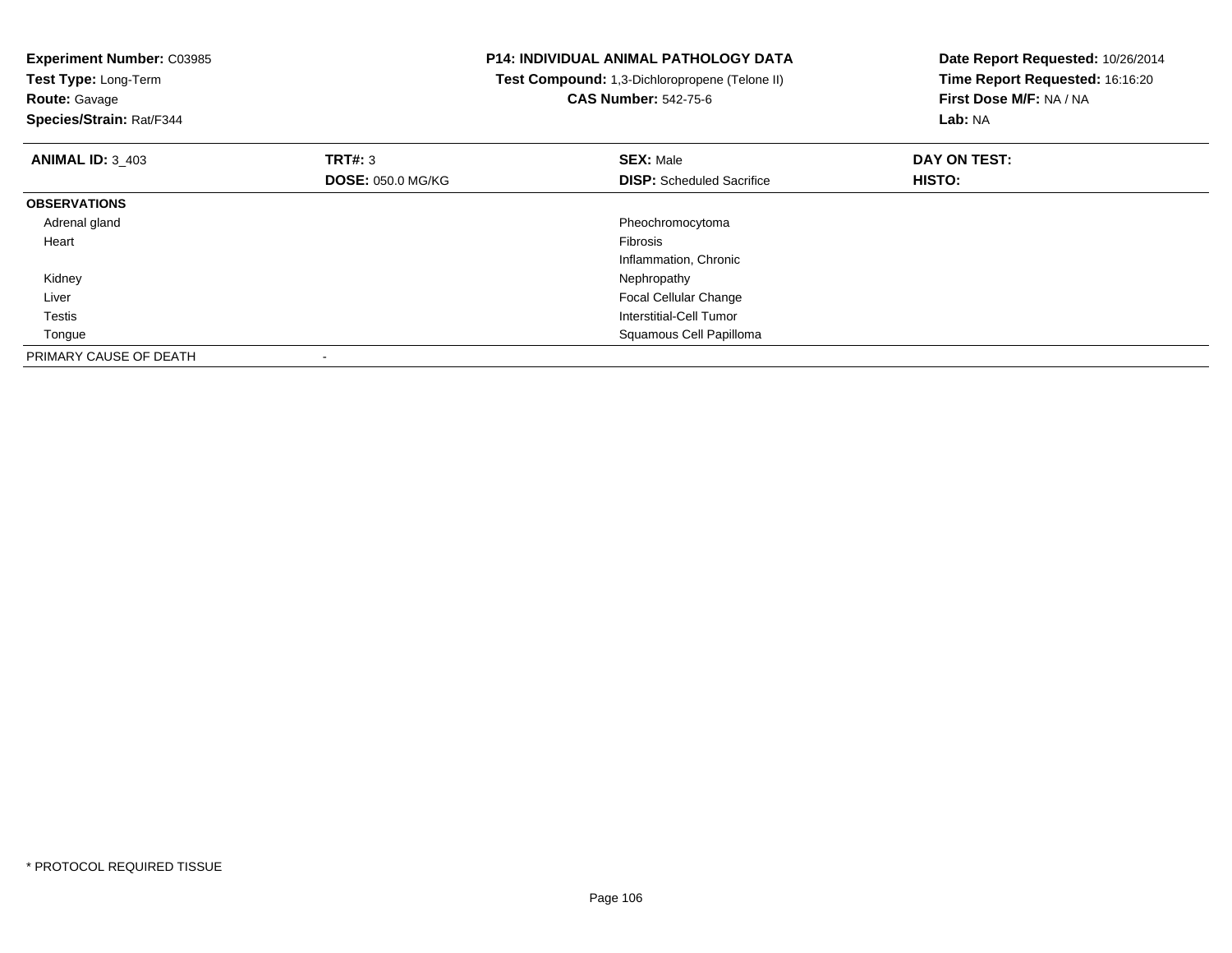**Experiment Number:** C03985**Test Type:** Long-Term**Route:** Gavage **Species/Strain:** Rat/F344**P14: INDIVIDUAL ANIMAL PATHOLOGY DATA Test Compound:** 1,3-Dichloropropene (Telone II)**CAS Number:** 542-75-6**Date Report Requested:** 10/26/2014**Time Report Requested:** 16:16:20**First Dose M/F:** NA / NA**Lab:** NA**ANIMAL ID:** 3\_405 **TRT#:** <sup>3</sup> **SEX:** Male **DAY ON TEST: DOSE:** 050.0 MG/KG**DISP:** Scheduled Sacrifice **HISTO: OBSERVATIONS** Heart Inflammation, Chronic Kidneyy the control of the control of the control of the control of the control of the control of the control of the control of the control of the control of the control of the control of the control of the control of the contro Liver Focal Cellular Change PancreasIslets **Islet-Cell Adenoma** d<sub>d</sub> Chromophobe Adenoma Pituitary gland Stomach Squamous Cell Carcinoma **Testis**  Interstitial-Cell Tumor PRIMARY CAUSE OF DEATH-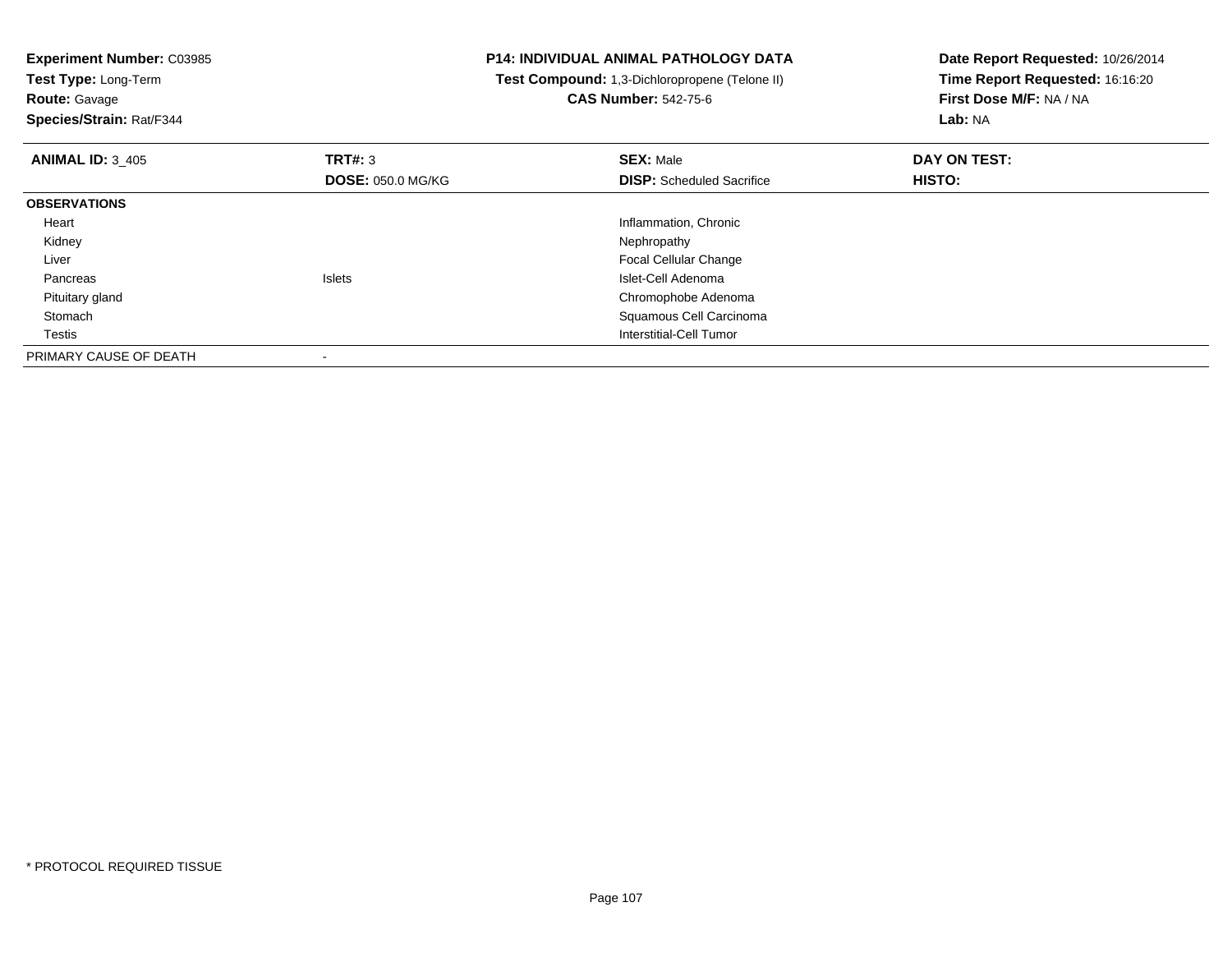**Test Type:** Long-Term

**Route:** Gavage

**Species/Strain:** Rat/F344

## **P14: INDIVIDUAL ANIMAL PATHOLOGY DATA**

 **Test Compound:** 1,3-Dichloropropene (Telone II)**CAS Number:** 542-75-6

| <b>ANIMAL ID: 3_407</b> | TRT#: 3                    | <b>SEX: Male</b>                 | DAY ON TEST: |  |
|-------------------------|----------------------------|----------------------------------|--------------|--|
|                         | <b>DOSE: 050.0 MG/KG</b>   | <b>DISP:</b> Scheduled Sacrifice | HISTO:       |  |
| <b>OBSERVATIONS</b>     |                            |                                  |              |  |
| Kidney                  |                            | Nephropathy                      |              |  |
| Liver                   |                            | Focal Cellular Change            |              |  |
| Mammary gland           |                            | Fibroadenoma                     |              |  |
| Pancreas                | <b>Islets</b>              | Hyperplasia, Nos                 |              |  |
|                         |                            | Periarteritis                    |              |  |
| Pituitary gland         |                            | Chromophobe Adenoma              |              |  |
| Prostate                |                            | Hyperplasia, Focal               |              |  |
| Testis                  |                            | Interstitial-Cell Tumor          |              |  |
| Unspecified             | <b>Multiple Organs Nos</b> | Leukemia, Monocytic              |              |  |
| PRIMARY CAUSE OF DEATH  |                            |                                  |              |  |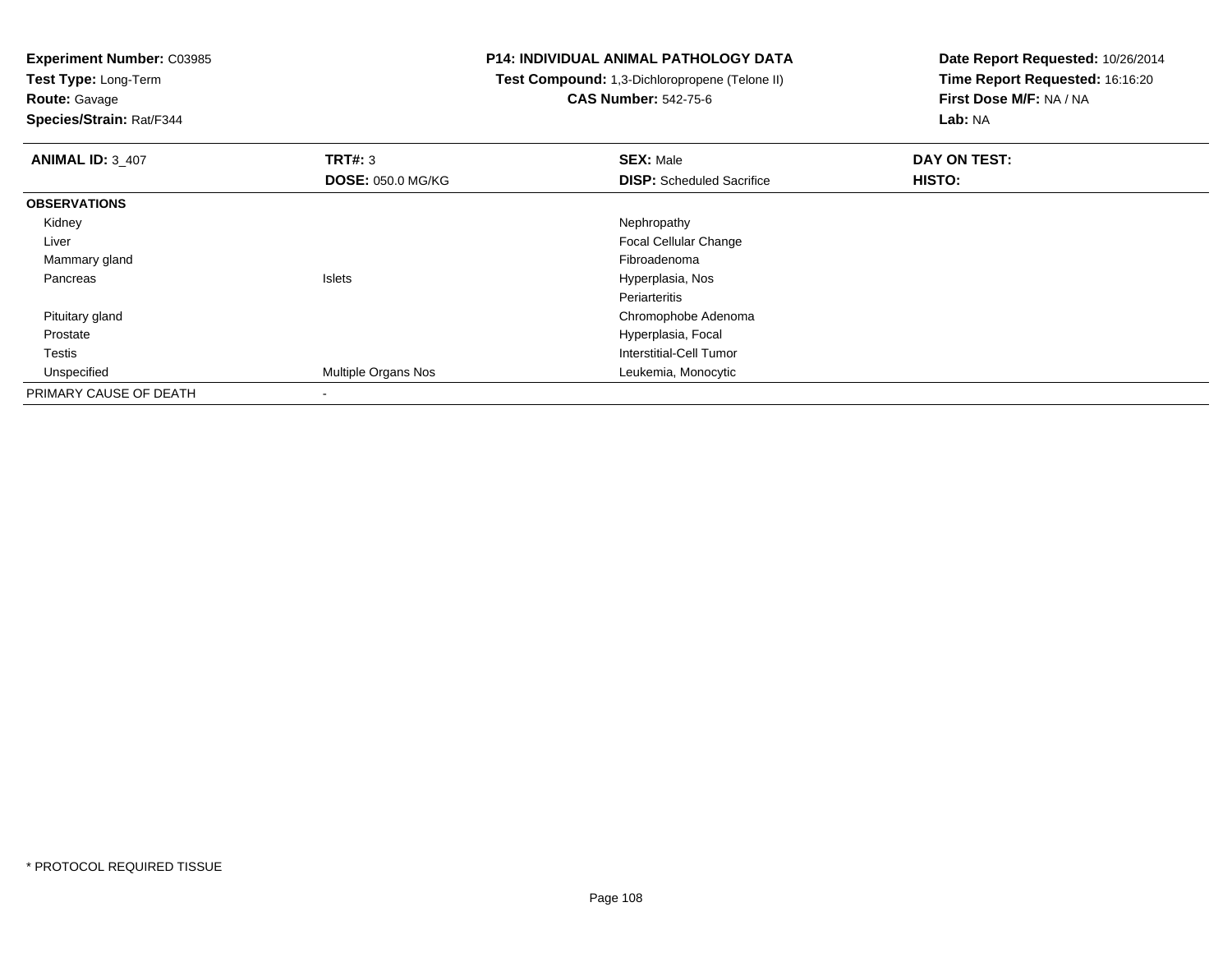| <b>Experiment Number: C03985</b><br>Test Type: Long-Term<br><b>Route: Gavage</b><br>Species/Strain: Rat/F344 |                          | <b>P14: INDIVIDUAL ANIMAL PATHOLOGY DATA</b><br>Test Compound: 1,3-Dichloropropene (Telone II)<br><b>CAS Number: 542-75-6</b> | Date Report Requested: 10/26/2014<br>Time Report Requested: 16:16:20<br>First Dose M/F: NA / NA<br>Lab: NA |
|--------------------------------------------------------------------------------------------------------------|--------------------------|-------------------------------------------------------------------------------------------------------------------------------|------------------------------------------------------------------------------------------------------------|
| <b>ANIMAL ID: 3 409</b>                                                                                      | TRT#: 3                  | <b>SEX: Male</b>                                                                                                              | DAY ON TEST:                                                                                               |
|                                                                                                              | <b>DOSE: 050.0 MG/KG</b> | <b>DISP:</b> Scheduled Sacrifice                                                                                              | <b>HISTO:</b>                                                                                              |
| <b>OBSERVATIONS</b>                                                                                          |                          |                                                                                                                               |                                                                                                            |
| Heart                                                                                                        |                          | Fibrosis                                                                                                                      |                                                                                                            |
|                                                                                                              |                          | Inflammation, Chronic                                                                                                         |                                                                                                            |
| Kidney                                                                                                       |                          | Nephropathy                                                                                                                   |                                                                                                            |
| Liver                                                                                                        |                          | <b>Focal Cellular Change</b>                                                                                                  |                                                                                                            |
| Pancreas                                                                                                     | Acinus                   | Atrophy, Nos                                                                                                                  |                                                                                                            |
| Testis                                                                                                       |                          | Interstitial-Cell Tumor                                                                                                       |                                                                                                            |
| PRIMARY CAUSE OF DEATH                                                                                       |                          |                                                                                                                               |                                                                                                            |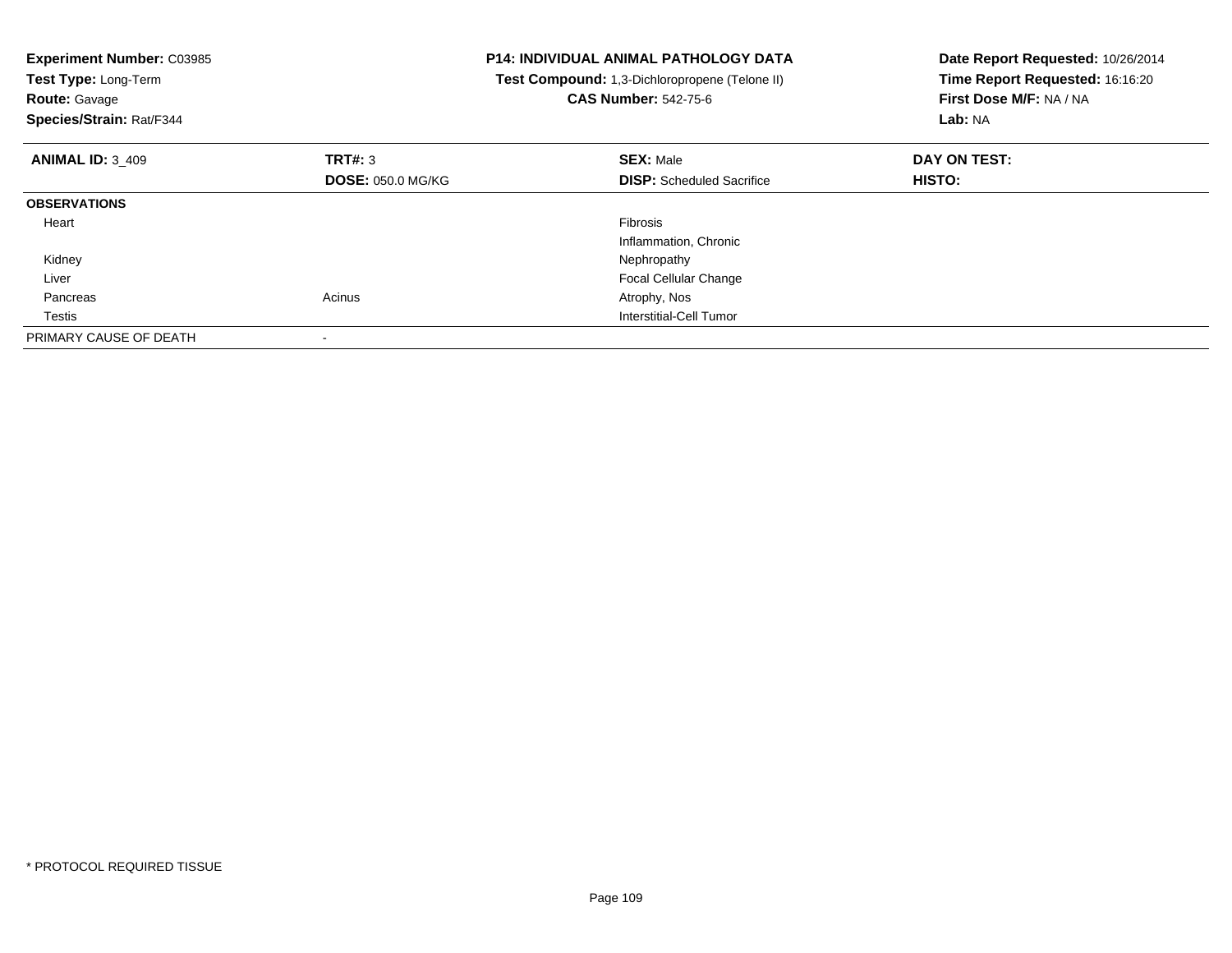| <b>Experiment Number: C03985</b><br>Test Type: Long-Term<br><b>Route: Gavage</b><br>Species/Strain: Rat/F344 |                          | P14: INDIVIDUAL ANIMAL PATHOLOGY DATA<br>Test Compound: 1,3-Dichloropropene (Telone II)<br><b>CAS Number: 542-75-6</b> | Date Report Requested: 10/26/2014<br>Time Report Requested: 16:16:20<br>First Dose M/F: NA / NA<br>Lab: NA |
|--------------------------------------------------------------------------------------------------------------|--------------------------|------------------------------------------------------------------------------------------------------------------------|------------------------------------------------------------------------------------------------------------|
| <b>ANIMAL ID: 3_411</b>                                                                                      | TRT#: 3                  | <b>SEX: Male</b>                                                                                                       | DAY ON TEST:                                                                                               |
|                                                                                                              | <b>DOSE: 050.0 MG/KG</b> | <b>DISP:</b> Scheduled Sacrifice                                                                                       | HISTO:                                                                                                     |
| <b>OBSERVATIONS</b>                                                                                          |                          |                                                                                                                        |                                                                                                            |
| Heart                                                                                                        |                          | <b>Fibrosis</b>                                                                                                        |                                                                                                            |
|                                                                                                              |                          | Inflammation, Chronic                                                                                                  |                                                                                                            |
| Kidney                                                                                                       |                          | Nephropathy                                                                                                            |                                                                                                            |
| Liver                                                                                                        |                          | Neoplastic Nodule                                                                                                      |                                                                                                            |
| Pituitary gland                                                                                              |                          | Chromophobe Adenoma                                                                                                    |                                                                                                            |
| Testis                                                                                                       |                          | Interstitial-Cell Tumor                                                                                                |                                                                                                            |
| Thyroid                                                                                                      |                          | C-Cell Adenoma                                                                                                         |                                                                                                            |
| PRIMARY CAUSE OF DEATH                                                                                       |                          |                                                                                                                        |                                                                                                            |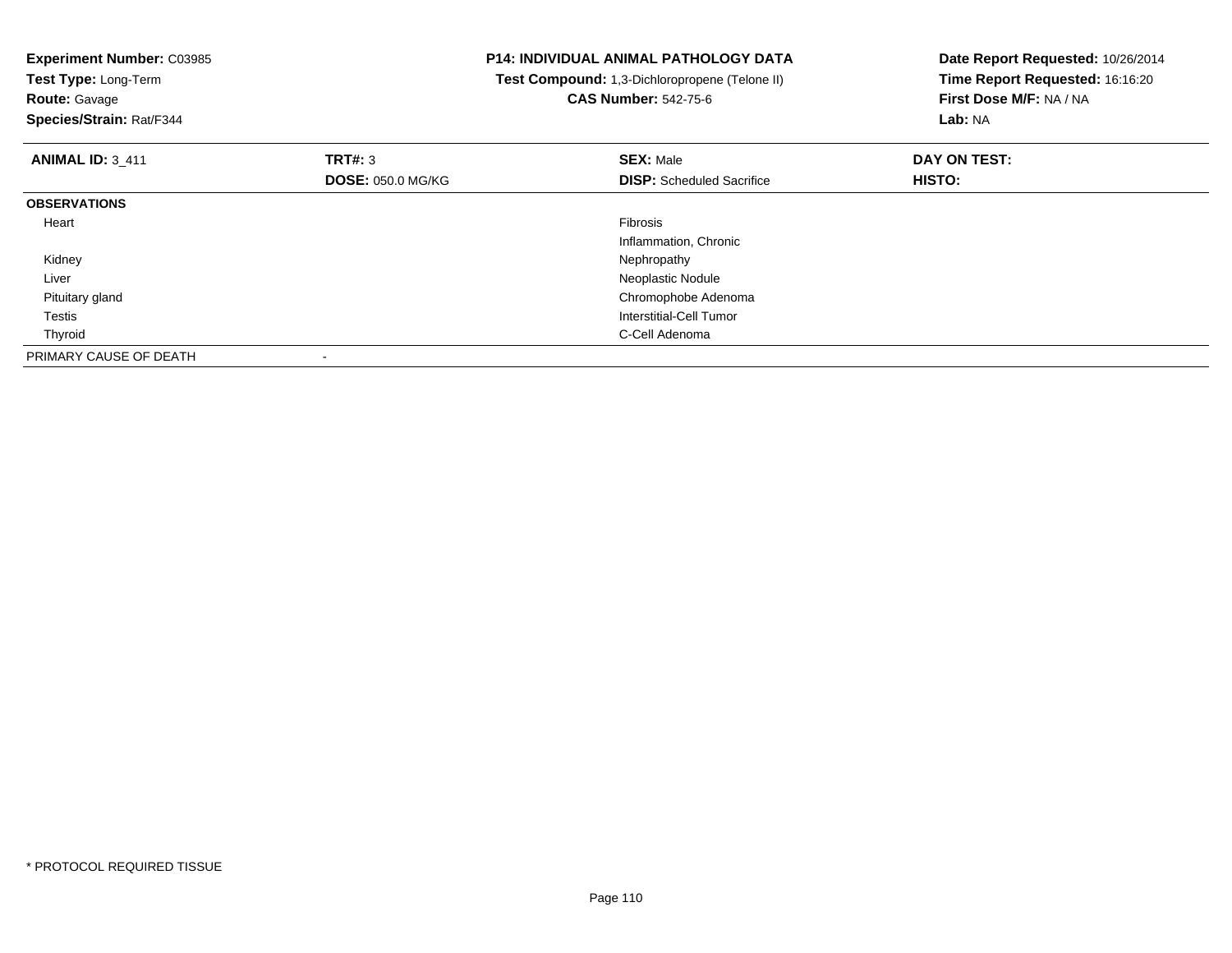**Experiment Number:** C03985**Test Type:** Long-Term**Route:** Gavage **Species/Strain:** Rat/F344**P14: INDIVIDUAL ANIMAL PATHOLOGY DATA Test Compound:** 1,3-Dichloropropene (Telone II)**CAS Number:** 542-75-6**Date Report Requested:** 10/26/2014**Time Report Requested:** 16:16:20**First Dose M/F:** NA / NA**Lab:** NA**ANIMAL ID:** 3\_413**TRT#:** 3 **SEX:** Male **DAY ON TEST: DOSE:** 050.0 MG/KG**DISP:** Scheduled Sacrifice **HISTO: OBSERVATIONS** Heartt de la constitución de la constitución de la constitución de la constitución de la constitución de la constitución Inflammation, Chronic Kidneyy the control of the control of the control of the control of the control of the control of the control of the control of the control of the control of the control of the control of the control of the control of the contro Liver Focal Cellular Change Lungg en de la component de la component de la component de la component de la component de la component de la com Pancreass and the contract of the contract of the contract of the contract of the contract  $\mathsf{A}$  at  $\mathsf{A}$  and  $\mathsf{A}$  and  $\mathsf{A}$  and  $\mathsf{A}$  and  $\mathsf{A}$  are contract of  $\mathsf{A}$  and  $\mathsf{A}$  and  $\mathsf{A}$  are contract of Islets Hyperplasia, Nos Testis Interstitial-Cell Tumor PRIMARY CAUSE OF DEATH-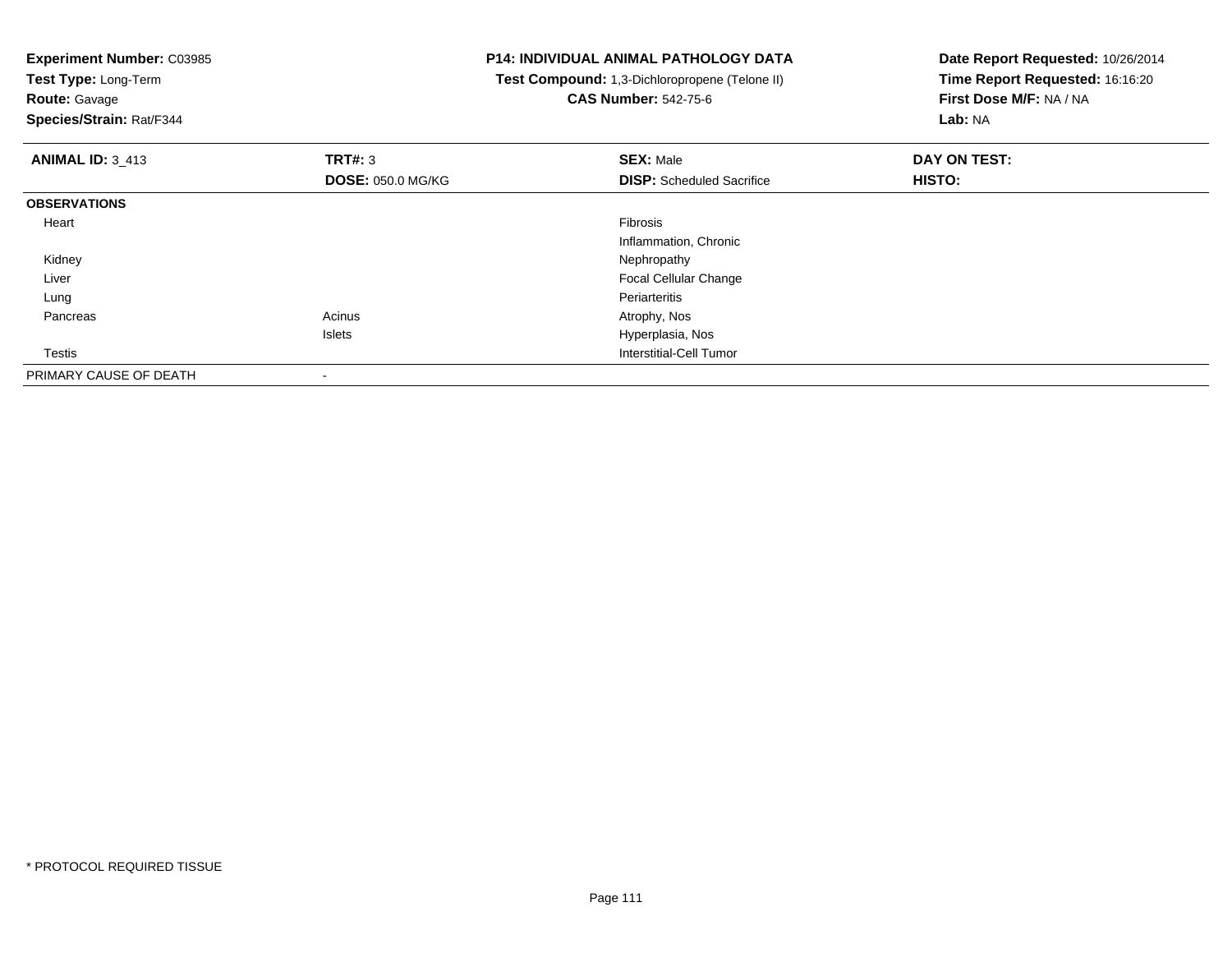| <b>Experiment Number: C03985</b><br>Test Type: Long-Term<br><b>Route: Gavage</b><br>Species/Strain: Rat/F344 |                          | <b>P14: INDIVIDUAL ANIMAL PATHOLOGY DATA</b><br>Test Compound: 1,3-Dichloropropene (Telone II)<br><b>CAS Number: 542-75-6</b> | Date Report Requested: 10/26/2014<br>Time Report Requested: 16:16:20<br>First Dose M/F: NA / NA<br>Lab: NA |  |
|--------------------------------------------------------------------------------------------------------------|--------------------------|-------------------------------------------------------------------------------------------------------------------------------|------------------------------------------------------------------------------------------------------------|--|
| <b>ANIMAL ID: 3 415</b>                                                                                      | <b>TRT#: 3</b>           | <b>SEX: Male</b>                                                                                                              | DAY ON TEST:                                                                                               |  |
|                                                                                                              | <b>DOSE: 050.0 MG/KG</b> | <b>DISP:</b> Dosing Accident                                                                                                  | <b>HISTO:</b>                                                                                              |  |
| <b>OBSERVATIONS</b>                                                                                          |                          |                                                                                                                               |                                                                                                            |  |
| Heart                                                                                                        |                          | Fibrosis                                                                                                                      |                                                                                                            |  |
|                                                                                                              |                          | Inflammation, Chronic                                                                                                         |                                                                                                            |  |
| Kidney                                                                                                       |                          | Nephropathy                                                                                                                   |                                                                                                            |  |
| Liver                                                                                                        |                          | <b>Focal Cellular Change</b>                                                                                                  |                                                                                                            |  |
| Spleen                                                                                                       |                          | <b>Hemosiderosis</b>                                                                                                          |                                                                                                            |  |
| Testis                                                                                                       |                          | Interstitial-Cell Tumor                                                                                                       |                                                                                                            |  |
| PRIMARY CAUSE OF DEATH                                                                                       |                          |                                                                                                                               |                                                                                                            |  |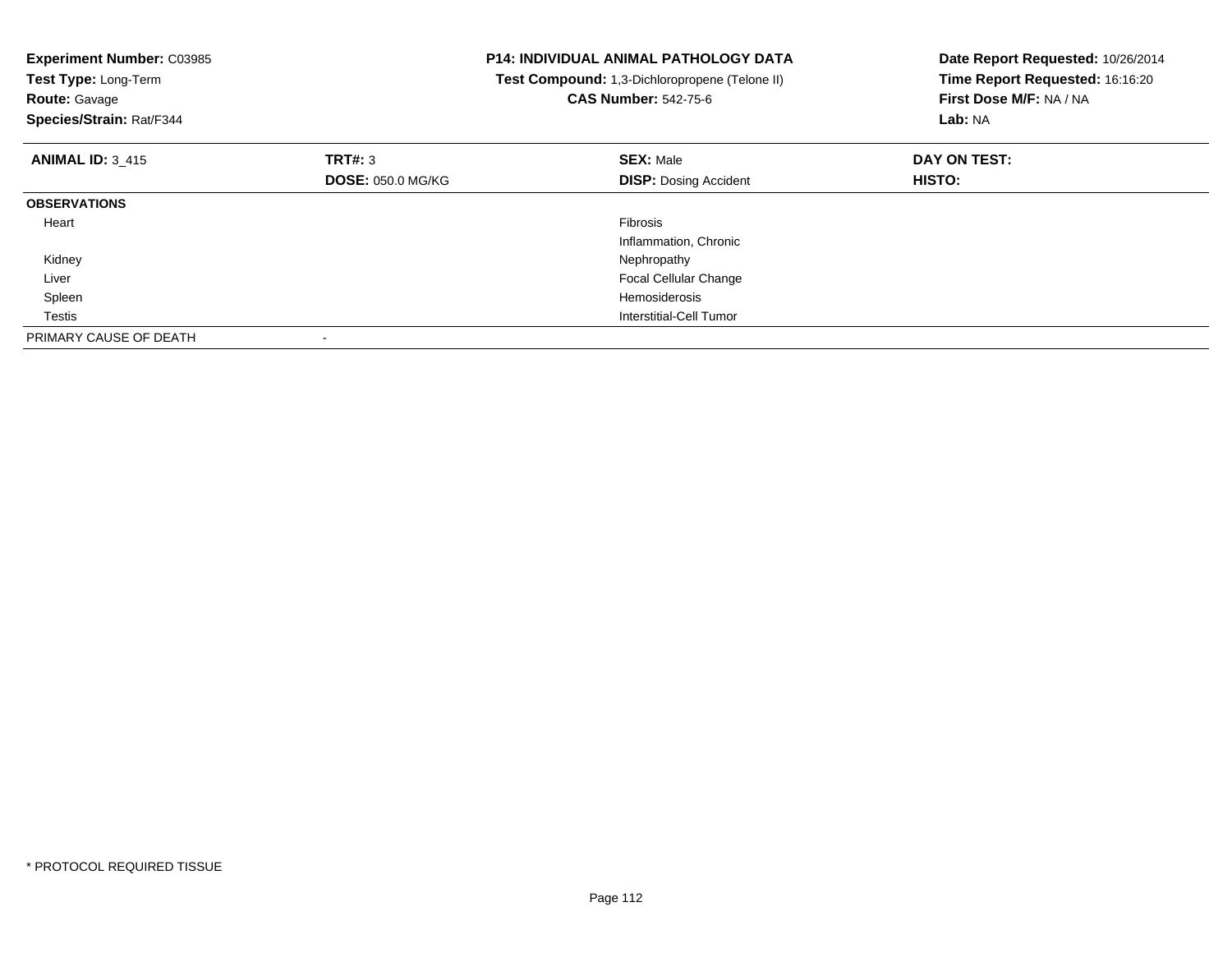**Experiment Number:** C03985**Test Type:** Long-Term**Route:** Gavage **Species/Strain:** Rat/F344**P14: INDIVIDUAL ANIMAL PATHOLOGY DATA Test Compound:** 1,3-Dichloropropene (Telone II)**CAS Number:** 542-75-6**Date Report Requested:** 10/26/2014**Time Report Requested:** 16:16:20**First Dose M/F:** NA / NA**Lab:** NA**ANIMAL ID:** 3\_417 **TRT#:** <sup>3</sup> **SEX:** Male **DAY ON TEST: DOSE:** 050.0 MG/KG**DISP:** Scheduled Sacrifice **HISTO: OBSERVATIONS** Adrenal glandPheochromocytoma<br>Nephropathy Kidneyy the control of the control of the control of the control of the control of the control of the control of the control of the control of the control of the control of the control of the control of the control of the contro Liver Neoplastic Nodule Pancreass and the contract of the contract of the contract of the contract of the contract  $\mathsf{A}$  at  $\mathsf{A}$  and  $\mathsf{A}$  and  $\mathsf{A}$  and  $\mathsf{A}$  and  $\mathsf{A}$  are contract of  $\mathsf{A}$  and  $\mathsf{A}$  and  $\mathsf{A}$  are contract of Islets Hyperplasia, Nos Testis Interstitial-Cell Tumor UnspecifiedMultiple Organs Nos **Multiple Organs** Nos PRIMARY CAUSE OF DEATH-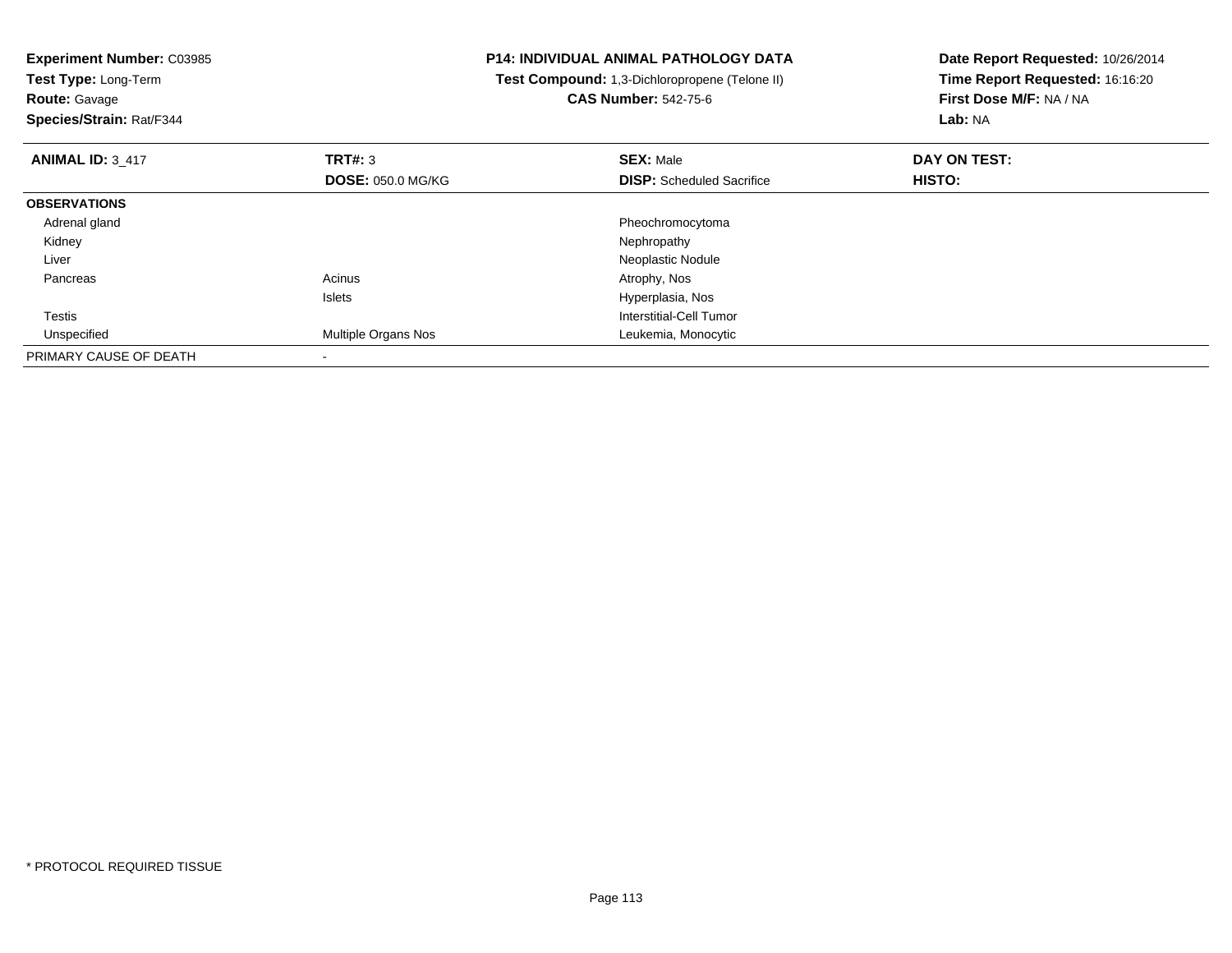**Test Type:** Long-Term

**Route:** Gavage

**Species/Strain:** Rat/F344

## **P14: INDIVIDUAL ANIMAL PATHOLOGY DATA**

 **Test Compound:** 1,3-Dichloropropene (Telone II)**CAS Number:** 542-75-6

| <b>ANIMAL ID: 3_419</b> | TRT#: 3                  | <b>SEX: Male</b>                 | DAY ON TEST: |  |
|-------------------------|--------------------------|----------------------------------|--------------|--|
|                         | <b>DOSE: 050.0 MG/KG</b> | <b>DISP:</b> Scheduled Sacrifice | HISTO:       |  |
| <b>OBSERVATIONS</b>     |                          |                                  |              |  |
| Heart                   |                          | Fibrosis                         |              |  |
|                         |                          | Inflammation, Chronic            |              |  |
| Kidney                  |                          | Nephropathy                      |              |  |
| Liver                   |                          | Neoplastic Nodule                |              |  |
| Pancreas                | Acinus                   | Atrophy, Nos                     |              |  |
|                         | Islets                   | Islet-Cell Adenoma               |              |  |
| Pituitary gland         |                          | Chromophobe Adenoma              |              |  |
| Stomach                 | Forestomach              | Hyperplasia, Basal Cell          |              |  |
| Testis                  |                          | Interstitial-Cell Tumor          |              |  |
| Unspecified             | Multiple Organs Nos      | Leukemia, Monocytic              |              |  |
| PRIMARY CAUSE OF DEATH  | $\overline{\phantom{a}}$ |                                  |              |  |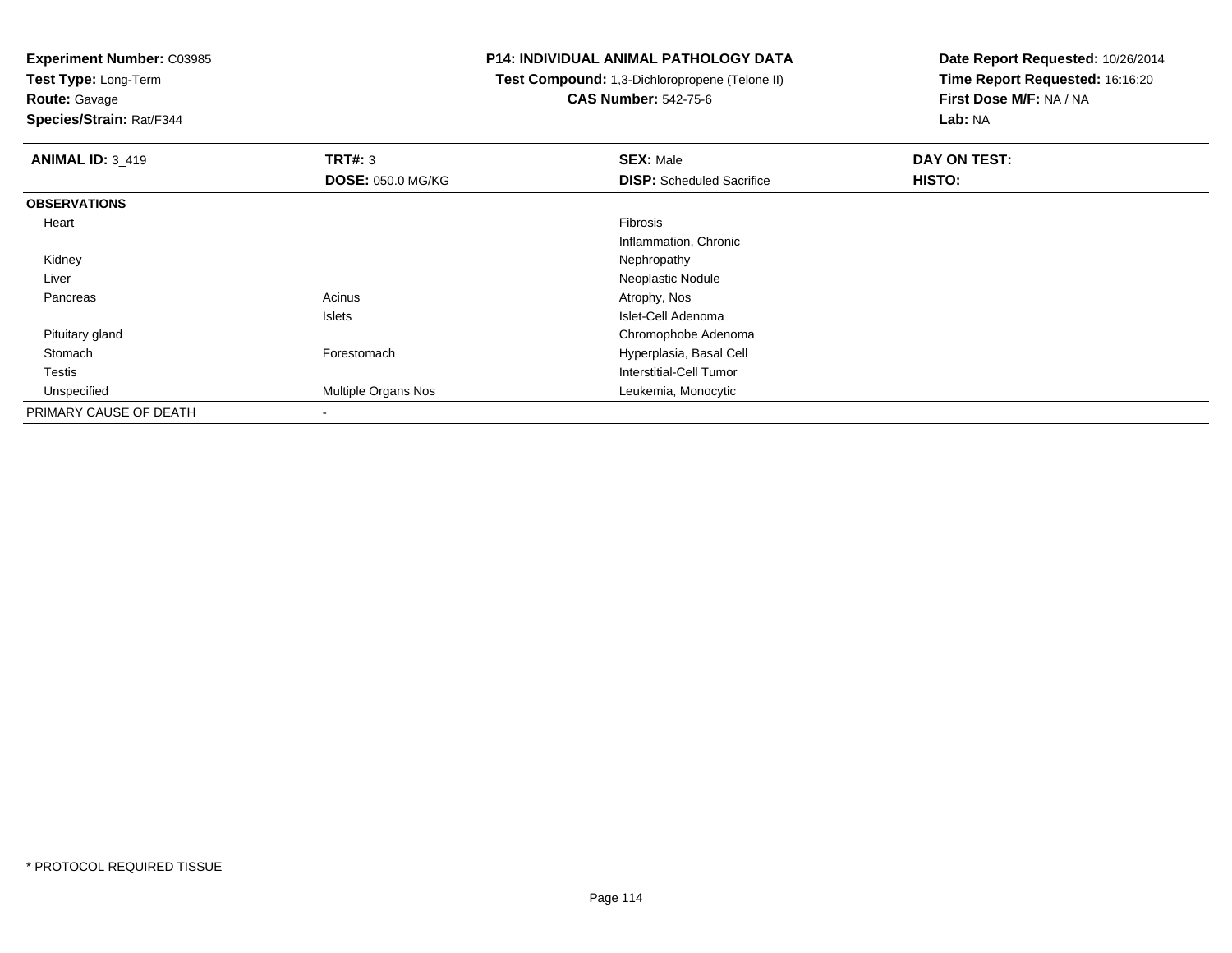| <b>Experiment Number: C03985</b><br><b>Test Type: Long-Term</b><br><b>Route: Gavage</b><br>Species/Strain: Rat/F344 |                                     | <b>P14: INDIVIDUAL ANIMAL PATHOLOGY DATA</b><br>Test Compound: 1,3-Dichloropropene (Telone II)<br><b>CAS Number: 542-75-6</b> | Date Report Requested: 10/26/2014<br>Time Report Requested: 16:16:20<br>First Dose M/F: NA / NA<br>Lab: NA |
|---------------------------------------------------------------------------------------------------------------------|-------------------------------------|-------------------------------------------------------------------------------------------------------------------------------|------------------------------------------------------------------------------------------------------------|
| <b>ANIMAL ID: 3 421</b>                                                                                             | TRT#: 3<br><b>DOSE: 050.0 MG/KG</b> | <b>SEX: Male</b><br><b>DISP:</b> Natural Death                                                                                | DAY ON TEST:<br><b>HISTO:</b>                                                                              |
| <b>OBSERVATIONS</b>                                                                                                 |                                     |                                                                                                                               |                                                                                                            |
| Adrenal gland                                                                                                       |                                     | Pheochromocytoma                                                                                                              |                                                                                                            |
| Liver                                                                                                               |                                     | <b>Focal Cellular Change</b>                                                                                                  |                                                                                                            |
| Testis                                                                                                              |                                     | Interstitial-Cell Tumor                                                                                                       |                                                                                                            |
| Unspecified                                                                                                         |                                     | Neurilemoma, Malignant                                                                                                        |                                                                                                            |
| PRIMARY CAUSE OF DEATH                                                                                              |                                     |                                                                                                                               |                                                                                                            |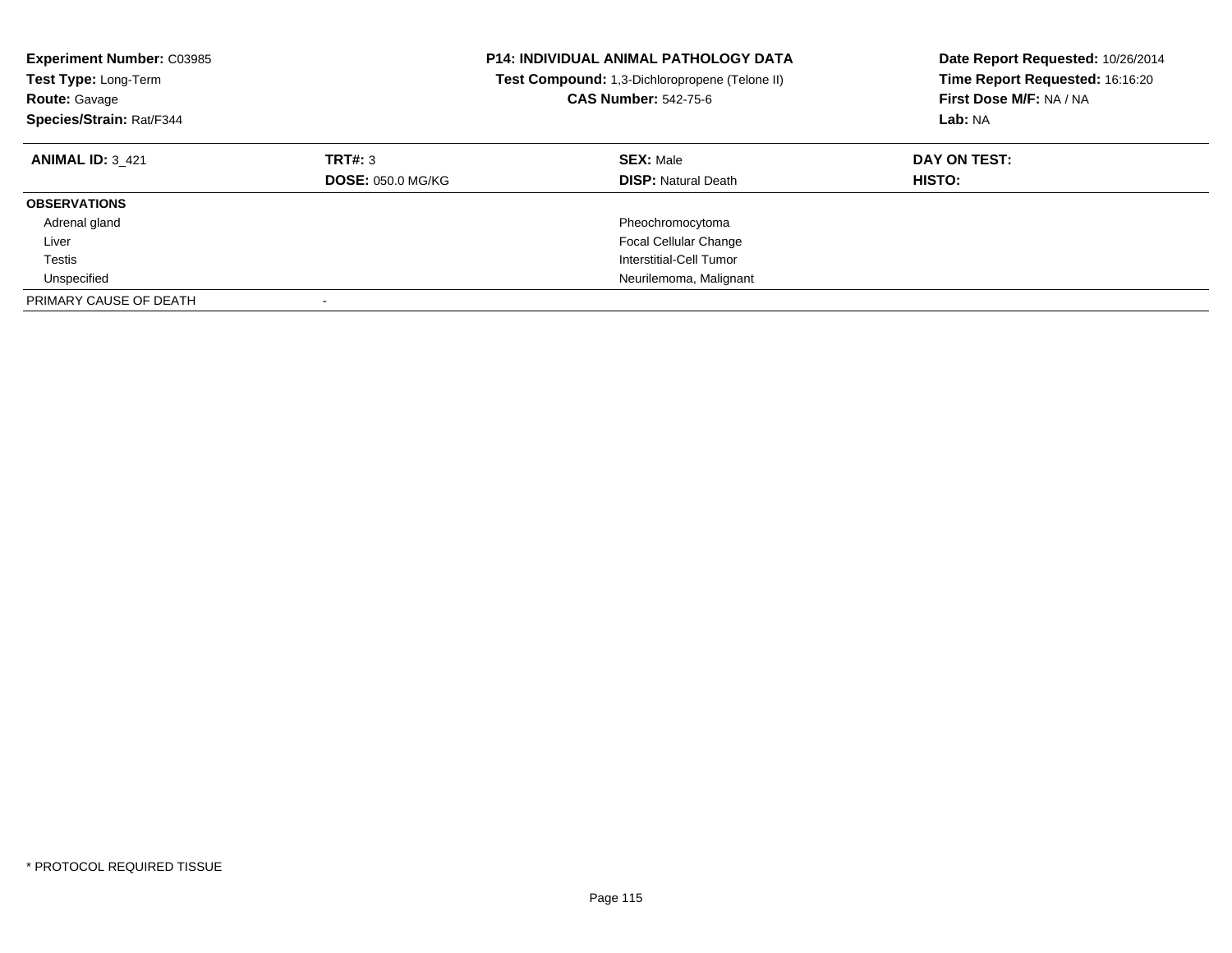**Test Type:** Long-Term**Route:** Gavage

**Species/Strain:** Rat/F344

#### **P14: INDIVIDUAL ANIMAL PATHOLOGY DATA**

# **Test Compound:** 1,3-Dichloropropene (Telone II)**CAS Number:** 542-75-6

| <b>ANIMAL ID: 3_423</b> | TRT#: 3                  | <b>SEX: Male</b>                 | DAY ON TEST: |
|-------------------------|--------------------------|----------------------------------|--------------|
|                         | <b>DOSE: 050.0 MG/KG</b> | <b>DISP:</b> Scheduled Sacrifice | HISTO:       |
| <b>OBSERVATIONS</b>     |                          |                                  |              |
| Heart                   |                          | Fibrosis                         |              |
|                         |                          | Inflammation, Chronic            |              |
| Kidney                  |                          | Nephropathy                      |              |
| Liver                   |                          | <b>Focal Cellular Change</b>     |              |
| Pancreas                | Islets                   | Hyperplasia, Nos                 |              |
| Pituitary gland         |                          | Carcinoma, Nos                   |              |
| Stomach                 |                          | Squamous Cell Papilloma          |              |
| <b>Testis</b>           |                          | Interstitial-Cell Tumor          |              |
|                         | Tunica Vaginalis         | Mesothelioma, Nos                |              |
| Thyroid                 |                          | <b>Cystic Follicles</b>          |              |
| Tongue                  |                          | Squamous Cell Papilloma          |              |
| PRIMARY CAUSE OF DEATH  | $\overline{\phantom{a}}$ |                                  |              |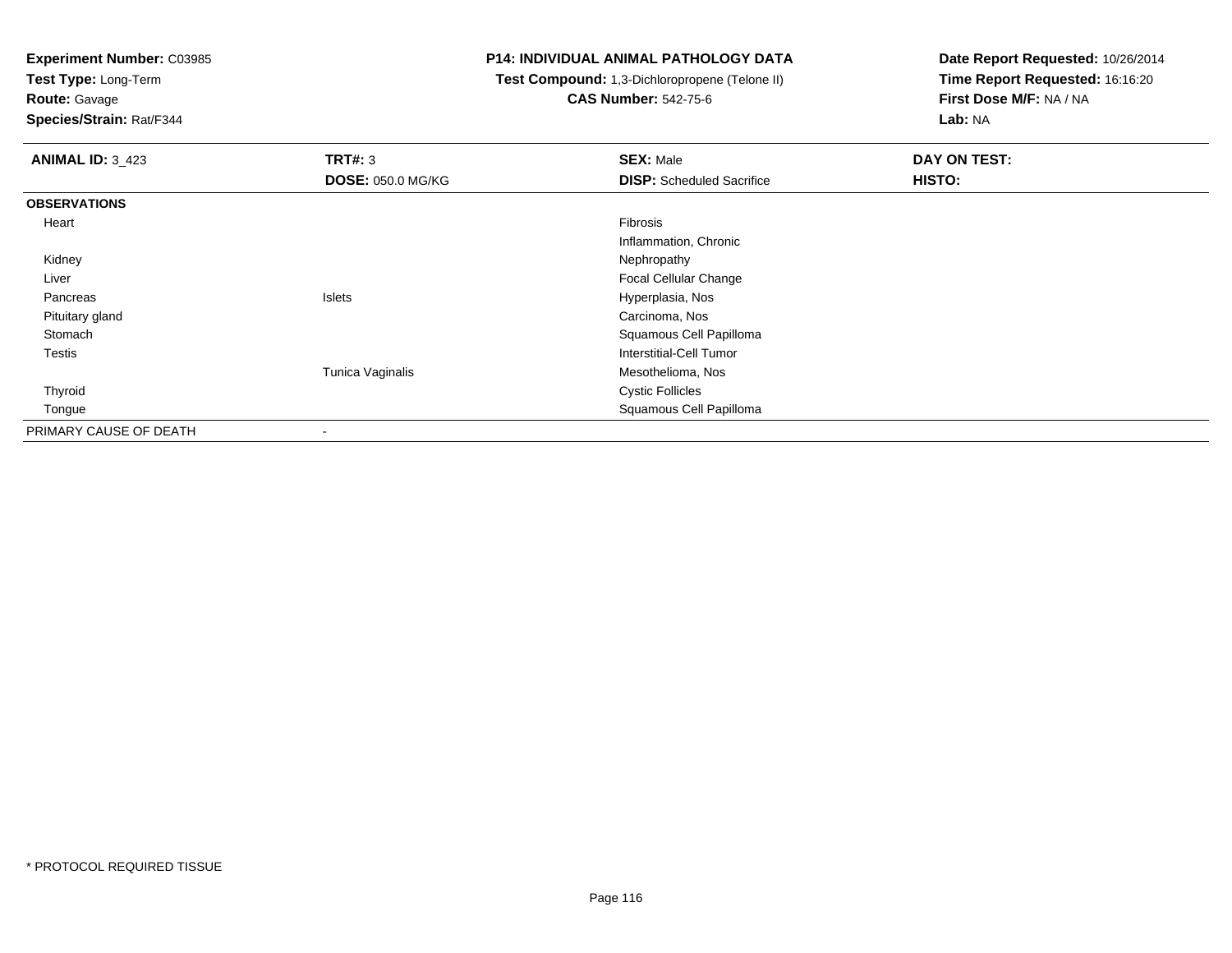**Experiment Number:** C03985**Test Type:** Long-Term**Route:** Gavage **Species/Strain:** Rat/F344**P14: INDIVIDUAL ANIMAL PATHOLOGY DATA Test Compound:** 1,3-Dichloropropene (Telone II)**CAS Number:** 542-75-6**Date Report Requested:** 10/26/2014**Time Report Requested:** 16:16:20**First Dose M/F:** NA / NA**Lab:** NA**ANIMAL ID:** 3\_425 **TRT#:** <sup>3</sup> **SEX:** Male **DAY ON TEST: DOSE:** 050.0 MG/KG**DISP:** Scheduled Sacrifice **HISTO: OBSERVATIONS** Liver Neoplastic Nodule Pancreass and the contract of the contract of the contract of the contract of the contract  $\mathsf{A}$  at  $\mathsf{A}$  and  $\mathsf{A}$  and  $\mathsf{A}$  and  $\mathsf{A}$  and  $\mathsf{A}$  are contract of  $\mathsf{A}$  and  $\mathsf{A}$  and  $\mathsf{A}$  are contract of **Stomach**  Hyperplasia, Focal Testis Interstitial-Cell Tumor Unspecified Adenocarcinoma, Nos Multiple Organs Nos Adenocarcinoma, Nos, Metastatic Multiple Organs Nos Leukemia, Monocytic PRIMARY CAUSE OF DEATH-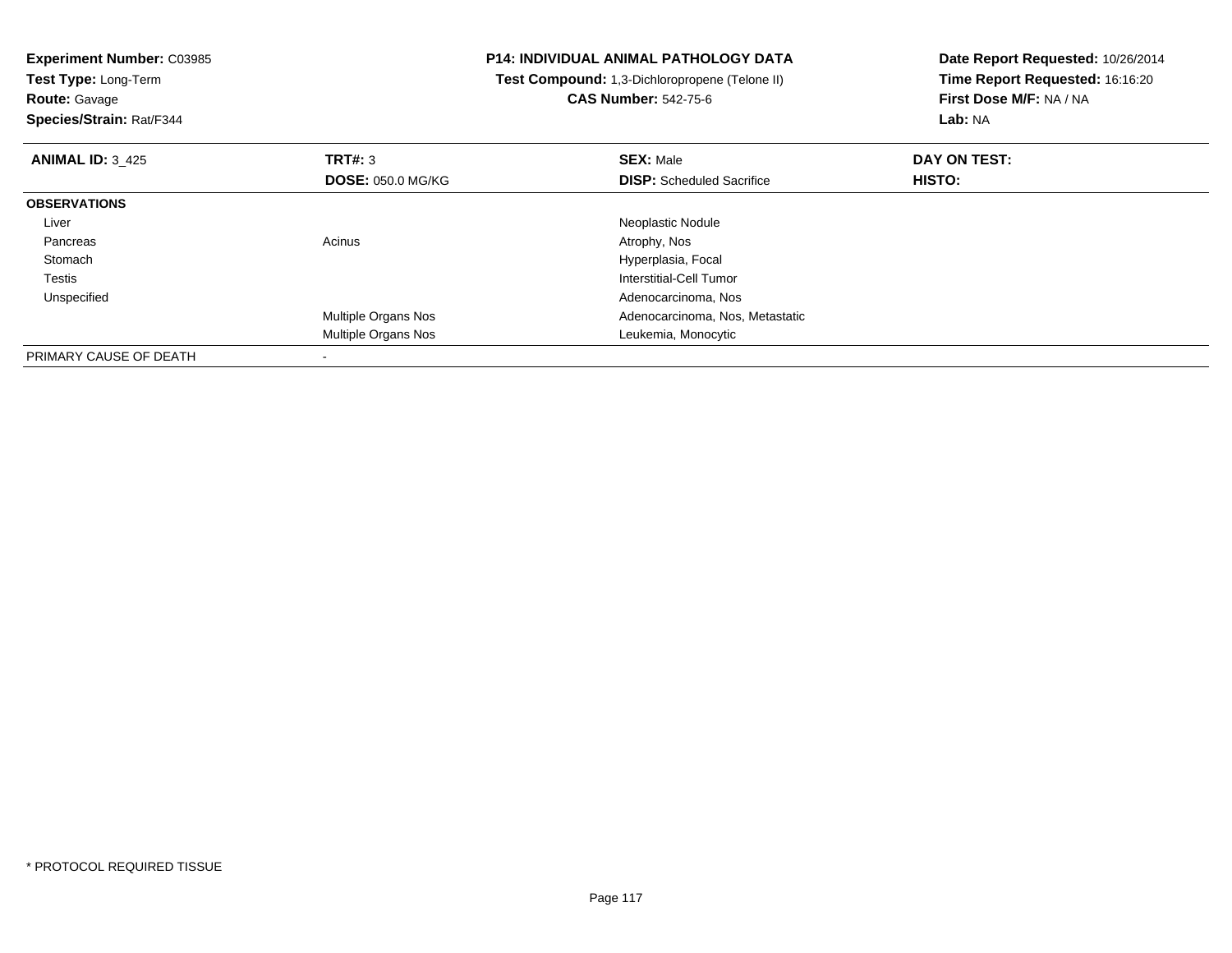**Test Type:** Long-Term

**Route:** Gavage

**Species/Strain:** Rat/F344

# **P14: INDIVIDUAL ANIMAL PATHOLOGY DATA**

 **Test Compound:** 1,3-Dichloropropene (Telone II)**CAS Number:** 542-75-6

| <b>ANIMAL ID: 3_427</b> | TRT#: 3                  | <b>SEX: Male</b>                 | DAY ON TEST: |
|-------------------------|--------------------------|----------------------------------|--------------|
|                         | <b>DOSE: 050.0 MG/KG</b> | <b>DISP:</b> Scheduled Sacrifice | HISTO:       |
| <b>OBSERVATIONS</b>     |                          |                                  |              |
| Heart                   |                          | Fibrosis                         |              |
|                         |                          | Inflammation, Chronic            |              |
| Kidney                  |                          | Nephropathy                      |              |
| Liver                   |                          | <b>Focal Cellular Change</b>     |              |
|                         |                          | Necrosis, Focal                  |              |
| Pancreas                | Acinus                   | Atrophy, Nos                     |              |
| Pituitary gland         |                          | Chromophobe Adenoma              |              |
| Stomach                 |                          | Hyperplasia, Basal Cell          |              |
| <b>Testis</b>           |                          | Interstitial-Cell Tumor          |              |
| Urinary bladder         | Submucosa                | Edema, Nos                       |              |
| PRIMARY CAUSE OF DEATH  | -                        |                                  |              |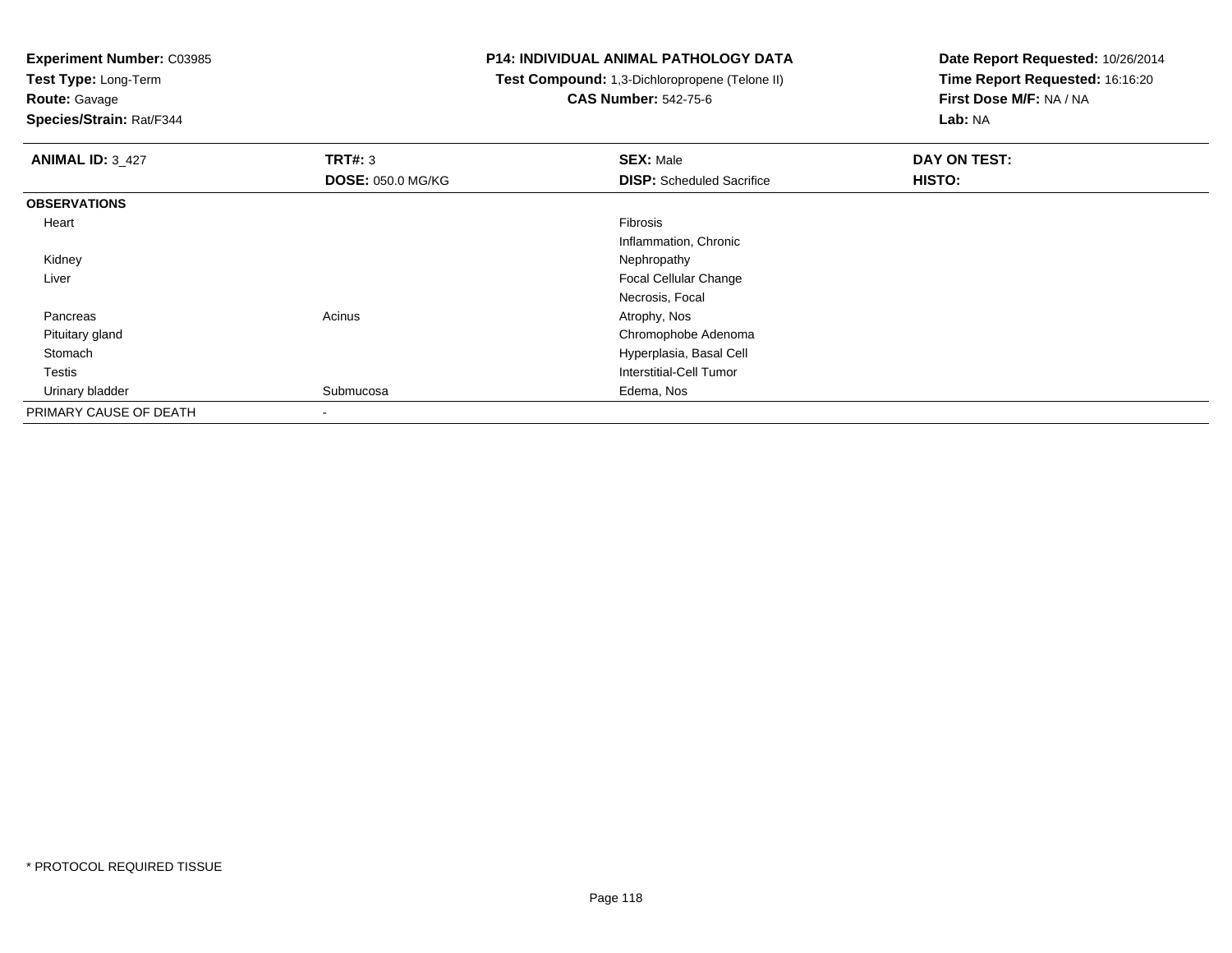| <b>Experiment Number: C03985</b><br>Test Type: Long-Term<br><b>Route: Gavage</b><br>Species/Strain: Rat/F344 |                          | <b>P14: INDIVIDUAL ANIMAL PATHOLOGY DATA</b><br>Test Compound: 1,3-Dichloropropene (Telone II)<br><b>CAS Number: 542-75-6</b> | Date Report Requested: 10/26/2014<br>Time Report Requested: 16:16:20<br>First Dose M/F: NA / NA<br>Lab: NA |
|--------------------------------------------------------------------------------------------------------------|--------------------------|-------------------------------------------------------------------------------------------------------------------------------|------------------------------------------------------------------------------------------------------------|
| <b>ANIMAL ID: 3 429</b>                                                                                      | TRT#: 3                  | <b>SEX: Male</b>                                                                                                              | DAY ON TEST:                                                                                               |
|                                                                                                              | <b>DOSE: 050.0 MG/KG</b> | <b>DISP:</b> Scheduled Sacrifice                                                                                              | HISTO:                                                                                                     |
| <b>OBSERVATIONS</b>                                                                                          |                          |                                                                                                                               |                                                                                                            |
| Kidney                                                                                                       |                          | Nephropathy                                                                                                                   |                                                                                                            |
| Liver                                                                                                        |                          | <b>Focal Cellular Change</b>                                                                                                  |                                                                                                            |
| Pancreas                                                                                                     | <b>Islets</b>            | Islet-Cell Adenoma                                                                                                            |                                                                                                            |
| Stomach                                                                                                      |                          | Squamous Cell Carcinoma                                                                                                       |                                                                                                            |
| Testis                                                                                                       |                          | Interstitial-Cell Tumor                                                                                                       |                                                                                                            |
| PRIMARY CAUSE OF DEATH                                                                                       |                          |                                                                                                                               |                                                                                                            |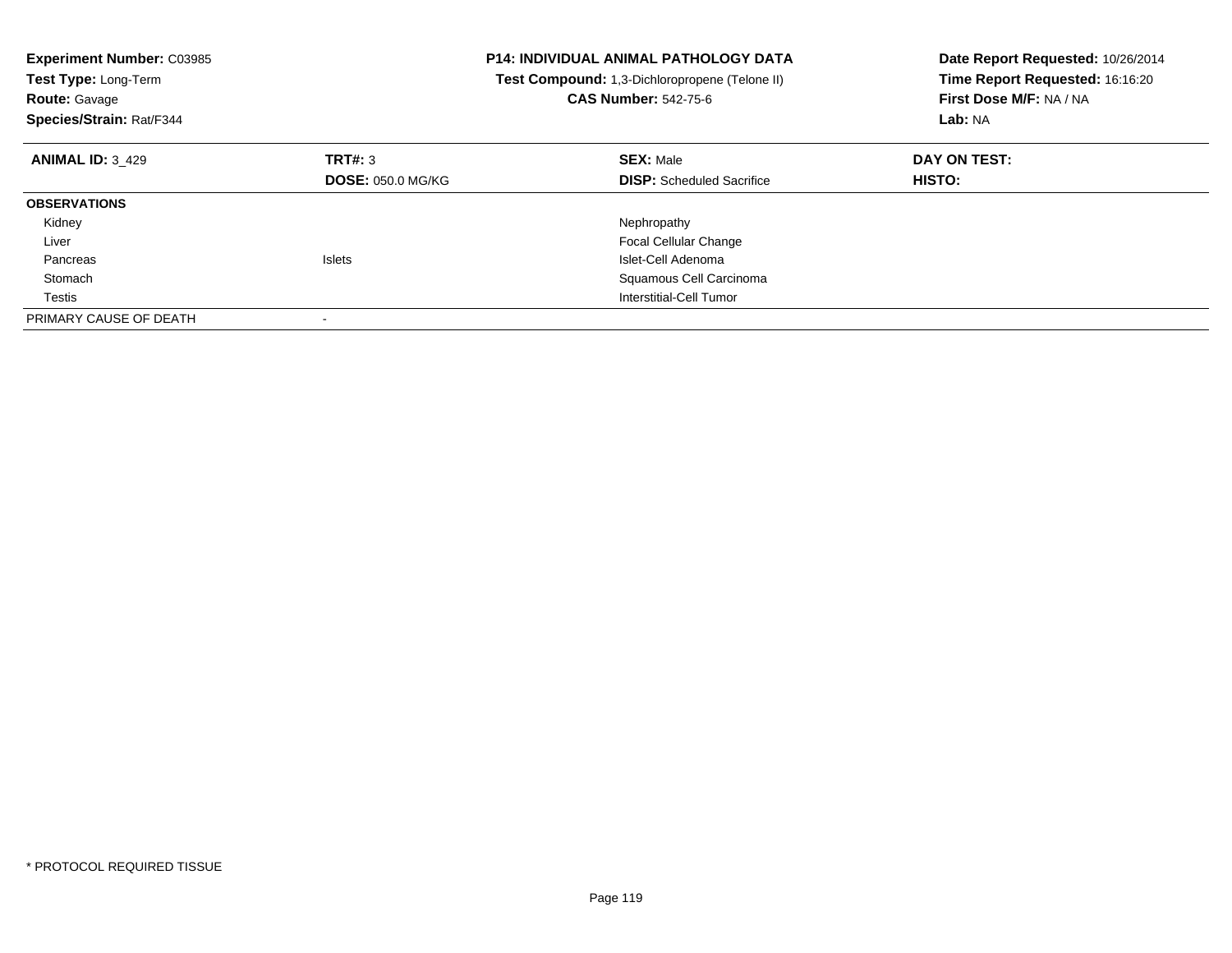| <b>Experiment Number: C03985</b><br>Test Type: Long-Term<br><b>Route: Gavage</b><br>Species/Strain: Rat/F344 |                          | <b>P14: INDIVIDUAL ANIMAL PATHOLOGY DATA</b><br>Test Compound: 1,3-Dichloropropene (Telone II)<br><b>CAS Number: 542-75-6</b> | Date Report Requested: 10/26/2014<br>Time Report Requested: 16:16:20<br>First Dose M/F: NA / NA<br>Lab: NA |
|--------------------------------------------------------------------------------------------------------------|--------------------------|-------------------------------------------------------------------------------------------------------------------------------|------------------------------------------------------------------------------------------------------------|
| <b>ANIMAL ID: 3 431</b>                                                                                      | <b>TRT#: 3</b>           | <b>SEX: Male</b>                                                                                                              | DAY ON TEST:                                                                                               |
|                                                                                                              | <b>DOSE: 050.0 MG/KG</b> | <b>DISP:</b> Natural Death                                                                                                    | <b>HISTO:</b>                                                                                              |
| <b>OBSERVATIONS</b>                                                                                          |                          |                                                                                                                               |                                                                                                            |
| Adrenal gland                                                                                                | Cortex Nos               | Hyperplasia, Focal                                                                                                            |                                                                                                            |
| Heart                                                                                                        |                          | Fibrosis                                                                                                                      |                                                                                                            |
|                                                                                                              |                          | Inflammation, Chronic                                                                                                         |                                                                                                            |
| Pituitary gland                                                                                              |                          | Chromophobe Adenoma                                                                                                           |                                                                                                            |
| Testis                                                                                                       |                          | Interstitial-Cell Tumor                                                                                                       |                                                                                                            |
|                                                                                                              | Tunica Vaginalis         | Mesothelioma, Malignant                                                                                                       |                                                                                                            |
| PRIMARY CAUSE OF DEATH                                                                                       |                          |                                                                                                                               |                                                                                                            |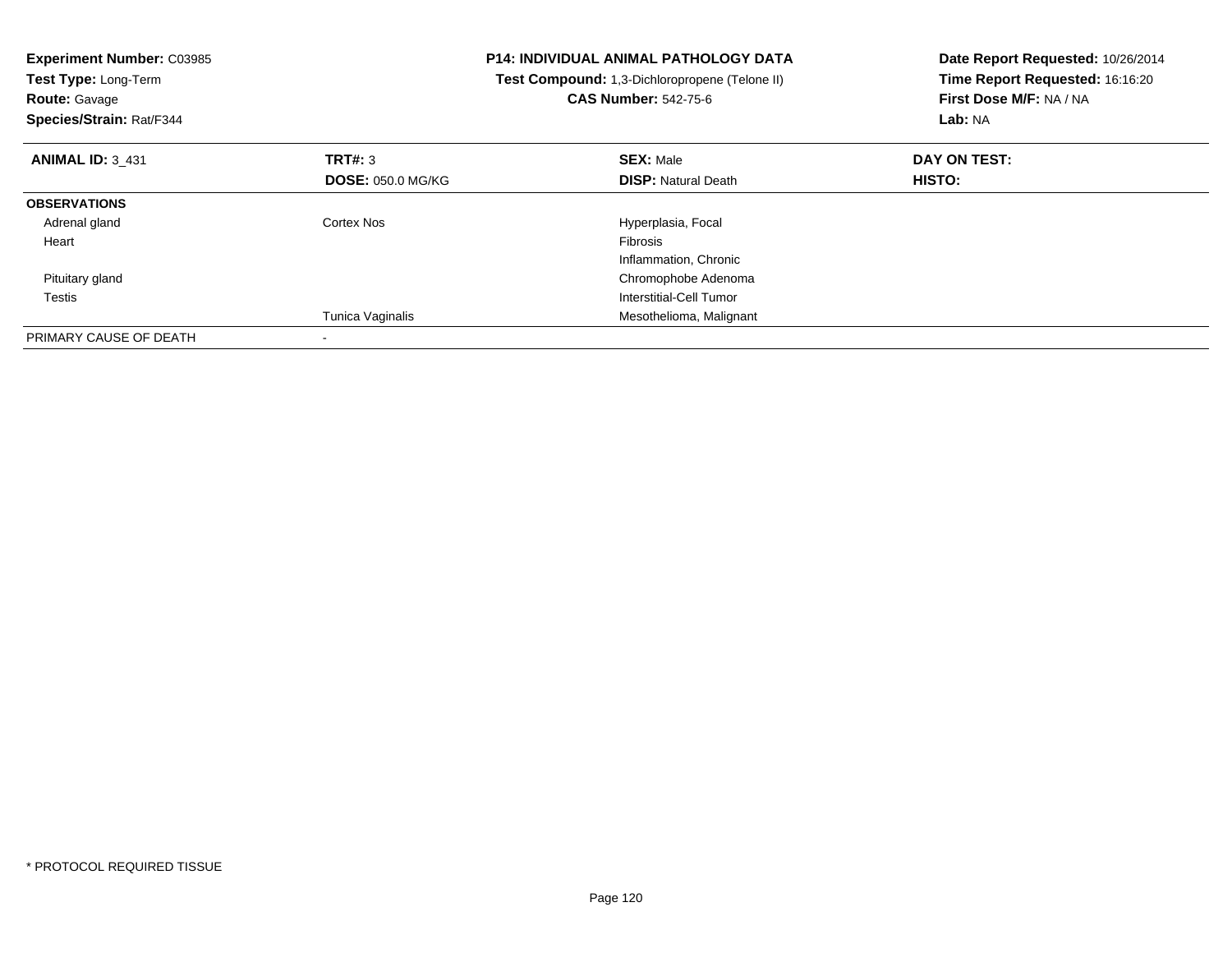| <b>Experiment Number: C03985</b><br>Test Type: Long-Term<br><b>Route: Gavage</b><br>Species/Strain: Rat/F344 |                          | <b>P14: INDIVIDUAL ANIMAL PATHOLOGY DATA</b><br>Test Compound: 1,3-Dichloropropene (Telone II)<br><b>CAS Number: 542-75-6</b> | Date Report Requested: 10/26/2014<br>Time Report Requested: 16:16:20<br>First Dose M/F: NA / NA<br>Lab: NA |
|--------------------------------------------------------------------------------------------------------------|--------------------------|-------------------------------------------------------------------------------------------------------------------------------|------------------------------------------------------------------------------------------------------------|
| <b>ANIMAL ID: 3 433</b>                                                                                      | TRT#: 3                  | <b>SEX: Male</b>                                                                                                              | DAY ON TEST:                                                                                               |
|                                                                                                              | <b>DOSE: 050.0 MG/KG</b> | <b>DISP:</b> Scheduled Sacrifice                                                                                              | <b>HISTO:</b>                                                                                              |
| <b>OBSERVATIONS</b>                                                                                          |                          |                                                                                                                               |                                                                                                            |
| Heart                                                                                                        |                          | <b>Fibrosis</b>                                                                                                               |                                                                                                            |
|                                                                                                              |                          | Inflammation, Chronic                                                                                                         |                                                                                                            |
| Kidney                                                                                                       |                          | Nephropathy                                                                                                                   |                                                                                                            |
| Liver                                                                                                        |                          | Focal Cellular Change                                                                                                         |                                                                                                            |
| Pancreas                                                                                                     | <b>Islets</b>            | Islet-Cell Adenoma                                                                                                            |                                                                                                            |
| Testis                                                                                                       |                          | Interstitial-Cell Tumor                                                                                                       |                                                                                                            |
| PRIMARY CAUSE OF DEATH                                                                                       |                          |                                                                                                                               |                                                                                                            |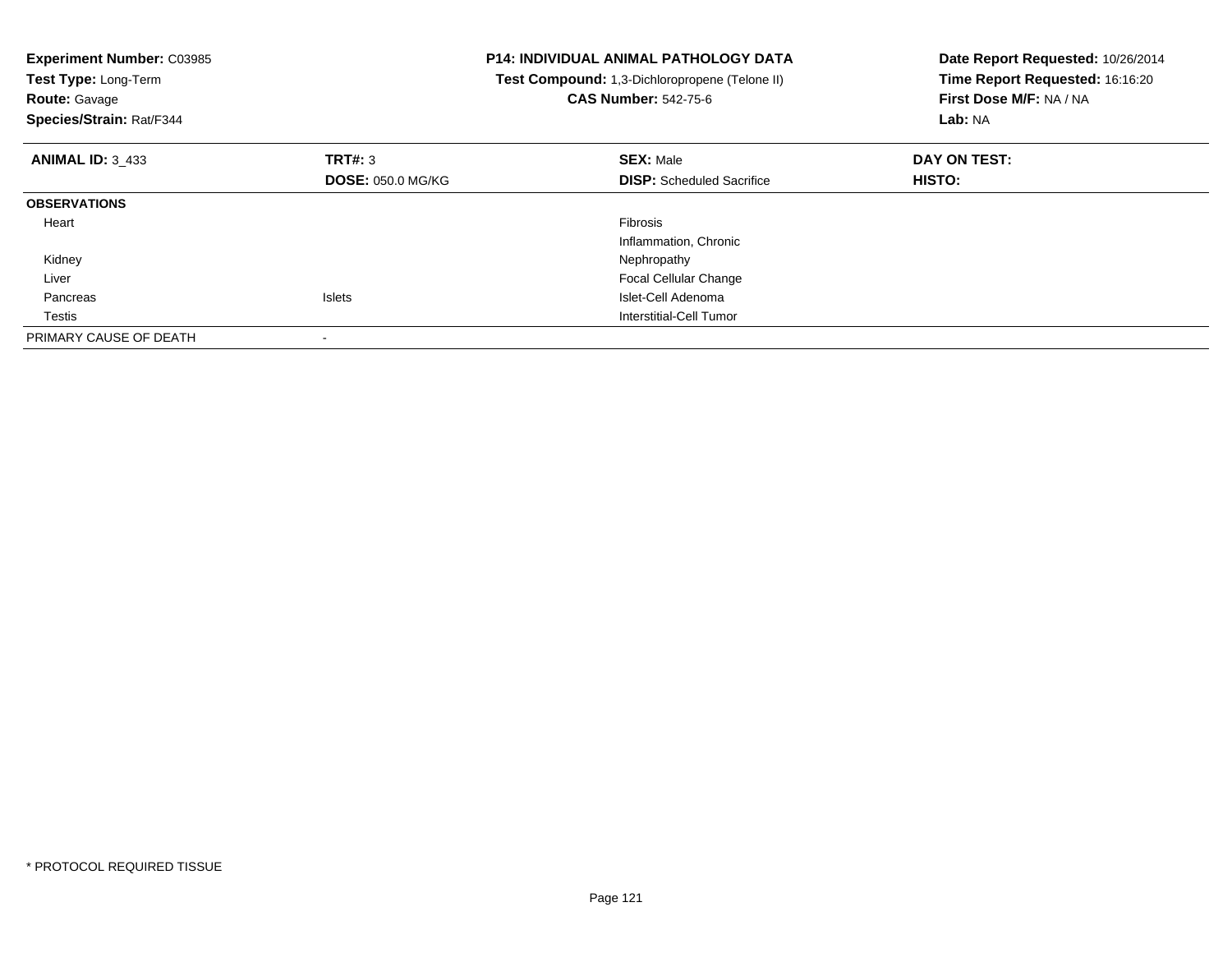| <b>Experiment Number: C03985</b><br>Test Type: Long-Term<br><b>Route: Gavage</b><br>Species/Strain: Rat/F344 |                          | <b>P14: INDIVIDUAL ANIMAL PATHOLOGY DATA</b><br>Test Compound: 1,3-Dichloropropene (Telone II)<br><b>CAS Number: 542-75-6</b> | Date Report Requested: 10/26/2014<br>Time Report Requested: 16:16:20<br>First Dose M/F: NA / NA<br>Lab: NA |
|--------------------------------------------------------------------------------------------------------------|--------------------------|-------------------------------------------------------------------------------------------------------------------------------|------------------------------------------------------------------------------------------------------------|
| <b>ANIMAL ID: 3 435</b>                                                                                      | TRT#: 3                  | <b>SEX: Male</b>                                                                                                              | DAY ON TEST:                                                                                               |
|                                                                                                              | <b>DOSE: 050.0 MG/KG</b> | <b>DISP:</b> Scheduled Sacrifice                                                                                              | HISTO:                                                                                                     |
| <b>OBSERVATIONS</b>                                                                                          |                          |                                                                                                                               |                                                                                                            |
| Kidney                                                                                                       |                          | Nephropathy                                                                                                                   |                                                                                                            |
| Liver                                                                                                        |                          | <b>Focal Cellular Change</b>                                                                                                  |                                                                                                            |
| Pancreas                                                                                                     | Acinus                   | Atrophy, Nos                                                                                                                  |                                                                                                            |
| Stomach                                                                                                      |                          | Hyperplasia, Basal Cell                                                                                                       |                                                                                                            |
| Testis                                                                                                       |                          | Interstitial-Cell Tumor                                                                                                       |                                                                                                            |
| PRIMARY CAUSE OF DEATH                                                                                       |                          |                                                                                                                               |                                                                                                            |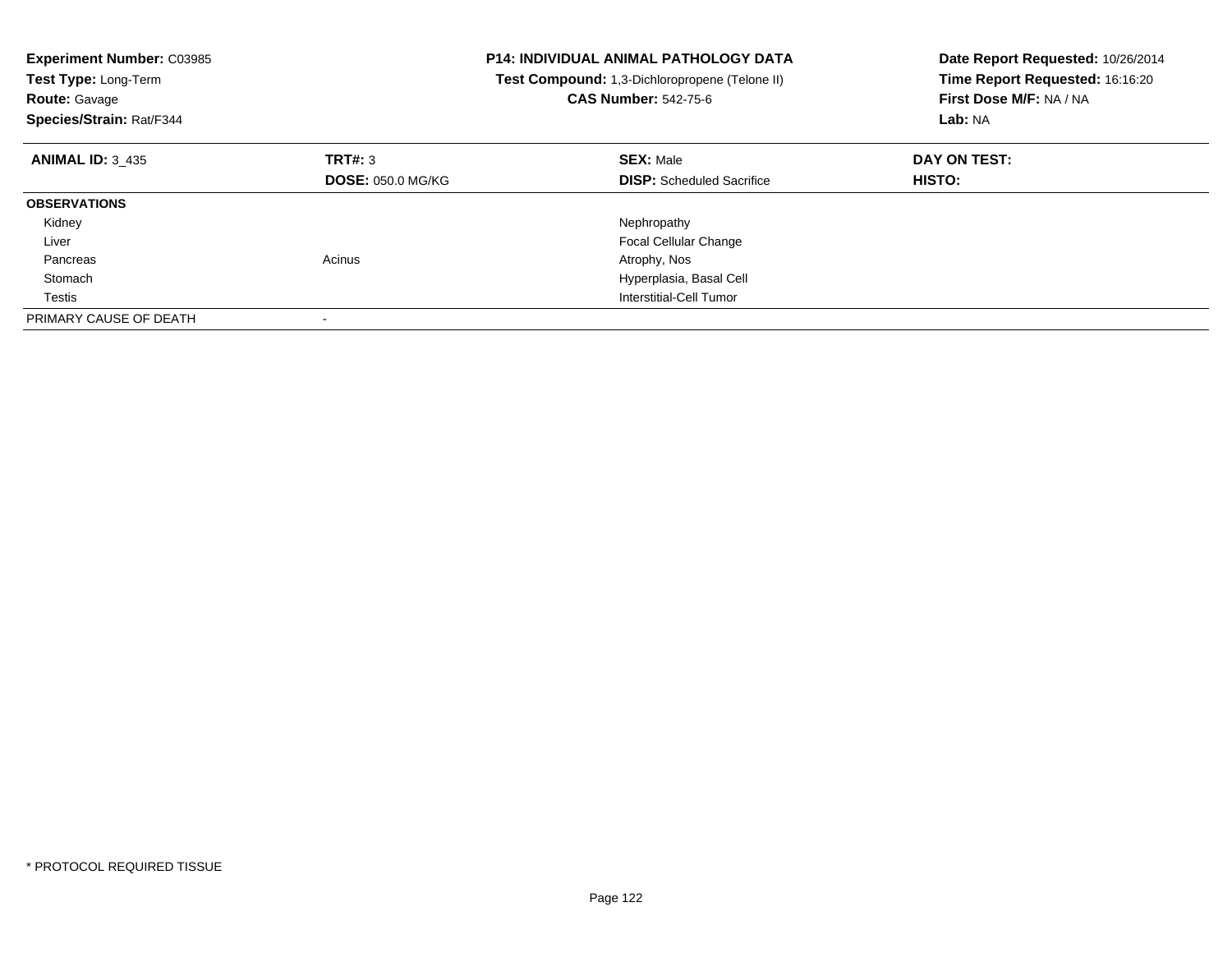| <b>Experiment Number: C03985</b><br>Test Type: Long-Term<br><b>Route: Gavage</b><br>Species/Strain: Rat/F344 |                          | <b>P14: INDIVIDUAL ANIMAL PATHOLOGY DATA</b><br>Test Compound: 1,3-Dichloropropene (Telone II)<br><b>CAS Number: 542-75-6</b> | Date Report Requested: 10/26/2014<br>Time Report Requested: 16:16:20<br>First Dose M/F: NA / NA<br>Lab: NA |
|--------------------------------------------------------------------------------------------------------------|--------------------------|-------------------------------------------------------------------------------------------------------------------------------|------------------------------------------------------------------------------------------------------------|
| <b>ANIMAL ID: 3 437</b>                                                                                      | TRT#: 3                  | <b>SEX: Male</b>                                                                                                              | DAY ON TEST:                                                                                               |
|                                                                                                              | <b>DOSE: 050.0 MG/KG</b> | <b>DISP:</b> Scheduled Sacrifice                                                                                              | HISTO:                                                                                                     |
| <b>OBSERVATIONS</b>                                                                                          |                          |                                                                                                                               |                                                                                                            |
| Bone marrow                                                                                                  |                          | Sarcoma, Nos                                                                                                                  |                                                                                                            |
| Heart                                                                                                        |                          | Fibrosis                                                                                                                      |                                                                                                            |
|                                                                                                              |                          | Inflammation, Chronic                                                                                                         |                                                                                                            |
| Liver                                                                                                        |                          | Focal Cellular Change                                                                                                         |                                                                                                            |
|                                                                                                              |                          | Sarcoma, Nos, Metastatic                                                                                                      |                                                                                                            |
| Pancreas                                                                                                     | Acinus                   | Atrophy, Nos                                                                                                                  |                                                                                                            |
| Testis                                                                                                       |                          | Interstitial-Cell Tumor                                                                                                       |                                                                                                            |
| PRIMARY CAUSE OF DEATH                                                                                       |                          |                                                                                                                               |                                                                                                            |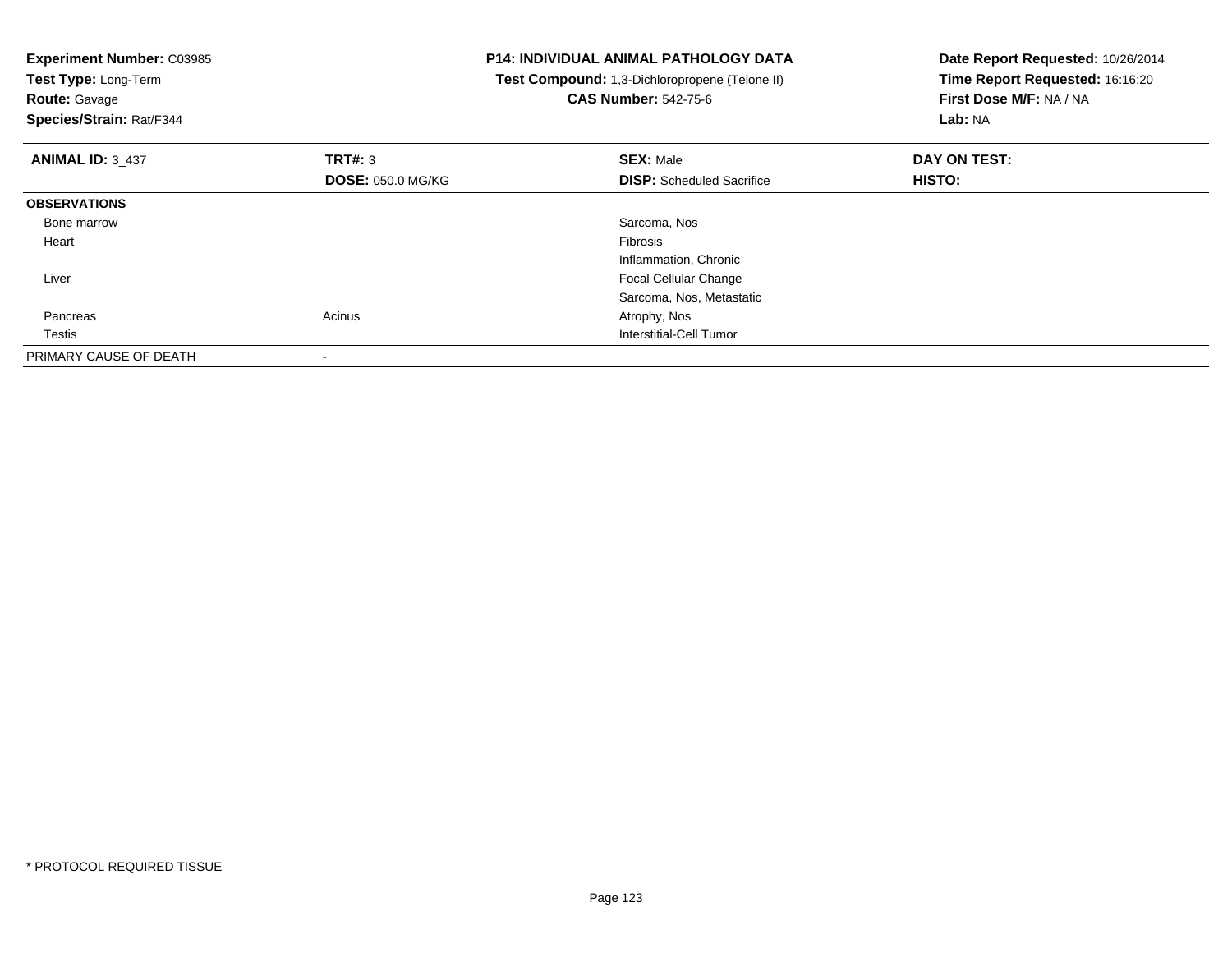| <b>Experiment Number: C03985</b><br>Test Type: Long-Term<br><b>Route: Gavage</b><br>Species/Strain: Rat/F344 |                          | <b>P14: INDIVIDUAL ANIMAL PATHOLOGY DATA</b><br>Test Compound: 1,3-Dichloropropene (Telone II)<br><b>CAS Number: 542-75-6</b> | Date Report Requested: 10/26/2014<br>Time Report Requested: 16:16:20<br>First Dose M/F: NA / NA<br>Lab: NA |
|--------------------------------------------------------------------------------------------------------------|--------------------------|-------------------------------------------------------------------------------------------------------------------------------|------------------------------------------------------------------------------------------------------------|
| <b>ANIMAL ID: 3_439</b>                                                                                      | TRT#: 3                  | <b>SEX: Male</b>                                                                                                              | DAY ON TEST:                                                                                               |
|                                                                                                              | <b>DOSE: 050.0 MG/KG</b> | <b>DISP:</b> Scheduled Sacrifice                                                                                              | <b>HISTO:</b>                                                                                              |
| <b>OBSERVATIONS</b>                                                                                          |                          |                                                                                                                               |                                                                                                            |
| Heart                                                                                                        |                          | <b>Fibrosis</b>                                                                                                               |                                                                                                            |
|                                                                                                              |                          | Inflammation, Chronic                                                                                                         |                                                                                                            |
| Kidney                                                                                                       |                          | Nephropathy                                                                                                                   |                                                                                                            |
| Liver                                                                                                        |                          | <b>Focal Cellular Change</b>                                                                                                  |                                                                                                            |
| Stomach                                                                                                      |                          | Hyperplasia, Basal Cell                                                                                                       |                                                                                                            |
| Testis                                                                                                       |                          | Interstitial-Cell Tumor                                                                                                       |                                                                                                            |
| PRIMARY CAUSE OF DEATH                                                                                       |                          |                                                                                                                               |                                                                                                            |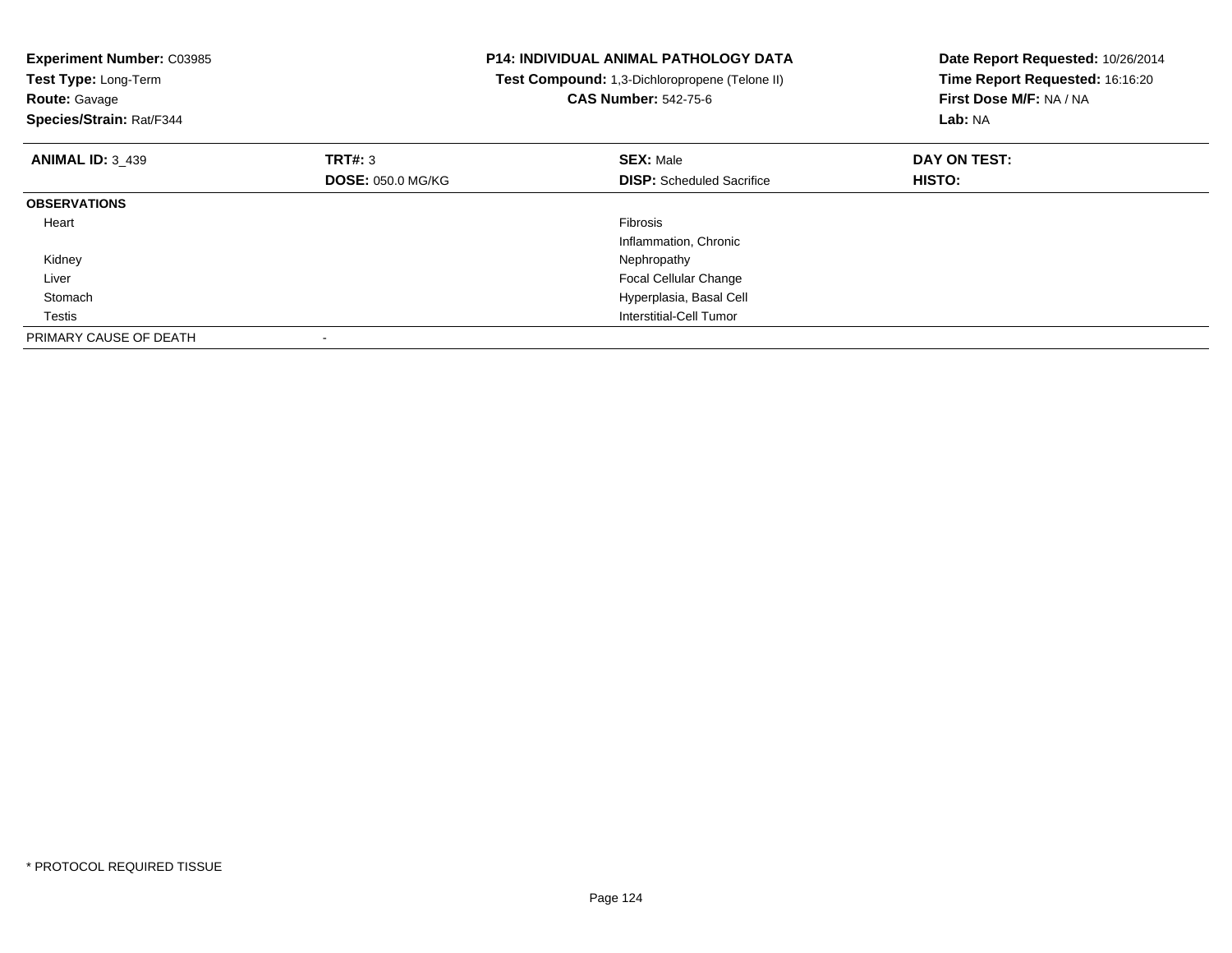**Test Type:** Long-Term

# **Route:** Gavage

**Species/Strain:** Rat/F344

#### **P14: INDIVIDUAL ANIMAL PATHOLOGY DATA**

# **Test Compound:** 1,3-Dichloropropene (Telone II)**CAS Number:** 542-75-6

| <b>ANIMAL ID: 3_441</b> | TRT#: 3                  | <b>SEX: Male</b>                 | DAY ON TEST: |
|-------------------------|--------------------------|----------------------------------|--------------|
|                         | <b>DOSE: 050.0 MG/KG</b> | <b>DISP:</b> Scheduled Sacrifice | HISTO:       |
| <b>OBSERVATIONS</b>     |                          |                                  |              |
| Heart                   |                          | Fibrosis                         |              |
|                         |                          | Inflammation, Chronic            |              |
| Kidney                  |                          | Nephropathy                      |              |
| Liver                   |                          | <b>Focal Cellular Change</b>     |              |
| Pancreas                | Islets                   | Islet-Cell Adenoma               |              |
|                         |                          | Periarteritis                    |              |
| Prostate                |                          | Hyperplasia, Focal               |              |
| Stomach                 | Forestomach              | Hyperplasia, Basal Cell          |              |
|                         | Forestomach              | Squamous Cell Papilloma          |              |
| <b>Testis</b>           |                          | <b>Interstitial-Cell Tumor</b>   |              |
| Urinary bladder         | Submucosa                | Edema, Nos                       |              |
| PRIMARY CAUSE OF DEATH  |                          |                                  |              |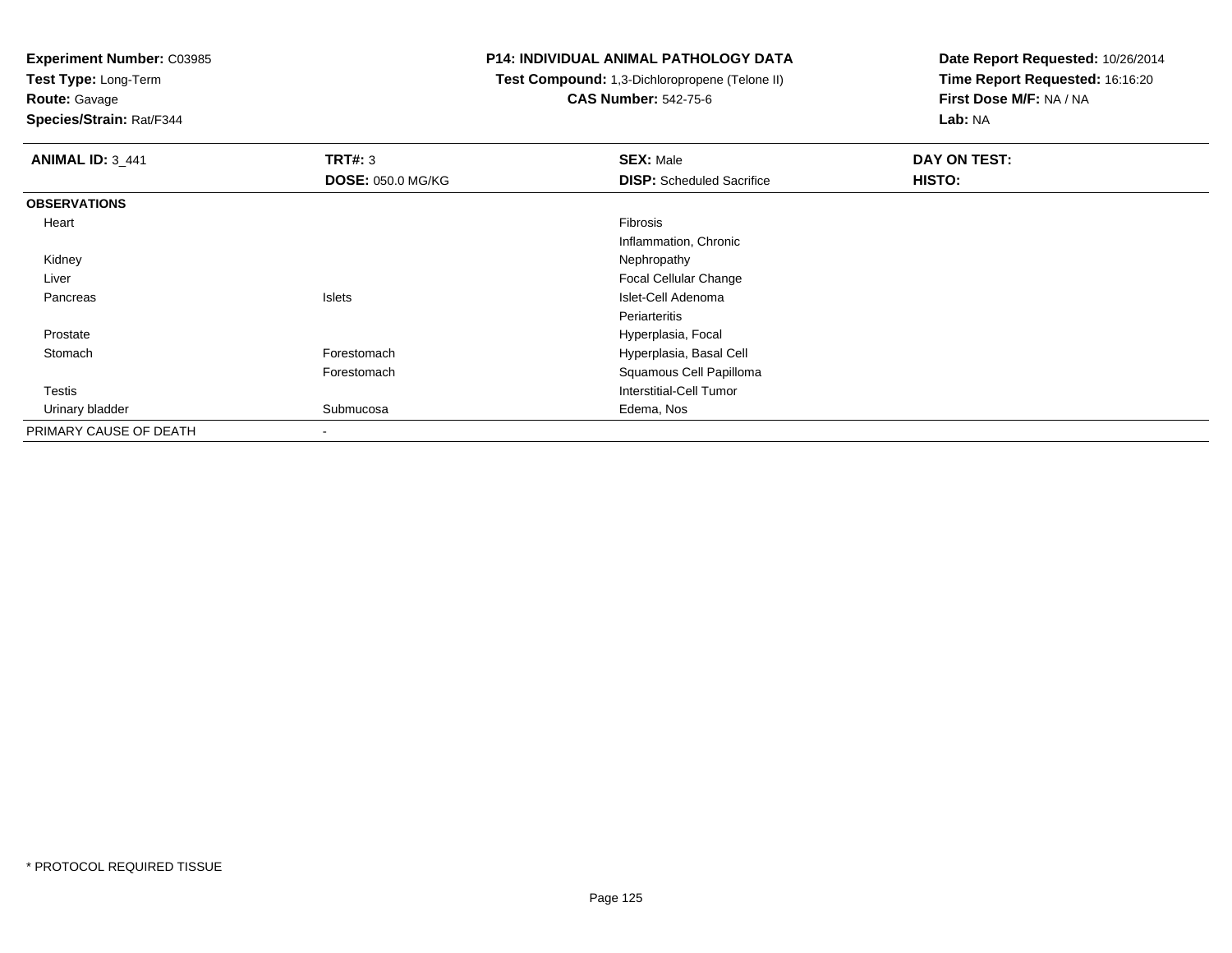**Test Type:** Long-Term**Route:** Gavage

**Species/Strain:** Rat/F344

# **P14: INDIVIDUAL ANIMAL PATHOLOGY DATA**

 **Test Compound:** 1,3-Dichloropropene (Telone II)**CAS Number:** 542-75-6

| <b>ANIMAL ID: 3_443</b> | TRT#: 3                  | <b>SEX: Male</b>                 | DAY ON TEST: |
|-------------------------|--------------------------|----------------------------------|--------------|
|                         | <b>DOSE: 050.0 MG/KG</b> | <b>DISP:</b> Scheduled Sacrifice | HISTO:       |
| <b>OBSERVATIONS</b>     |                          |                                  |              |
| Adrenal gland           | <b>Cortex Nos</b>        | Hyperplasia, Focal               |              |
| Heart                   |                          | Fibrosis                         |              |
|                         |                          | Inflammation, Chronic            |              |
| Kidney                  |                          | Nephropathy                      |              |
| Liver                   |                          | Focal Cellular Change            |              |
| Pancreas                | Acinus                   | Atrophy, Nos                     |              |
| Spleen                  |                          | Infarct, Healed                  |              |
| Stomach                 |                          | Hyperplasia, Basal Cell          |              |
| Testis                  |                          | Interstitial-Cell Tumor          |              |
| Thyroid                 |                          | C-Cell Adenoma                   |              |
| PRIMARY CAUSE OF DEATH  | $\overline{\phantom{a}}$ |                                  |              |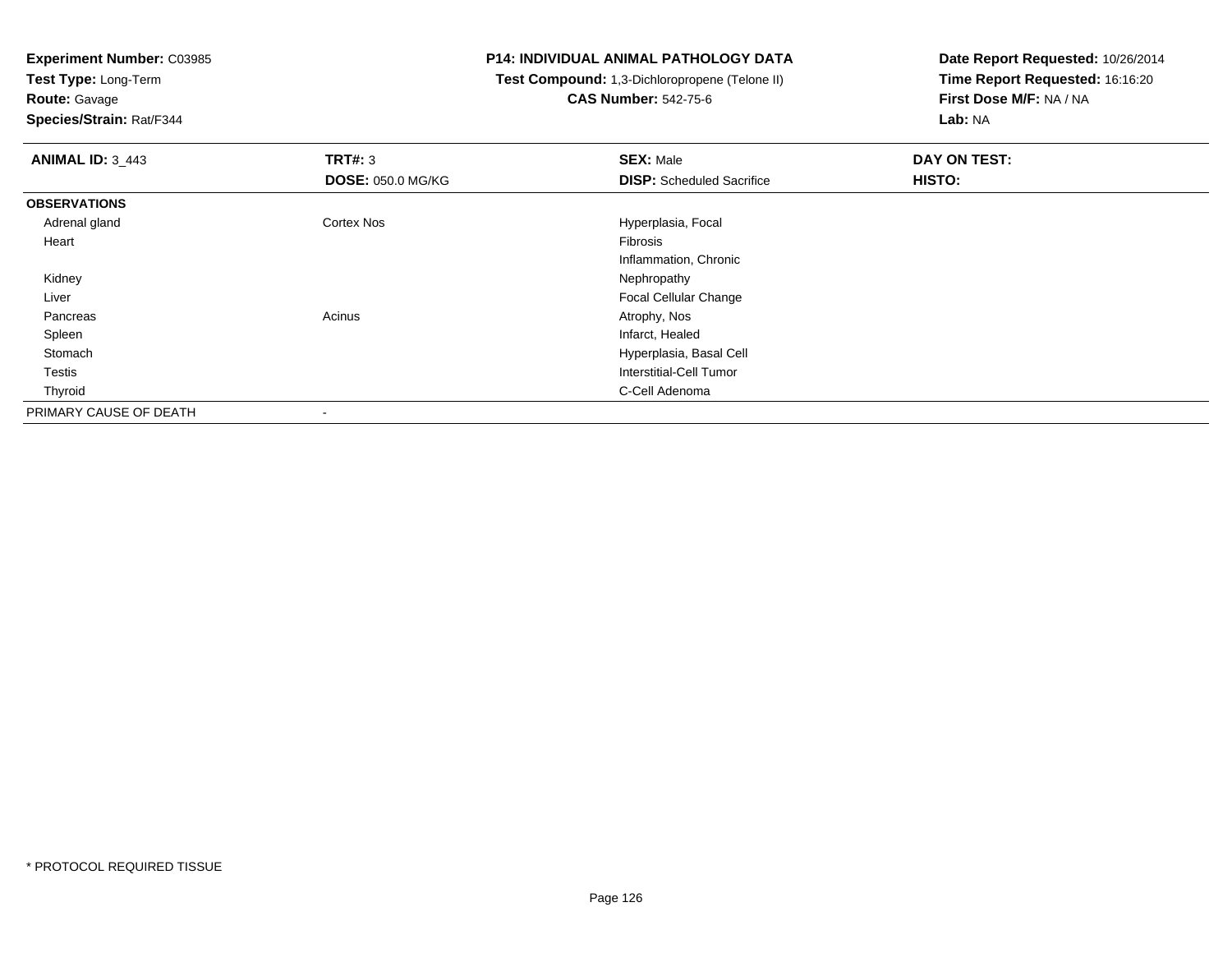**Test Type:** Long-Term

**Route:** Gavage

**Species/Strain:** Rat/F344

# **P14: INDIVIDUAL ANIMAL PATHOLOGY DATA**

 **Test Compound:** 1,3-Dichloropropene (Telone II)**CAS Number:** 542-75-6

| <b>ANIMAL ID: 3 445</b> | TRT#: 3                  | <b>SEX: Male</b>                 | DAY ON TEST: |
|-------------------------|--------------------------|----------------------------------|--------------|
|                         | <b>DOSE: 050.0 MG/KG</b> | <b>DISP:</b> Scheduled Sacrifice | HISTO:       |
| <b>OBSERVATIONS</b>     |                          |                                  |              |
| Heart                   |                          | Fibrosis                         |              |
|                         |                          | Inflammation, Chronic            |              |
| Kidney                  |                          | Nephropathy                      |              |
| Liver                   |                          | Focal Cellular Change            |              |
| Lung                    |                          | Granuloma, Foreign Body          |              |
| Pancreas                | Acinus                   | Atrophy, Nos                     |              |
|                         | Islets                   | Hyperplasia, Nos                 |              |
| Stomach                 |                          | Hyperplasia, Epithelial          |              |
| <b>Testis</b>           |                          | Interstitial-Cell Tumor          |              |
| PRIMARY CAUSE OF DEATH  | $\overline{\phantom{a}}$ |                                  |              |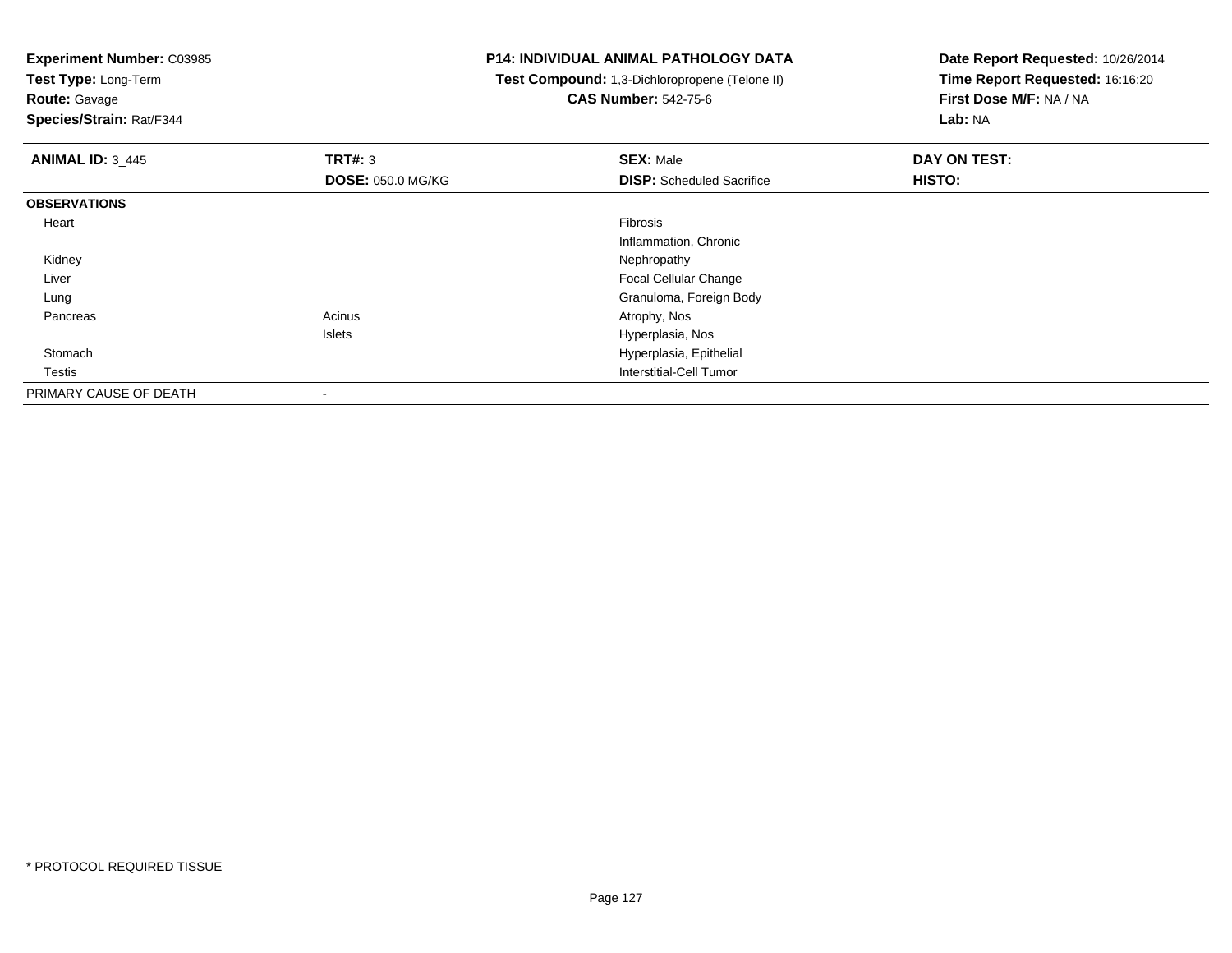| <b>Experiment Number: C03985</b><br>Test Type: Long-Term<br><b>Route: Gavage</b><br>Species/Strain: Rat/F344 |                                     | <b>P14: INDIVIDUAL ANIMAL PATHOLOGY DATA</b><br>Test Compound: 1,3-Dichloropropene (Telone II)<br><b>CAS Number: 542-75-6</b> | Date Report Requested: 10/26/2014<br>Time Report Requested: 16:16:20<br>First Dose M/F: NA / NA<br>Lab: NA |
|--------------------------------------------------------------------------------------------------------------|-------------------------------------|-------------------------------------------------------------------------------------------------------------------------------|------------------------------------------------------------------------------------------------------------|
| <b>ANIMAL ID: 3_447</b>                                                                                      | TRT#: 3<br><b>DOSE: 050.0 MG/KG</b> | <b>SEX: Male</b><br><b>DISP: Natural Death</b>                                                                                | DAY ON TEST:<br>HISTO:                                                                                     |
| <b>OBSERVATIONS</b>                                                                                          |                                     |                                                                                                                               |                                                                                                            |
| Bone                                                                                                         | Lumbar Vertebra Nos                 | Osteosarcoma                                                                                                                  |                                                                                                            |
| Unspecified                                                                                                  | Multiple Organs Nos                 | Osteosarcoma, Metastatic                                                                                                      |                                                                                                            |
| PRIMARY CAUSE OF DEATH                                                                                       |                                     |                                                                                                                               |                                                                                                            |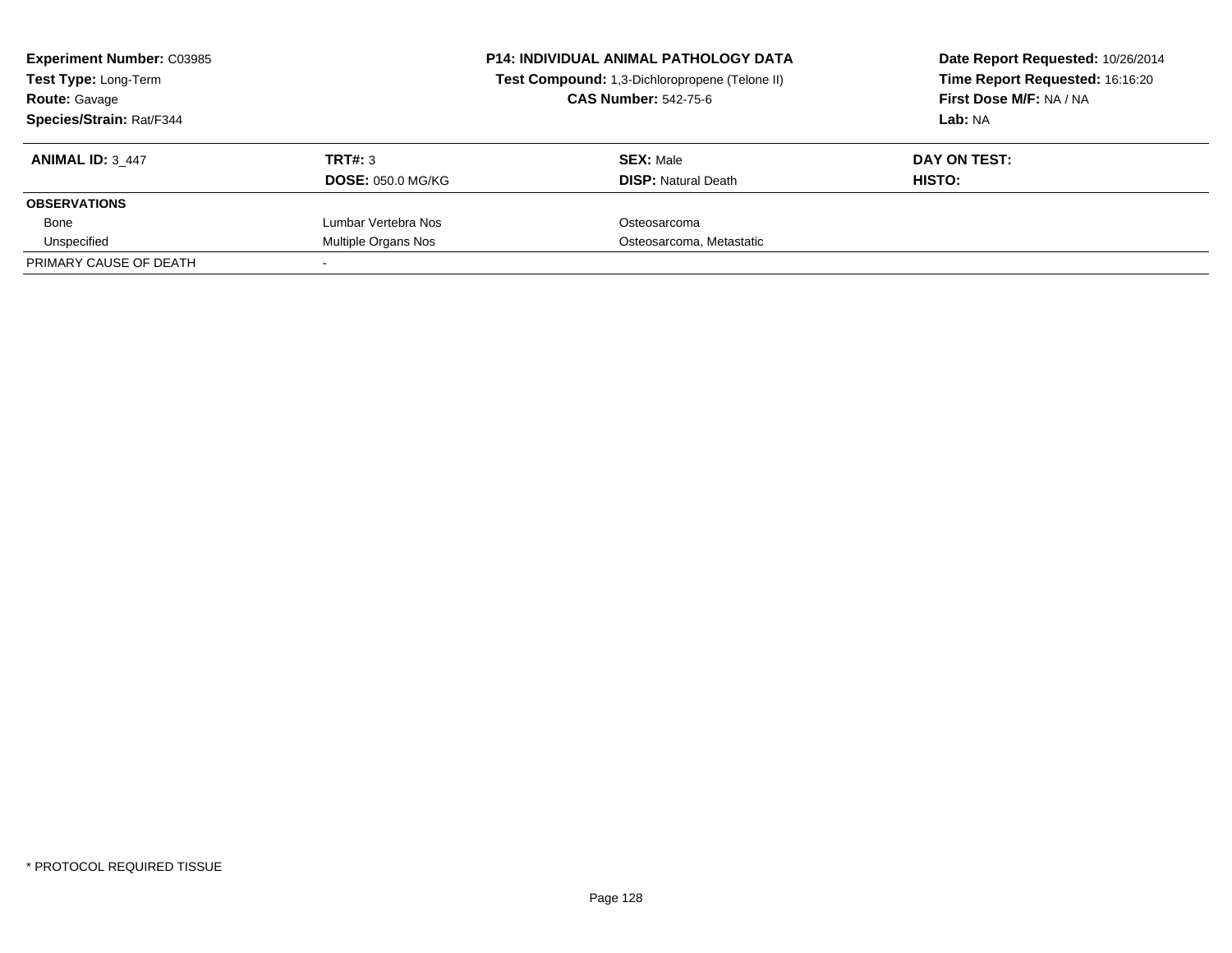| <b>Experiment Number: C03985</b><br>Test Type: Long-Term<br><b>Route: Gavage</b><br>Species/Strain: Rat/F344 |                          | <b>P14: INDIVIDUAL ANIMAL PATHOLOGY DATA</b><br>Test Compound: 1,3-Dichloropropene (Telone II)<br><b>CAS Number: 542-75-6</b> | Date Report Requested: 10/26/2014<br>Time Report Requested: 16:16:20<br>First Dose M/F: NA / NA<br>Lab: NA |
|--------------------------------------------------------------------------------------------------------------|--------------------------|-------------------------------------------------------------------------------------------------------------------------------|------------------------------------------------------------------------------------------------------------|
| <b>ANIMAL ID: 3 449</b>                                                                                      | TRT#: 3                  | <b>SEX: Male</b>                                                                                                              | DAY ON TEST:                                                                                               |
|                                                                                                              | <b>DOSE: 050.0 MG/KG</b> | <b>DISP:</b> Scheduled Sacrifice                                                                                              | HISTO:                                                                                                     |
| <b>OBSERVATIONS</b>                                                                                          |                          |                                                                                                                               |                                                                                                            |
| Heart                                                                                                        |                          | Inflammation, Chronic                                                                                                         |                                                                                                            |
| <b>Intestine Small</b>                                                                                       | <b>Mesentery Nos</b>     | Necrosis, Fat                                                                                                                 |                                                                                                            |
| Kidney                                                                                                       |                          | Nephropathy                                                                                                                   |                                                                                                            |
| Liver                                                                                                        |                          | <b>Focal Cellular Change</b>                                                                                                  |                                                                                                            |
| Prostate                                                                                                     |                          | Hyperplasia, Focal                                                                                                            |                                                                                                            |
| Testis                                                                                                       |                          | Interstitial-Cell Tumor                                                                                                       |                                                                                                            |
| PRIMARY CAUSE OF DEATH                                                                                       |                          |                                                                                                                               |                                                                                                            |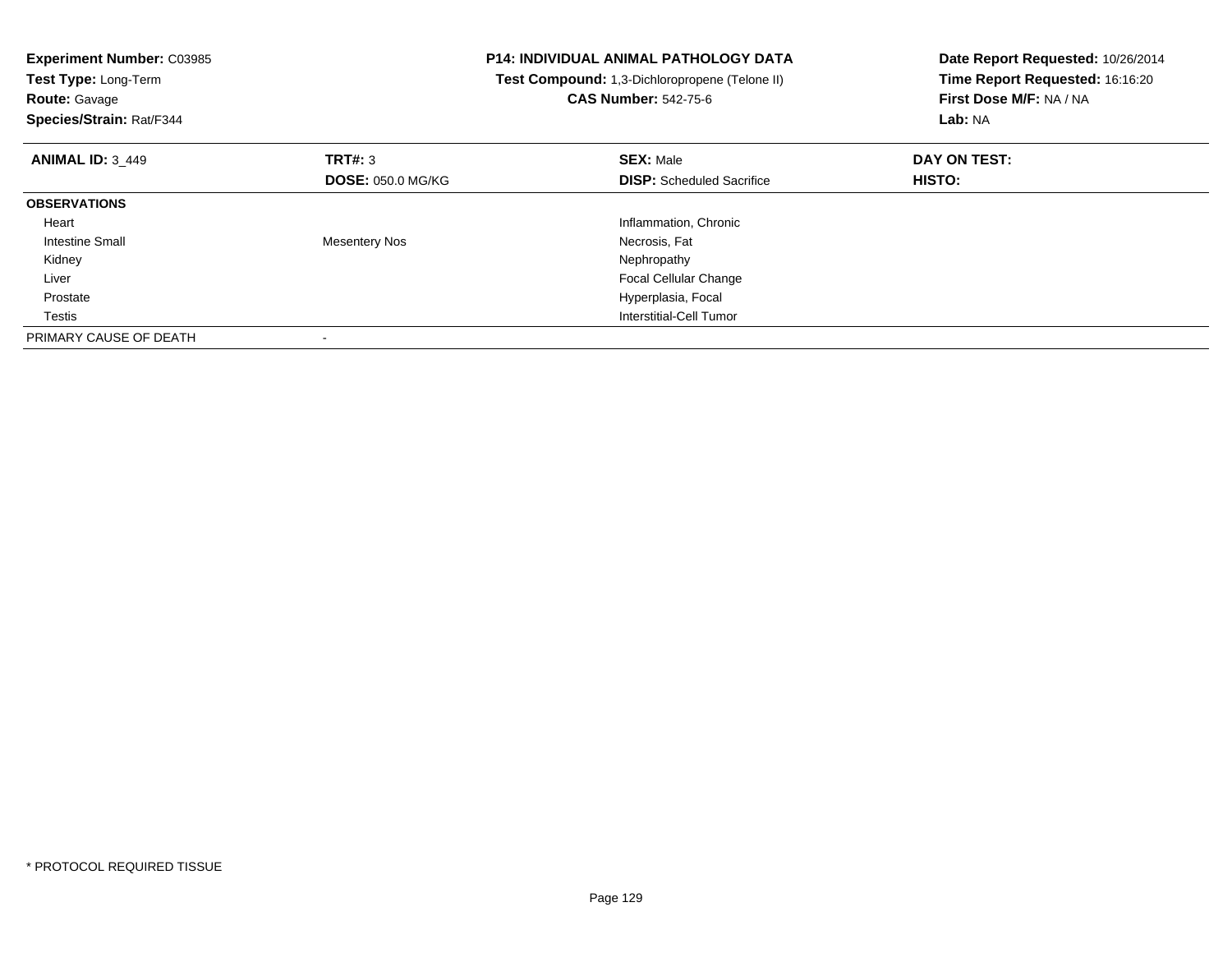**Test Type:** Long-Term

**Route:** Gavage

**Species/Strain:** Rat/F344

# **P14: INDIVIDUAL ANIMAL PATHOLOGY DATA**

 **Test Compound:** 1,3-Dichloropropene (Telone II)**CAS Number:** 542-75-6

| <b>ANIMAL ID: 3_451</b> | TRT#: 3                  | <b>SEX: Male</b>                 | DAY ON TEST: |  |
|-------------------------|--------------------------|----------------------------------|--------------|--|
|                         | <b>DOSE: 050.0 MG/KG</b> | <b>DISP:</b> Scheduled Sacrifice | HISTO:       |  |
| <b>OBSERVATIONS</b>     |                          |                                  |              |  |
| Heart                   |                          | Fibrosis                         |              |  |
|                         |                          | Inflammation, Chronic            |              |  |
| <b>Intestine Small</b>  | Mesentery Nos            | Necrosis, Fat                    |              |  |
| Kidney                  |                          | Nephropathy                      |              |  |
| Liver                   |                          | Fibrous Histiocytoma, Metastatic |              |  |
| Pancreas                | <b>Islets</b>            | Islet-Cell Adenoma               |              |  |
| Testis                  |                          | Interstitial-Cell Tumor          |              |  |
| Unspecified             |                          | Fibrous Histiocytoma, Malignant  |              |  |
| PRIMARY CAUSE OF DEATH  | $\overline{\phantom{a}}$ |                                  |              |  |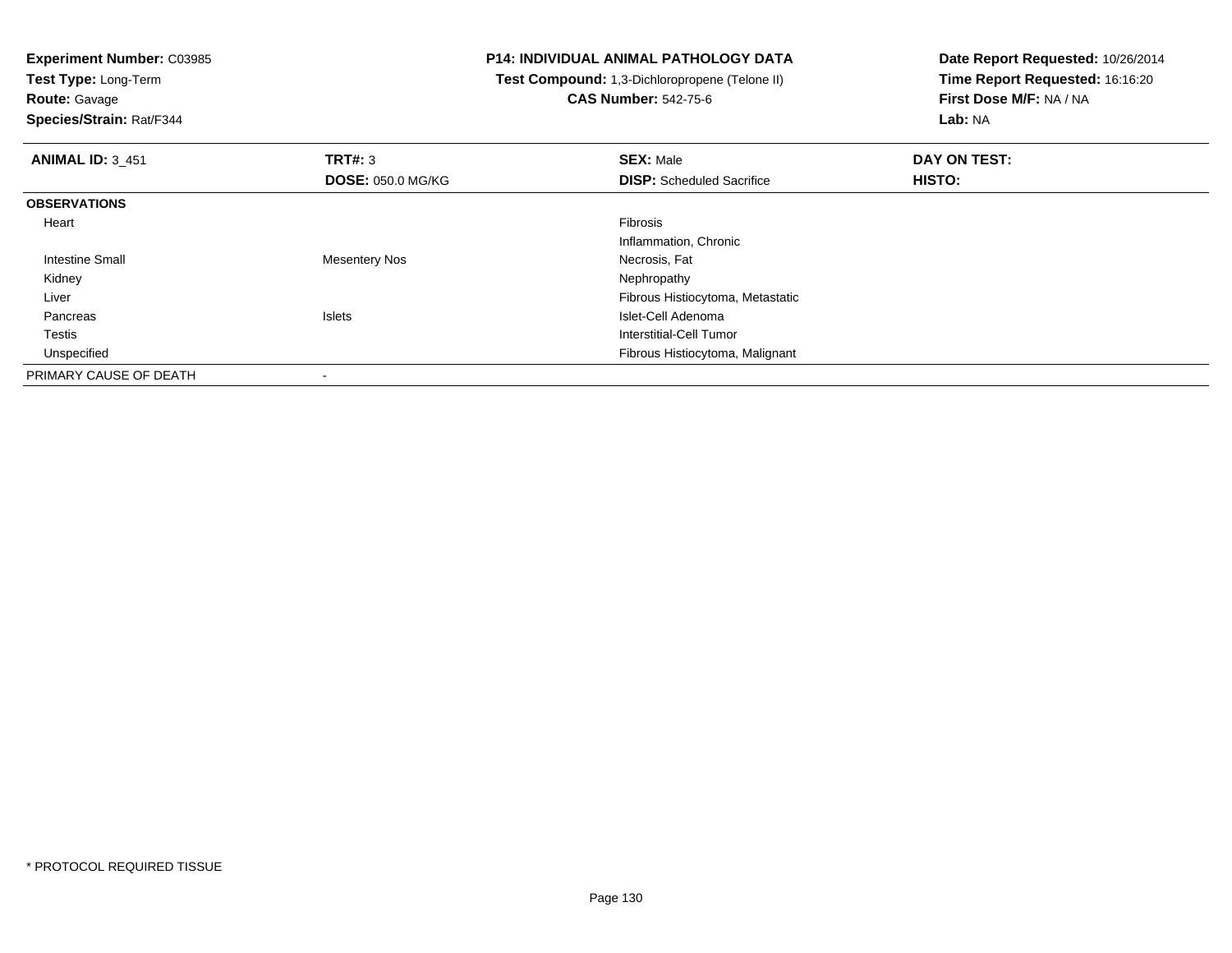**Test Type:** Long-Term

**Route:** Gavage

**Species/Strain:** Rat/F344

# **P14: INDIVIDUAL ANIMAL PATHOLOGY DATA**

 **Test Compound:** 1,3-Dichloropropene (Telone II)**CAS Number:** 542-75-6

| <b>ANIMAL ID: 3_453</b> | TRT#: 3                  | <b>SEX: Male</b>                 | DAY ON TEST: |
|-------------------------|--------------------------|----------------------------------|--------------|
|                         | <b>DOSE: 050.0 MG/KG</b> | <b>DISP:</b> Scheduled Sacrifice | HISTO:       |
| <b>OBSERVATIONS</b>     |                          |                                  |              |
| Heart                   |                          | Fibrosis                         |              |
|                         |                          | Inflammation, Chronic            |              |
| Kidney                  |                          | Nephropathy                      |              |
| Liver                   |                          | <b>Focal Cellular Change</b>     |              |
| Pituitary gland         |                          | Chromophobe Adenoma              |              |
| Prostate                |                          | Hyperplasia, Focal               |              |
| Skin                    |                          | Trichoepithelioma                |              |
| Stomach                 |                          | Hyperplasia, Basal Cell          |              |
| <b>Testis</b>           |                          | Interstitial-Cell Tumor          |              |
| Urinary bladder         | Submucosa                | Edema, Nos                       |              |
| PRIMARY CAUSE OF DEATH  | ٠                        |                                  |              |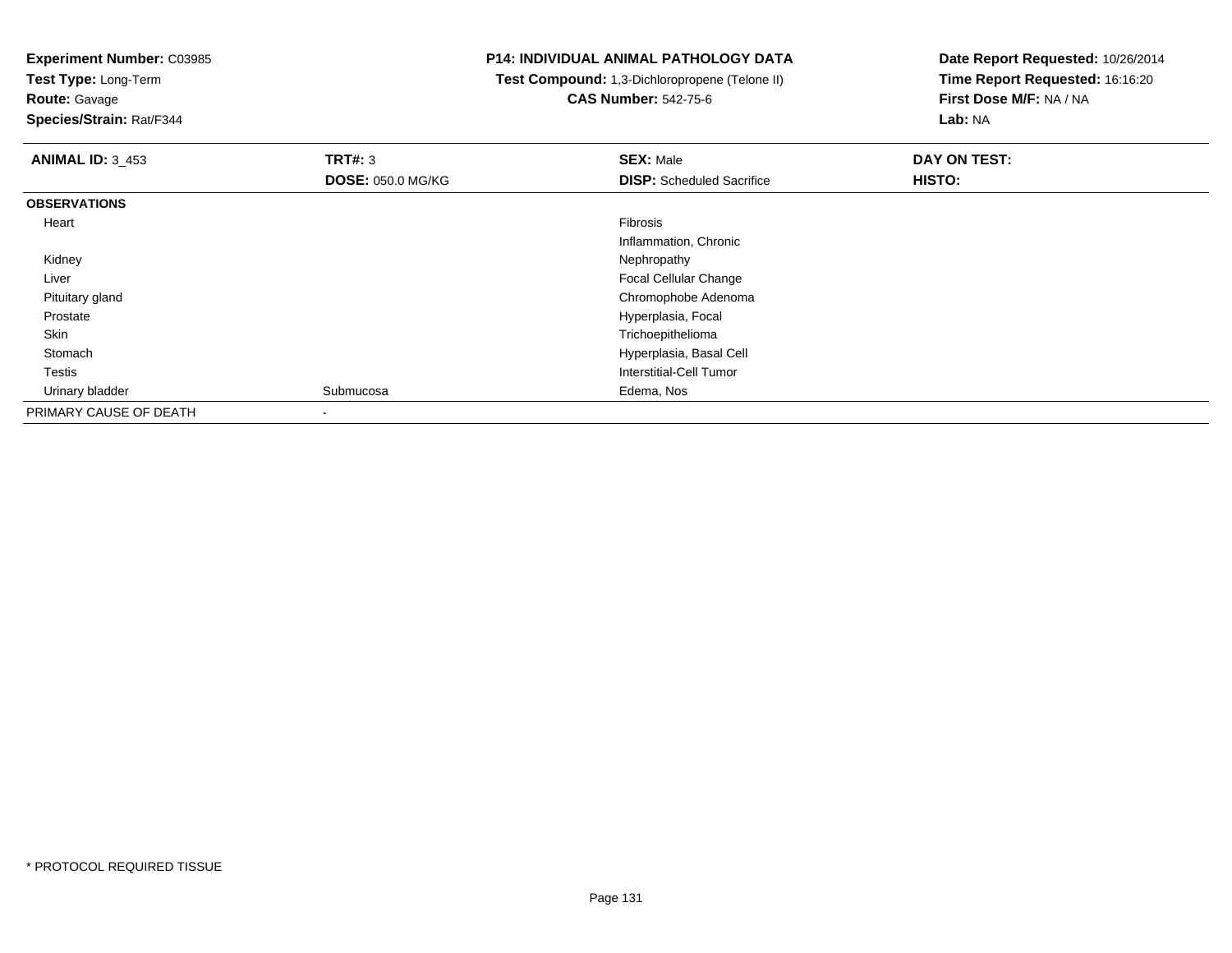| <b>Experiment Number: C03985</b><br>Test Type: Long-Term<br><b>Route:</b> Gavage<br>Species/Strain: Rat/F344 |                          | <b>P14: INDIVIDUAL ANIMAL PATHOLOGY DATA</b><br>Test Compound: 1,3-Dichloropropene (Telone II)<br><b>CAS Number: 542-75-6</b> | Date Report Requested: 10/26/2014<br>Time Report Requested: 16:16:20<br>First Dose M/F: NA / NA<br>Lab: NA |
|--------------------------------------------------------------------------------------------------------------|--------------------------|-------------------------------------------------------------------------------------------------------------------------------|------------------------------------------------------------------------------------------------------------|
| <b>ANIMAL ID: 3 455</b>                                                                                      | TRT#: 3                  | <b>SEX: Male</b>                                                                                                              | DAY ON TEST:                                                                                               |
|                                                                                                              | <b>DOSE: 050.0 MG/KG</b> | <b>DISP:</b> Scheduled Sacrifice                                                                                              | HISTO:                                                                                                     |
| <b>OBSERVATIONS</b>                                                                                          |                          |                                                                                                                               |                                                                                                            |
| Kidney                                                                                                       |                          | Nephropathy                                                                                                                   |                                                                                                            |
| Liver                                                                                                        |                          | Focal Cellular Change                                                                                                         |                                                                                                            |
|                                                                                                              | <b>Bile Duct</b>         | Hyperplasia, Nos                                                                                                              |                                                                                                            |
| Pancreas                                                                                                     | Acinus                   | Atrophy, Nos                                                                                                                  |                                                                                                            |
| Preputial gland                                                                                              |                          | Adenoma, Nos                                                                                                                  |                                                                                                            |
| Testis                                                                                                       |                          | Interstitial-Cell Tumor                                                                                                       |                                                                                                            |
| Unspecified                                                                                                  | Multiple Organs Nos      | Leukemia, Monocytic                                                                                                           |                                                                                                            |
| PRIMARY CAUSE OF DEATH                                                                                       |                          |                                                                                                                               |                                                                                                            |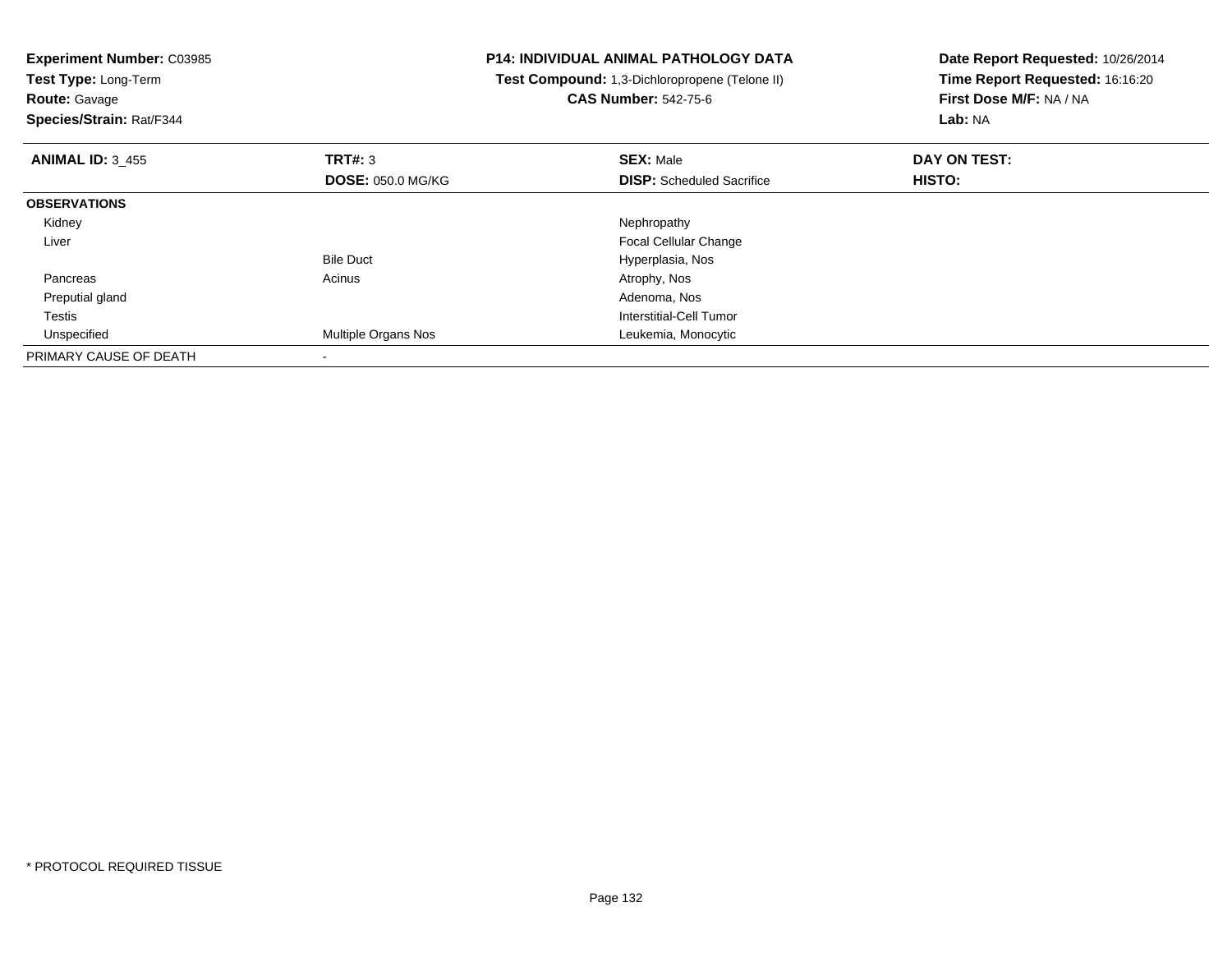| <b>Experiment Number: C03985</b><br>Test Type: Long-Term<br><b>Route: Gavage</b><br>Species/Strain: Rat/F344 |                          | <b>P14: INDIVIDUAL ANIMAL PATHOLOGY DATA</b><br>Test Compound: 1,3-Dichloropropene (Telone II)<br><b>CAS Number: 542-75-6</b> | Date Report Requested: 10/26/2014<br>Time Report Requested: 16:16:20<br>First Dose M/F: NA / NA<br>Lab: NA |
|--------------------------------------------------------------------------------------------------------------|--------------------------|-------------------------------------------------------------------------------------------------------------------------------|------------------------------------------------------------------------------------------------------------|
| <b>ANIMAL ID: 3 457</b>                                                                                      | TRT#: 3                  | <b>SEX: Male</b>                                                                                                              | DAY ON TEST:                                                                                               |
|                                                                                                              | <b>DOSE: 050.0 MG/KG</b> | <b>DISP:</b> Natural Death                                                                                                    | HISTO:                                                                                                     |
| <b>OBSERVATIONS</b>                                                                                          |                          |                                                                                                                               |                                                                                                            |
| Heart                                                                                                        |                          | <b>Fibrosis</b>                                                                                                               |                                                                                                            |
|                                                                                                              |                          | Inflammation, Chronic                                                                                                         |                                                                                                            |
| Pancreas                                                                                                     | Acinus                   | Atrophy, Nos                                                                                                                  |                                                                                                            |
| Pituitary gland                                                                                              |                          | Chromophobe Adenoma                                                                                                           |                                                                                                            |
| Spleen                                                                                                       |                          | Hemosiderosis                                                                                                                 |                                                                                                            |
| PRIMARY CAUSE OF DEATH                                                                                       |                          |                                                                                                                               |                                                                                                            |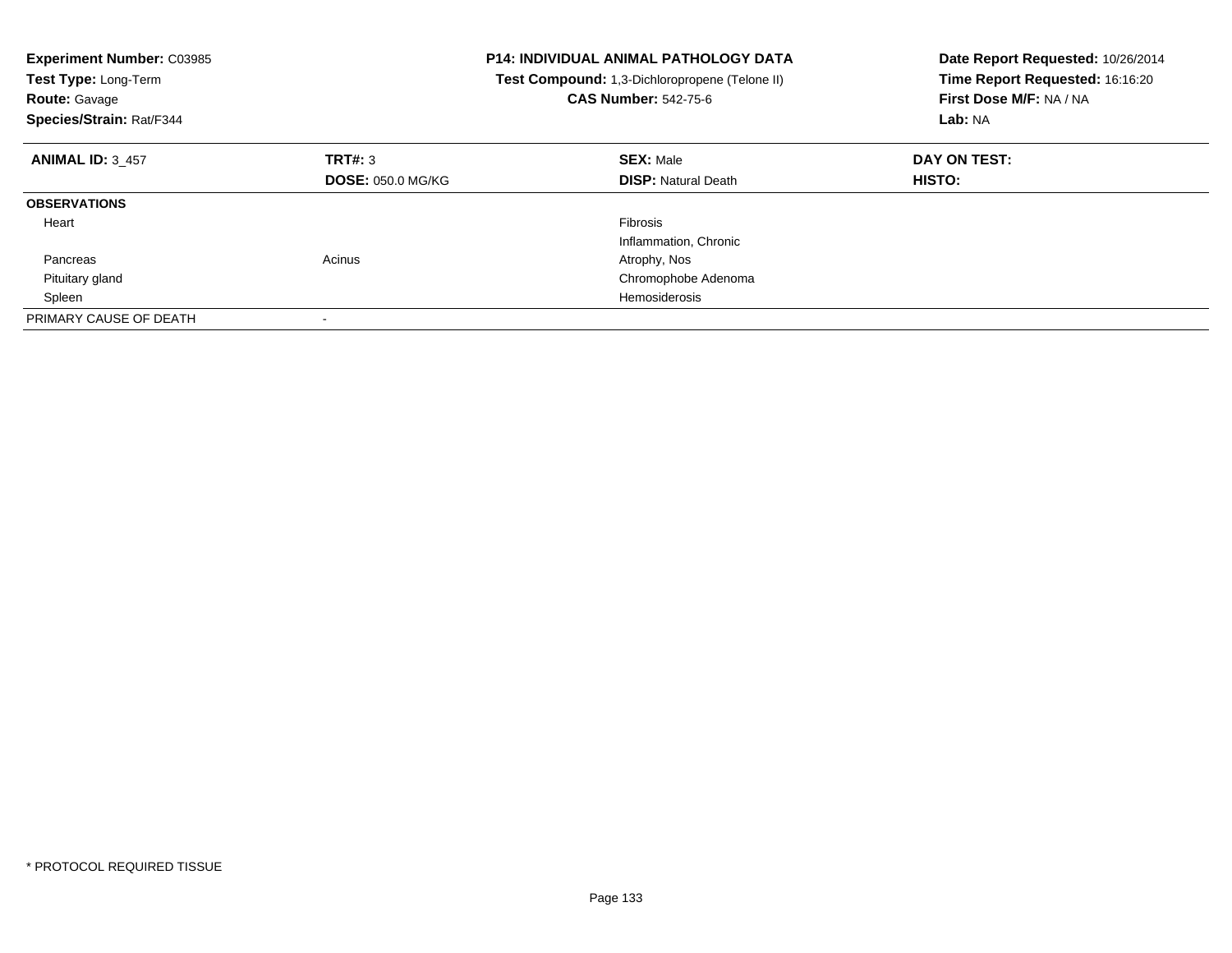**Experiment Number:** C03985**Test Type:** Long-Term**Route:** Gavage **Species/Strain:** Rat/F344**P14: INDIVIDUAL ANIMAL PATHOLOGY DATA Test Compound:** 1,3-Dichloropropene (Telone II)**CAS Number:** 542-75-6**Date Report Requested:** 10/26/2014**Time Report Requested:** 16:16:20**First Dose M/F:** NA / NA**Lab:** NA**ANIMAL ID:** 3\_459**9 SEX:** Male **DAY ON TEST: DAY ON TEST: DOSE:** 050.0 MG/KG**DISP:** Scheduled Sacrifice **HISTO: OBSERVATIONS** Heartt de la constitución de la constitución de la constitución de la constitución de la constitución de la constitución Inflammation, Chronic Intestine Small Mesentery Nos Necrosis, Fat Kidneyy the control of the control of the control of the control of the control of the control of the control of the control of the control of the control of the control of the control of the control of the control of the contro Liver Hepatocellular Carcinoma Pancreass and the contract of the contract of the contract of the contract of the contract of the contract of the contract of the contract of the contract of the contract of the contract of the contract of the contract of the cont Stomach Squamous Cell Papilloma Testis Interstitial-Cell Tumor PRIMARY CAUSE OF DEATH-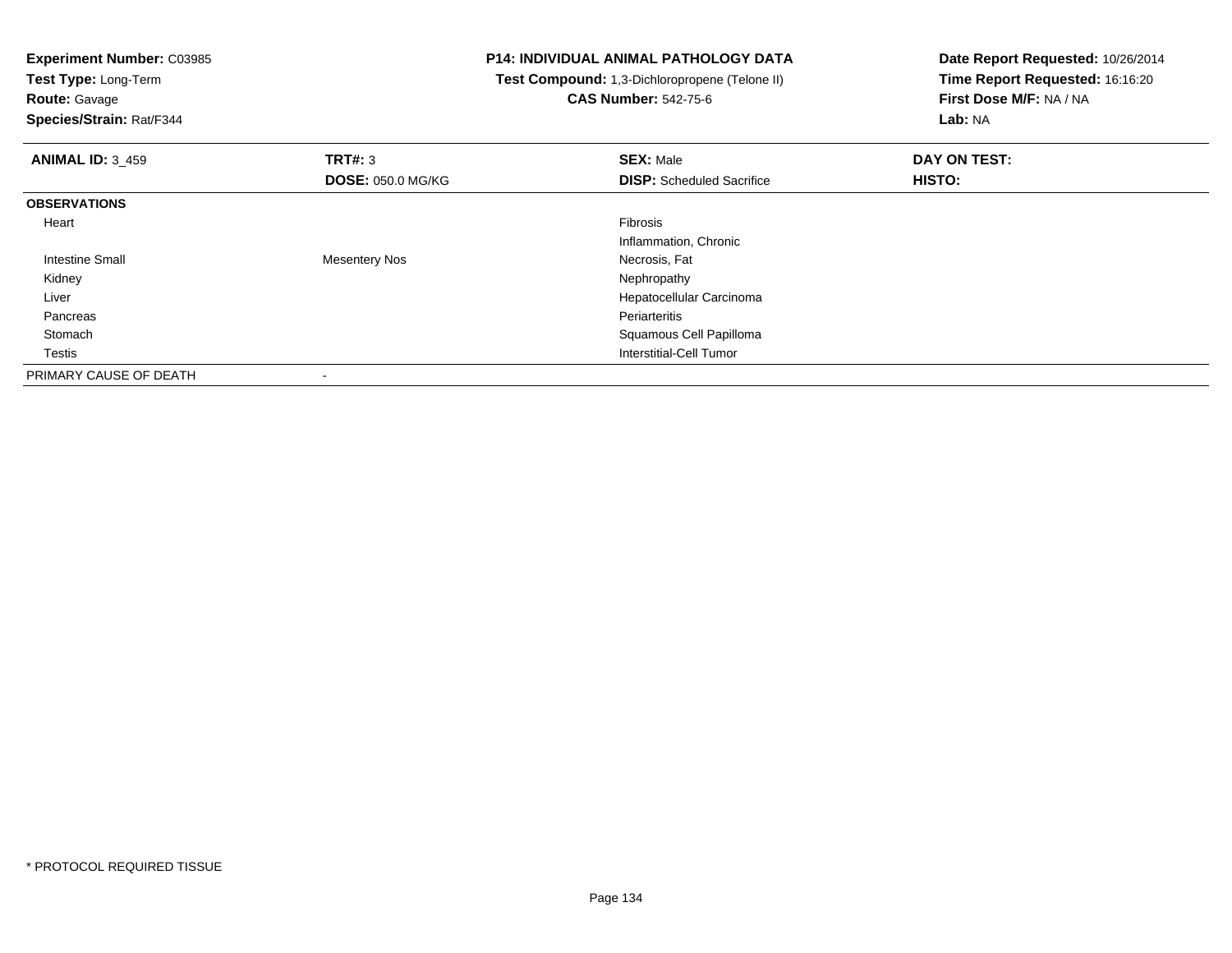| <b>Experiment Number: C03985</b><br>Test Type: Long-Term<br><b>Route: Gavage</b><br><b>Species/Strain: Rat/F344</b> |                                     | <b>P14: INDIVIDUAL ANIMAL PATHOLOGY DATA</b><br>Test Compound: 1,3-Dichloropropene (Telone II)<br><b>CAS Number: 542-75-6</b> | Date Report Requested: 10/26/2014<br>Time Report Requested: 16:16:20<br>First Dose M/F: NA / NA<br>Lab: NA |
|---------------------------------------------------------------------------------------------------------------------|-------------------------------------|-------------------------------------------------------------------------------------------------------------------------------|------------------------------------------------------------------------------------------------------------|
| <b>ANIMAL ID: 3 461</b>                                                                                             | TRT#: 3<br><b>DOSE: 050.0 MG/KG</b> | <b>SEX: Male</b><br><b>DISP:</b> Natural Death                                                                                | DAY ON TEST:<br><b>HISTO:</b>                                                                              |
| <b>OBSERVATIONS</b>                                                                                                 |                                     |                                                                                                                               |                                                                                                            |
| Heart                                                                                                               |                                     | Inflammation, Chronic                                                                                                         |                                                                                                            |
| PRIMARY CAUSE OF DEATH                                                                                              |                                     |                                                                                                                               |                                                                                                            |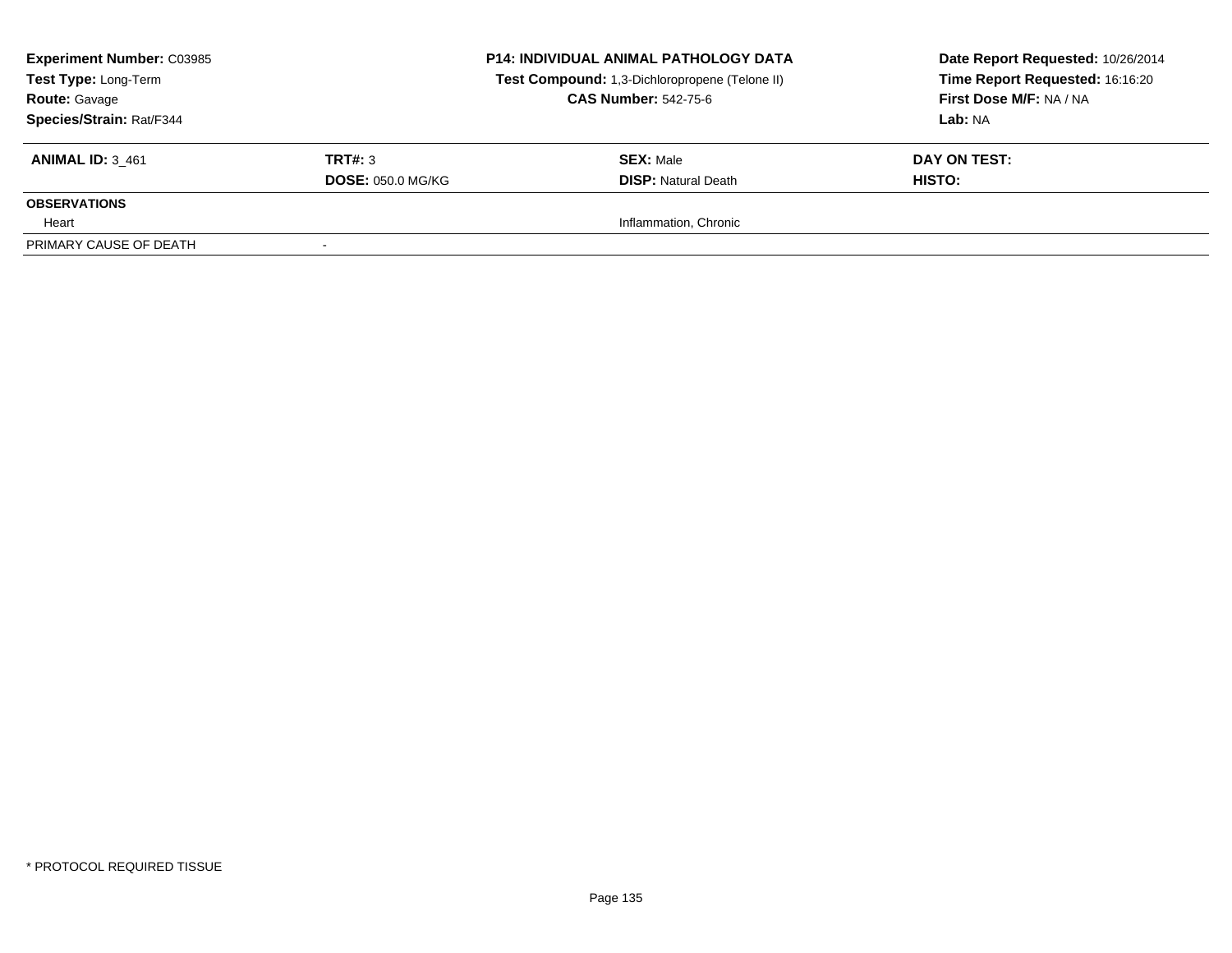**Test Type:** Long-Term

**Route:** Gavage

**Species/Strain:** Rat/F344

#### **P14: INDIVIDUAL ANIMAL PATHOLOGY DATA**

 **Test Compound:** 1,3-Dichloropropene (Telone II)**CAS Number:** 542-75-6

| <b>ANIMAL ID: 3_463</b> | TRT#: 3           | <b>SEX: Male</b>           | DAY ON TEST: |
|-------------------------|-------------------|----------------------------|--------------|
|                         | DOSE: 050.0 MG/KG | <b>DISP: Natural Death</b> | HISTO:       |
| <b>OBSERVATIONS</b>     |                   |                            |              |
| Adrenal gland           |                   | Pheochromocytoma           |              |
| Heart                   |                   | Fibrosis                   |              |
|                         |                   | Inflammation, Chronic      |              |
|                         | Atrium            | Thrombus, Organized        |              |
| Kidney                  |                   | Nephropathy                |              |
| Liver                   |                   | Hepatitis, Toxic           |              |
|                         | <b>Bile Duct</b>  | Hyperplasia, Nos           |              |
|                         |                   | Regeneration, Nos          |              |
| Lung                    |                   | Inflammation, Interstitial |              |
| Pituitary gland         |                   | Chromophobe Adenoma        |              |
| Stomach                 | Forestomach       | Hyperplasia, Basal Cell    |              |
| Testis                  |                   | Interstitial-Cell Tumor    |              |
| Urinary bladder         | Submucosa         | Edema, Nos                 |              |
| PRIMARY CAUSE OF DEATH  | ۰                 |                            |              |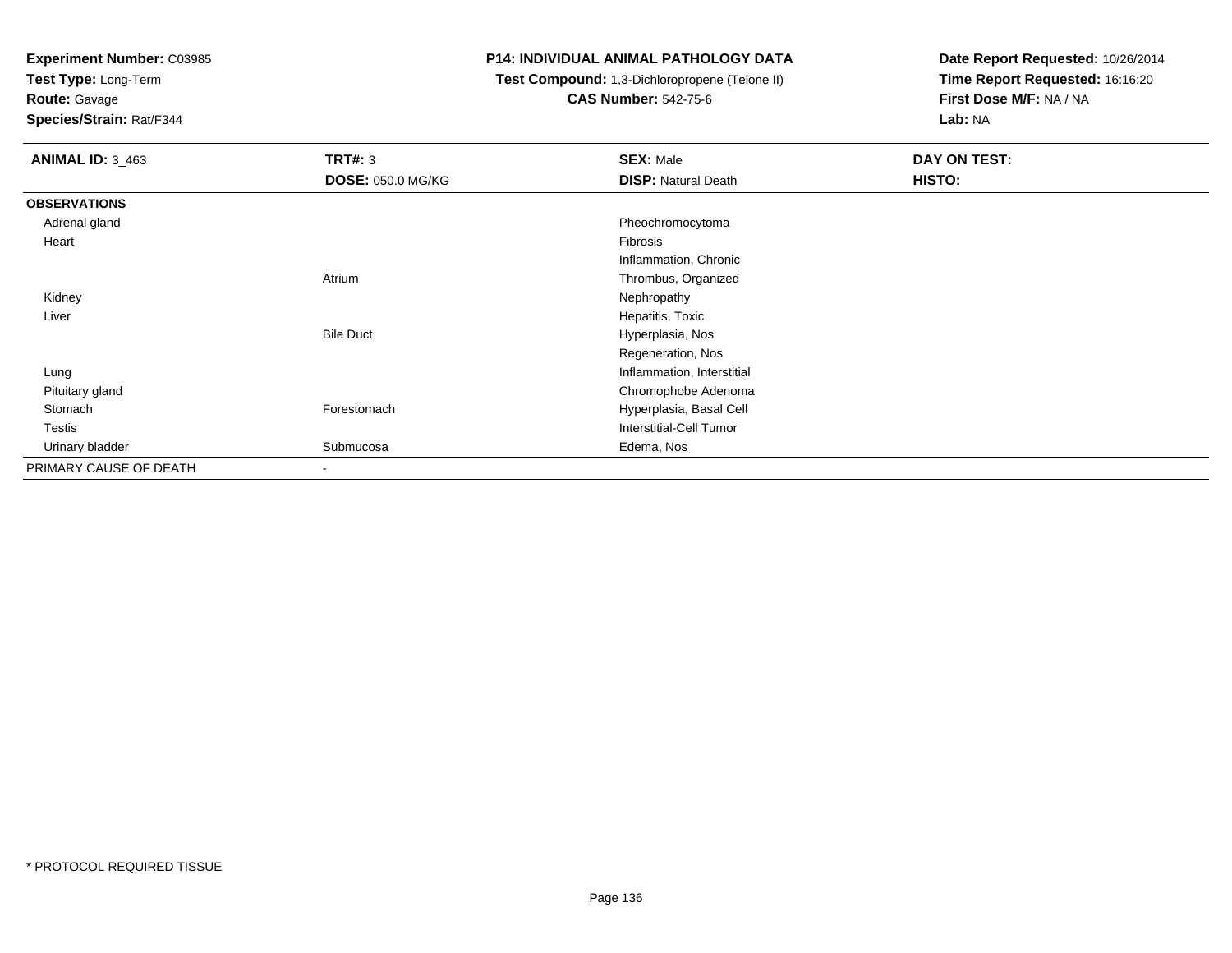**Test Type:** Long-Term

**Route:** Gavage

**Species/Strain:** Rat/F344

# **P14: INDIVIDUAL ANIMAL PATHOLOGY DATA**

 **Test Compound:** 1,3-Dichloropropene (Telone II)**CAS Number:** 542-75-6

| <b>ANIMAL ID: 3 465</b> | TRT#: 3                  | <b>SEX: Male</b>             | DAY ON TEST: |  |
|-------------------------|--------------------------|------------------------------|--------------|--|
|                         | <b>DOSE: 050.0 MG/KG</b> | <b>DISP: Natural Death</b>   | HISTO:       |  |
| <b>OBSERVATIONS</b>     |                          |                              |              |  |
| Heart                   |                          | Fibrosis                     |              |  |
|                         |                          | Inflammation, Chronic        |              |  |
| Kidney                  |                          | Nephropathy                  |              |  |
| Liver                   |                          | <b>Focal Cellular Change</b> |              |  |
| Pancreas                | Acinus                   | Atrophy, Nos                 |              |  |
|                         | Islets                   | Islet-Cell Adenoma           |              |  |
| Parathyroid gland       |                          | Carcinoma, Nos               |              |  |
| Testis                  |                          | Interstitial-Cell Tumor      |              |  |
| PRIMARY CAUSE OF DEATH  |                          |                              |              |  |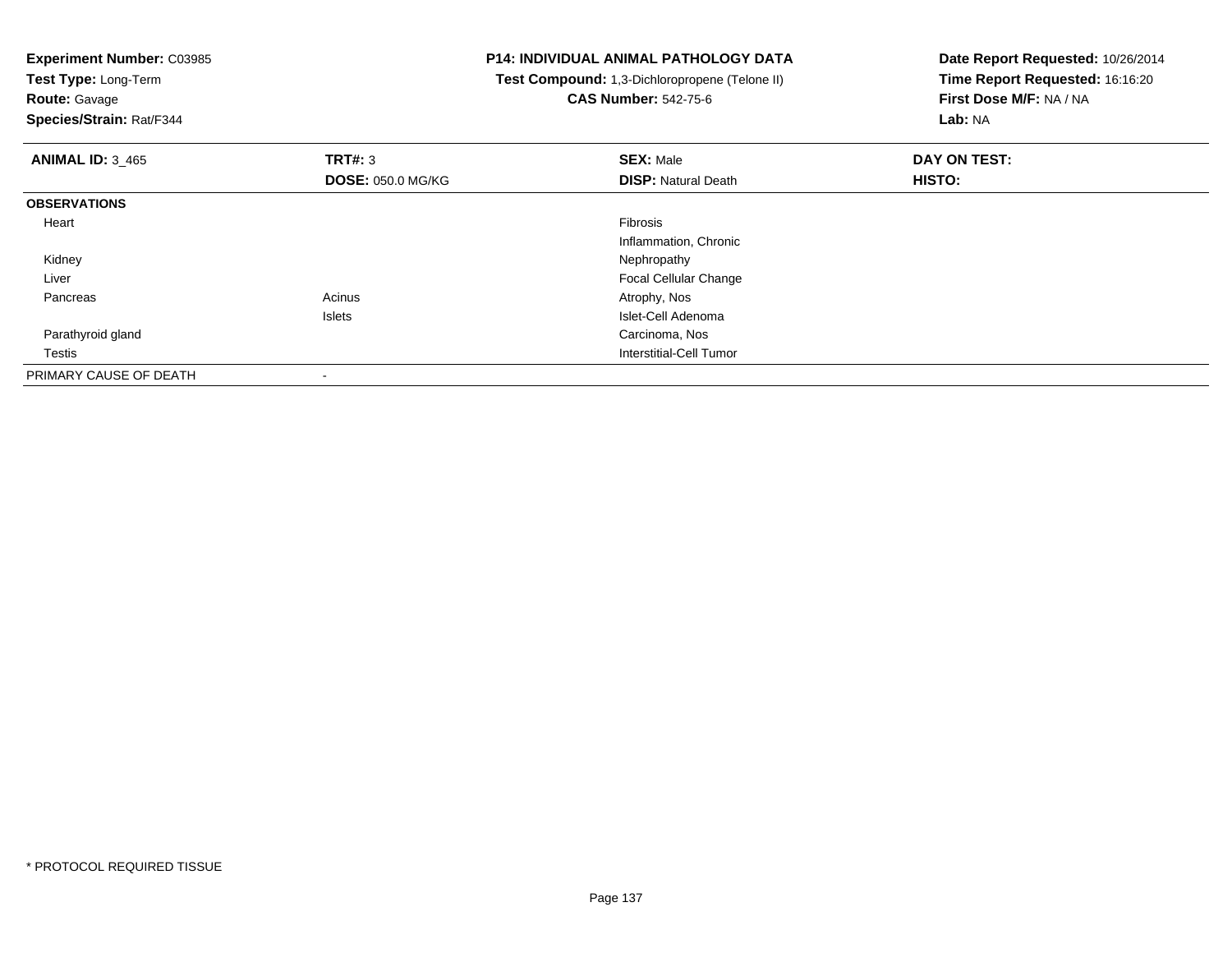| <b>Experiment Number: C03985</b><br>Test Type: Long-Term<br><b>Route: Gavage</b><br><b>Species/Strain: Rat/F344</b> |                                     | <b>P14: INDIVIDUAL ANIMAL PATHOLOGY DATA</b><br>Test Compound: 1,3-Dichloropropene (Telone II)<br><b>CAS Number: 542-75-6</b> | Date Report Requested: 10/26/2014<br>Time Report Requested: 16:16:20<br>First Dose M/F: NA / NA<br>Lab: NA |  |
|---------------------------------------------------------------------------------------------------------------------|-------------------------------------|-------------------------------------------------------------------------------------------------------------------------------|------------------------------------------------------------------------------------------------------------|--|
| <b>ANIMAL ID: 3 467</b>                                                                                             | TRT#: 3<br><b>DOSE: 050.0 MG/KG</b> | <b>SEX: Male</b><br><b>DISP:</b> Natural Death                                                                                | DAY ON TEST:<br>HISTO:                                                                                     |  |
| <b>OBSERVATIONS</b>                                                                                                 |                                     |                                                                                                                               |                                                                                                            |  |
| Testis                                                                                                              |                                     | Interstitial-Cell Tumor                                                                                                       |                                                                                                            |  |
| Unspecified                                                                                                         | Multiple Organs Nos                 | Lymphoma, Nos-Malignant                                                                                                       |                                                                                                            |  |
| PRIMARY CAUSE OF DEATH                                                                                              |                                     |                                                                                                                               |                                                                                                            |  |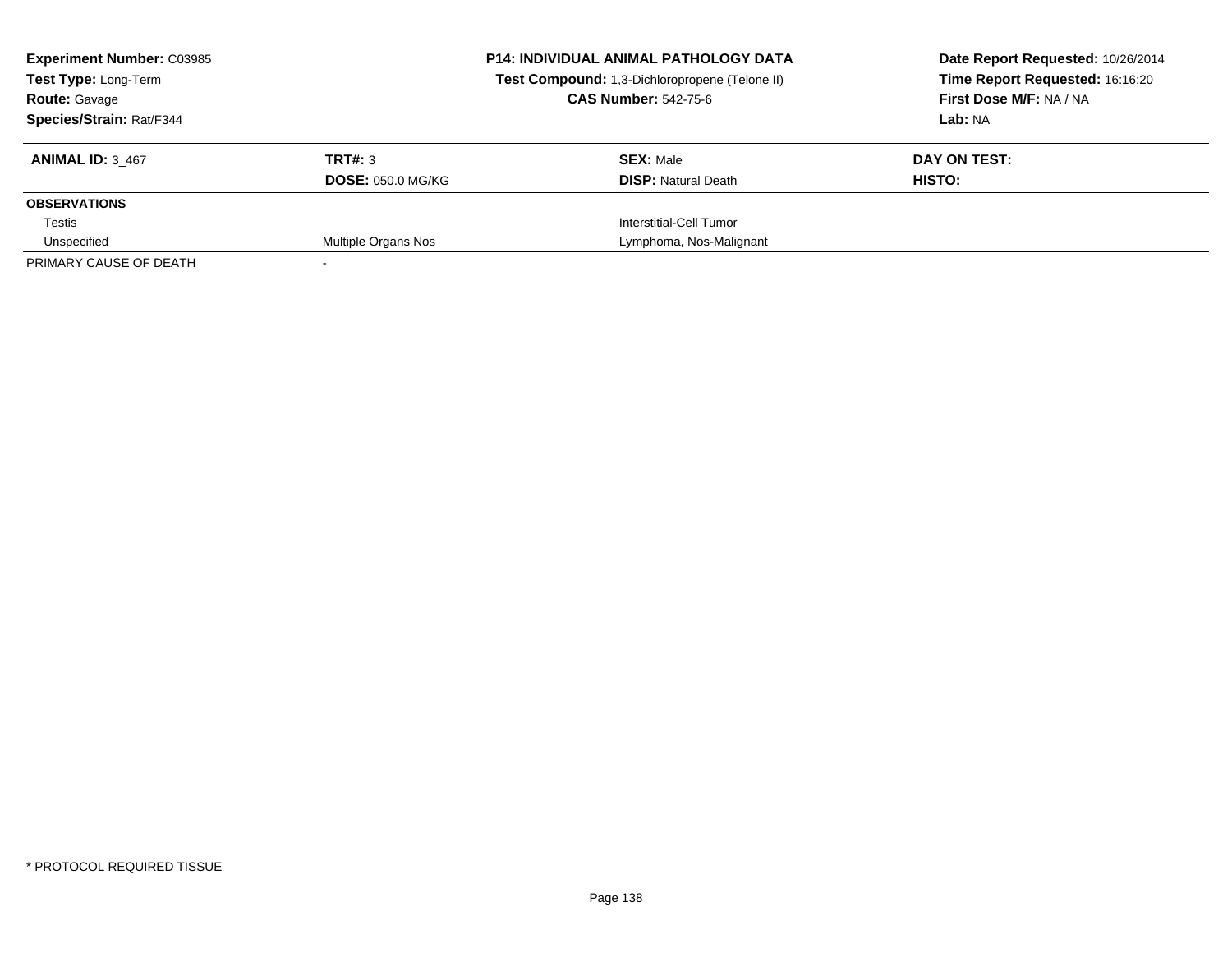| <b>Experiment Number: C03985</b><br>Test Type: Long-Term<br><b>Route: Gavage</b><br>Species/Strain: Rat/F344 |                          | P14: INDIVIDUAL ANIMAL PATHOLOGY DATA<br>Test Compound: 1,3-Dichloropropene (Telone II)<br><b>CAS Number: 542-75-6</b> | Date Report Requested: 10/26/2014<br>Time Report Requested: 16:16:20<br>First Dose M/F: NA / NA<br>Lab: NA |
|--------------------------------------------------------------------------------------------------------------|--------------------------|------------------------------------------------------------------------------------------------------------------------|------------------------------------------------------------------------------------------------------------|
| <b>ANIMAL ID: 3_469</b>                                                                                      | <b>TRT#: 3</b>           | <b>SEX: Male</b>                                                                                                       | DAY ON TEST:                                                                                               |
|                                                                                                              | <b>DOSE: 050.0 MG/KG</b> | <b>DISP:</b> Moribund Sacrifice                                                                                        | HISTO:                                                                                                     |
| <b>OBSERVATIONS</b>                                                                                          |                          |                                                                                                                        |                                                                                                            |
| Heart                                                                                                        |                          | <b>Fibrosis</b>                                                                                                        |                                                                                                            |
|                                                                                                              |                          | Inflammation, Chronic                                                                                                  |                                                                                                            |
| Kidney                                                                                                       |                          | Nephropathy                                                                                                            |                                                                                                            |
| Pancreas                                                                                                     | Acinus                   | Atrophy, Nos                                                                                                           |                                                                                                            |
| Stomach                                                                                                      |                          | Squamous Cell Papilloma                                                                                                |                                                                                                            |
| Testis                                                                                                       |                          | Interstitial-Cell Tumor                                                                                                |                                                                                                            |
| Thyroid                                                                                                      |                          | Follicular-Cell Carcinoma                                                                                              |                                                                                                            |
| PRIMARY CAUSE OF DEATH                                                                                       |                          |                                                                                                                        |                                                                                                            |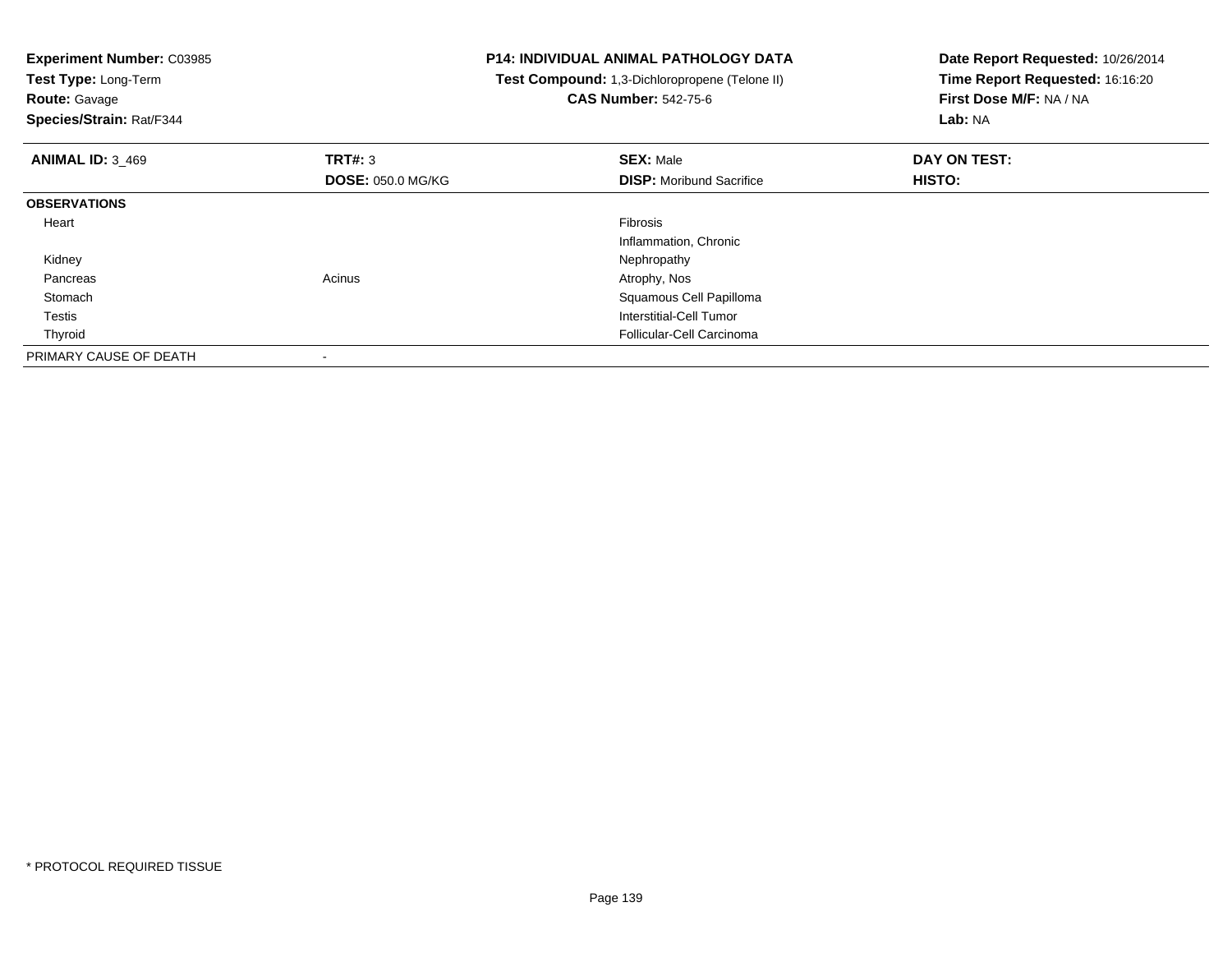| <b>Experiment Number: C03985</b><br>Test Type: Long-Term<br><b>Route: Gavage</b><br>Species/Strain: Rat/F344 |                          | <b>P14: INDIVIDUAL ANIMAL PATHOLOGY DATA</b><br>Test Compound: 1,3-Dichloropropene (Telone II)<br><b>CAS Number: 542-75-6</b> | Date Report Requested: 10/26/2014<br>Time Report Requested: 16:16:20<br>First Dose M/F: NA / NA<br>Lab: NA |
|--------------------------------------------------------------------------------------------------------------|--------------------------|-------------------------------------------------------------------------------------------------------------------------------|------------------------------------------------------------------------------------------------------------|
| <b>ANIMAL ID: 3 471</b>                                                                                      | TRT#: 3                  | <b>SEX: Male</b>                                                                                                              | DAY ON TEST:                                                                                               |
|                                                                                                              | <b>DOSE: 050.0 MG/KG</b> | <b>DISP:</b> Scheduled Sacrifice                                                                                              | <b>HISTO:</b>                                                                                              |
| <b>OBSERVATIONS</b>                                                                                          |                          |                                                                                                                               |                                                                                                            |
| Adrenal gland                                                                                                | Cortex Nos               | Hyperplasia, Nos                                                                                                              |                                                                                                            |
| Kidney                                                                                                       |                          | Nephropathy                                                                                                                   |                                                                                                            |
| Liver                                                                                                        |                          | Focal Cellular Change                                                                                                         |                                                                                                            |
| Pituitary gland                                                                                              |                          | Chromophobe Adenoma                                                                                                           |                                                                                                            |
| Testis                                                                                                       |                          | Interstitial-Cell Tumor                                                                                                       |                                                                                                            |
| PRIMARY CAUSE OF DEATH                                                                                       |                          |                                                                                                                               |                                                                                                            |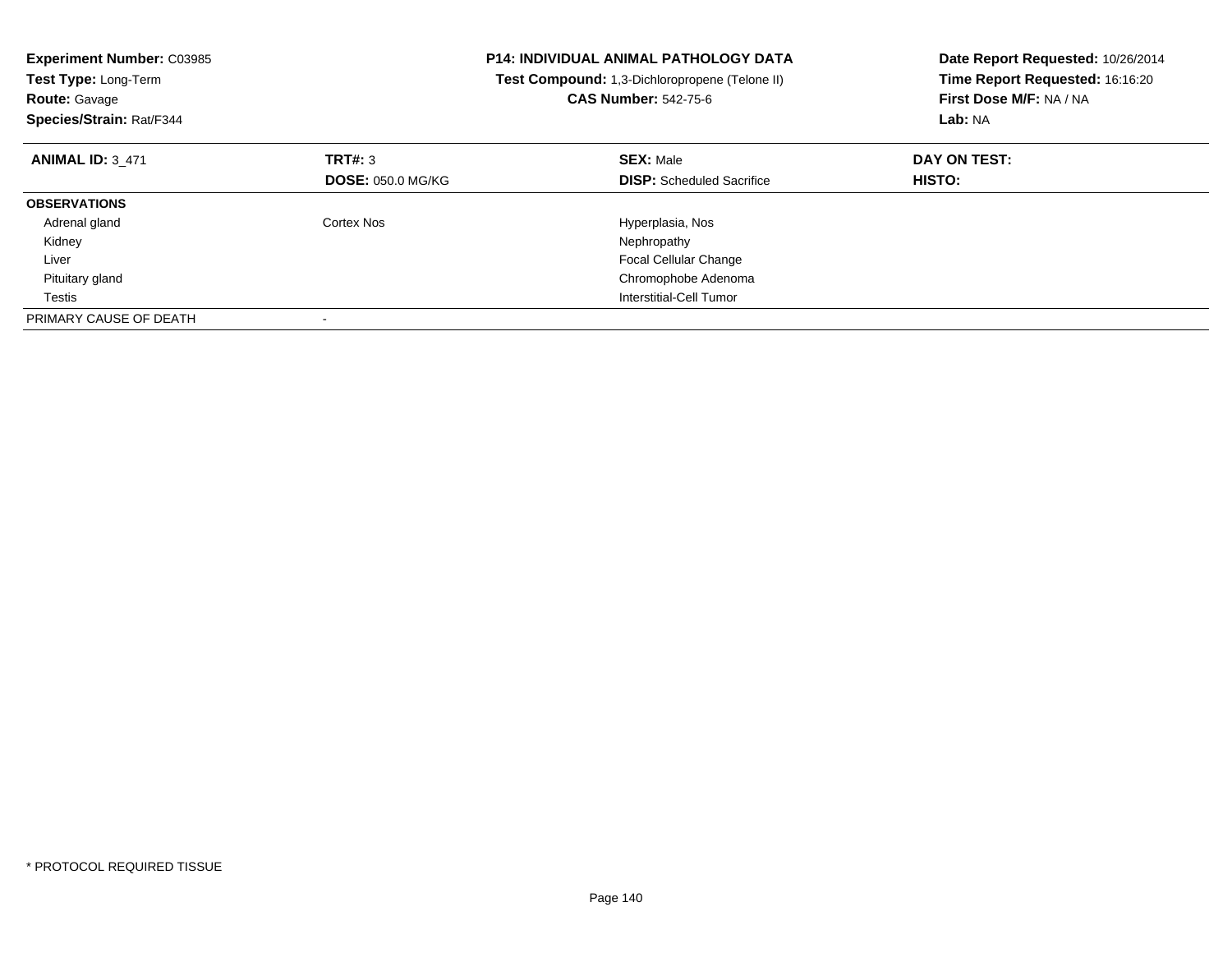**Test Type:** Long-Term

**Route:** Gavage

**Species/Strain:** Rat/F344

# **P14: INDIVIDUAL ANIMAL PATHOLOGY DATA**

 **Test Compound:** 1,3-Dichloropropene (Telone II)**CAS Number:** 542-75-6

| <b>ANIMAL ID: 3_473</b> | TRT#: 3                  | <b>SEX: Male</b>                 | DAY ON TEST: |  |
|-------------------------|--------------------------|----------------------------------|--------------|--|
|                         | <b>DOSE: 050.0 MG/KG</b> | <b>DISP:</b> Scheduled Sacrifice | HISTO:       |  |
| <b>OBSERVATIONS</b>     |                          |                                  |              |  |
| Heart                   |                          | Fibrosis                         |              |  |
|                         |                          | Inflammation, Chronic            |              |  |
| Kidney                  |                          | Nephropathy                      |              |  |
| Liver                   |                          | <b>Focal Cellular Change</b>     |              |  |
| Pancreas                | Acinus                   | Atrophy, Nos                     |              |  |
|                         |                          | Periarteritis                    |              |  |
| Testis                  |                          | Interstitial-Cell Tumor          |              |  |
| Urinary bladder         | Submucosa                | Edema, Nos                       |              |  |
| PRIMARY CAUSE OF DEATH  | $\,$                     |                                  |              |  |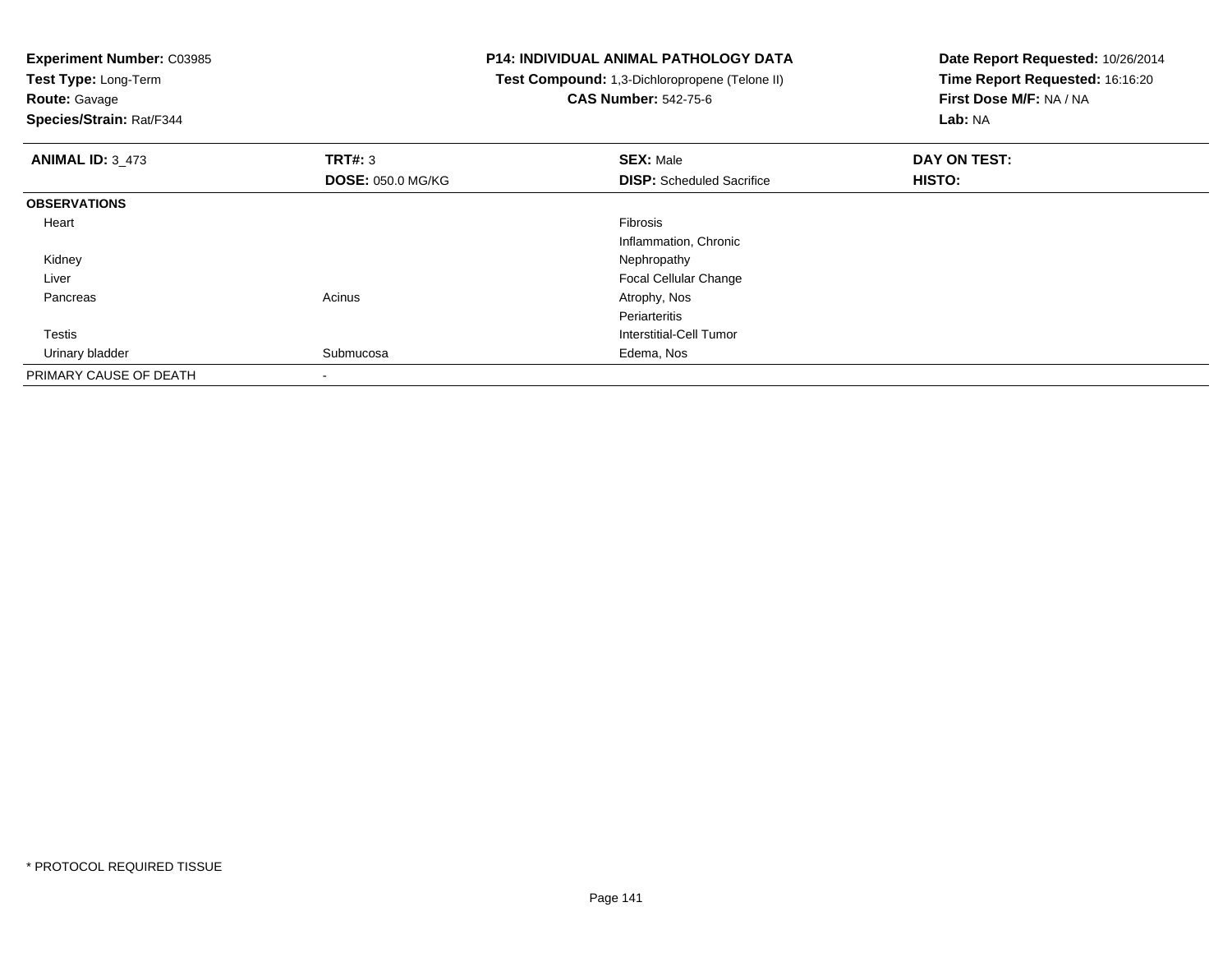**Test Type:** Long-Term

**Route:** Gavage

**Species/Strain:** Rat/F344

# **P14: INDIVIDUAL ANIMAL PATHOLOGY DATA**

 **Test Compound:** 1,3-Dichloropropene (Telone II)**CAS Number:** 542-75-6

| <b>ANIMAL ID: 3 475</b> | <b>TRT#: 3</b>           | <b>SEX: Male</b>                 | DAY ON TEST: |  |
|-------------------------|--------------------------|----------------------------------|--------------|--|
|                         | <b>DOSE: 050.0 MG/KG</b> | <b>DISP:</b> Scheduled Sacrifice | HISTO:       |  |
| <b>OBSERVATIONS</b>     |                          |                                  |              |  |
| Heart                   |                          | Fibrosis                         |              |  |
|                         |                          | Inflammation, Chronic            |              |  |
| Kidney                  |                          | Nephropathy                      |              |  |
| Liver                   |                          | Neoplastic Nodule                |              |  |
| Pancreas                | Acinus                   | Atrophy, Nos                     |              |  |
| Pituitary gland         |                          | Chromophobe Adenoma              |              |  |
| Stomach                 |                          | Hyperplasia, Basal Cell          |              |  |
| Testis                  |                          | Interstitial-Cell Tumor          |              |  |
| PRIMARY CAUSE OF DEATH  | $\,$                     |                                  |              |  |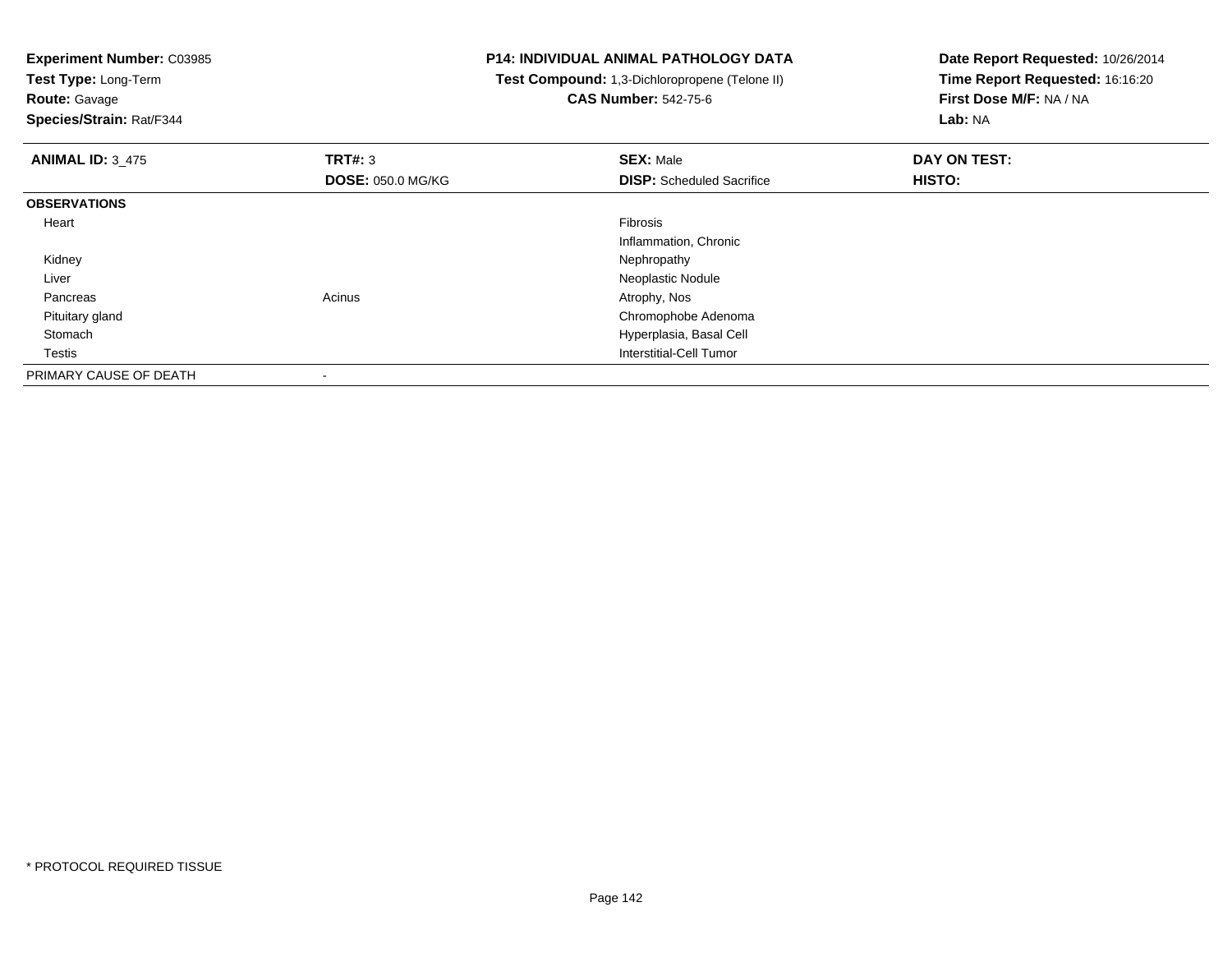**Experiment Number:** C03985**Test Type:** Long-Term**Route:** Gavage **Species/Strain:** Rat/F344**P14: INDIVIDUAL ANIMAL PATHOLOGY DATA Test Compound:** 1,3-Dichloropropene (Telone II)**CAS Number:** 542-75-6**Date Report Requested:** 10/26/2014**Time Report Requested:** 16:16:20**First Dose M/F:** NA / NA**Lab:** NA**ANIMAL ID:** 3\_477 **TRT#:** <sup>3</sup> **SEX:** Male **DAY ON TEST: DOSE:** 050.0 MG/KG**DISP:** Scheduled Sacrifice **HISTO: OBSERVATIONS** Heartt de la constitución de la constitución de la constitución de la constitución de la constitución de la constitución Inflammation, Chronic Kidneyy the control of the control of the control of the control of the control of the control of the control of the control of the control of the control of the control of the control of the control of the control of the contro Liver Focal Cellular Changed<sub>d</sub> Chromophobe Adenoma Pituitary gland Prostate Hyperplasia, Focal Testis Interstitial-Cell Tumor Thyroid C-Cell Carcinoma PRIMARY CAUSE OF DEATH-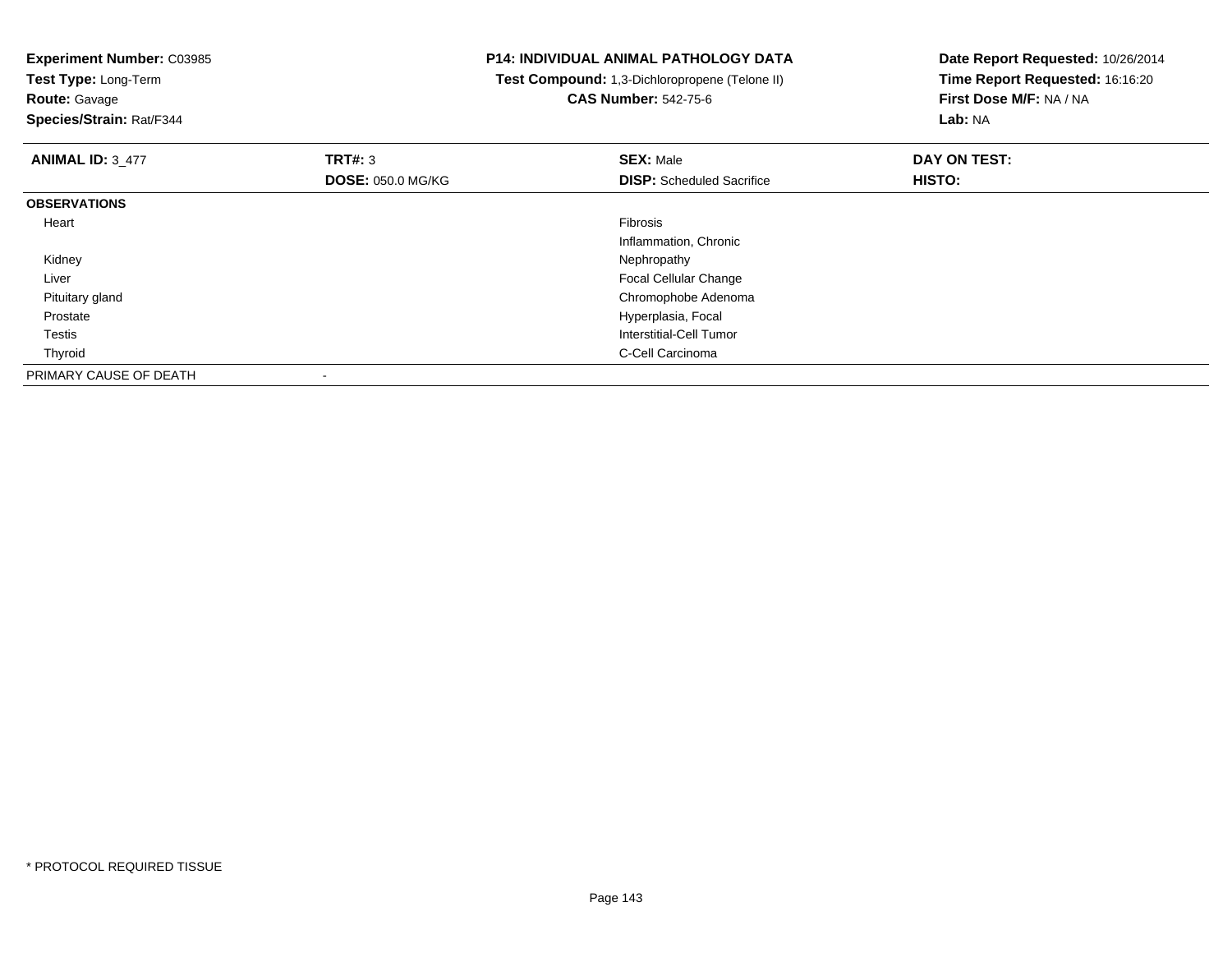| <b>Experiment Number: C03985</b><br>Test Type: Long-Term<br><b>Route: Gavage</b><br>Species/Strain: Rat/F344 |                          | <b>P14: INDIVIDUAL ANIMAL PATHOLOGY DATA</b><br>Test Compound: 1,3-Dichloropropene (Telone II)<br><b>CAS Number: 542-75-6</b> | Date Report Requested: 10/26/2014<br>Time Report Requested: 16:16:20<br>First Dose M/F: NA / NA<br>Lab: NA |
|--------------------------------------------------------------------------------------------------------------|--------------------------|-------------------------------------------------------------------------------------------------------------------------------|------------------------------------------------------------------------------------------------------------|
| <b>ANIMAL ID: 3 479</b>                                                                                      | <b>TRT#: 3</b>           | <b>SEX: Male</b>                                                                                                              | DAY ON TEST:                                                                                               |
|                                                                                                              | <b>DOSE: 050.0 MG/KG</b> | <b>DISP:</b> Scheduled Sacrifice                                                                                              | HISTO:                                                                                                     |
| <b>OBSERVATIONS</b>                                                                                          |                          |                                                                                                                               |                                                                                                            |
| Heart                                                                                                        |                          | Fibrosis                                                                                                                      |                                                                                                            |
|                                                                                                              |                          | Inflammation, Chronic                                                                                                         |                                                                                                            |
| Kidney                                                                                                       |                          | Nephropathy                                                                                                                   |                                                                                                            |
| Liver                                                                                                        |                          | <b>Focal Cellular Change</b>                                                                                                  |                                                                                                            |
| Skin                                                                                                         |                          | Basal-Cell Carcinoma                                                                                                          |                                                                                                            |
| Testis                                                                                                       |                          | Interstitial-Cell Tumor                                                                                                       |                                                                                                            |
| Urinary bladder                                                                                              | Submucosa                | Edema, Nos                                                                                                                    |                                                                                                            |
| PRIMARY CAUSE OF DEATH                                                                                       |                          |                                                                                                                               |                                                                                                            |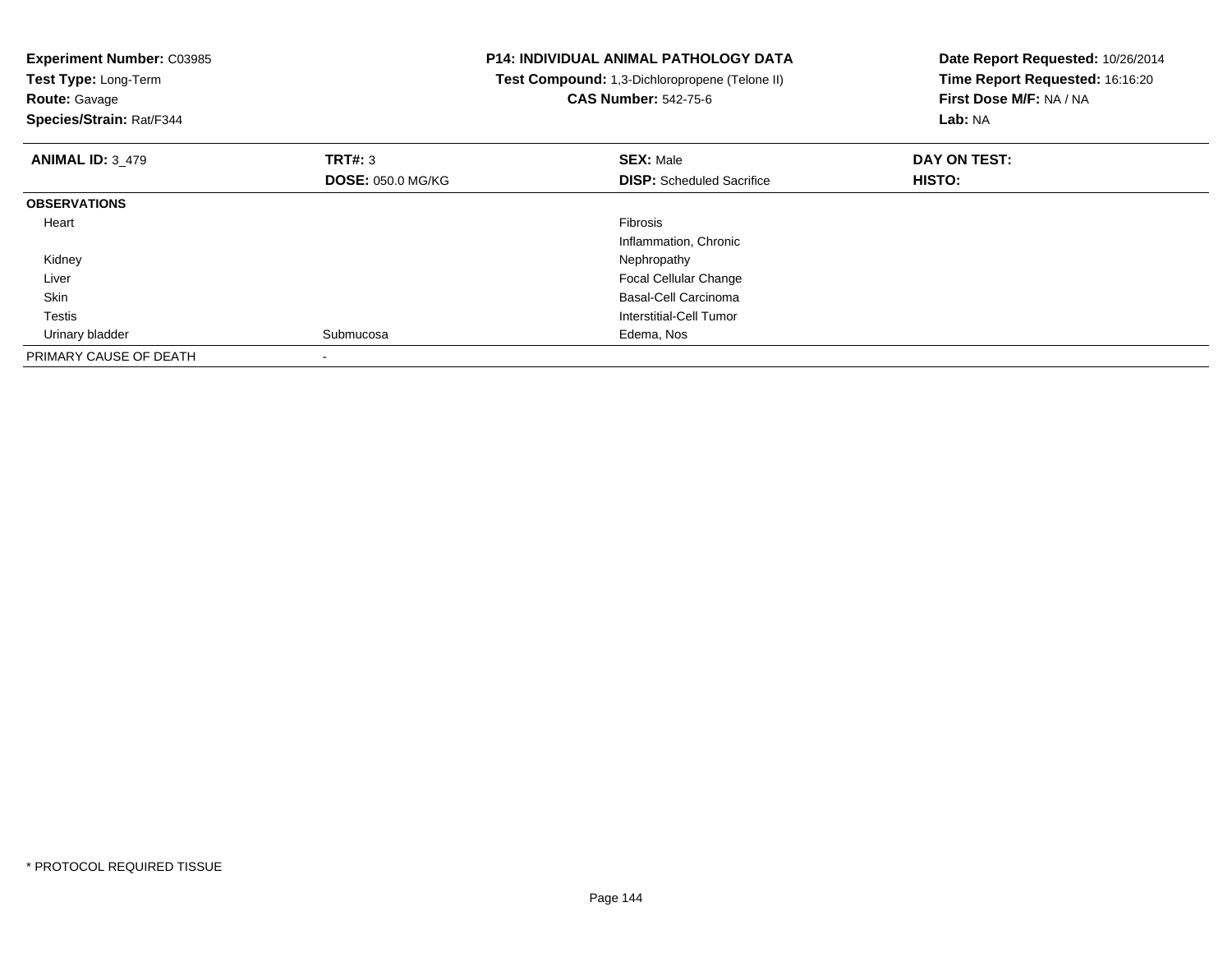| <b>Experiment Number: C03985</b><br>Test Type: Long-Term<br><b>Route: Gavage</b><br>Species/Strain: Rat/F344 |                                     | <b>P14: INDIVIDUAL ANIMAL PATHOLOGY DATA</b><br><b>Test Compound:</b> 1,3-Dichloropropene (Telone II)<br><b>CAS Number: 542-75-6</b> | Date Report Requested: 10/26/2014<br>Time Report Requested: 16:16:20<br>First Dose M/F: NA / NA<br>Lab: NA |
|--------------------------------------------------------------------------------------------------------------|-------------------------------------|--------------------------------------------------------------------------------------------------------------------------------------|------------------------------------------------------------------------------------------------------------|
| <b>ANIMAL ID: 3 481</b>                                                                                      | TRT#: 3<br><b>DOSE: 050.0 MG/KG</b> | <b>SEX: Male</b><br><b>DISP:</b> Natural Death                                                                                       | DAY ON TEST:<br>HISTO:                                                                                     |
| <b>OBSERVATIONS</b>                                                                                          |                                     |                                                                                                                                      |                                                                                                            |
| Heart                                                                                                        | Epicardium                          | Abscess, Nos                                                                                                                         |                                                                                                            |
|                                                                                                              | Epicardium                          | Inflammation, Nos                                                                                                                    |                                                                                                            |
| Lung                                                                                                         | Pleura Nos                          | Abscess, Nos                                                                                                                         |                                                                                                            |
|                                                                                                              | Pleura Nos                          | Inflammation, Nos                                                                                                                    |                                                                                                            |
| PRIMARY CAUSE OF DEATH                                                                                       |                                     |                                                                                                                                      |                                                                                                            |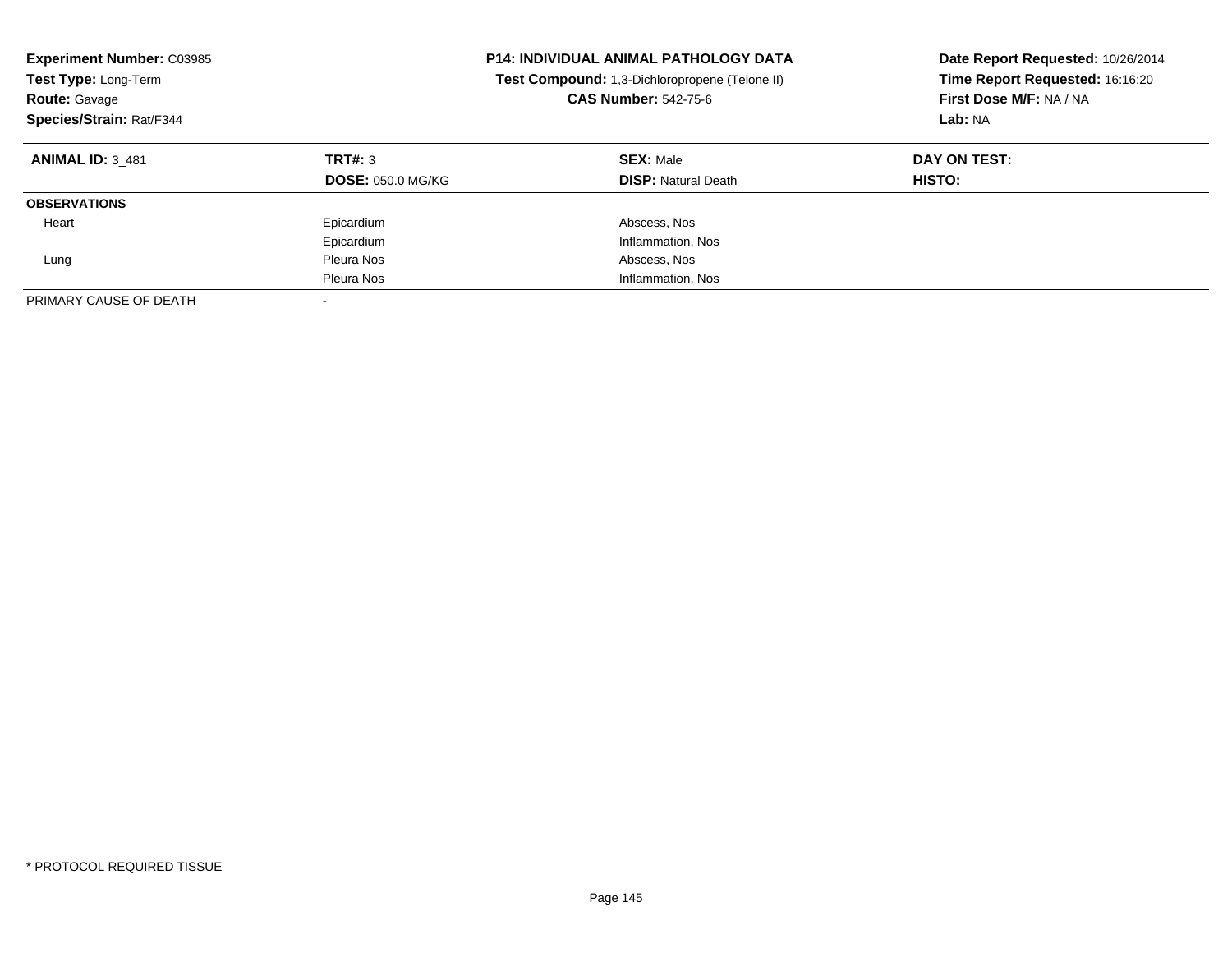**Test Type:** Long-Term**Route:** Gavage

**Species/Strain:** Rat/F344

## **P14: INDIVIDUAL ANIMAL PATHOLOGY DATA**

 **Test Compound:** 1,3-Dichloropropene (Telone II)**CAS Number:** 542-75-6

| <b>ANIMAL ID: 3_483</b> | TRT#: 3                  | <b>SEX: Male</b>                 | DAY ON TEST: |
|-------------------------|--------------------------|----------------------------------|--------------|
|                         | <b>DOSE: 050.0 MG/KG</b> | <b>DISP:</b> Scheduled Sacrifice | HISTO:       |
| <b>OBSERVATIONS</b>     |                          |                                  |              |
| Eye                     | <b>Anterior Chamber</b>  | Inflammation, Suppurative        |              |
| Heart                   |                          | Fibrosis                         |              |
|                         |                          | Inflammation, Chronic            |              |
| Kidney                  |                          | Nephropathy                      |              |
| Liver                   |                          | Focal Cellular Change            |              |
| Pancreas                |                          | Periarteritis                    |              |
| Prostate                |                          | Hyperplasia, Focal               |              |
| Stomach                 |                          | Squamous Cell Papilloma          |              |
| Testis                  |                          | <b>Interstitial-Cell Tumor</b>   |              |
| Thyroid                 |                          | C-Cell Carcinoma                 |              |
| Urinary bladder         | Submucosa                | Edema, Nos                       |              |
| PRIMARY CAUSE OF DEATH  | $\,$                     |                                  |              |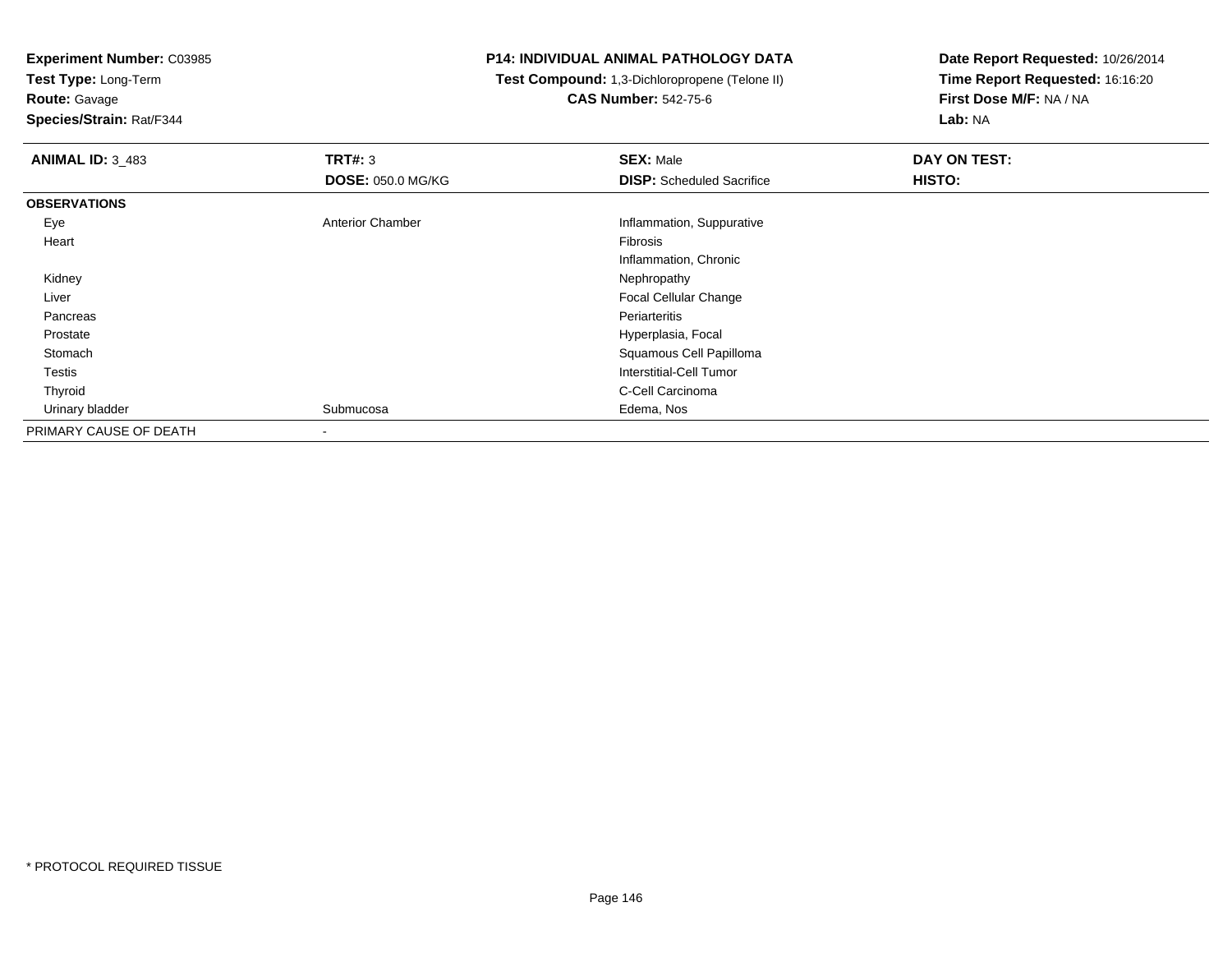**Test Type:** Long-Term**Route:** Gavage

**Species/Strain:** Rat/F344

## **P14: INDIVIDUAL ANIMAL PATHOLOGY DATA**

 **Test Compound:** 1,3-Dichloropropene (Telone II)**CAS Number:** 542-75-6

| <b>ANIMAL ID: 3 485</b> | TRT#: 3                  | <b>SEX: Male</b>                 | DAY ON TEST: |  |
|-------------------------|--------------------------|----------------------------------|--------------|--|
|                         | <b>DOSE: 050.0 MG/KG</b> | <b>DISP:</b> Scheduled Sacrifice | HISTO:       |  |
| <b>OBSERVATIONS</b>     |                          |                                  |              |  |
| Heart                   |                          | Inflammation, Chronic            |              |  |
| Kidney                  |                          | Nephropathy                      |              |  |
| Liver                   |                          | Focal Cellular Change            |              |  |
| Pancreas                |                          | Acinar-Cell Adenoma              |              |  |
|                         | <b>Islets</b>            | Islet-Cell Adenoma               |              |  |
|                         |                          | Periarteritis                    |              |  |
| Pituitary gland         |                          | Chromophobe Adenoma              |              |  |
| Prostate                |                          | Hyperplasia, Focal               |              |  |
| <b>Testis</b>           |                          | Interstitial-Cell Tumor          |              |  |
| PRIMARY CAUSE OF DEATH  |                          |                                  |              |  |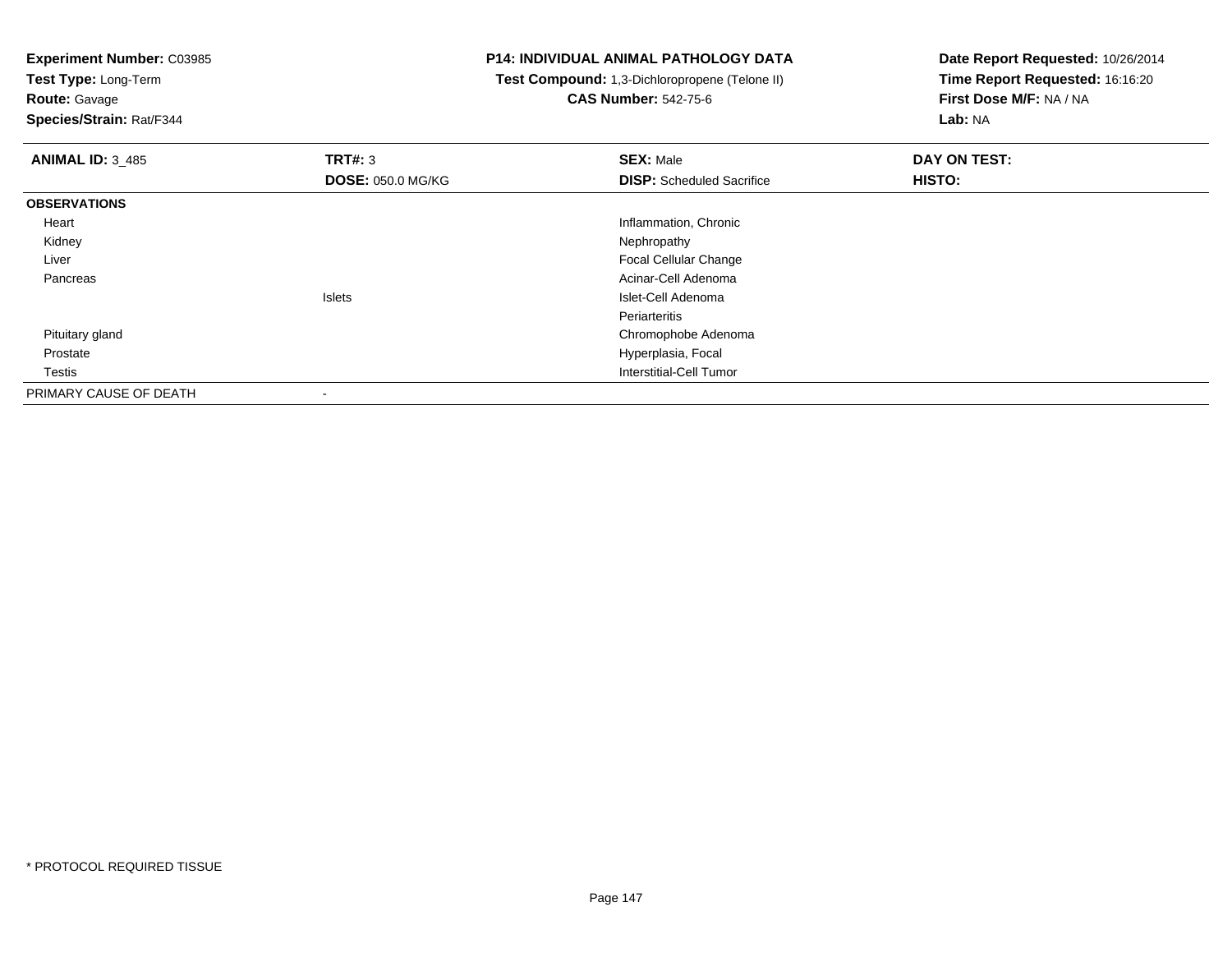**Test Type:** Long-Term

**Route:** Gavage

**Species/Strain:** Rat/F344

## **P14: INDIVIDUAL ANIMAL PATHOLOGY DATA**

 **Test Compound:** 1,3-Dichloropropene (Telone II)**CAS Number:** 542-75-6

| <b>ANIMAL ID: 3_487</b> | TRT#: 3                  | <b>SEX: Male</b>                 | DAY ON TEST: |
|-------------------------|--------------------------|----------------------------------|--------------|
|                         | <b>DOSE: 050.0 MG/KG</b> | <b>DISP:</b> Scheduled Sacrifice | HISTO:       |
| <b>OBSERVATIONS</b>     |                          |                                  |              |
| Heart                   |                          | Fibrosis                         |              |
|                         |                          | Inflammation, Chronic            |              |
| Kidney                  |                          | Nephropathy                      |              |
|                         |                          | Tubular-Cell Adenocarcinoma      |              |
| Liver                   |                          | <b>Focal Cellular Change</b>     |              |
| Lung                    |                          | Pneumonia, Interstitial Chronic  |              |
| Pancreas                |                          | Periarteritis                    |              |
| Stomach                 |                          | Hyperplasia, Basal Cell          |              |
| <b>Testis</b>           |                          | <b>Interstitial-Cell Tumor</b>   |              |
| Urinary bladder         | Submucosa                | Edema, Nos                       |              |
| PRIMARY CAUSE OF DEATH  |                          |                                  |              |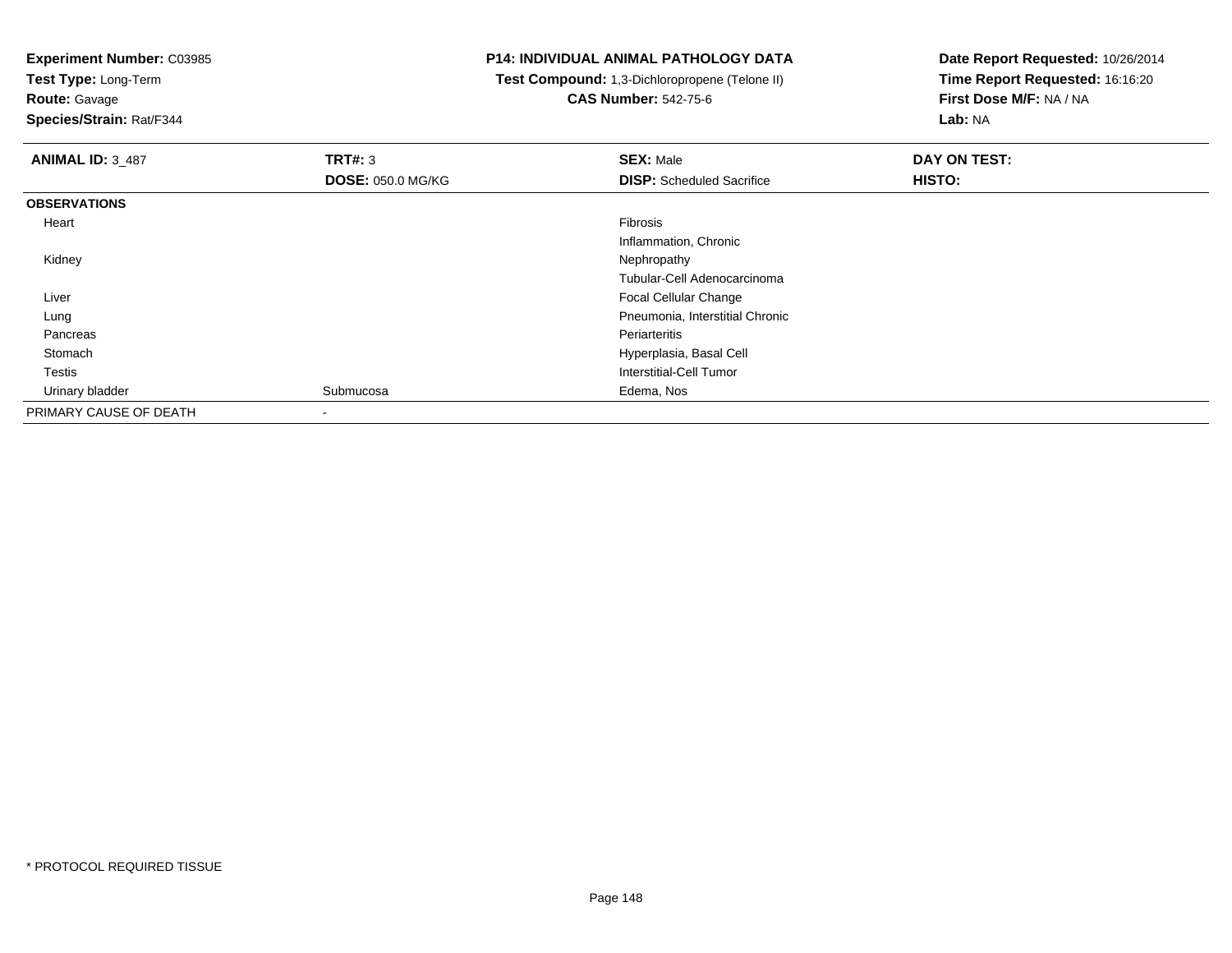| <b>Experiment Number: C03985</b><br>Test Type: Long-Term<br><b>Route: Gavage</b><br>Species/Strain: Rat/F344 |                          | <b>P14: INDIVIDUAL ANIMAL PATHOLOGY DATA</b><br>Test Compound: 1,3-Dichloropropene (Telone II)<br><b>CAS Number: 542-75-6</b> | Date Report Requested: 10/26/2014<br>Time Report Requested: 16:16:20<br>First Dose M/F: NA / NA<br>Lab: NA |  |
|--------------------------------------------------------------------------------------------------------------|--------------------------|-------------------------------------------------------------------------------------------------------------------------------|------------------------------------------------------------------------------------------------------------|--|
| <b>ANIMAL ID: 3 489</b>                                                                                      | TRT#: 3                  | <b>SEX: Male</b>                                                                                                              | DAY ON TEST:                                                                                               |  |
|                                                                                                              | <b>DOSE: 050.0 MG/KG</b> | <b>DISP:</b> Scheduled Sacrifice                                                                                              | <b>HISTO:</b>                                                                                              |  |
| <b>OBSERVATIONS</b>                                                                                          |                          |                                                                                                                               |                                                                                                            |  |
| Liver                                                                                                        |                          | Neoplastic Nodule                                                                                                             |                                                                                                            |  |
| Stomach                                                                                                      |                          | Hyperplasia, Basal Cell                                                                                                       |                                                                                                            |  |
| Testis                                                                                                       |                          | Interstitial-Cell Tumor                                                                                                       |                                                                                                            |  |
|                                                                                                              | Tunica Vaginalis         | Mesothelioma, Malignant                                                                                                       |                                                                                                            |  |
| Unspecified                                                                                                  | Multiple Organs Nos      | Leukemia, Monocytic                                                                                                           |                                                                                                            |  |
| Urinary bladder                                                                                              | Submucosa                | Edema, Nos                                                                                                                    |                                                                                                            |  |
| PRIMARY CAUSE OF DEATH                                                                                       |                          |                                                                                                                               |                                                                                                            |  |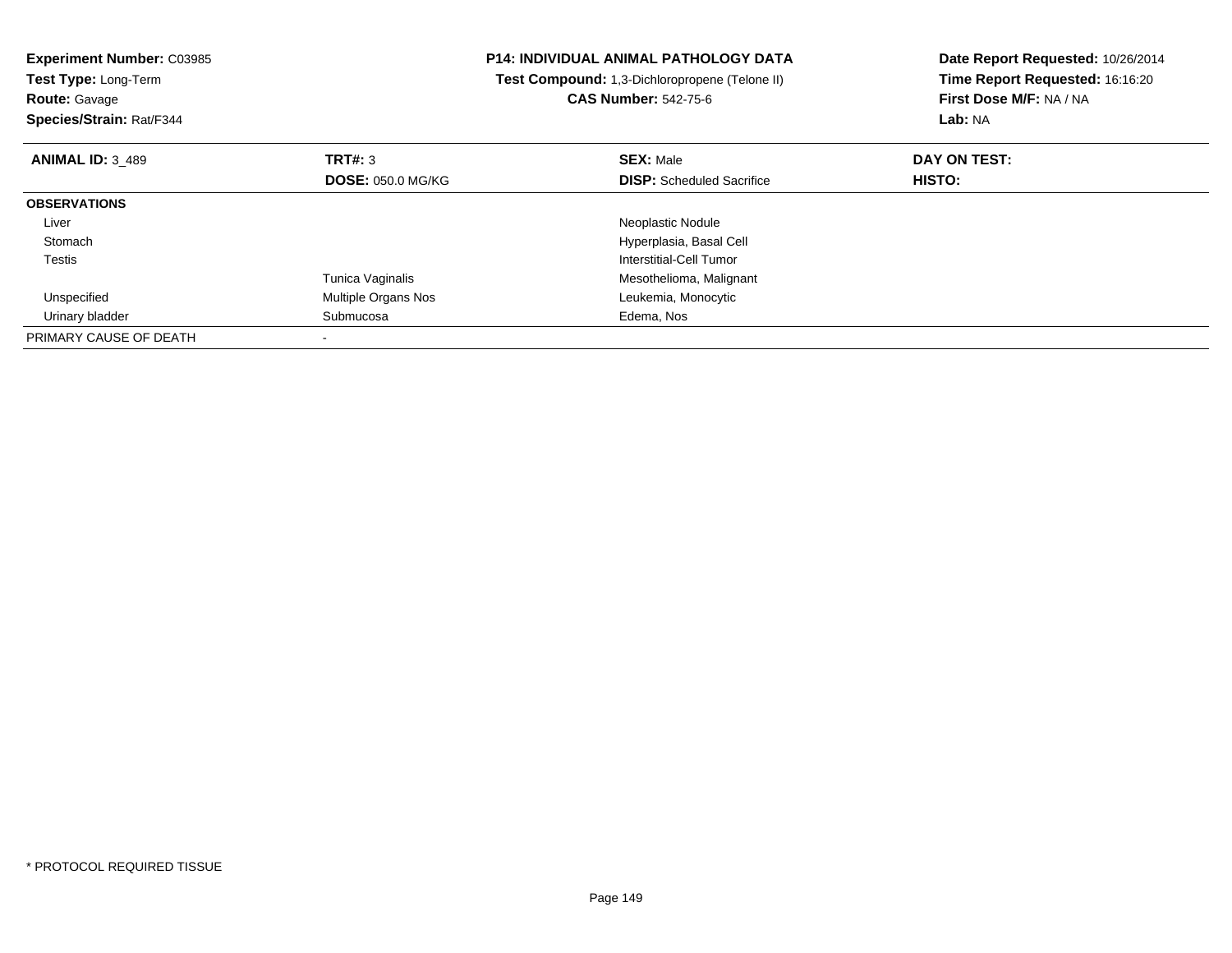**Test Type:** Long-Term**Route:** Gavage

**Species/Strain:** Rat/F344

### **P14: INDIVIDUAL ANIMAL PATHOLOGY DATA**

#### **Test Compound:** 1,3-Dichloropropene (Telone II)**CAS Number:** 542-75-6

| <b>ANIMAL ID: 3_491</b> | <b>TRT#: 3</b>           | <b>SEX: Male</b>                 | DAY ON TEST: |  |
|-------------------------|--------------------------|----------------------------------|--------------|--|
|                         | <b>DOSE: 050.0 MG/KG</b> | <b>DISP:</b> Scheduled Sacrifice | HISTO:       |  |
| <b>OBSERVATIONS</b>     |                          |                                  |              |  |
| Adrenal gland           |                          | Pheochromocytoma                 |              |  |
| Heart                   |                          | Inflammation, Chronic            |              |  |
| <b>Intestine Small</b>  | <b>Mesentery Nos</b>     | Necrosis, Fat                    |              |  |
| Kidney                  |                          | Cyst, Nos                        |              |  |
|                         |                          | Nephropathy                      |              |  |
| Liver                   |                          | <b>Focal Cellular Change</b>     |              |  |
| Pancreas                |                          | Acinar-Cell Adenoma              |              |  |
|                         |                          | Periarteritis                    |              |  |
| Pituitary gland         |                          | Hyperplasia, Focal               |              |  |
| Testis                  |                          | <b>Interstitial-Cell Tumor</b>   |              |  |
| Unspecified             | Multiple Organs Nos      | Leukemia, Monocytic              |              |  |
| PRIMARY CAUSE OF DEATH  | $\overline{\phantom{a}}$ |                                  |              |  |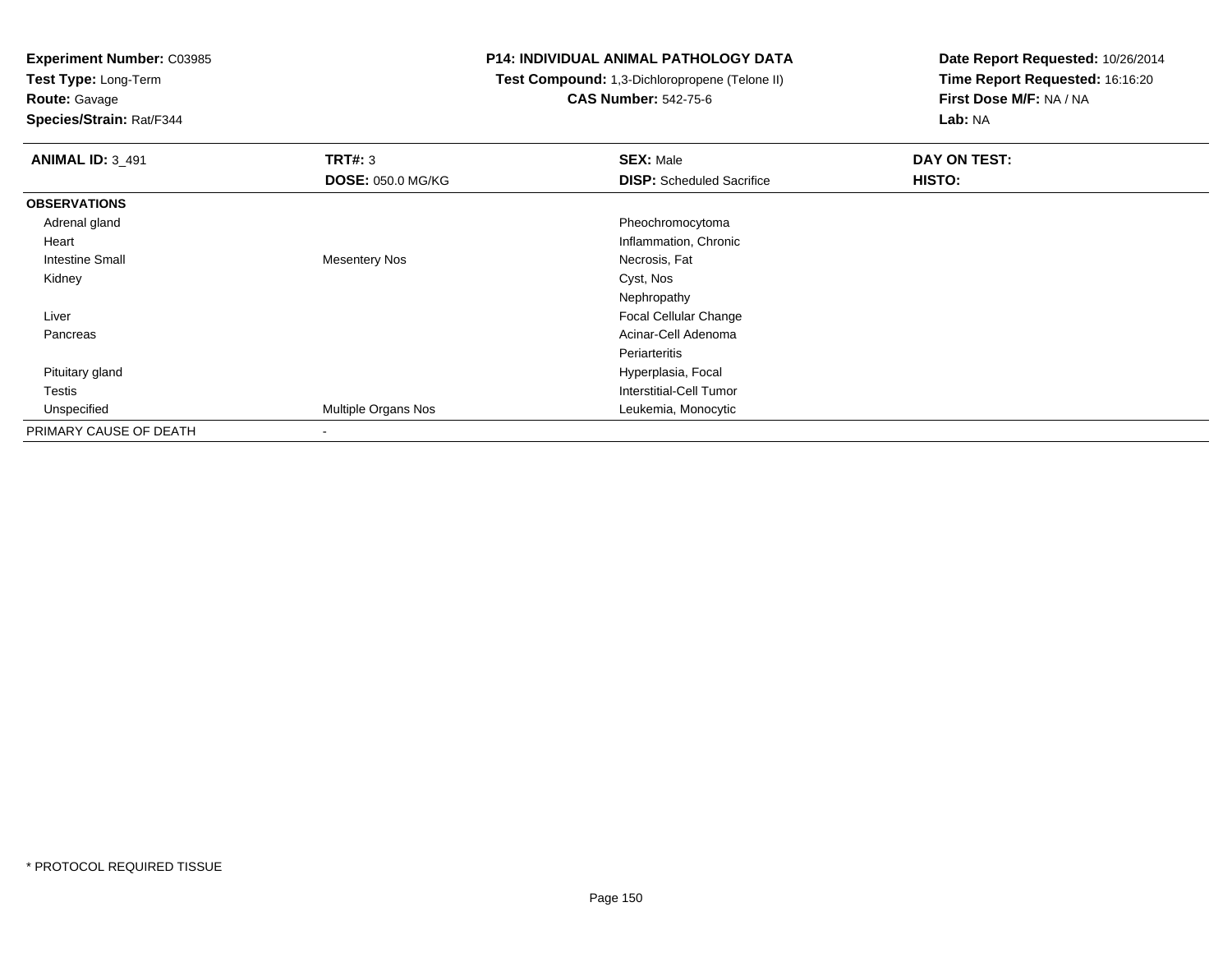**Test Type:** Long-Term**Route:** Gavage

**Species/Strain:** Rat/F344

## **P14: INDIVIDUAL ANIMAL PATHOLOGY DATA**

 **Test Compound:** 1,3-Dichloropropene (Telone II)**CAS Number:** 542-75-6

| <b>ANIMAL ID: 3 493</b> | TRT#: 3                    | <b>SEX: Male</b>             | DAY ON TEST: |  |
|-------------------------|----------------------------|------------------------------|--------------|--|
|                         | <b>DOSE: 050.0 MG/KG</b>   | <b>DISP: Natural Death</b>   | HISTO:       |  |
| <b>OBSERVATIONS</b>     |                            |                              |              |  |
| Adrenal gland           |                            | Pheochromocytoma             |              |  |
| Kidney                  |                            | Nephropathy                  |              |  |
| Liver                   |                            | <b>Focal Cellular Change</b> |              |  |
| Lung                    |                            | Bronchopneumonia, Chronic    |              |  |
| Pancreas                | Acinus                     | Atrophy, Nos                 |              |  |
| Stomach                 |                            | Inflammation, Chronic        |              |  |
|                         |                            | Squamous Cell Papilloma      |              |  |
| Testis                  |                            | Interstitial-Cell Tumor      |              |  |
| Unspecified             | <b>Multiple Organs Nos</b> | Leukemia, Monocytic          |              |  |
| PRIMARY CAUSE OF DEATH  |                            |                              |              |  |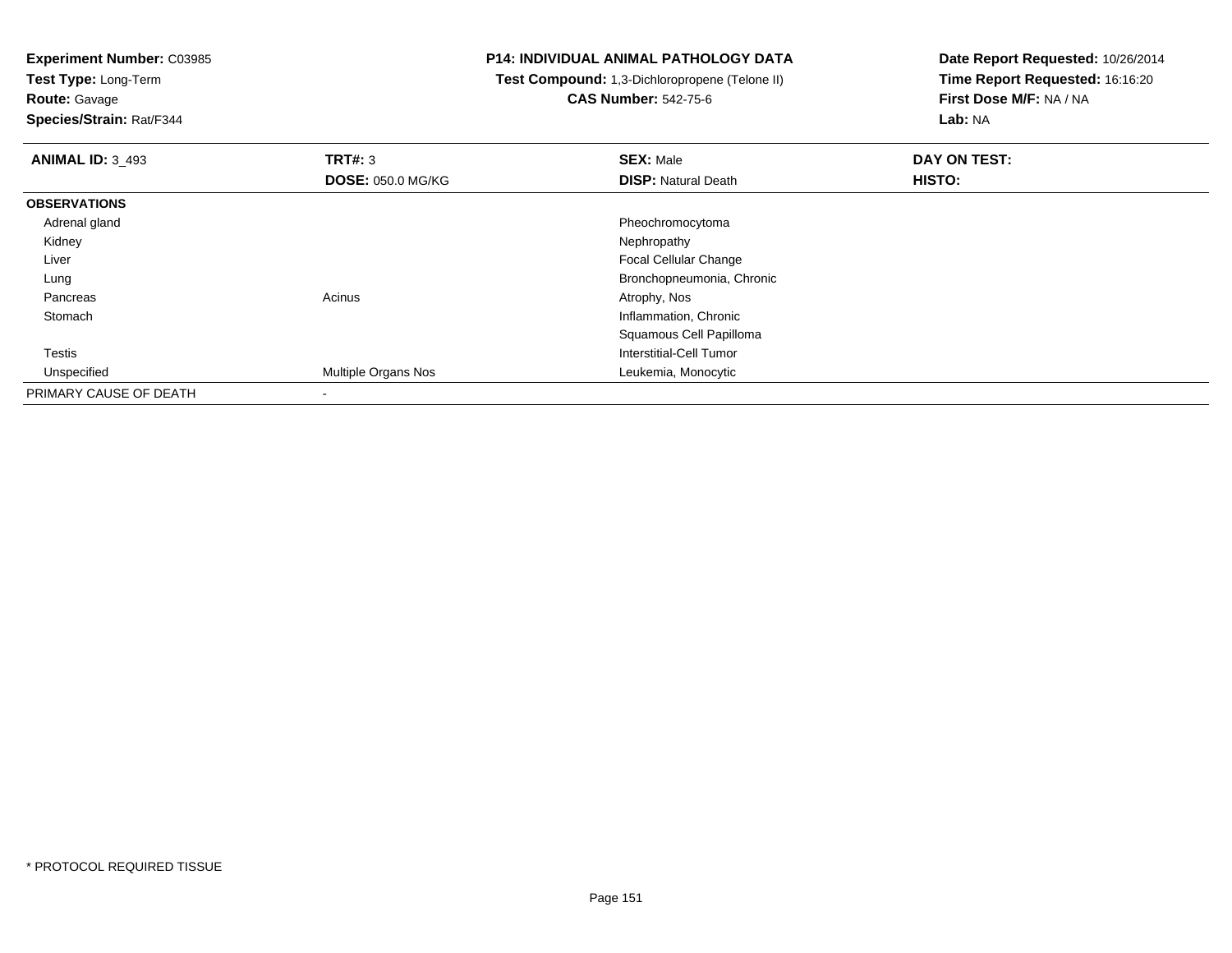**Experiment Number:** C03985**Test Type:** Long-Term**Route:** Gavage **Species/Strain:** Rat/F344**P14: INDIVIDUAL ANIMAL PATHOLOGY DATA Test Compound:** 1,3-Dichloropropene (Telone II)**CAS Number:** 542-75-6**Date Report Requested:** 10/26/2014**Time Report Requested:** 16:16:20**First Dose M/F:** NA / NA**Lab:** NA**ANIMAL ID:** 3\_495 **TRT#:** <sup>3</sup> **SEX:** Male **DAY ON TEST: DOSE:** 050.0 MG/KG**DISP:** Scheduled Sacrifice **HISTO: OBSERVATIONS** Adrenal glandCortex Nos **Cortex Nos** Degeneration, Lipoid Heart Inflammation, Chronic Kidneyy the control of the control of the control of the control of the control of the control of the control of the control of the control of the control of the control of the control of the control of the control of the contro Liver Focal Cellular Changed<sub>d</sub> Chromophobe Adenoma Pituitary gland Stomach Squamous Cell Papilloma Ulcer, Nos**Interstitial-Cell Tumor**  TestisPRIMARY CAUSE OF DEATH-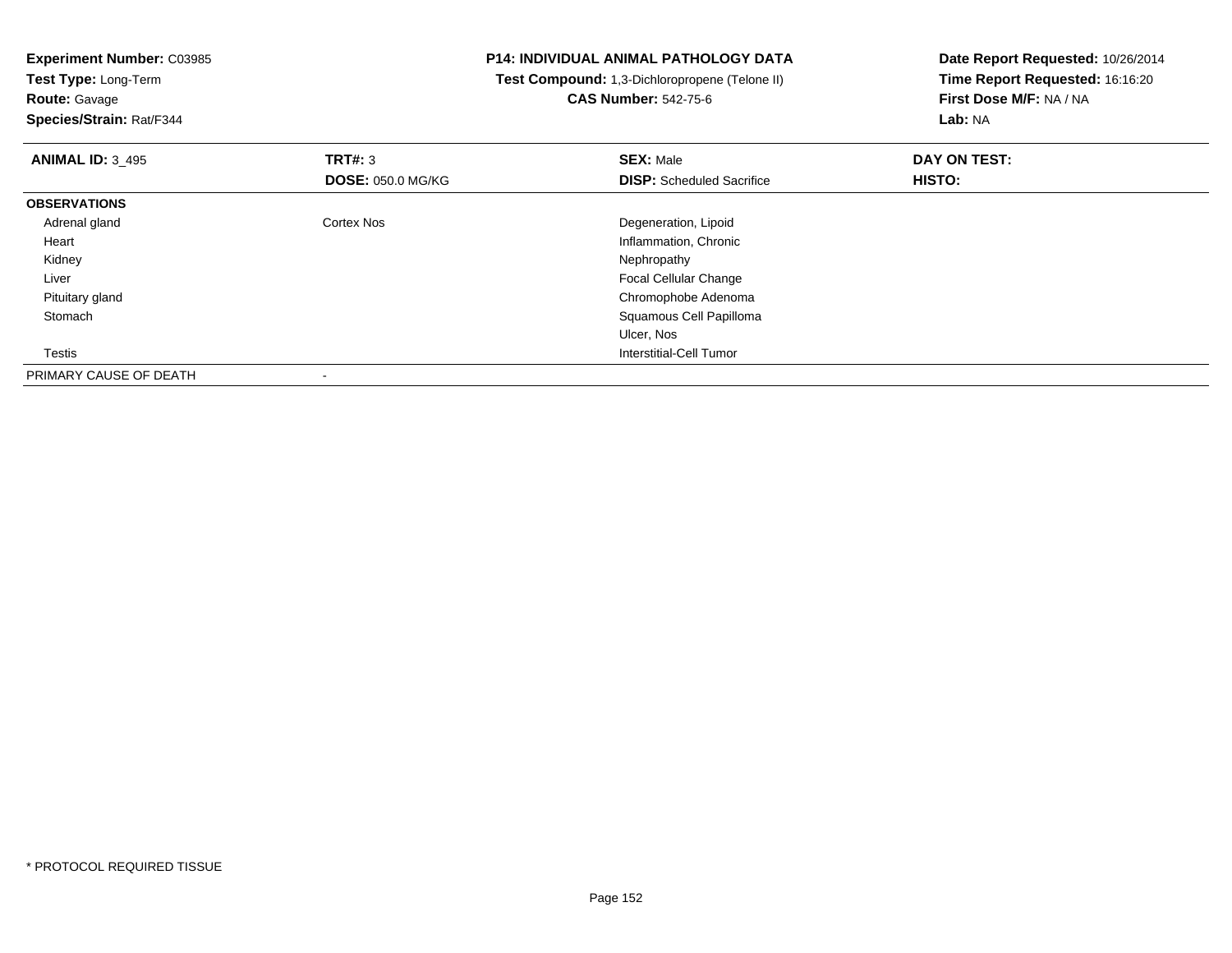| <b>Experiment Number: C03985</b><br>Test Type: Long-Term<br>Route: Gavage<br>Species/Strain: Rat/F344 |                          | P14: INDIVIDUAL ANIMAL PATHOLOGY DATA<br>Test Compound: 1,3-Dichloropropene (Telone II)<br><b>CAS Number: 542-75-6</b> | Date Report Requested: 10/26/2014<br>Time Report Requested: 16:16:20<br>First Dose M/F: NA / NA<br>Lab: NA |  |
|-------------------------------------------------------------------------------------------------------|--------------------------|------------------------------------------------------------------------------------------------------------------------|------------------------------------------------------------------------------------------------------------|--|
| <b>ANIMAL ID: 3_497</b>                                                                               | <b>TRT#: 3</b>           | <b>SEX: Male</b>                                                                                                       | DAY ON TEST:                                                                                               |  |
|                                                                                                       | <b>DOSE: 050.0 MG/KG</b> | <b>DISP:</b> Scheduled Sacrifice                                                                                       | HISTO:                                                                                                     |  |
| <b>OBSERVATIONS</b>                                                                                   |                          |                                                                                                                        |                                                                                                            |  |
| Heart                                                                                                 |                          | <b>Fibrosis</b>                                                                                                        |                                                                                                            |  |
|                                                                                                       |                          | Inflammation, Chronic                                                                                                  |                                                                                                            |  |
| Kidney                                                                                                |                          | Nephropathy                                                                                                            |                                                                                                            |  |
| Liver                                                                                                 |                          | <b>Focal Cellular Change</b>                                                                                           |                                                                                                            |  |
| Pancreas                                                                                              | Acinus                   | Atrophy, Nos                                                                                                           |                                                                                                            |  |
| Stomach                                                                                               |                          | Hyperplasia, Basal Cell                                                                                                |                                                                                                            |  |
| Testis                                                                                                |                          | Interstitial-Cell Tumor                                                                                                |                                                                                                            |  |
| PRIMARY CAUSE OF DEATH                                                                                |                          |                                                                                                                        |                                                                                                            |  |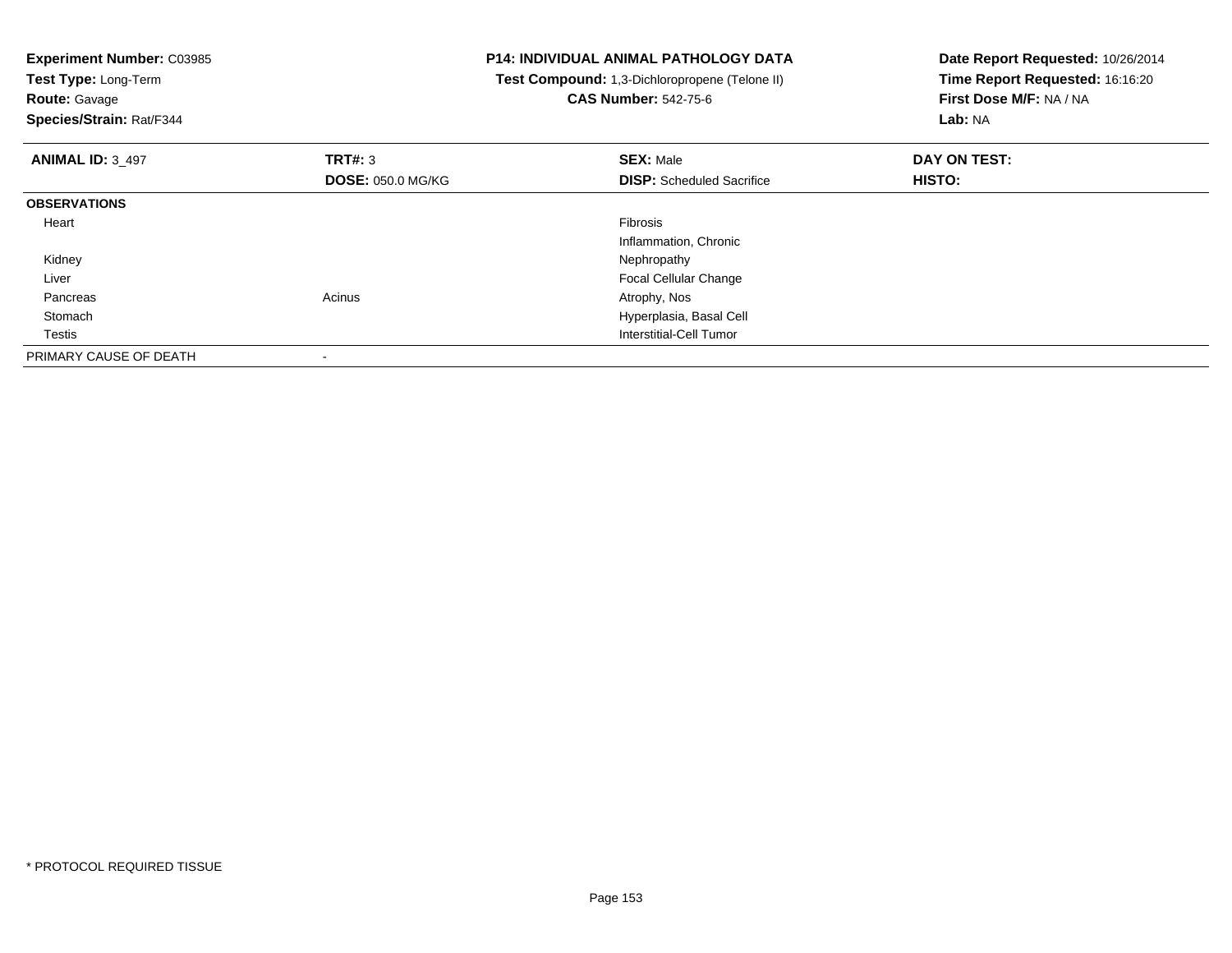**Test Type:** Long-Term

**Route:** Gavage

**Species/Strain:** Rat/F344

## **P14: INDIVIDUAL ANIMAL PATHOLOGY DATA**

 **Test Compound:** 1,3-Dichloropropene (Telone II)**CAS Number:** 542-75-6

| <b>ANIMAL ID: 3 499</b> | <b>TRT#: 3</b>           | <b>SEX: Male</b>                 | DAY ON TEST: |  |
|-------------------------|--------------------------|----------------------------------|--------------|--|
|                         | <b>DOSE: 050.0 MG/KG</b> | <b>DISP:</b> Scheduled Sacrifice | HISTO:       |  |
| <b>OBSERVATIONS</b>     |                          |                                  |              |  |
| Heart                   |                          | Fibrosis                         |              |  |
|                         |                          | Inflammation, Chronic            |              |  |
| Kidney                  |                          | Nephropathy                      |              |  |
| Liver                   |                          | <b>Focal Cellular Change</b>     |              |  |
| Pancreas                | Acinus                   | Atrophy, Nos                     |              |  |
| Pituitary gland         |                          | Cyst, Nos                        |              |  |
| Stomach                 |                          | Squamous Cell Papilloma          |              |  |
| Testis                  |                          | Interstitial-Cell Tumor          |              |  |
| PRIMARY CAUSE OF DEATH  | $\,$                     |                                  |              |  |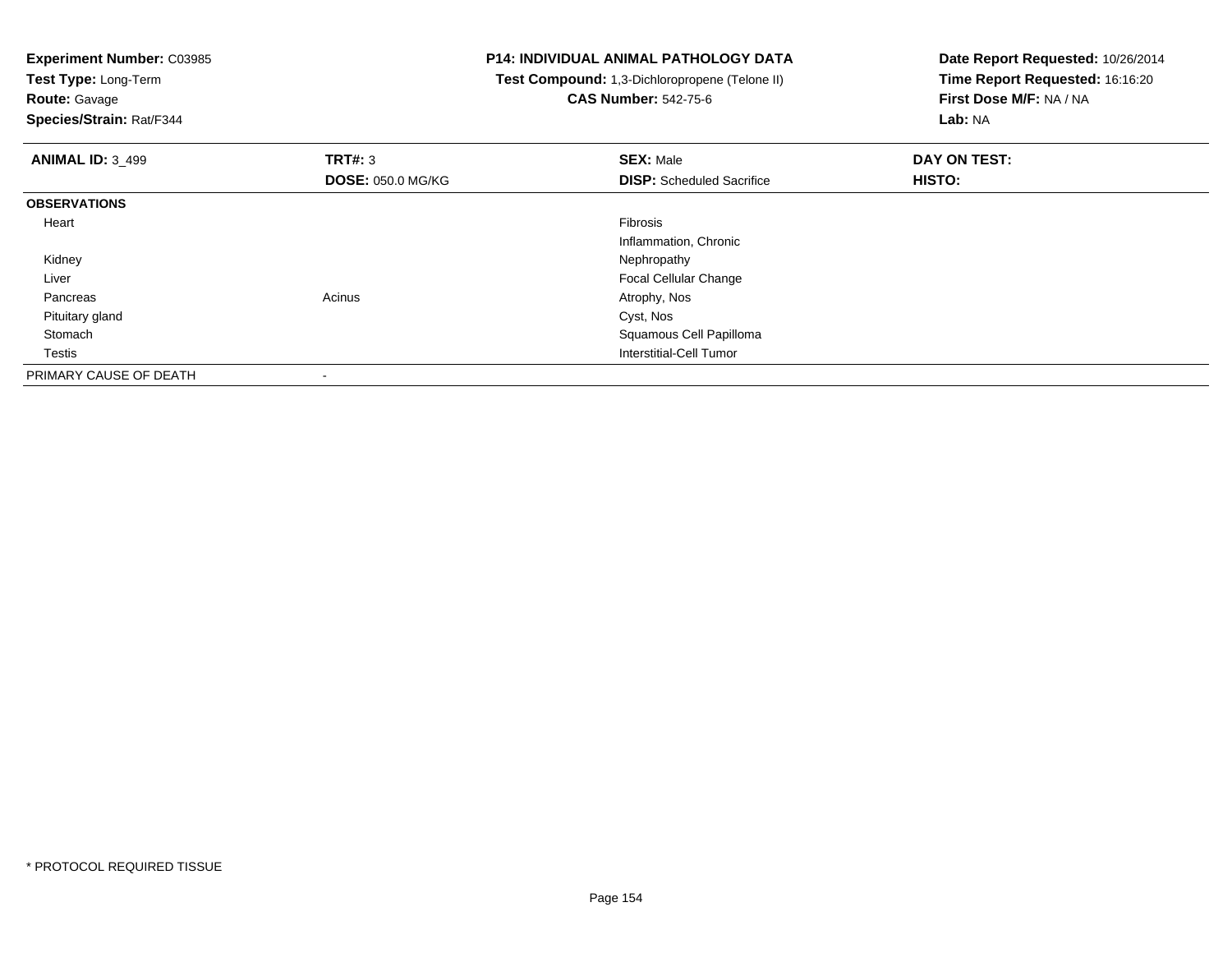**Test Type:** Long-Term

**Route:** Gavage

**Species/Strain:** Rat/F344

## **P14: INDIVIDUAL ANIMAL PATHOLOGY DATA**

 **Test Compound:** 1,3-Dichloropropene (Telone II)**CAS Number:** 542-75-6

| <b>ANIMAL ID: 3 501</b> | TRT#: 3                  | <b>SEX: Male</b>                 | DAY ON TEST: |  |
|-------------------------|--------------------------|----------------------------------|--------------|--|
|                         | <b>DOSE: 050.0 MG/KG</b> | <b>DISP:</b> Scheduled Sacrifice | HISTO:       |  |
| <b>OBSERVATIONS</b>     |                          |                                  |              |  |
| Heart                   |                          | Fibrosis                         |              |  |
|                         |                          | Inflammation, Chronic            |              |  |
| Kidney                  |                          | Nephropathy                      |              |  |
| Liver                   |                          | Neoplastic Nodule                |              |  |
| Pancreas                | Acinus                   | Atrophy, Nos                     |              |  |
| Pituitary gland         |                          | Chromophobe Adenoma              |              |  |
| Stomach                 |                          | Squamous Cell Papilloma          |              |  |
| Testis                  |                          | Interstitial-Cell Tumor          |              |  |
| Unspecified             | Multiple Organs Nos      | Leukemia, Monocytic              |              |  |
| PRIMARY CAUSE OF DEATH  | $\overline{\phantom{a}}$ |                                  |              |  |